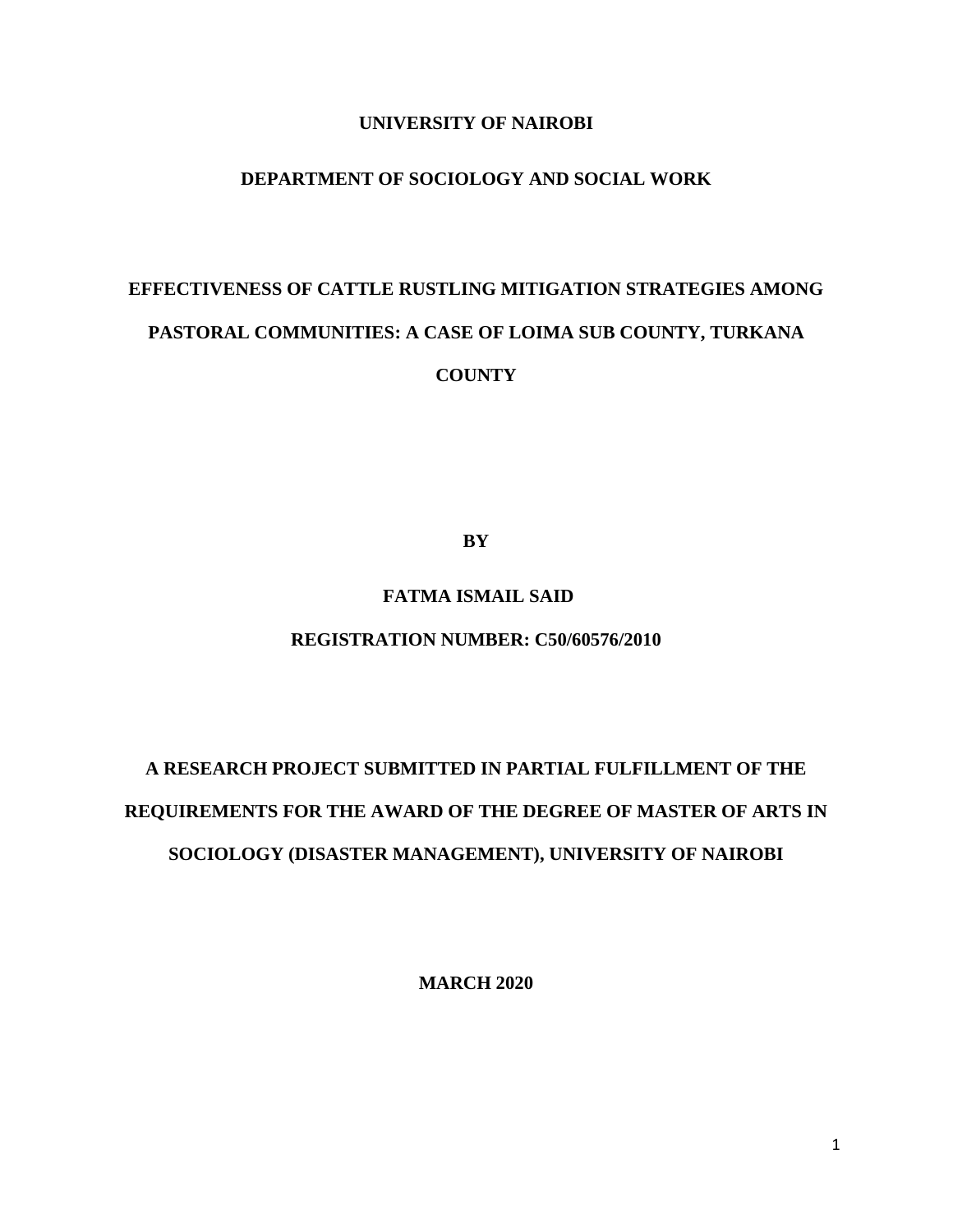## **DECLARATION**

<span id="page-1-0"></span>I hereby declare that this project paper is my original work and has not presented for a degree in this university or for any other award.

**Signed \_\_\_\_\_\_\_\_\_\_\_\_\_\_\_\_\_\_\_\_\_\_\_\_\_\_\_\_\_Date \_\_\_\_\_\_\_\_\_\_\_\_\_\_\_\_\_\_\_\_\_\_\_\_\_\_ Fatma Ismail Said Registration Number: C50/60576/2010**

# **APPROVAL**

**University Supervisor**

This project paper is submitted for the award of Master of Arts degree in Sociology (Disaster Management) with my approval as the University Supervisor.

| <b>Signed</b>            | Date |
|--------------------------|------|
| Prof. Robinson M. Ocharo |      |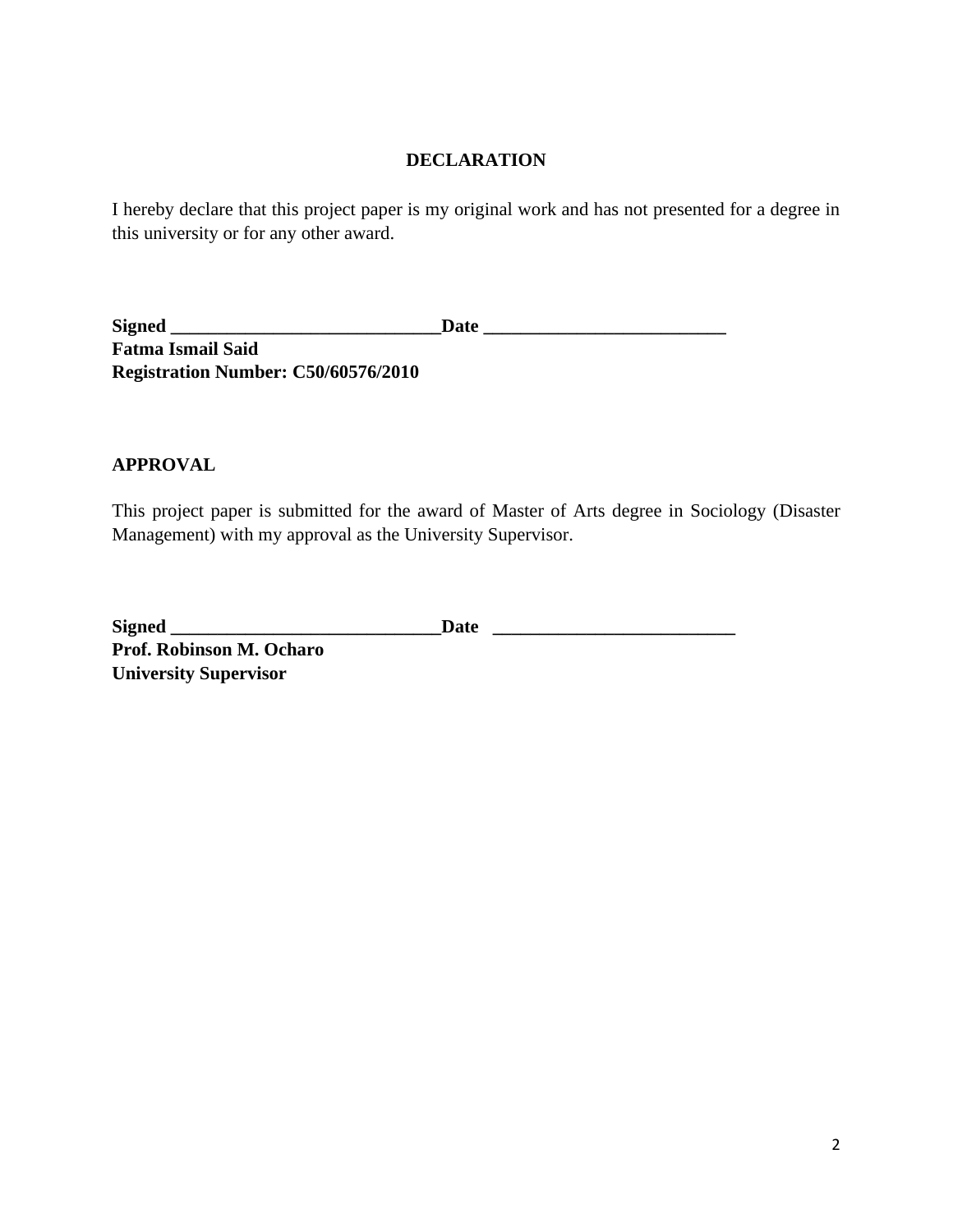#### **ACKNOWLEDGEMENTS**

<span id="page-2-0"></span>I would like to express utmost appreciation and gratitude to my university supervisor, Prof. Robinson Ocharo, for his relentless supervision and guidance during the undertaking of this project paper. I have learnt so much under your supervision and will always be grateful for your unwavering support and patience. Very special thanks to my mother, Zeitun Senusi- for her persistence and constant drive to pursue and complete my master's degree and supporting me throughout this journey. I would have not made it this far without your constant support and encouragement. Lastly, I would like to extend my gratitude to my father- Ismail Said, for always believing in me and being my biggest cheerleader.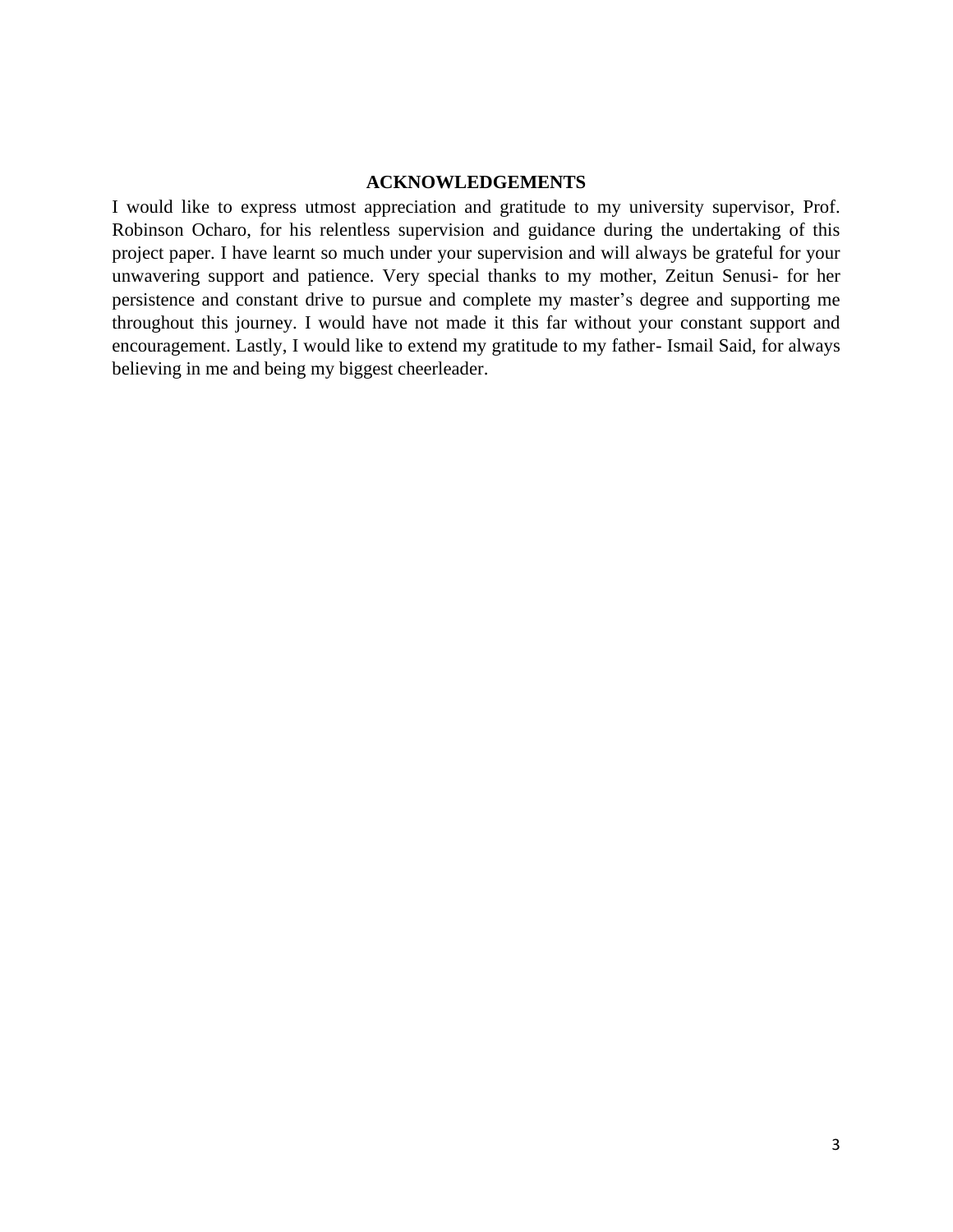# **Table of Contents**

| 1.1   |       |                                                                                         |  |
|-------|-------|-----------------------------------------------------------------------------------------|--|
| 1.1.1 |       |                                                                                         |  |
|       | 1.1.2 |                                                                                         |  |
| 1.2   |       |                                                                                         |  |
| 1.3   |       |                                                                                         |  |
| 1.4   |       |                                                                                         |  |
| 1.4.1 |       |                                                                                         |  |
|       | 1.4.2 |                                                                                         |  |
| 1.5   |       |                                                                                         |  |
|       |       | CHAPTER TWO: LITERATURE REVIEW AND THEORETICAL FRAMEWORK  15                            |  |
| 2.1   |       |                                                                                         |  |
| 2.2   |       |                                                                                         |  |
| 2.2.1 |       |                                                                                         |  |
| 2.3   |       |                                                                                         |  |
| 2.3.1 |       |                                                                                         |  |
| 2.3.2 |       |                                                                                         |  |
| 2.3.3 |       |                                                                                         |  |
| 2.3.4 |       |                                                                                         |  |
| 2.3.5 |       |                                                                                         |  |
| 2.3.6 |       |                                                                                         |  |
| 2.4   |       |                                                                                         |  |
| 2.4.1 |       | Mifugo Project-Protocol on the Prevention, Combating and Eradication of Cattle Rustling |  |
| 2.5   |       |                                                                                         |  |
| 2.6   |       |                                                                                         |  |
| 2.6.1 |       |                                                                                         |  |
| 2.7   |       |                                                                                         |  |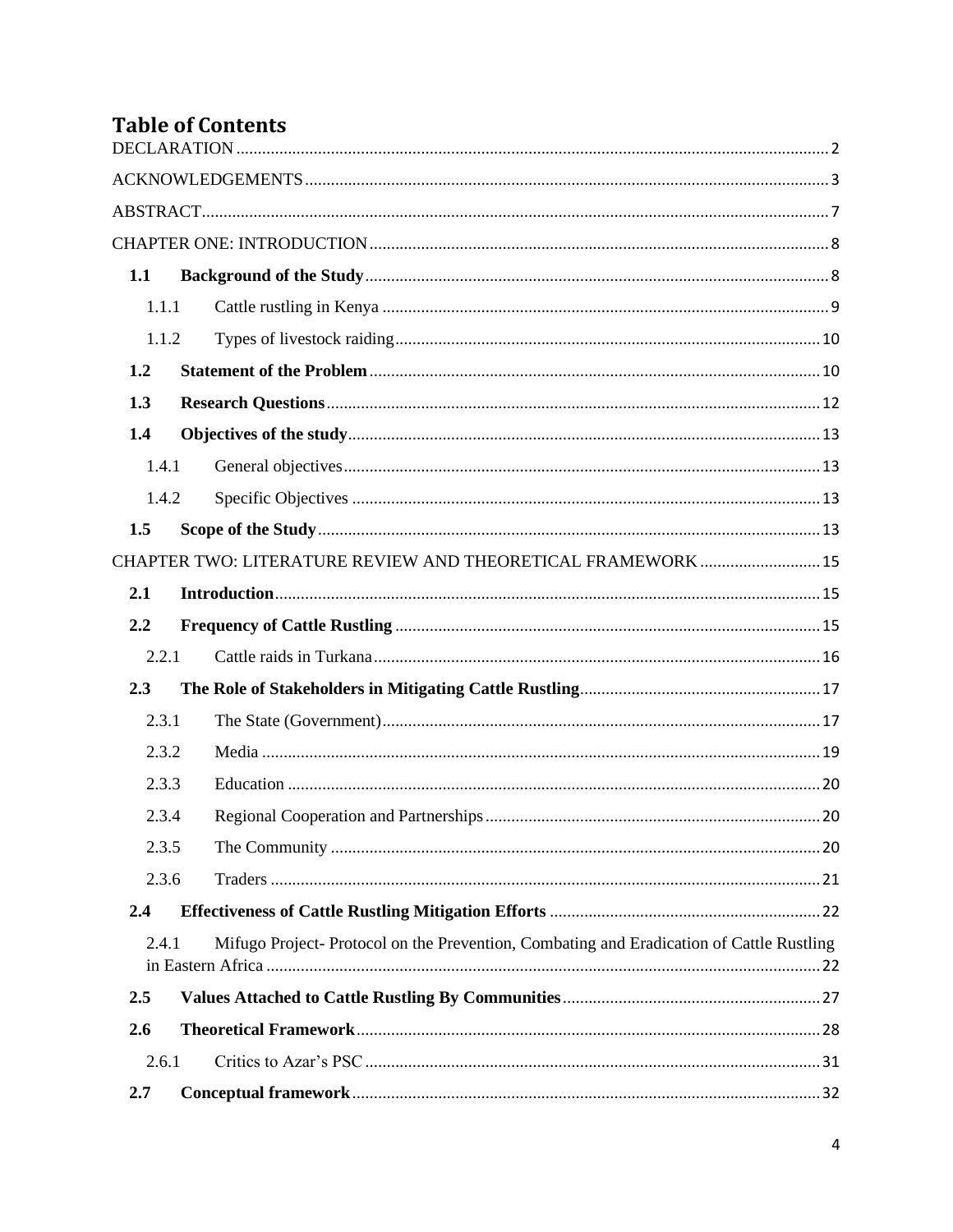| 3.1   |  |  |  |  |  |  |
|-------|--|--|--|--|--|--|
| 3.2   |  |  |  |  |  |  |
| 3.3   |  |  |  |  |  |  |
| 3.4   |  |  |  |  |  |  |
| 3.5   |  |  |  |  |  |  |
| 3.6   |  |  |  |  |  |  |
| 3.7   |  |  |  |  |  |  |
| 3.7.1 |  |  |  |  |  |  |
| 3.7.2 |  |  |  |  |  |  |
| 3.7.3 |  |  |  |  |  |  |
| 3.8   |  |  |  |  |  |  |
| 3.9   |  |  |  |  |  |  |
|       |  |  |  |  |  |  |
| 4.1   |  |  |  |  |  |  |
| 4.2   |  |  |  |  |  |  |
| 4.2.1 |  |  |  |  |  |  |
| 4.2.2 |  |  |  |  |  |  |
| 4.2.3 |  |  |  |  |  |  |
| 4.2.4 |  |  |  |  |  |  |
| 4.2.5 |  |  |  |  |  |  |
| 4.2.6 |  |  |  |  |  |  |
| 4.2.7 |  |  |  |  |  |  |
| 4.3   |  |  |  |  |  |  |
| 4.3.1 |  |  |  |  |  |  |
| 4.3.2 |  |  |  |  |  |  |
| 4.3.3 |  |  |  |  |  |  |
| 4.3.4 |  |  |  |  |  |  |
| 4.3.5 |  |  |  |  |  |  |
| 4.3.6 |  |  |  |  |  |  |
| 4.3.7 |  |  |  |  |  |  |
| 4.3.8 |  |  |  |  |  |  |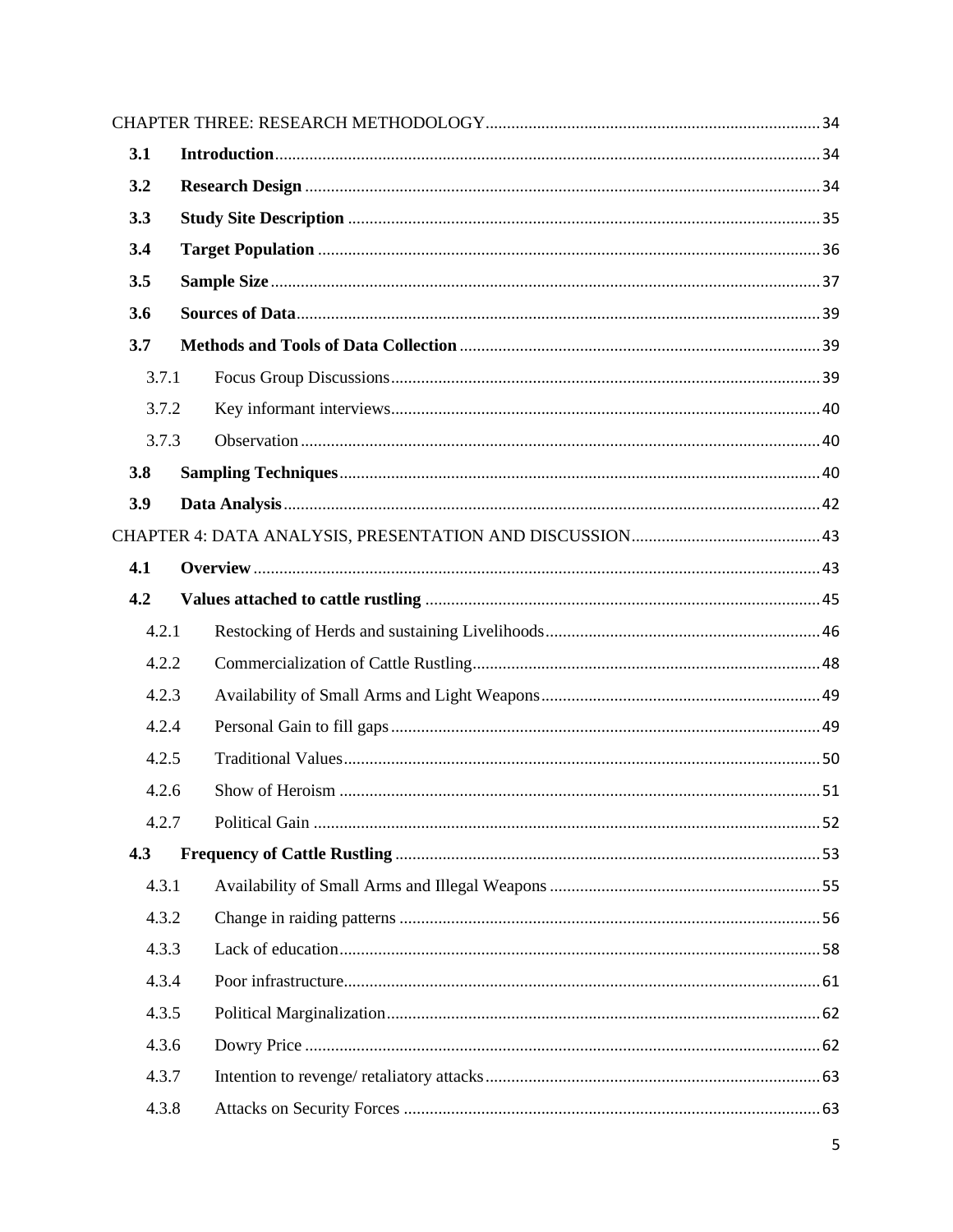| 4.3.9             |    |                                                                                      |  |  |
|-------------------|----|--------------------------------------------------------------------------------------|--|--|
| 4.4               |    |                                                                                      |  |  |
| 4.4.1             |    |                                                                                      |  |  |
| 4.4.2             |    |                                                                                      |  |  |
| 4.4.3             |    |                                                                                      |  |  |
| 4.4.4             |    |                                                                                      |  |  |
| 4.4.5             |    |                                                                                      |  |  |
| 4.4.6             |    |                                                                                      |  |  |
| 4.4.7             |    |                                                                                      |  |  |
| 4.5               |    |                                                                                      |  |  |
| 4.5.1             |    |                                                                                      |  |  |
| 4.5.2             |    |                                                                                      |  |  |
| 4.5.3<br>rustling | 74 | Respondents' views on Government and Local Authorities' efforts on addressing cattle |  |  |
| 4.5.4             |    |                                                                                      |  |  |
| 4.6               |    |                                                                                      |  |  |
| 4.6.1             |    |                                                                                      |  |  |
| 4.6.2             |    |                                                                                      |  |  |
| 4.6.3             |    |                                                                                      |  |  |
| 4.6.4             |    |                                                                                      |  |  |
| 4.6.5             |    |                                                                                      |  |  |
| 4.6.6             |    |                                                                                      |  |  |
|                   |    |                                                                                      |  |  |
| 5.1               |    |                                                                                      |  |  |
| 5.2               |    |                                                                                      |  |  |
|                   |    |                                                                                      |  |  |
|                   |    |                                                                                      |  |  |
|                   |    |                                                                                      |  |  |
|                   |    |                                                                                      |  |  |
|                   |    |                                                                                      |  |  |
|                   |    |                                                                                      |  |  |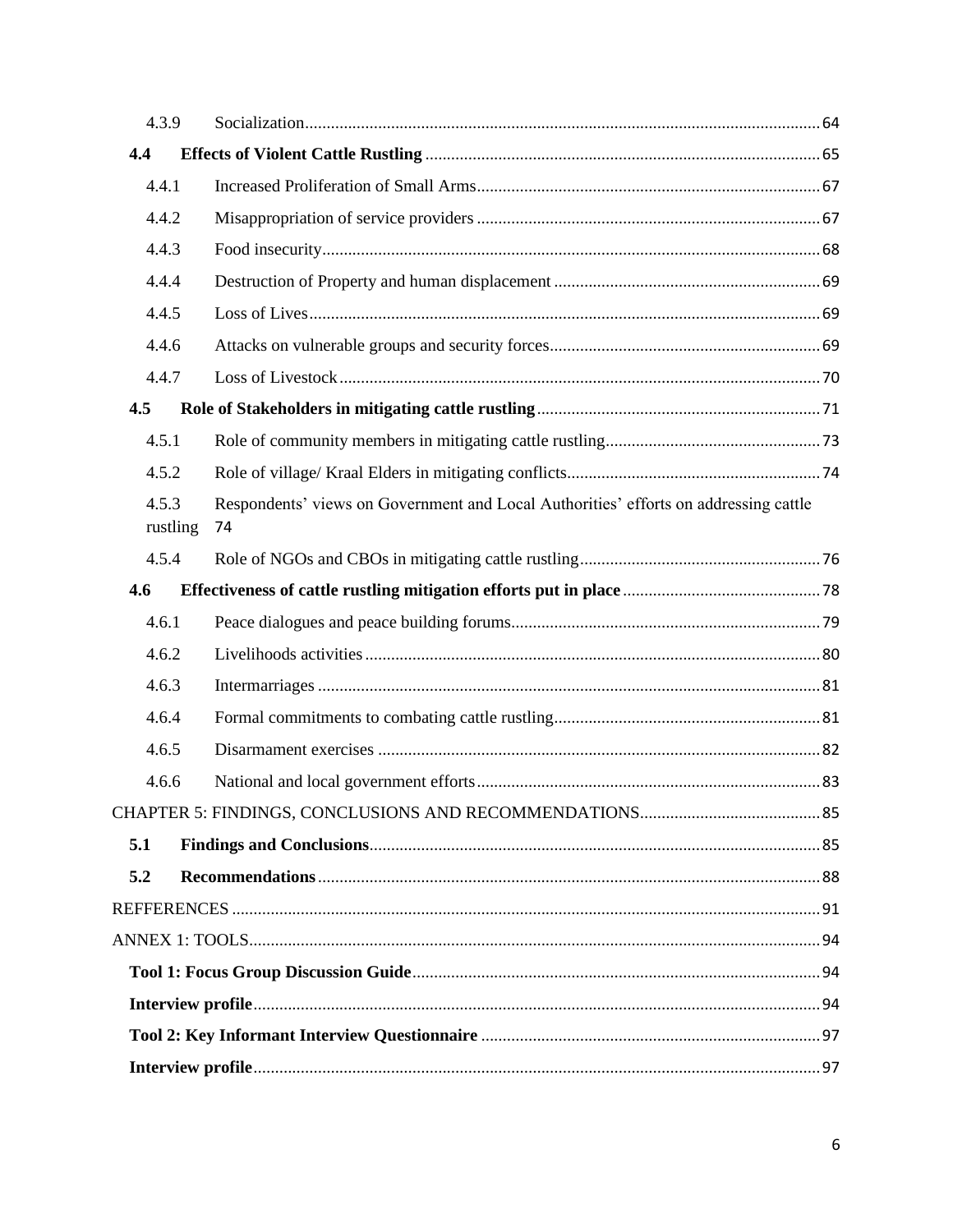#### **ABSTRACT**

<span id="page-6-0"></span>Pastoralism is an activity of raising herds of animals for economic production that is done mostly in the Northern parts of Kenya and is within the arid and semi-arid lands (ASALs). The communities who live there have a long history of conflicts which revolves around natural resources like water, pasture and land. The limited resources and availability of arms has led to raiding which has become violent in the recent years. As such the study sought to understand the effectiveness of cattle rustling mitigation strategies among pastoral communities, a case of Loima Sub County in Turkana County. The study was guided by the following objectives: to assess the frequency of cattle rustling in Loima Sub County over the past five years; to determine the values attached to cattle rustling by the Turkana and Pokot communities; to assess the role of stakeholders in mitigating cattle rustling and to assess the effectiveness of cattle rustling mitigation efforts put in place over the past five years. The study adopted a descriptive survey with a study population comprising of 27 Key Informants and 112 members of the youth through focus group discussions. The data was analyzed using descriptive statistics and results presented in form of paragraphs, frequency tables, charts, graphs and narratives. The key findings of the study are that poverty is one of the reasons as to why conflict persisted in Loima Sub County. It was further established that changes in cultural settings which had been caused by a multiple of factors affecting these pastoralists had contributed to the prolonged and continued conflict. Revenge emanating from constant raids and violence was identified as a factor sustaining conflict in Turkana, while uneven disarmament initiatives by the government was also seen as encouraging acquisition of more and more arms in Loima Sub County. Proliferation of small arms and their availability in Loima prolonged and sustained conflict, as revealed by this study. Issues of governance were isolated by the residents of Loima to have led to the sustenance of the conflict. Complaints of forceful and indiscriminate disarmament, inadequate security personnel to combat cattle rustlers, insecurity were also pointed out as contributing to the protracted conflict, as well as poor infrastructure. Lack of development was seen to be caused by insecurity which had led to lack of investments and low trade, hence lack of development in the area. The study recommends that the Government should take a more positive approach by involving proper, investigative policing when dealing with reports of cattle thefts; and to respond urgently to pastoralist conflict replacing its reactive strategy with a more proactive one that seeks to equip its security forces. Further, it is recommended that the government, civil society and religious organizations should ensure that educational facilities are expanded in Loima Sub County. At policy level, the government should rethink its strategy of arming KPR as a counter force to armed cattle rustlers. The government and other stakeholders, including NGOs, CBOs and FBOs can make a huge difference in the development of Loima Sub County through increased funding of infrastructure.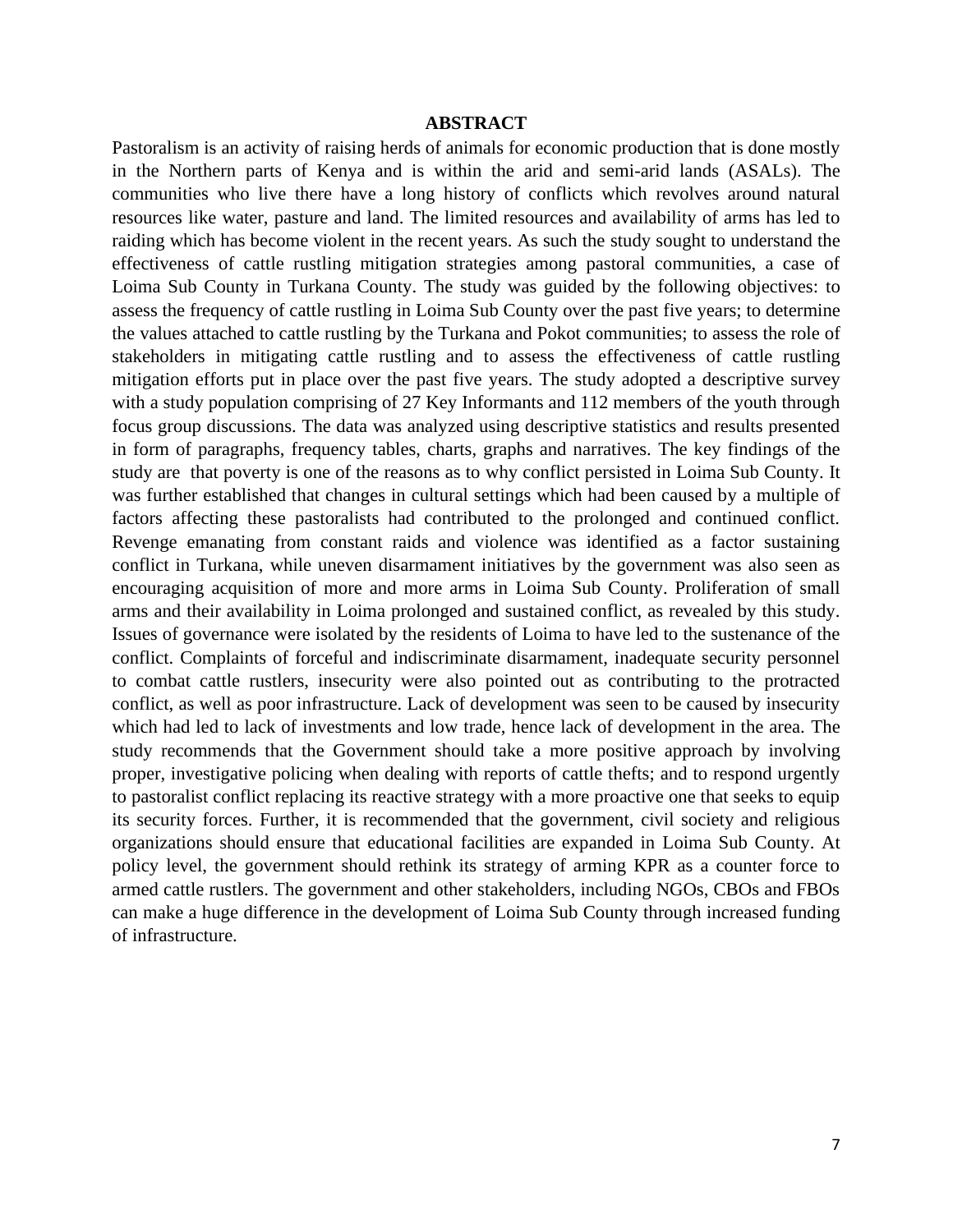#### **CHAPTER ONE: INTRODUCTION**

#### <span id="page-7-1"></span><span id="page-7-0"></span>**1.1 Background of the Study**

Nomads, also commonly referred to as pastoralists are found in over 20 countries across Africa. According to Bevan (2007) the pastoralist communities mainly in Sub- Saharan Africa and the Sahel region have been subjected to conflict, mainly resource- based, which further impacts their livelihoods, safety and security. Pastoralism in nature has been a main source of economic livelihoods in the arid and semi- arid areas, predominantly through herding of animals both for subsistence as well as commercial use. The Kenya National Bureau of Standards (KNBS 2010) reports that Kenya alone consists of more than 80% of arid and semi- arid areas, also known as the 'ASALs', whereby roughly a third of the Kenyan population reside. Further, it is believed that about 70% of the national livestock herd comes from the ASAL region of Kenya, with an estimated 15 million sheep, over 25 million goats, 14 million cattle and 3 million camels are found in these regions.

Furthermore, the Food and Agriculture Organization (FAO) states that the livestock sector contributes to provision of employment for over 90% of the Kenyan population, and supports 95% of the income in the ASAL regions alone. The possession of livestock holds significant roles that contributes to pastoral livelihoods, such as economically through the provision of food in form of meat and milk for subsistence and commercial use- which further helps to generate income to meet basic and essential services in the households. Additionally, livestock also holds cultural values- as in most pastoralist communities, livestock is used as a means of dowry payment or bride price, and also considered as a symbol of fortune, stature and wealth. As such, Behnke (2008) considers livestock an essential source of pastoral income, due to the various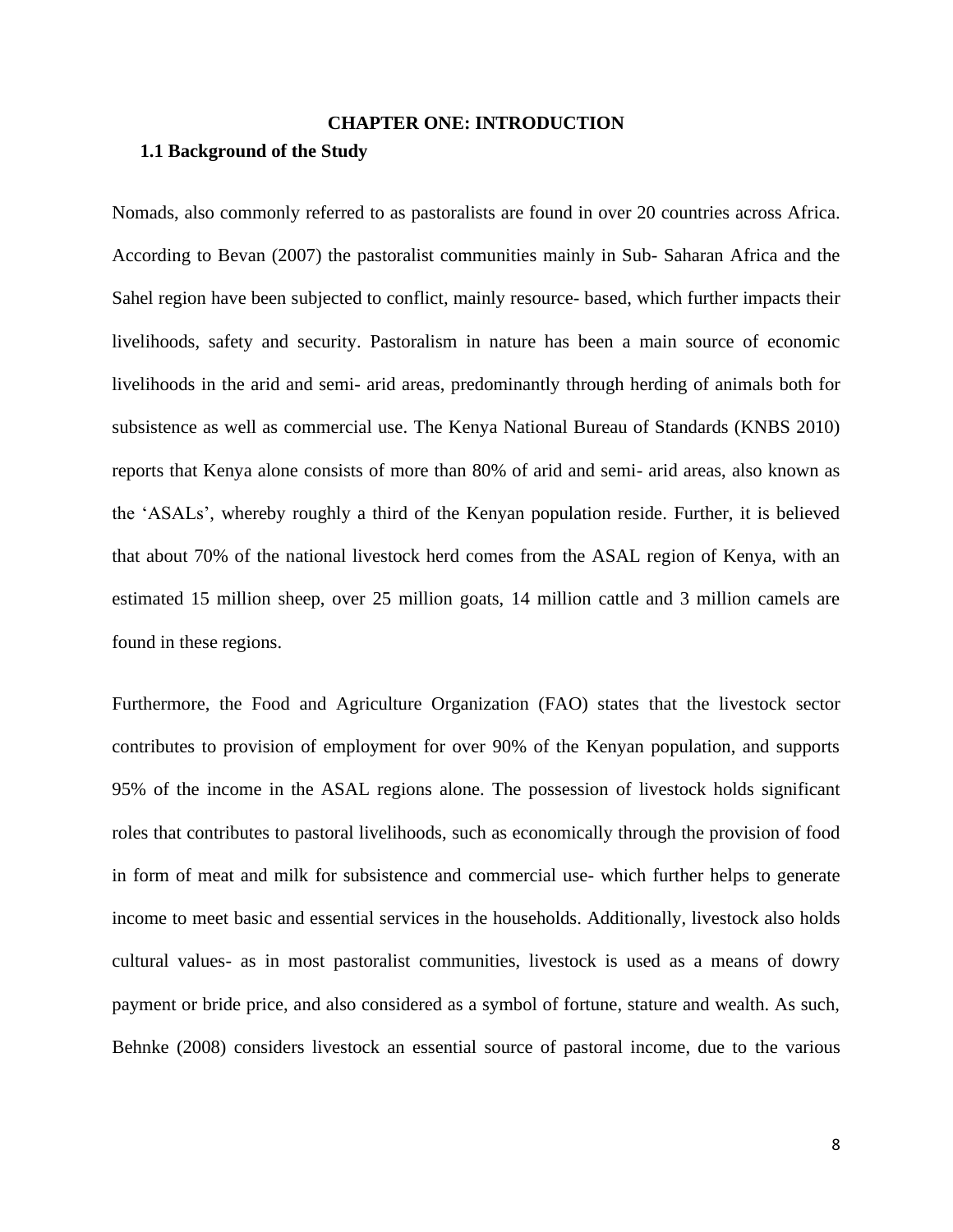benefits it contributes to in the household as well as the promotion of the Gross Domestic Product (GDP) of a country.

The North- Western region of Kenya is believed to have the highest livestock numbers, mainly among the Turkana and Pokot ethnic groups (GoK 2010). The practice of pastoralism among the Pokot and Turkana communities is considered to be a complex mechanism, which entails frequent mobility, varied and large herds compounded by separation of herds, and communal land ownership (Opiyo et. Al. 2011).

#### <span id="page-8-0"></span>**1.1.1 Cattle rustling in Kenya**

Cattle rusting in an activity that is defined as forceful livestock raiding from one community to another; through the use of harmful weapons that causes destruction of property and loss of human lives (Cheserek, Omondi & Odenyo, 2006). Particularly in the north-western part of Kenya, the pastoralist communities have witnessed and been subjected to protracted conflict due to the act of cattle rustling. Conflict in this context can be further defined as vigorous interaction, mainly due to differing perspectives or opinion (Mwangi, 2006). The conflicts around livestock among the pastoralist population, also known as cattle rustling, is mainly related to the raiding of livestock and the resources associated with it - such as land, pasture and water, which further contributes to and aggravates the nature of the conflict. As such, cattle rustling results to skepticism and mistrust among the pastoralist communities- which on its own is a precursor to conflict.

In the traditional sense, the raiding of livestock involved the theft of high breed livestock and to replenish animals lost during drought or disease outbreak, and the violence was moderate with little impact. In the event of calamities such as loss of human lives during cattle raids, the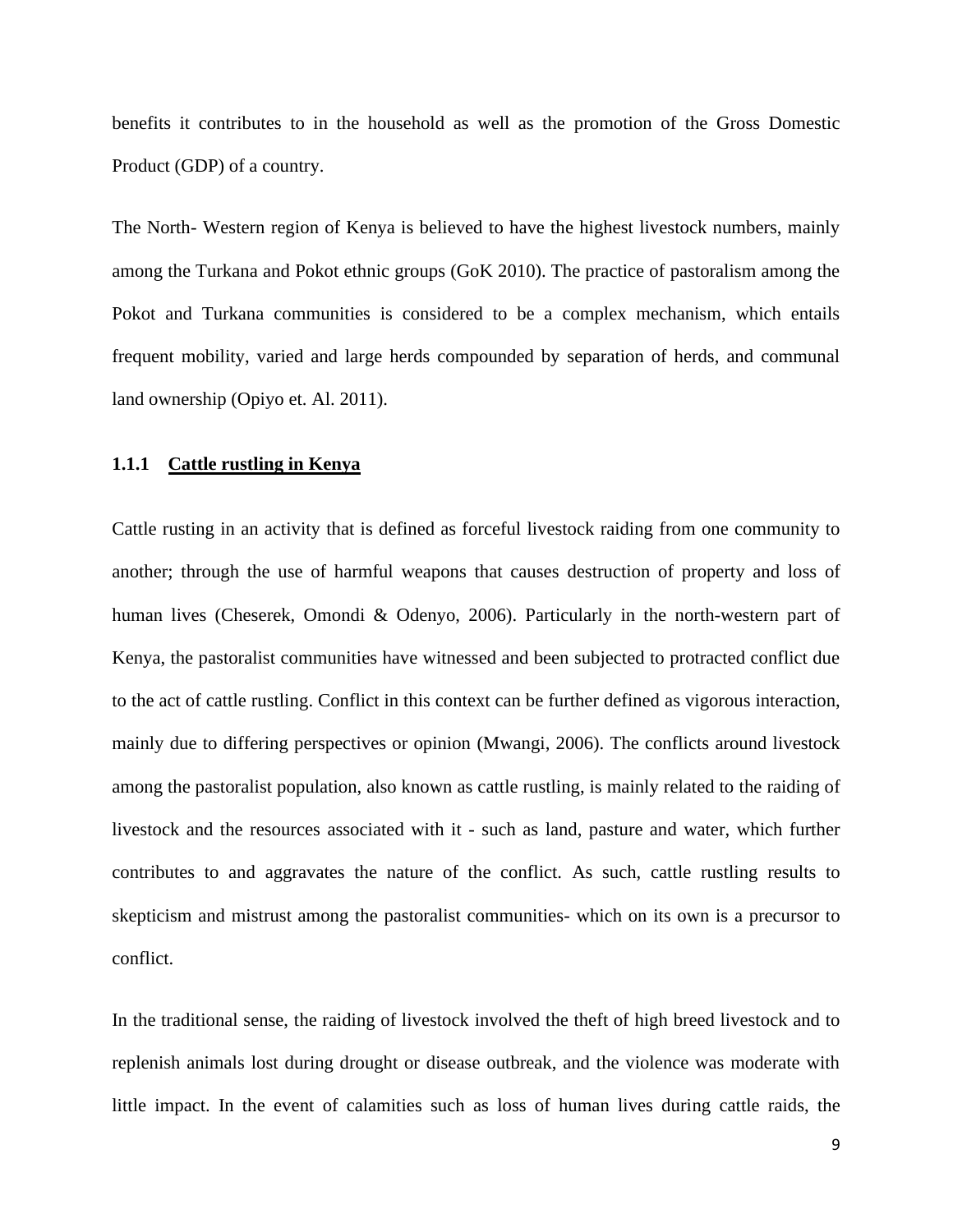affected communities were paid compensation in the form of livestock (Mtuku 2008). However recently, the act of cattle rustling has evolved to the articulation of hostility between opposing communities. For instance, in the past, violent cattle rustling was used as a method to boost social status, replenish herds, acquire more access to pasture and water and increase grazing lands among the Pokot and Turkana pastoralist for over 9,000 years (Eaton 2008). However, due to the commercialization of the theft of livestock, proliferation of small arms and light weapons and continued dispute over land tenure rights, cattle rustling has now become a more violent, complex, and disparaging act amid the pastoral communities (Mtuku 2008). These factors have further contributed to the magnitude and negative effect of violent cattle rustling and has affected the pastoral livelihoods among the pastoralist population in Northern Kenya.

# <span id="page-9-0"></span>**1.1.2 Types of livestock raiding**

Livestock raids can be classified according to three types, which is usually based on the number of people partaking in the raid. The first is seen in mass raids which are usually very well organized in nature, whereby hundreds or up to thousands of raiders attack a nearby community. Secondly, there are instances whereby a group of people from neighboring villages group together to raid one village of a rivaling community. The third type of raids is the smallest with mostly a handful to less than 15 participating raiders- with the target normally being a herd of animals which are not sufficiently protected or attended to by one pastoralist (Wamuyu 2005).

#### <span id="page-9-1"></span>**1.2 Statement of the Problem**

The purpose of this study is to understand the causes of violent conflict in cattle rustling between the Turkana and Pokot communities in Loima Sub County.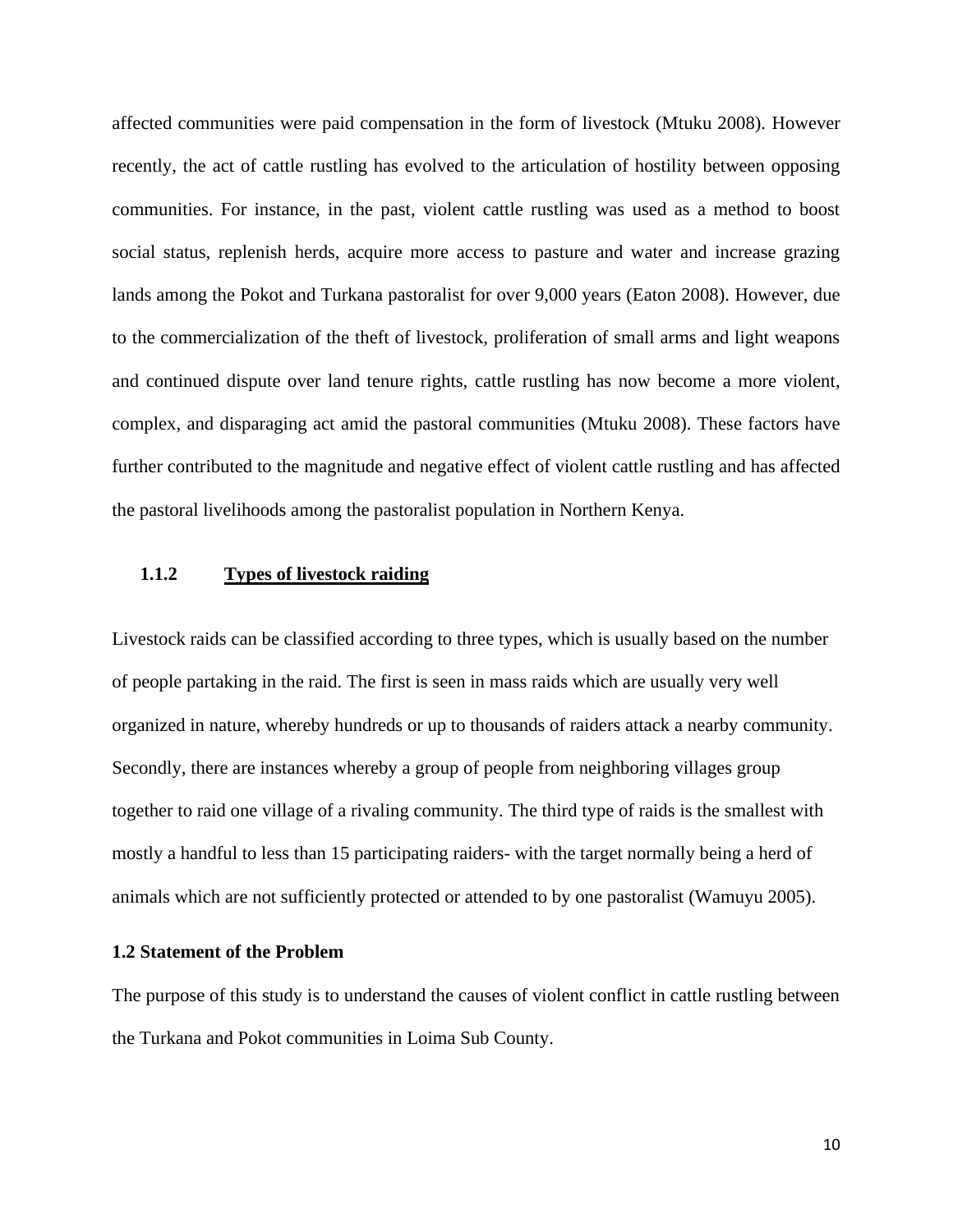The cattle-rustling phenomena remain as one of the main causes of conflicts and insecurity amongst the pastoralist communities that live in Northern Kenya. Many of these communities are mainly found in the regions of Turkana, Isiolo, Pokot, Samburu, Marakwet, Marsabit, and Trans-Nzoia which is mostly arid and semi-arid lands (ASALs) and they mainly rely on livestock farming and pastoralism for their subsistence (GoK 2003). In North- Western Kenya, cattle rustling is believed to be a norm in the pastoral culture and a contributor to the livelihoods of the communities among the Pokot and Turkana. Majority of the conflicts in this region are said to be resource- based resulting from competition over pasture and water. Turkana- Pokot cattle rustling has led to great suffering to the two communities involved for a very long time; defying interventions from the local community, civil society and the state. Many lives and property have been lost, as well as the internal displacement of people and abrupt closure of schools and businesses (Cheserek, 2012).

According to a study done by the International Organization for Migration, "Pastoralism at the edge", 2010, there has been long and continuous conflict between the Turkana and Pokot ethnic communities that has seen the act of cattle rustling occurring multiple times in a year. The main stakeholders- including religious leaders and elders, as well as the locals among the Turkana and Pokot communities report that livestock raiding has worsened over the years and become more violent. This notion is supported by other similar studies, and further reports that the raids are mainly undertaken by the male youth.

To highlight the magnitude of this problem, more than 50 violent incidences were reported by a local organization in Turkana- Riam Raim, which occured between November 2005 to April 2006 alone between Turkana and nearby communities. These incidences resulted in the loss of more than 6,500 livestock, and more than 100 people are reported to have lost their lives and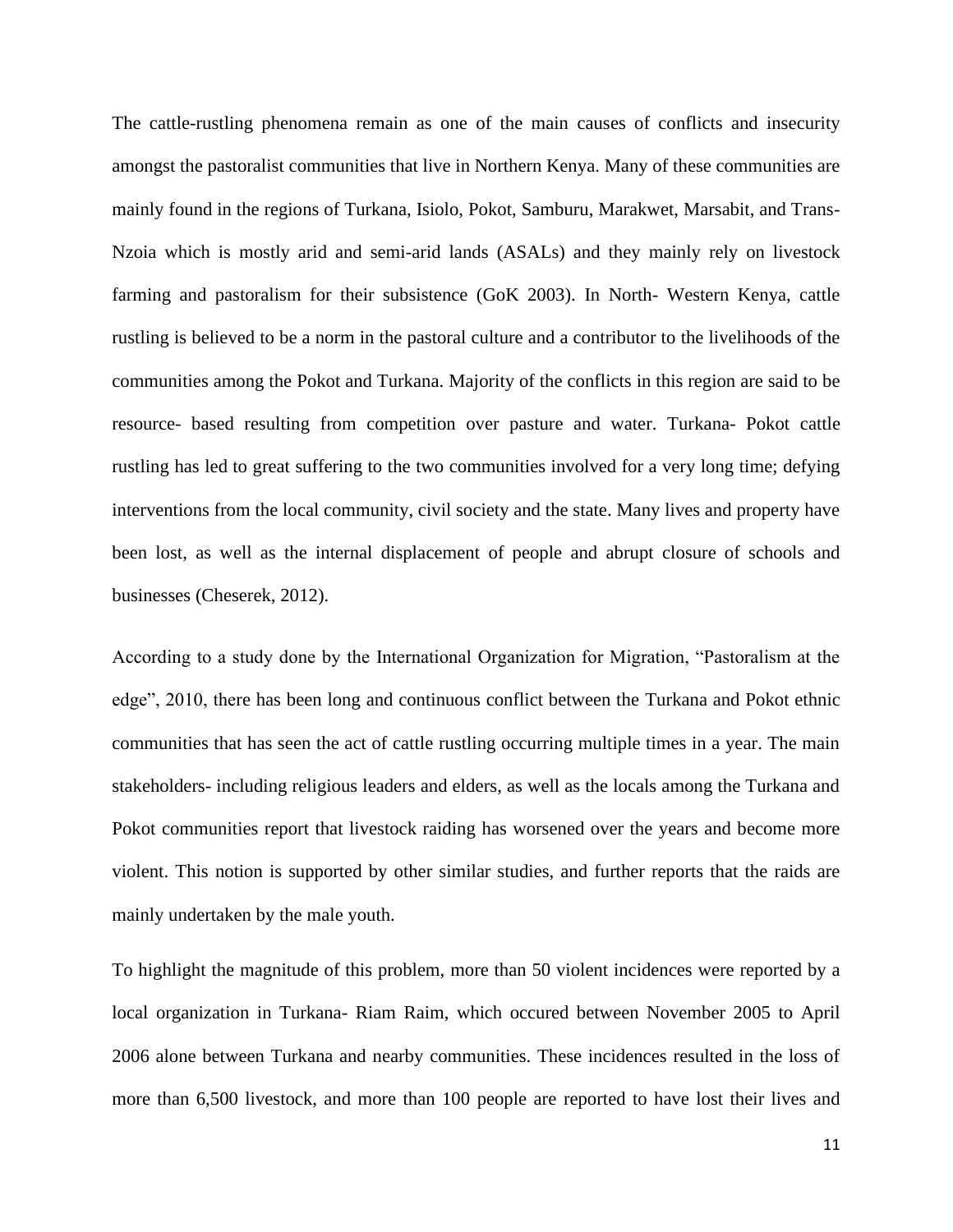several others sustained multiple injuries. It is to be noted that these figures may be far from accurate and under- representation of the figures may be common as high number of incidences went unreported (Lokiyo 2014).

The East African states have a Protocol on the Prevention, Combating and Eradication of Cattle Rustling in Eastern Africa, where Eastern Africa Police Chiefs Cooperation Organization (EAPCCO) also recommended the following measures to curb cattle rustling among member states: formation of "Anti-Stock Theft Unit", branding; marking; and restitution. The chiefs and assistant chiefs are employees of the Provincial Administration whose mandate is to maintain law and order in their community and provide them with background knowledge of the conflicts.

Despite the above protocol being in place, the incidents of violent conflicts in cattle rustling is still escalating in number as opposed to reducing.

Thus, the purpose of this study is to understand why mitigation efforts put in place thus far have not contributed to reduced cases of violent conflicts in cattle rustling in Loima Sub County.

#### <span id="page-11-0"></span>**1.3 Research Questions**

- 1. What is the frequency of cattle rustling in Loima Sub County over the past five years?
- 2. What measures have been/are being put in place to end cattle rustling?
- 3. To what extent have the measures put in place to end cattle rustling succeeded?
- 4. How effective is the role of stakeholders in mitigating cattle rustling?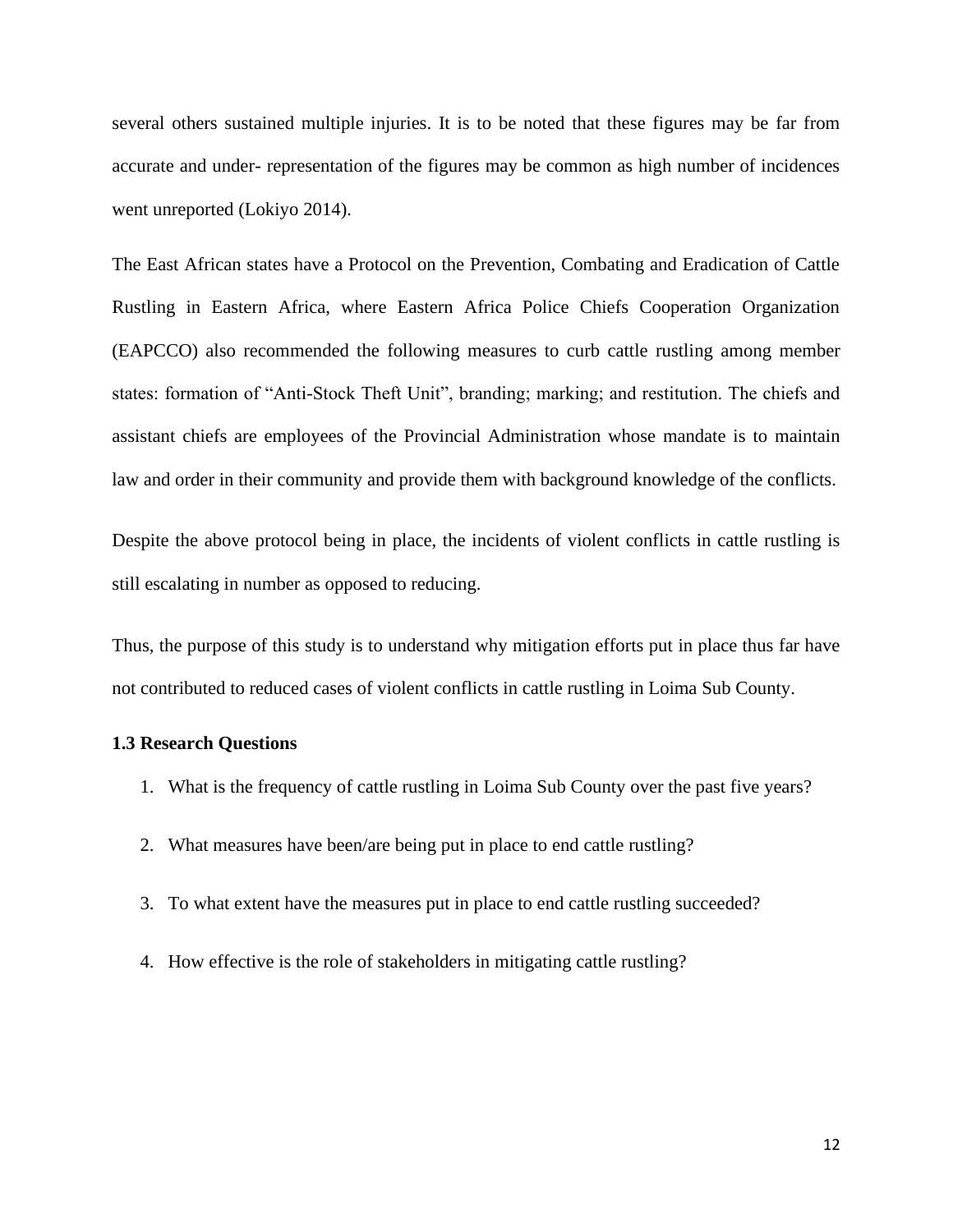#### <span id="page-12-0"></span>**1.4 Objectives of the study**

### <span id="page-12-1"></span>**1.4.1 General objectives**

To understand the factors that prevents the successful implementation of mitigation efforts of violent cattle rustling.

#### <span id="page-12-2"></span>**1.4.2 Specific Objectives**

- 1. To assess the frequency of cattle rustling in Loima Sub County over the past five years.
- 2. To determine the values attached to cattle rustling by the Turkana and Pokot communities.
- 3. To assess the role of stakeholders in mitigating cattle rustling.
- 4. To assess the effectiveness of cattle rustling mitigation efforts put in place over the past five years.

#### <span id="page-12-3"></span>**1.5 Scope of the Study**

This study aims to understand the factors that prevent the successful implementation of mitigation efforts of violent cattle rustling among the Turkana and Pokot communities in Loima Sub County, Turkana County over the past five years (2009- 2013).

Specifically, this study will look at the frequency of cattle rustling in Loima Sub County; the nature of occurrence- i.e. whether violent or peaceful. This study shall also look into the factors that contribute to violent conflict, such as proliferation and availability of small arms, and a symbol of superiority over the other culture; and the factors that contributes to peaceful cattle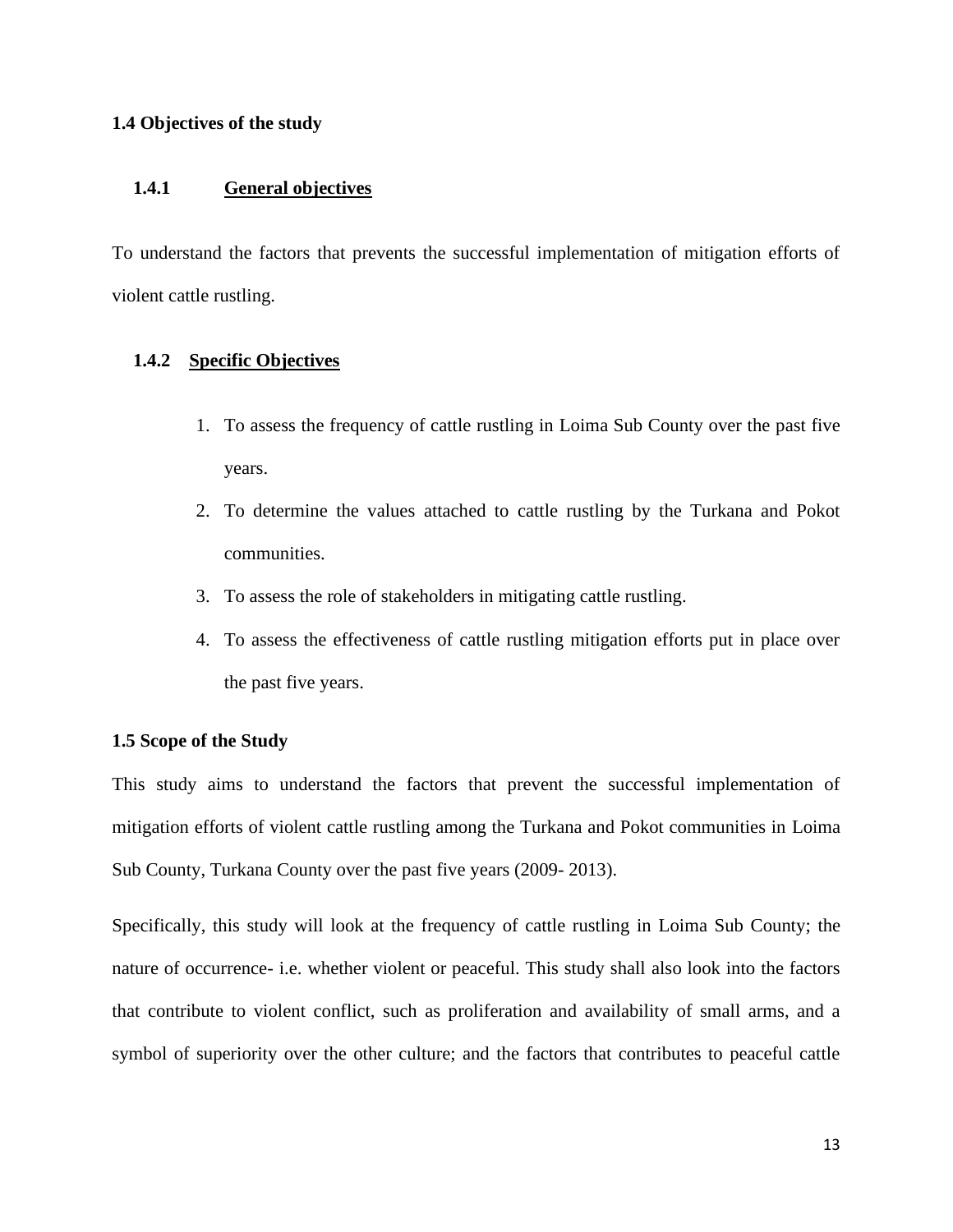rustling, such as disarmament exercises, presence/ a sense of community understanding and protection by the community leaders.

Secondly, this study will also look at the role of stakeholders in mitigating cattle rustling. This will in particular look at the role of the community leaders, religious leaders, teachers, local and county government, and non- governmental and inter- governmental organizations in mitigating cattle rustling between the Pokot and Turkana in Loima Sub County; which would include peace forums, peace dividends (e.g. sports for peace), peace education, community policing, capacity building trainings on peaceful coexistence , peace treaties, provision of alternative livelihoods, advocacy and awareness etc.

Third, this study will assess the effectiveness of cattle rustling mitigation measures put in place to prevent cattle rustling; whether they were successful, and what made them successful. e.g. commitment and willingness by the Turkana and Pokot communities, - and if unsuccessful, what factors contributed to their failures, such as lack of resources (financial and human resources), lack of capacity to enforce the mitigation measures, lack of education and knowledge etc.

Lastly, this study will look at the values attached to cattle rustling, i.e. economic and cultural values. On economic values, this study will look at the resource access and utilization of cattle rustling, such as the sale of livestock and barter trade in contributing to increase income and reduce poverty levels, the income acquired from the sale of small arms used to guard livestock, the availability of pasture- which in turn leads to resource-based conflicts, etc. On cultural values, this study will look into cattle rustling as a means of acquiring livestock for bride price/ dowry, symbol of wealth and superiority of the other culture.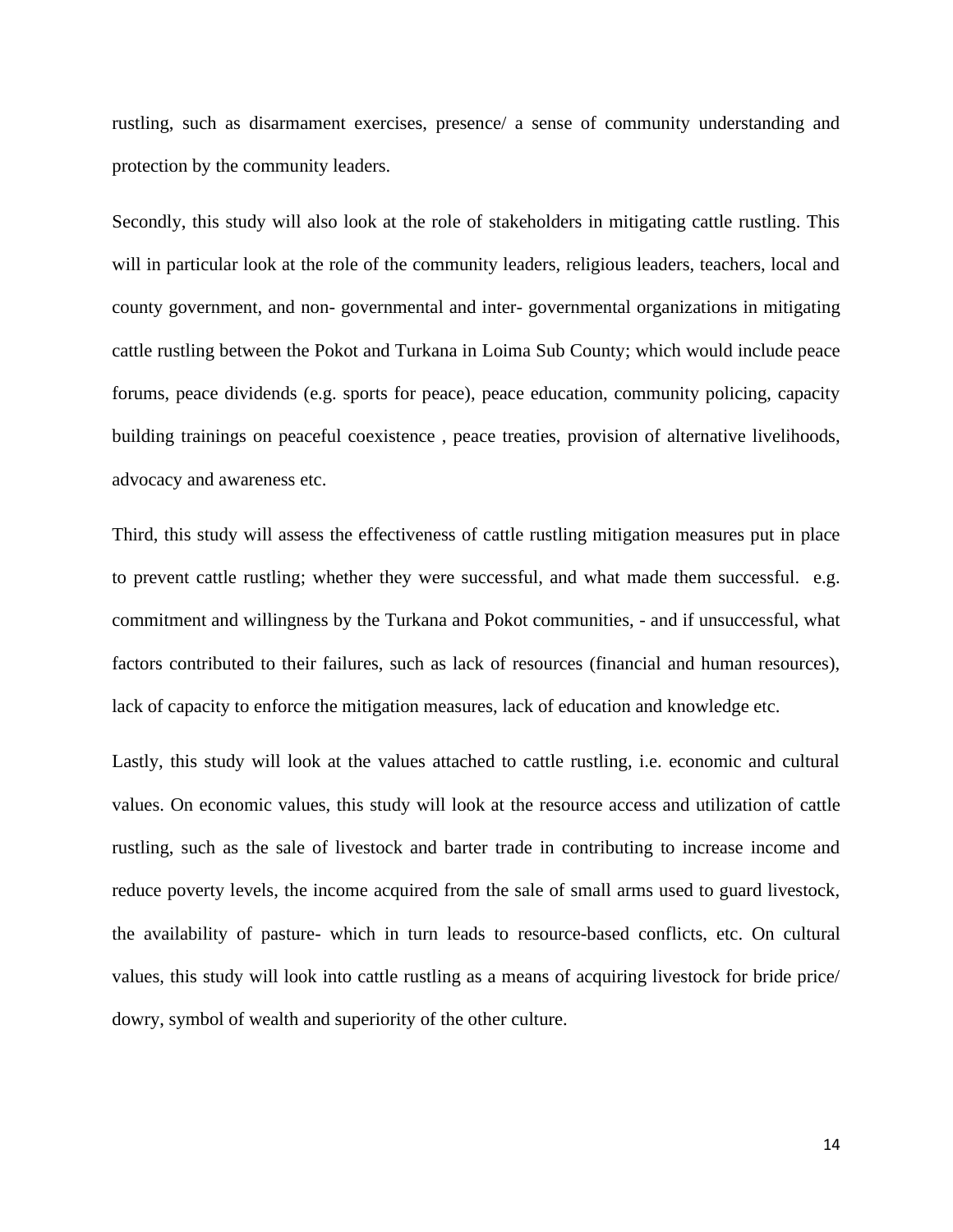#### <span id="page-14-1"></span><span id="page-14-0"></span>**CHAPTER TWO: LITERATURE REVIEW AND THEORETICAL FRAMEWORK**

#### **2.1 Introduction**

This section summarizes various sources of information from studies carried out by other researchers on violent cattle rustling as well as mitigation strategies employed among pastoral communities in Northern Kenya. Several sources which closely relate to the theme and study objectives have been used in coming up with the necessary materials.

#### **2.2 Frequency of Cattle Rustling**

<span id="page-14-2"></span>Livestock raiding, also widely known as cattle rustling, entails the forceful acquisition of livestock and is quite common amongst pastoralists and further considered as part of the culture and main source of livelihoods in Northern Kenya

Livestock raiding, also commonly known as cattle rustling, includes the process of forcefully acquiring livestock. It has become very common among the pastoralists and is also considered as the culture of the Nothern part of Kenya and key source of the livelihoods (Hendrickson, Armon and R Mearns, 1996). The practice of the raids is viewed as a way of reciprocity where families from poor backgrounds are meant to get livestock and engage themselves in the restocking process specifically after epidemics or droughts.

Over the five-year period (2009-2013), there have been a great number of cattle rustling activities that have rendered many people poor because their source of livelihood has been taken away. This literature review of pastoral conflict in Loima sub county- Turkana county, Kenya is aimed at mapping the knowledge state so as to help in identifying the important gaps in understanding and suggesting the promising avenues for future practical of the work.

Most informants describe the key causes of conflicts between different pastoral ethnic communities in the Loima sub county to include: disputes over political and administrative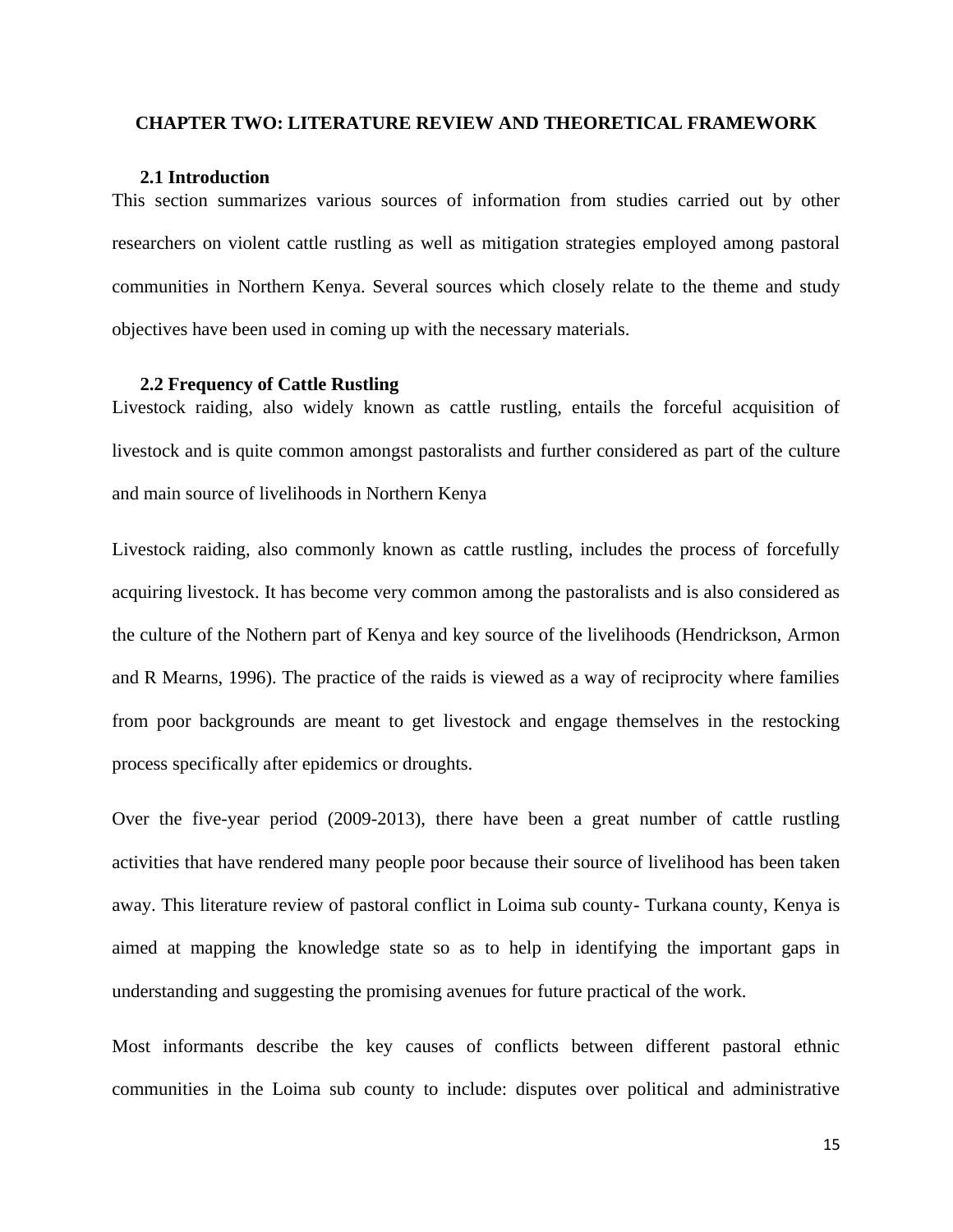boundaries and borders (within regions / zones), resource competition, ethnic or clan rivalries, poor governance and rule of law systems, group retaliation attacks, cattle raids and counter raids.

#### **2.2.1 Cattle raids in Turkana**

<span id="page-15-0"></span>Hundreds of livestock along the Kenya-Uganda border were stolen during the raids.

During the Monday of 16<sup>th</sup> December 2013, cattle rustlers managed to kill 7 people leaving 5 others injured in an early morning raid that happened at the village of Lorengipi. During the raid, it was believed that the cattle rustlers managed to go away with hundreds of the livestock along the border of Kenya and Uganda

The Turkana and Pokot communities clash often due to the boundary disputes and cattle rustling. These two rival communities have practiced cattle rustling for a long period of time and this has brought about some wars amongst them. Since the beginning of the clashes back in November 2013, there have been some security issues among the Somali Dayah buses that are involved in the ferrying of refugees who travel along this path. It is believed that a bus was attacked with gunshots on unknown date leading to the destruction of the vehicle's windscreen, before Kainuk police officers came to their rescue; the passengers flee into the unsecure bushes for their safety. Travellers risk their properties and lives when they are travelling inside Turkana County. However, deployment of regular police is done to help in curbing the insecurity problem where travelers and motorists are accustomed to escorting armed police inside Turkana.

When the Turkana South OCPD Mr. Richard Kipsang was in the lead of the armed regular police a time when the community fights was in escalation earlier December, the Anti Stock Theft Unit and administration police were blocked by about a group of 200 armed Pokot men who denied them access to other Lokoron parts. They claimed that the area was under Pokot jurisdiction and not Turkana. The armed groups from Pokot have been regularly attacking the police team and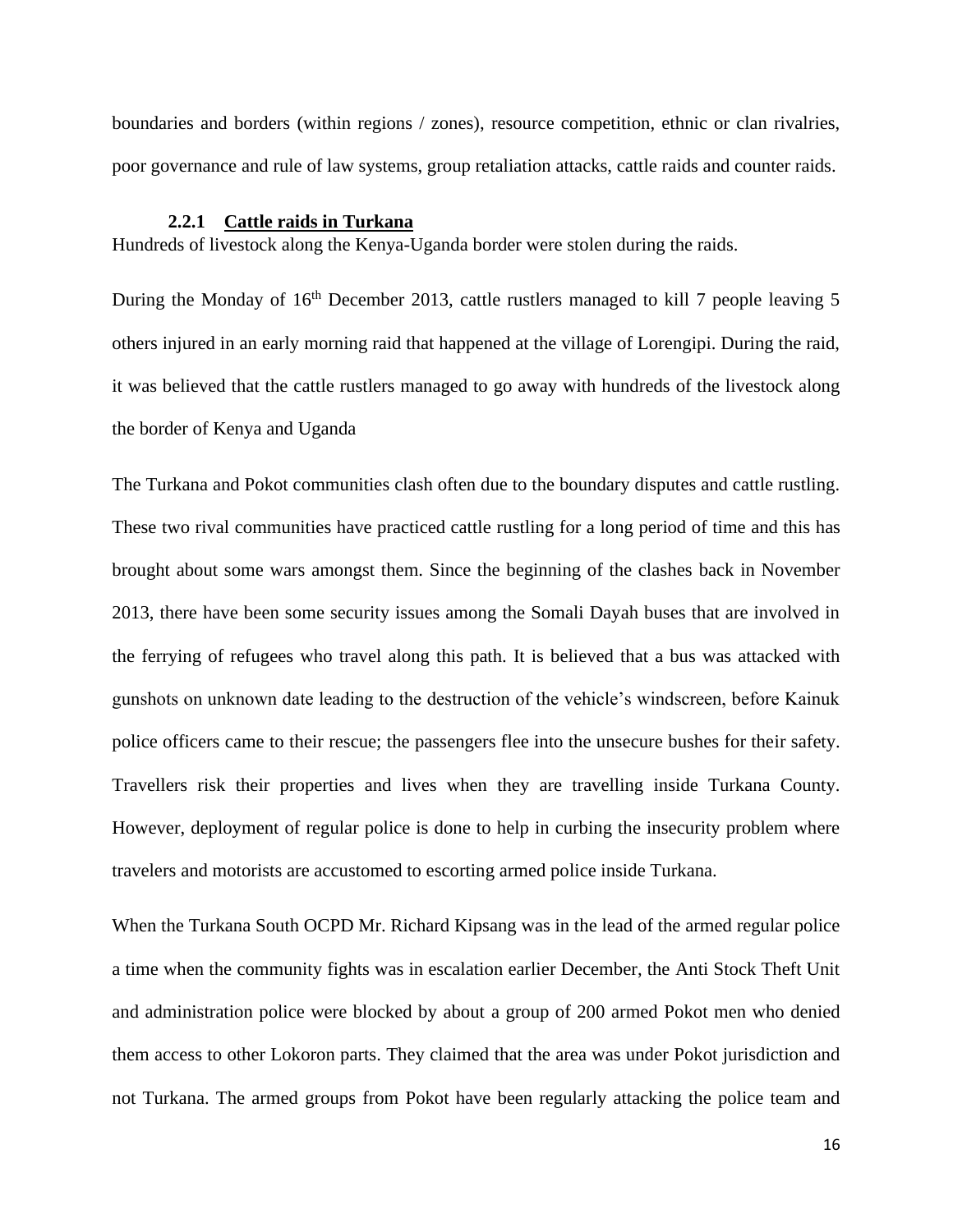this has made the government to send more police to help in fighting the Pokot militiamen so that the Turkana civilians can be rescued.

The dozens of attacks and counterattacks on 5 December 2013 resulted in a gun fight killing an undisclosed number of men. Both communities planned revenge attacks in a hide, and seek some kind of battle. A village in West Pokot was targeted by armed Turkana raiders, injuring a herdsboy and taking over 300 goats on the  $6<sup>th</sup>$  of December. Local police Chief Mr. Jackson Mwenga reported that a herd's boy was shot by raiders in the village of Kamurio. According to the Kenya Red Cross, gunshots between the two tribes allegedly killed at least 25 people.

Since the attack begun, most of the families have been displaced in Karun and Ombolion in West Pokot and Lodwar, in Turkana District, Nakuse and Loyapat. Despite government attempts to shore up security along the two counties' borders, families live in fear of retaliation attacks. The government then mobilized the Kenya Defense Force to help in curbing the region's conflicts.

### <span id="page-16-0"></span>**2.3 The Role of Stakeholders in Mitigating Cattle Rustling**

A stakeholder may be referred to as anyone, either internally or externally, at the junior or senior level, who may affect or be affected by an organization, strategy or project. According to most of the definitions, stakeholders are referred to those who have the power of impacting in one way or another on an entity or initiative. Human security across the East Africa has continued to be threatened by cattle rustling, but most of the affected countries have pursued national rather than regional initiatives to tackle the issue.

#### **2.3.1 The State (Government)**

<span id="page-16-1"></span>According to Pkalya et-al 2003, cattle raids and resource-based conflicts are the main types of manifestation in Turkana. 30,000 members of Turkana community crossed into Kotido, Moroto and Kabong districts of Uganda to graze their animals in the Month of October 2013. It took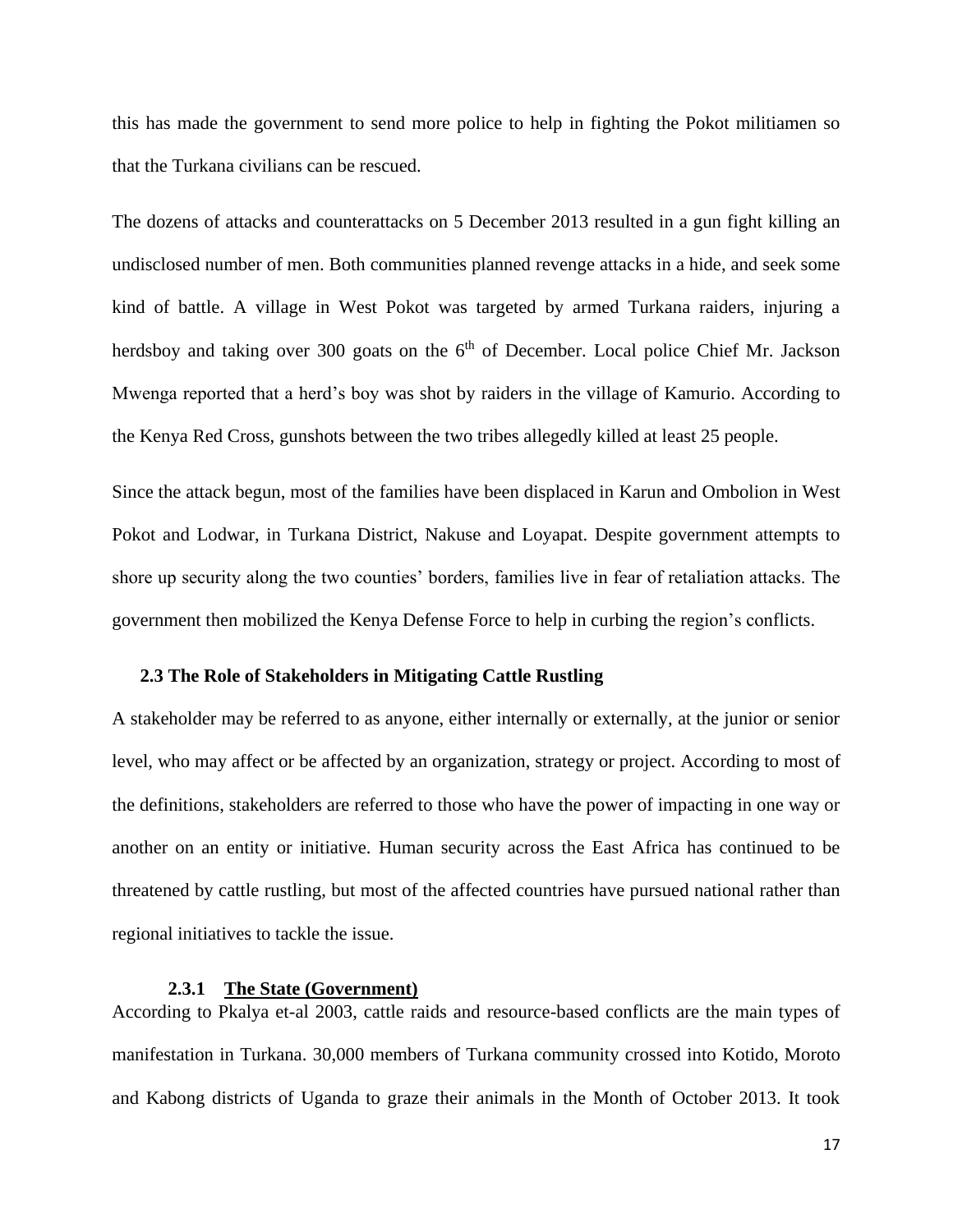interventions of the leaders of Turkana County Government, members of the National and County assemblies for the communities to get acceptance and protection in Uganda. This calls for social and policy related solutions, service provision (especially water) which was seen as an additional support for the pastoralists<sup>1</sup>. While reflecting at the challenges facing pastoralists, the leaders from Uganda, Kenya, South Sudan and Ethiopian Ateker Communities appreciated the journey to peace building and governance support amid challenges of lack of infrastructure, health, education, insecurity and hunger. They reiterated their commitment to peace and hoped that the aspect of disarmament will be addressed across border trade and infrastructure development.

The County Government of Turkana in its blue prints- County Integrated Development Plan (CIDP) 2013-2017, outlined its priorities in peace building and conflict prevention through identifying and working with institutions from the local region so as to help in fostering peace, developing the peace of a country and coming up with strategies of resolving conflicts to guide the process of building peace and adopting a wide partnership of peace actors who will help in resource mobilization and joint plan peace building initiatives.

According to Vision 2030 2nd Medium Term Development Plan (MTP) 2013-17, there are critical issues and challenges affecting pastoralists which must be addressed. These include; low domestic savings and low GDP and per capita income growth, high rates of poverty and unemployment, high costs of energy, inhibiting business and investment regulations and procedures, presence of significant regional development inequalities across regions of the country, rapid growth of the population, proliferation of informal settlements, and insecurity.

<sup>&</sup>lt;sup>1</sup> Speech by Hon: Senator, John Kiyonga Munyes during leaders' peace dinner in Naiwatorong Lodwar on 18<sup>th</sup> September 2013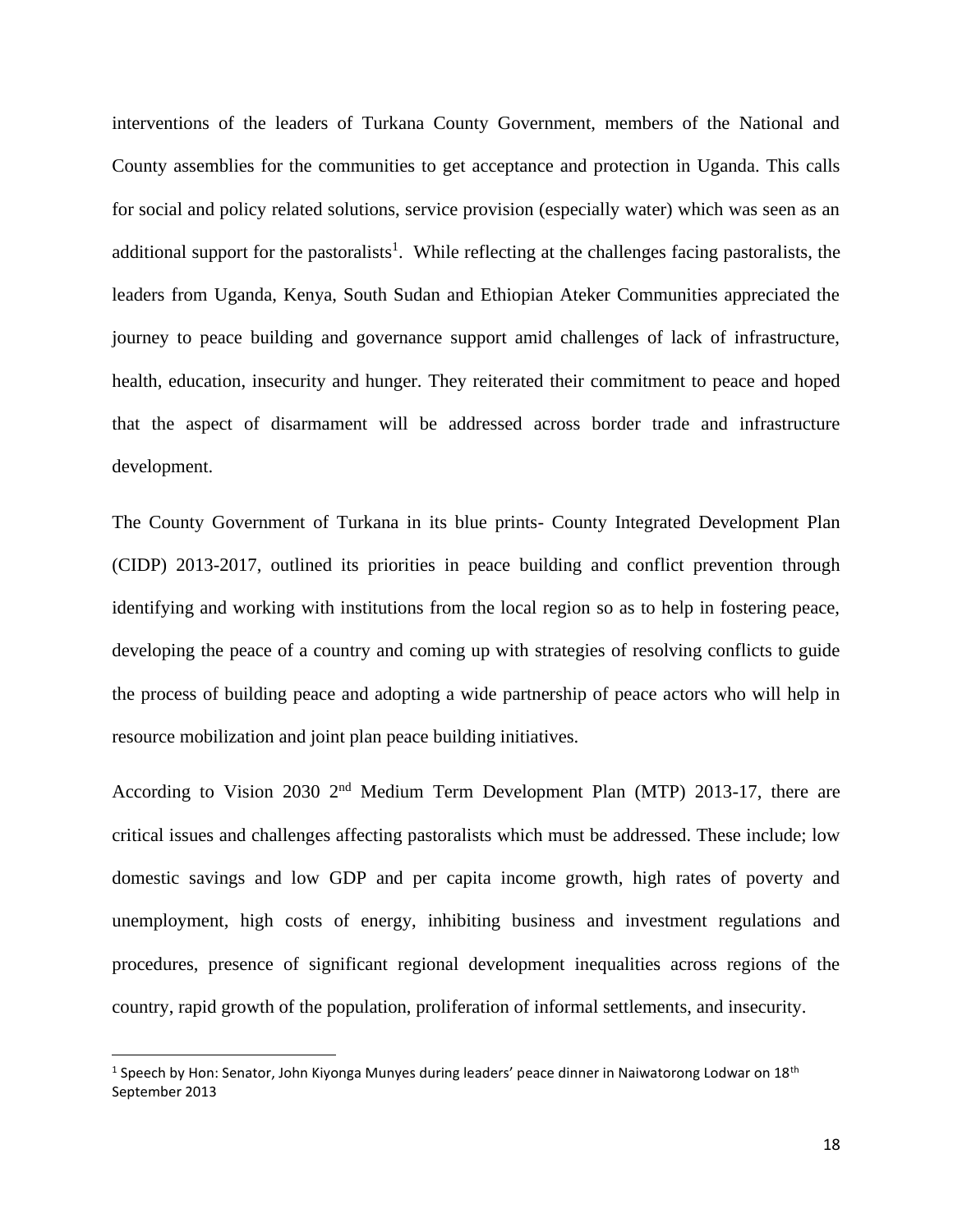While taking lessons from the 1st MTP achievements and challenges, the government of Kenya has prioritized ending drought emergencies, Irrigation and Food Security. Drought is a national concern, but their direct impacts are most severe in the ASALs. Drought related damages and losses between 2008 and 2011 were colossal estimated at US \$12.1 billion (10.2 % of GDP). Climate change risks have intensified, increasing hardships occasioned by drought and floods (MTP 2013 – 2017). This has been one of the drivers of cattle rustling that has caused rift between the Pokot and Turkana communities. The Government focuses on additional support towards value addition in the production chain and in developing marketing support mechanisms pastoralists and communities involved in fishing. This will contribute to ending cattle rustling conflict among pastoralist in Northern Kenya including Loima Sub County of Turkana County.

#### **2.3.2 Media**

<span id="page-18-0"></span>Good communication is a crucial element in the effective battle against laws relating to cattle rustling and management. The media plays a crucial role in linking centers of forecasting with the public. It offers information that creates and enhances the state of understanding, and criticizes Turkana's cattle rustling activities. It offers information from which to make life-saving decisions for the public. The partners in the media and county government should educate the community living in the affected areas to change their thinking about cattle rustling. Private media will ensure the information and awareness campaign focusing on cattle rustling is reliable, clear and organized. In case of an impending disaster, the media could also be used in the dissemination of the government management plan.

The telecommunication firms are also important players. Considering that knowledge and communication systems are crucial in any disaster preparedness and response management, governments will contact telecommunications companies, internet providers and other means of

19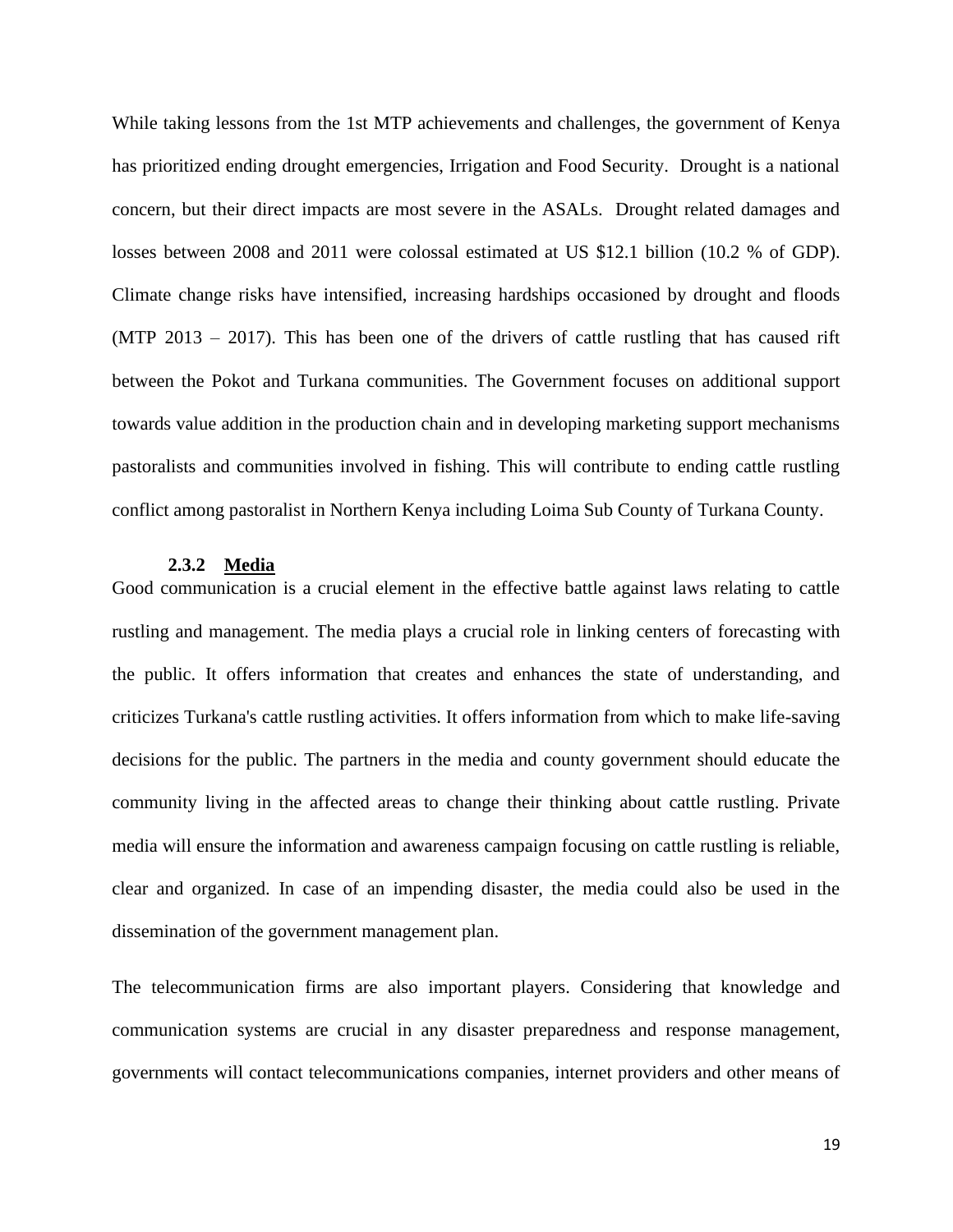communication to ensure that information is transmitted efficiently to the nearest anti-stock theft unit. It can be done by improving connectivity of the network in the County of Turkana.

#### **2.3.3 Education**

<span id="page-19-0"></span>Education is considered to be a critical factor in combating threat like cattle rustling. Issues should be incorporated into primary and secondary school curricula to increase understanding, respect, and dedication to saving human lives and livelihoods during these crises. The emphasis should be on the dangers associated with cattle rustling in Northern Kenya and how to respond in the event of one incident.

#### **2.3.4 Regional Cooperation and Partnerships**

<span id="page-19-1"></span>Several international partners have cooperated on the current AU, IGAD and EAC initiatives and the Golden Spear Initiative since 2009 to date. The Government of Kenya should therefore continue to develop partnerships and collaborative mechanisms with regional forecast centers to enhance the exchange of relevant information with regard to fighting and cattle rustling.

The United Nations (UN), the Red Cross and Non-Governmental Organizations (NGOs) have immense resources and expertise in human and material matters. Government should have the ability of promoting collaborations with UN bodies to ensure the incorporation of the United Nations Development Assistance Framework (UNDAF) for disaster preparedness and management is achieved. It should also pursue collaborations and wide participation of international bodies to effectively coordinate the preparedness of disasters and skills of management skills like fighting and cattle rustling in the Sub- County of Loima.

#### **2.3.5 The Community**

<span id="page-19-2"></span>The decision on whether to conduct and/ or participate in a cattle raid among the Turkana-Pokot communities is influenced by other stakeholders within the community, mainly religious leaders, local elders, women leaders and the local administration such as chiefs- even though their role in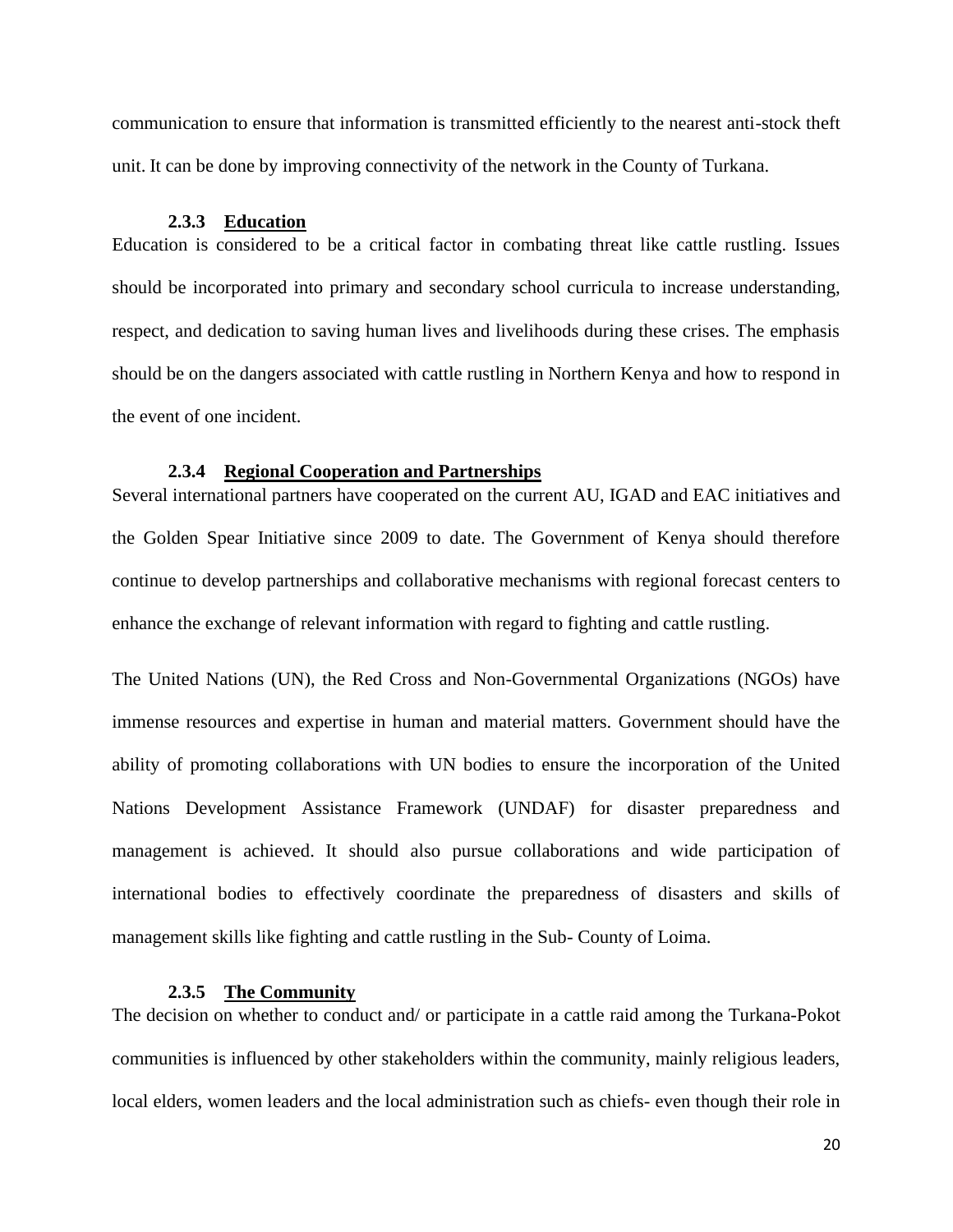the raiding is uncertain. As part of the short-term benefits, the community usually gains a share of the acquired livestock after a successful cattle raid. However, in the end, the community pays the price of the cattle raid, particularly in the event of retaliation.

In most the of Turkana-Pokot communities, the local community leaders and elders encourage or even to some extent support the raids with blessings and information- such as where the raiders can locate the enemy's livestock). Further, the elders then get a share of the livestock; often even 'the biggest bull.' On the other hand, the majority of the elders tend to stop the attack. The elders prohibit the youth from raiding during times of calm, although the elders hardly ever deny a prepaid blessing during times of war.

Furthermore, it is believed that women have a major influence on encouraging their men to raid, to some extent, by preparing the men meals after a successful raid. On the other hand, women are also believed to play a discouraging role in cattle rustling by voicing their grievances and concern on potentially losing their male family members.

Women find themselves having an effect on their men's raiding activity. They either inspire their men, or after a successful raid they prepare meals, or they play a disincentive role by voicing their fear of losing their men. The local authorities or the village chiefs are in a difficult position, as they represent the national government at the grassroots level on one hand and have the responsibility to prevent cattle raiding, but at the same time they realize the reasons as to why the communities participate in cattle rustling (Schilling, Opiyo, Scheffran 2012).

#### **2.3.6 Traders**

<span id="page-20-0"></span>Traders and businessmen are among the group of people who are considered to benefit from cattle rustling, as they have access to low- cost livestock sold to them by the pastoralists and further sell them at a high price in urban centers such as Lodwar or even in Nairobi (Eaton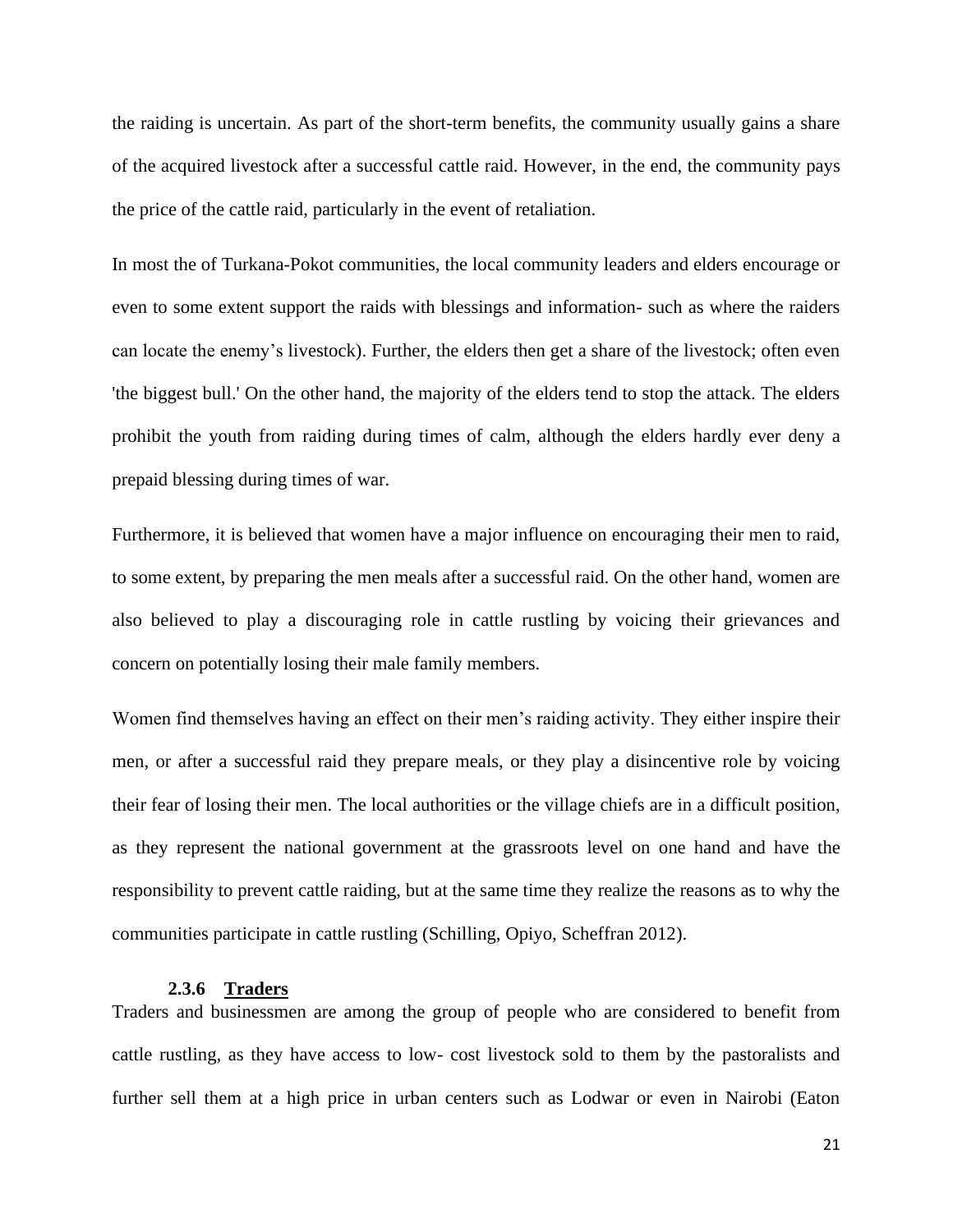2010). As the traders are not part of the pastoralist communities in most cases, they usually do not suffer the negative effects of livestock raiding and violent conflicts (Schilling, Opiyo, Scheffran 2012).

#### **2.4 Effectiveness of Cattle Rustling Mitigation Efforts**

<span id="page-21-0"></span>To effectively prepare and respond to cattle rustling menace, different strategies have been employed. Some of these include these discussed below:

### **2.4.1 Mifugo Project- Protocol on the Prevention, Combating and Eradication of Cattle Rustling in Eastern Africa**

<span id="page-21-1"></span>The livestock theft problem poses health issues and is also considered a significant threat to human security in EA. As a result, EAPCCO created the *"Protocol on the Prevention, Fighting and Eradication of Cattle Rustling in Eastern Africa"* instrument, the ISS and Civil Society organizations to help in addressing the problem of cattle rustling. In August 2008, the Mifugo project was launched in Nairobi with the participation of five signatories: Ethiopia, Kenya, Sudan, Tanzania and Uganda to draft this agreement, which was aimed at establishing effective mechanisms to help in the discouragement and ultimate elimination of illegal cross-border activities particularly cattle rustling.

The Mifugo initiative and the subsequent adoption of the protocol marked a paradigm change in the development of viable solutions to cattle rustling problem. This paradigm shift is expressed in the following points:

1. When the signing, ratifying and domesticating of the draft protocol will make it become a legally binding instrument, implying that the member states' implementation is committed towards solving livestock theft with regard to the regional perspective.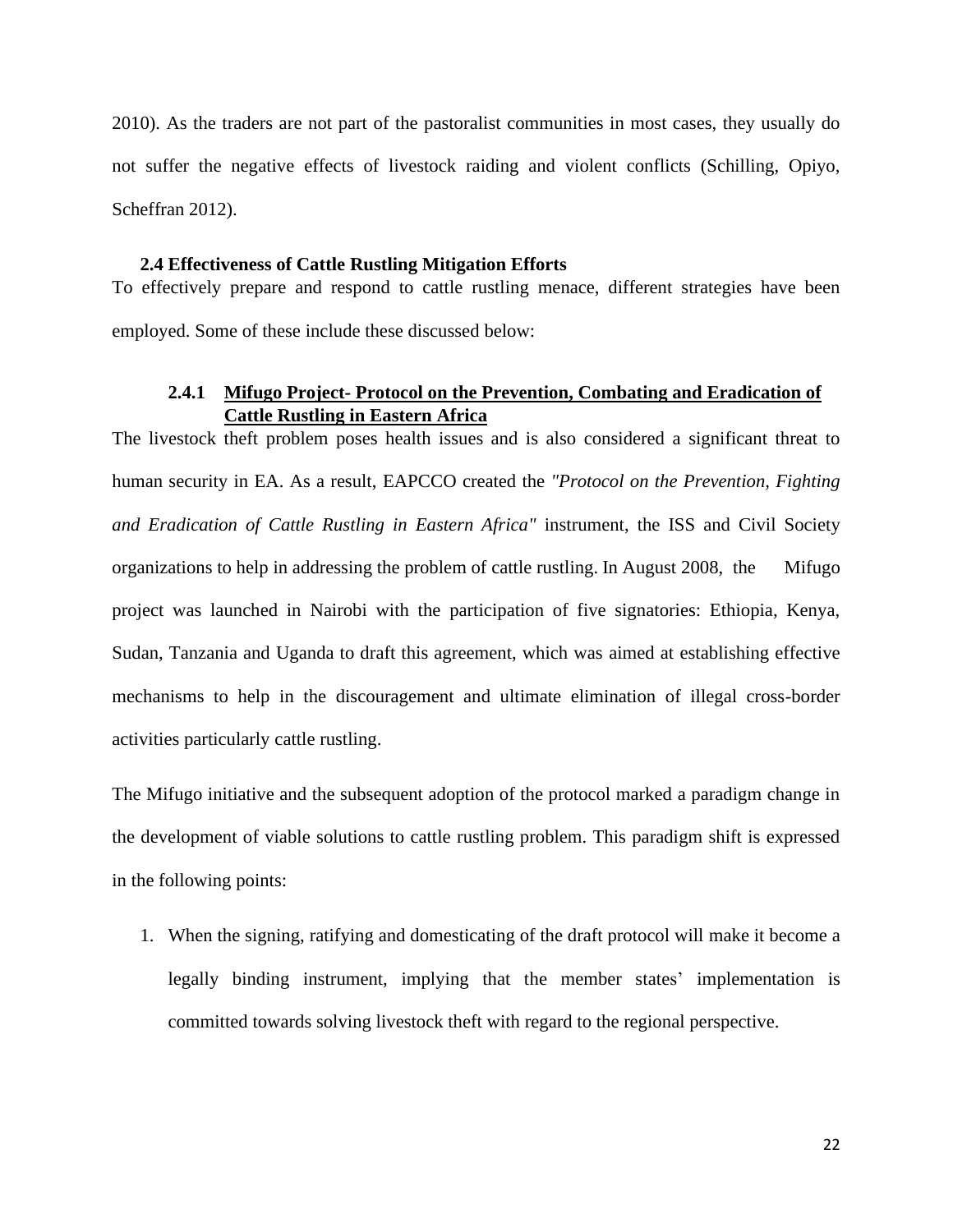- 2. The implication of a regional approach is that member states enforcing cattle rustling should take strong action against those who practice it at national and regional level while it may be accepted at community level.
- 3. Through criminalizing trafficking of livestock, the adopting member states will to a large degree facilitate and support commercial keeping of livestock and serious trade within the industry.
- 4. Most importantly, seeking redress on the issue of cattle rustling will also require a paradigm shift in resource distribution to arid and semi-arid lands, so that pastoralist regions would get a reasonable deal in expanding infrastructure with a perspective of developing areas that otherwise seem to be abandoned.
- 5. As a multi-faceted solution to cattle rustling problem, complete implementation of the protocol would help to address insecurity problems nourished by the proliferation of small and light weapons, improving human security and promoting development in the process.
- 6. The branding, labeling, and tracking portion will also play a significant role in deterring potential cattle rustlers. The implementation process must be aimed at harmonizing conventional methods with modern technology, as concerns have been raised about sacrificing skin quality when markings on livestock are feasibly branded.

The Mifugo project aims at establishing roles and interest levels pertaining the stakeholders towards the addressing of cattle rustling and violence attendant; secondly the identification of potential partners in implementing, ratifying and domesticating of the draft EAPCCO Protocol; thirdly, harmonizing current programs while trying to recognize potential gaps, defining stakeholder capacity needs and finding ways to enable stakeholders to help the implementation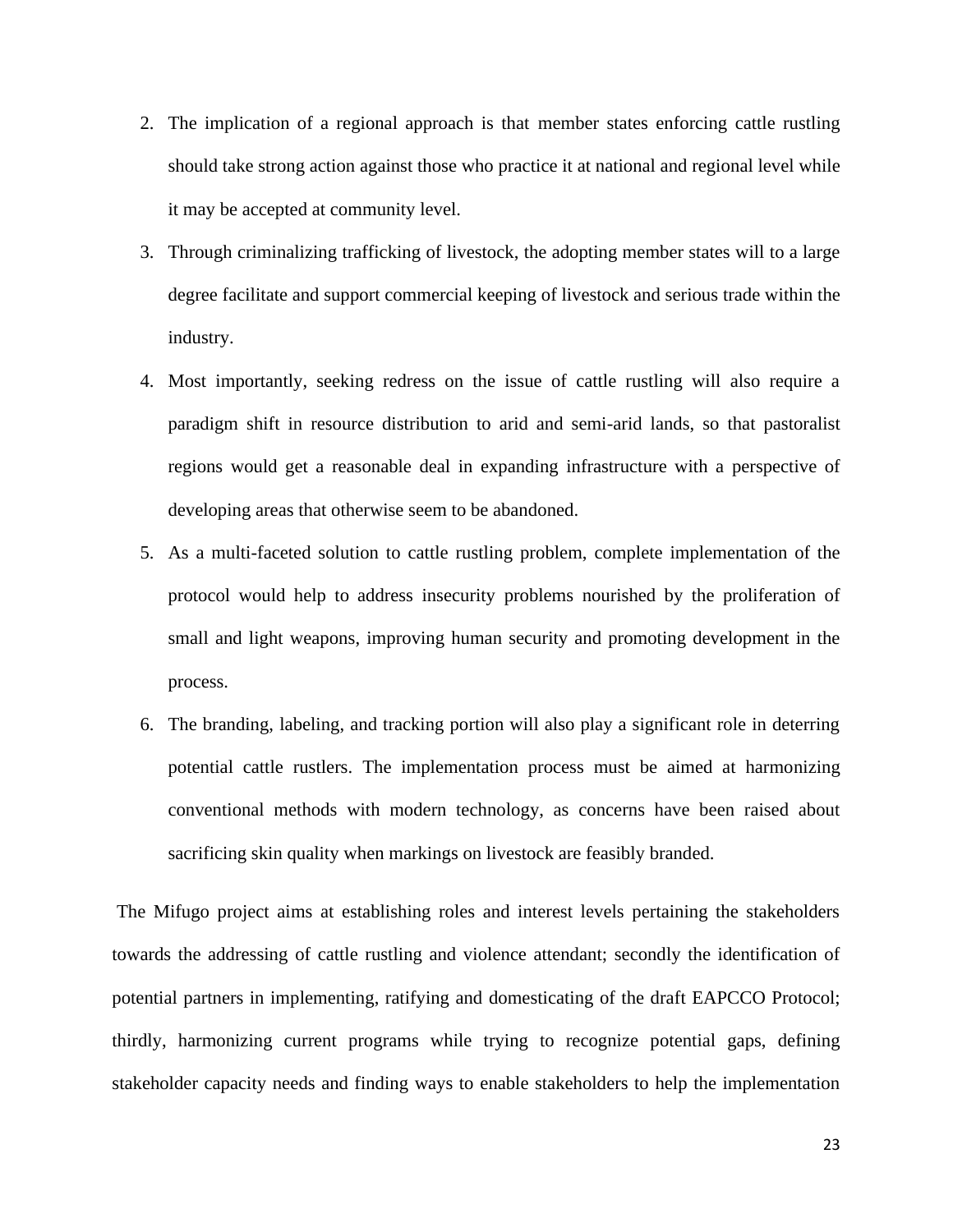process and, fourth, building a network-based resource database and stakeholder expertise (Kevin Avruch, Peter W. Black and Joseph A. Scimecca. *Conflict Resolution: Cross-Cultural Perspectives*, 1991).

The Member States' goodwill so far and their involvement in the regional conference is a strong and encouraging indicator that they are committed in addressing human security via a multifaceted approach (Augusta Muchai, Mifugo Project Head – ISS Nairobi Office).

While a comprehensive policy framework on the lifestyle of pastoralists in EA is required in ensuring more effective engagement with pastoral communities, this is a void that the Mifugo project may not have the immediate mandate and ability to deal with.

Since the inception of the implementation process, several steps were adopted so that a strong technical team can be put in place. However, several assumptions were envisaged in the project.

Firstly, at least from the traditional viewpoint, cattle rustling have been seen as a crime. It is also described as a crime in the national legislation of most of the countries that are being affected. Further research is needed as to whether pastoralists view cattle rustling as a crime. The arising need is to closely engage with the communities that have been affected, as initiatives without broader consultation are likely to be opposed by the same groups for which they are intended for. Combining the minds of pastoralists and relevant government agencies should also be aimed at establishing consensus on practical and sustaining interventions. Evidently the trend has evolved so rapidly that the solutions need to have a sense of this fact.

Secondly, the existing link between cattle rustling and the proliferation of small arms and light guns, and the resulting crime, has been finally completed. It would, of course, not be enough to say that disarmament would fix cattle rustling and related problems on its own.

24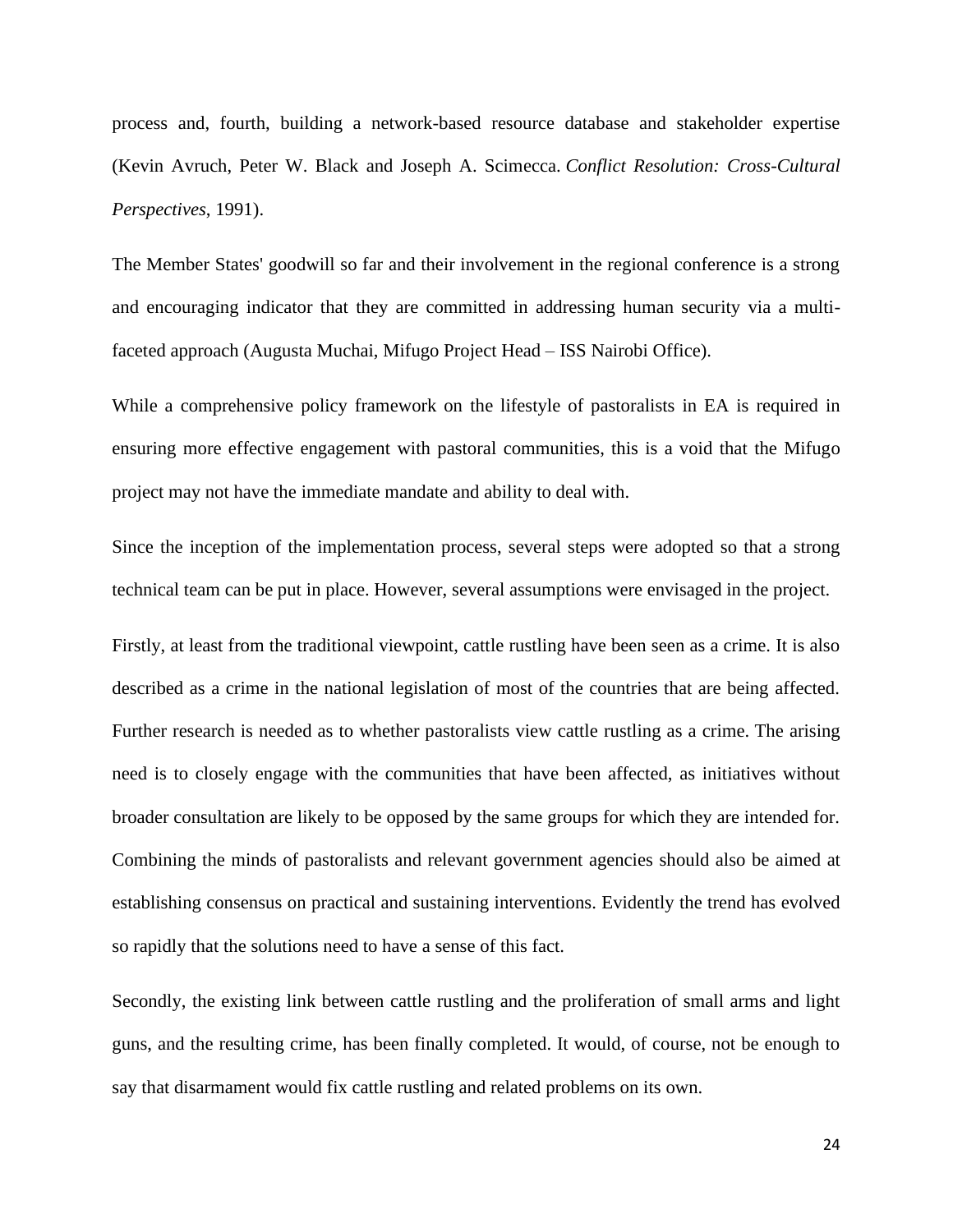In reality it is just as much as one of the remedies as it is one of the consequences. Throughout most cases, the possession of small arms by pastoralists is probably more of a matter of obligation than of preference.

While sections of the pastoral communities acquire small arms with the main of securing livestock and safeguarding their livelihoods, a regional approach like the Draft protocol implementation still remains to be a better vehicle as compared to the uncoordinated national strategies than is viewed in most cases in bringing short-term solutions in most of the cases.

Thirdly, for the purposes of monitoring rustled stocks, the Draft Protocol, which is essentially based on the compliance axis, advises branding and labeling products. The legislative system envisaged as stipulated in the draft protocol is moving in a similar direction. It is necessary to verify the presumption of pastoralist communities' needs through research and purposeful engagement as a means of determining pastoralist priorities. Some arguments in favor of repackaging the Mifugo project with respect to its integration with animal disease control, growth, marketing of livestock products, and alternative livelihood and related programs have been raised in this regard. This will probably give pastoral communities some kind of incentive to follow the provisions of the draft protocol sustainably. Although the points are true, they might not be accomplished in enforcing the draft protocol, but likely through a robust pastoralist policy process that Member States may choose to follow and for which budgetary allocations will be allocated accordingly.

Fourthly, member states' claims of autonomy, vested political interests, inadequate political will, rugged geographical terrain and changes in political leadership also faced regional approaches.

25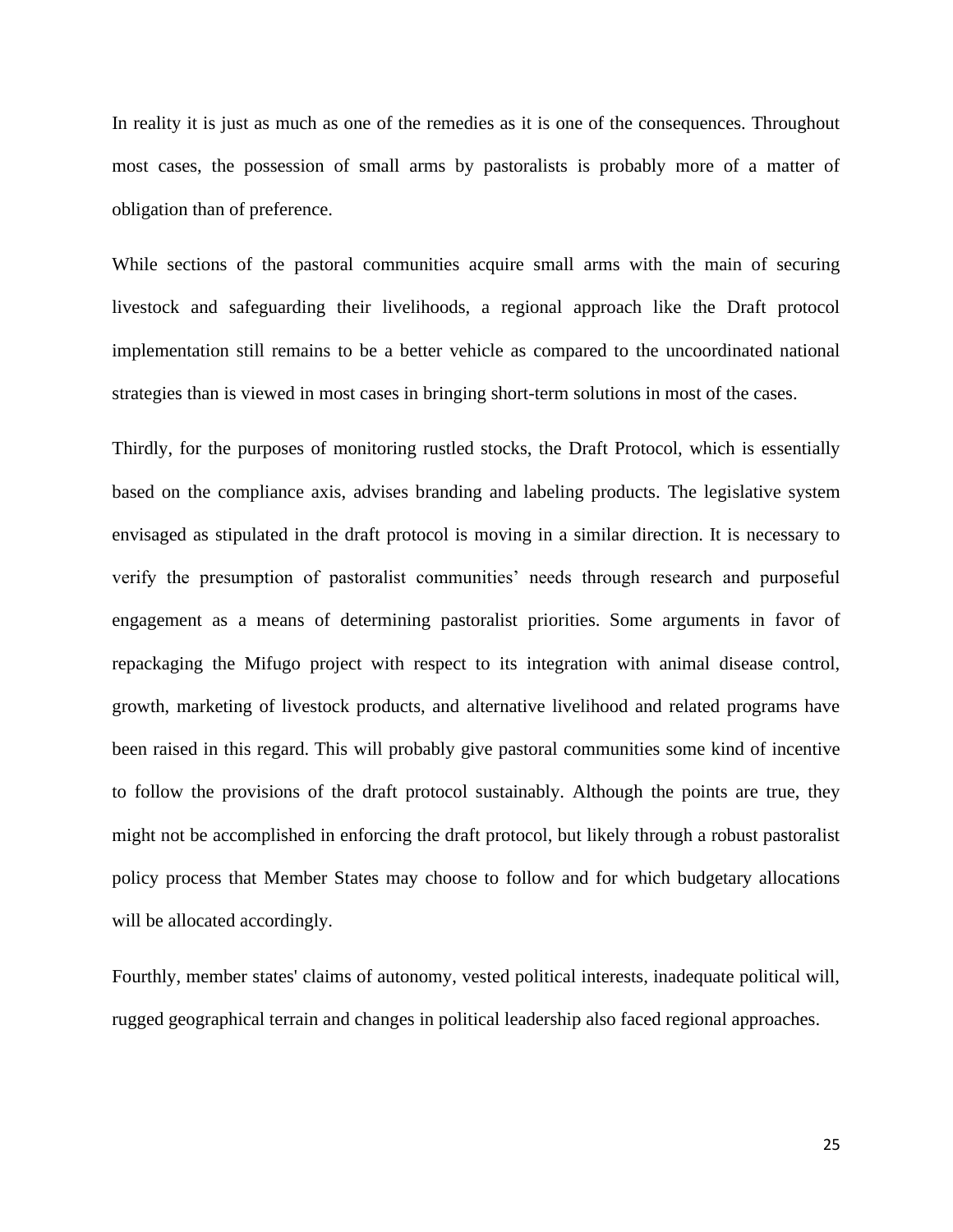There are some of the challenges that the process of implementing is likely to face regarding the task of harmonizing some of the national laws. There is, however, a ray of hope if only states leaders will have an idea of adopting and borrowing a leaf from the experience of other regional systems, such as the EU and COMESA, on the mechanism of harmonizing national laws to meet regional needs. However, the challenge of reforming regional law is particularly daunting because some of the national laws remain 'part of the old school.' For example, land policy needs fundamental reform as it affects pastoral communities and the battle for pastoralist resources.

Finally, the Mifugo project is on a highly ambitious course, since it requires large outlays of money. To be exact, when a national branding and labeling program is fully introduced, there will be a shortage of compliance ability in terms of; communication equipment, shortage of helicopters to track low wages, lack of trucks to work in challenging terrain, among others. Such aspects also tackle more specific food, water, disease, and infrastructure issues. Propelling the issue of cattle rustling against the backdrop of other competing priorities remains a real challenge at the center stage of government priorities. Despite all the challenges that the process of implementing the draft protocol is likely to face, it is quite clear that the Mifugo project has received considerable support from government offices, especially from the five implementing states; Ethiopia, Kenya, Sudan, Tanzania and Uganda. There is no doubt that the main element is successful networking, involving the affected communities in the making of key decisions, lobbying for policy assistance and coordinated efforts by civil society groups involved in pastoralist development. Therefore, one cannot overemphasize the need for a detailed policy process on pastoralism.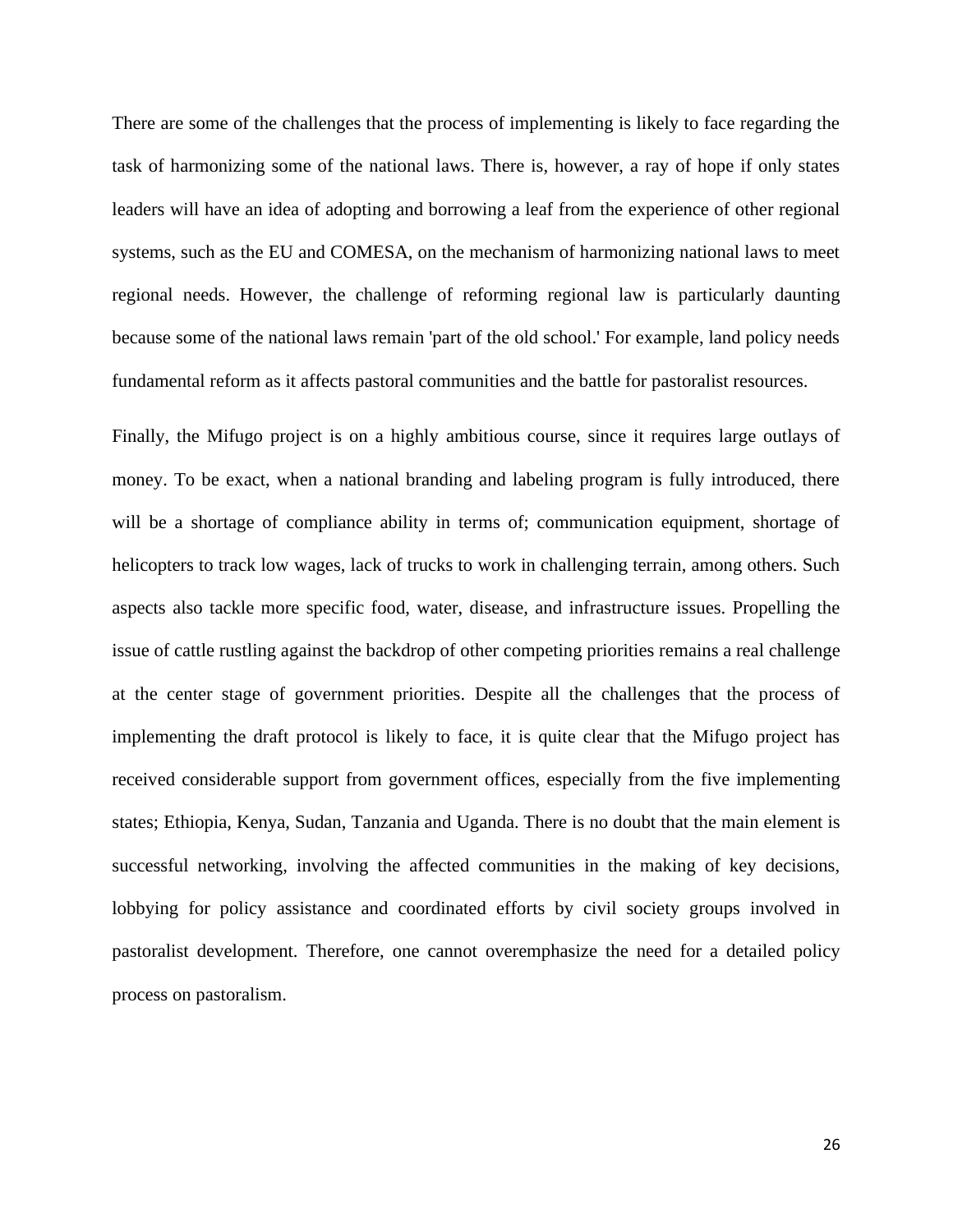#### **2.5 Values Attached to Cattle Rustling By Communities**

<span id="page-26-0"></span>Within the pastoral communities, there are diverse values attached to cattle rustling. Over several years pastoralist societies have followed their beliefs and their cultural way. Most pastoral communities heavily depend on pastoralism as their primary source of subsistence, and tend to lead the nomadic way. Cattle is seen by pastoralists as a precious commodity, a wealth resource, and a sacrificial gift, and a pastoralist can do whatever he wants to protect and acquire most of the cattle. Livestock possession has historically been seen as a means of a stable base of livelihood and a symbol of prestige. A very high emphasis is put on cattle ownership and is an important part of the culture of pastoralists. Therefore, high pressure is put on pastoral societies, because culture needs a good community member to have the largest herd of cattle (KNCHR, 2010).

The traditional justification of cattle raiding was for the sole purpose of capturing cattle that could be used as payment of the dowry which is a passage rite or as a display of patriotism and social strength and prestige. Dowry payment is accompanied with scores of livestock and it becomes much easier to get a wife when one has several cattle. "Dowry payment is done dearly...in terms of the large number of cows, camels, donkeys, goats and sheep" (Kewasis, 2010). In accordance to Kewasis (2010), the number of animals offered for dowry between the Turkana and the Pokots relies on the number of beads the bride has won. The family of the bride will make counts of beads on the wedding day to win. And if the woman is involved in two or more men the one who provides the largest number of animals wins the day. Such animals are collected primarily by raiding the contending populations.

According to Cheserek (2007), renowned businessmen who are somehow affiliated with political figures were reported to be behind the organization of cattle rustling for commercial purposes and individual gain. They are buying stolen animals at low prices and making high profits by

27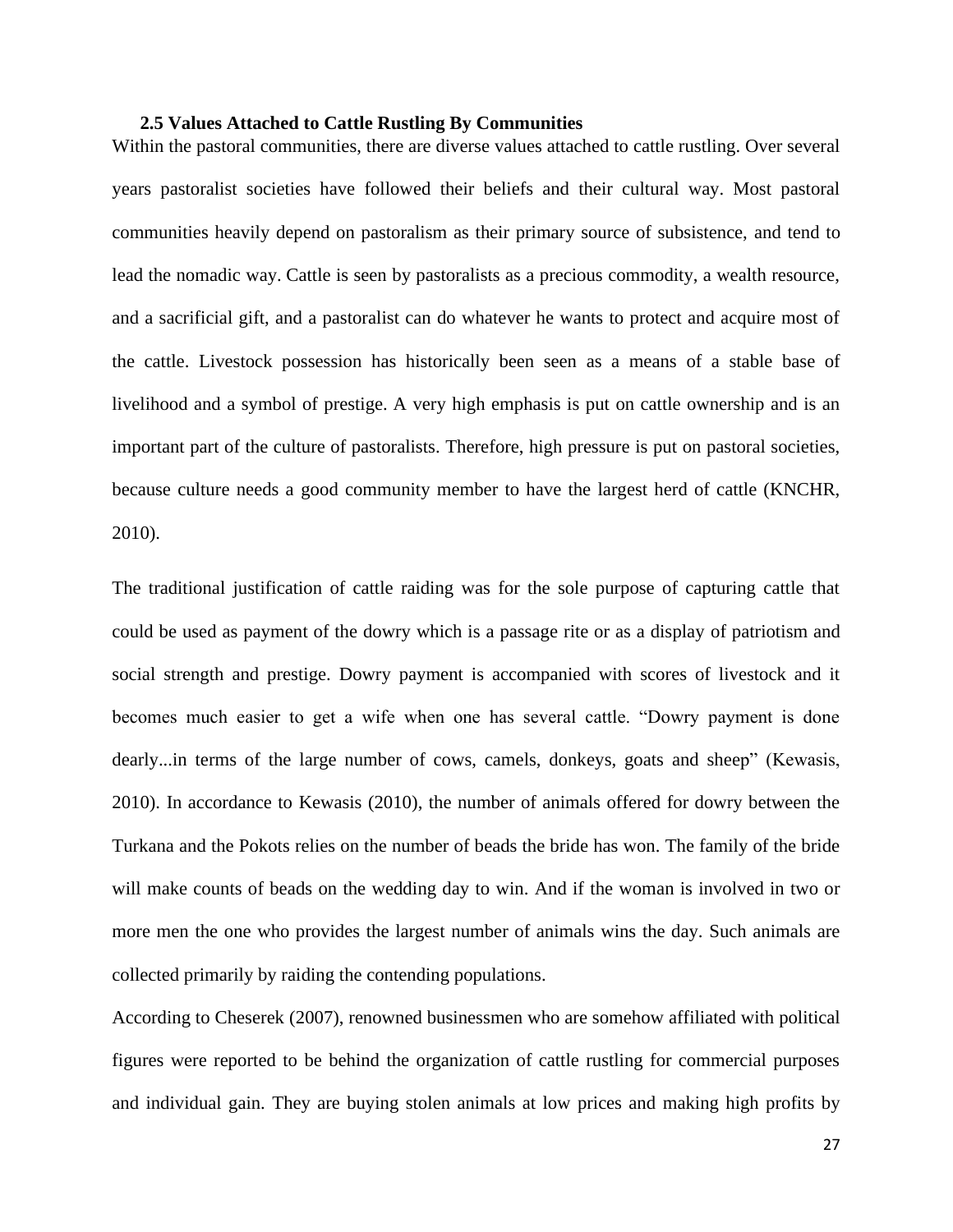selling them in major urban centers and on foreign markets. These events could further lead to the notion that cattle rustling are seen as a means of making and expanding wealth among those who have political affiliation, as well as those who own guns and other weapons.

Thus according to Kratli and Swift 2003; Buchanan-Smith and Lind 2005, the motives behind raiding are not only linked to the general developments that result in cattle rustling but also to the main reasons why communities are subjected to the act of raiding.

Besides the afore- mentioned development of commercialization, the phenomenon of cattle rustling has been expounded and documented through other studies to explain the motives behind the act of livestock raiding in North Western Kenya. This ranges from bride price payment and general accumulation of wealth, tribal- based conflicts and retaliation, proliferation of small arms and light weapons and resource- based conflicts and climate change Adano et al. 2012; Campbell et al. 2009; Schilling et al. 2012; Witsenburg and Adano 2009). These studies generally show that the root causes and conflict drivers between pastoralist communities are due primarily to scarcity of resources like water, land, livestock and their associated pasture and assets.

#### **2.6 Theoretical Framework**

<span id="page-27-0"></span>There are various explanations which have been presented to describe the causes of conflict at numerous levels. One of the renowned theories which can be used to describe the art of cattle rustling to a great extent is the theory of Protracted Social Conflict (PSC) by Edward Azar (1990). This theory outlines the root causes of conflict and failure in part of the governance structure at the grassroots level to mitigate the conflict, which has in turn resulted to conflicts which are prolonged and violent in nature (Ramsbotham, 2005:15).

The PSC framework was developed based on persistent conflicts in various countries, and this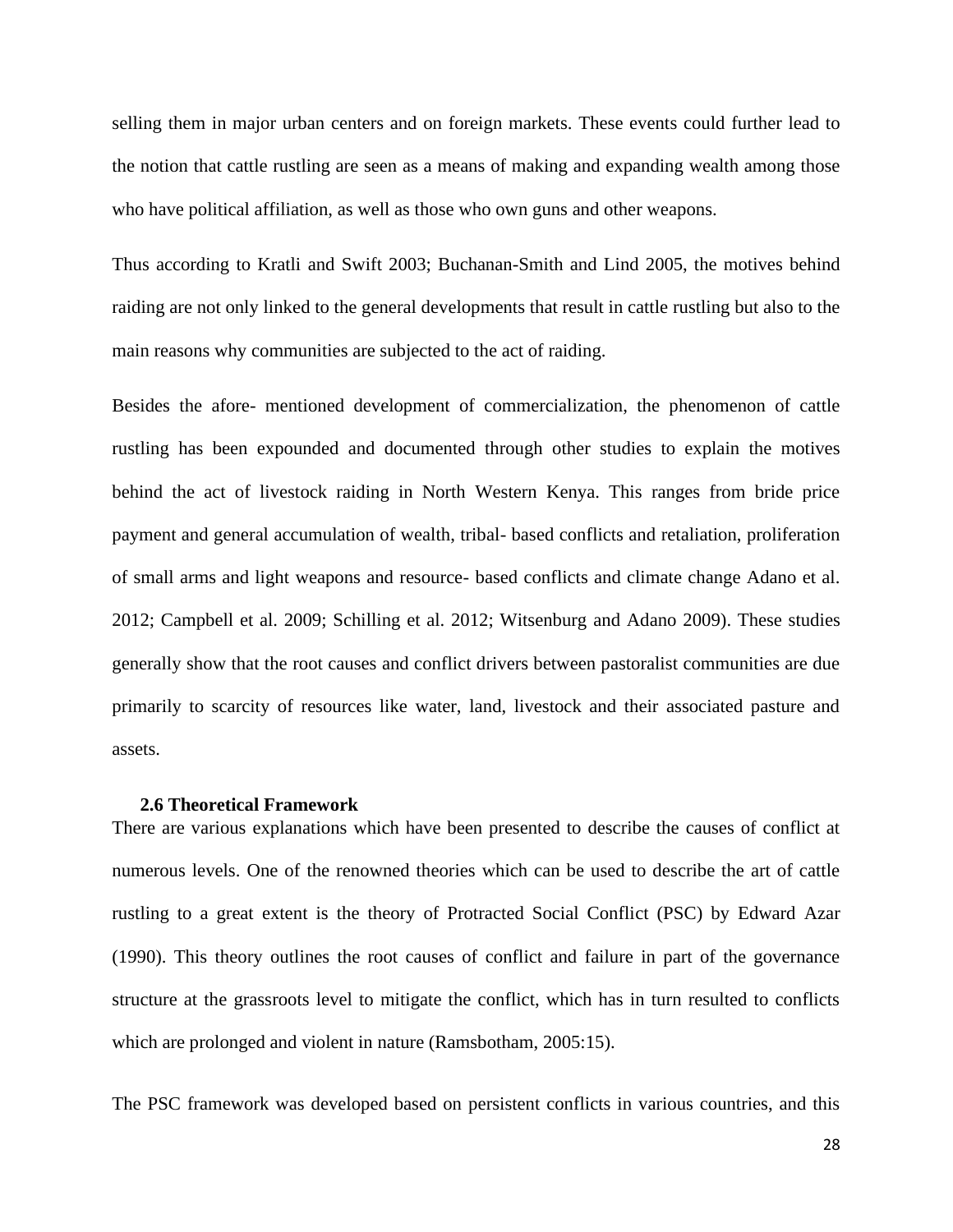framework was defined as "the extended and violent struggle by communities due to basic needs, access to effective remedies and economic and political participation, acceptance and recognition participation" (Azar, 1990:12), and that the denial of these factors aggravated violence.

The four pre-conditions depicted by Azar as the major sources of PSC include: communal content, deprivation of human needs, governance and the state's role, and international linkages (Azar 1990:12).

Communal content as the first pre-condition is linked to communal identity based on religion, race and ethnic group or cultural ties- due to their connection in the acquisition of basic needs. For instance, in many multi-ethnic societies whereby the community is dominated by one single group or a coalition of groups and disregards the needs of other communal groups in the same state, this could be grounds for fragmentation and eventually the occurrence of protracted social conflict (Azar, 1990:7). Moreover, in instances where governments are unstable and lacks the ability to provide basic human necessities to its people, the population ends up turning to social groups for stability which may further lead to over- reliance on these groups, and eventually domination of certain groups over others. The later group then ends up isolating itself from the needs of other people, leading to more inequities and grievances within a certain state (Azar 1990: 7-8).

This further leads to the second pre- condition which depicts that communities seek to fulfil their needs through collective identity groups, and as such, being deprived of needs- whether security, political or acceptance needs leads to increased grievances which are expressed collectively. The notion of inequality means that the dominant group has more access to and satisfies its political, acceptance and security needs, much to the expense of other groups which may be less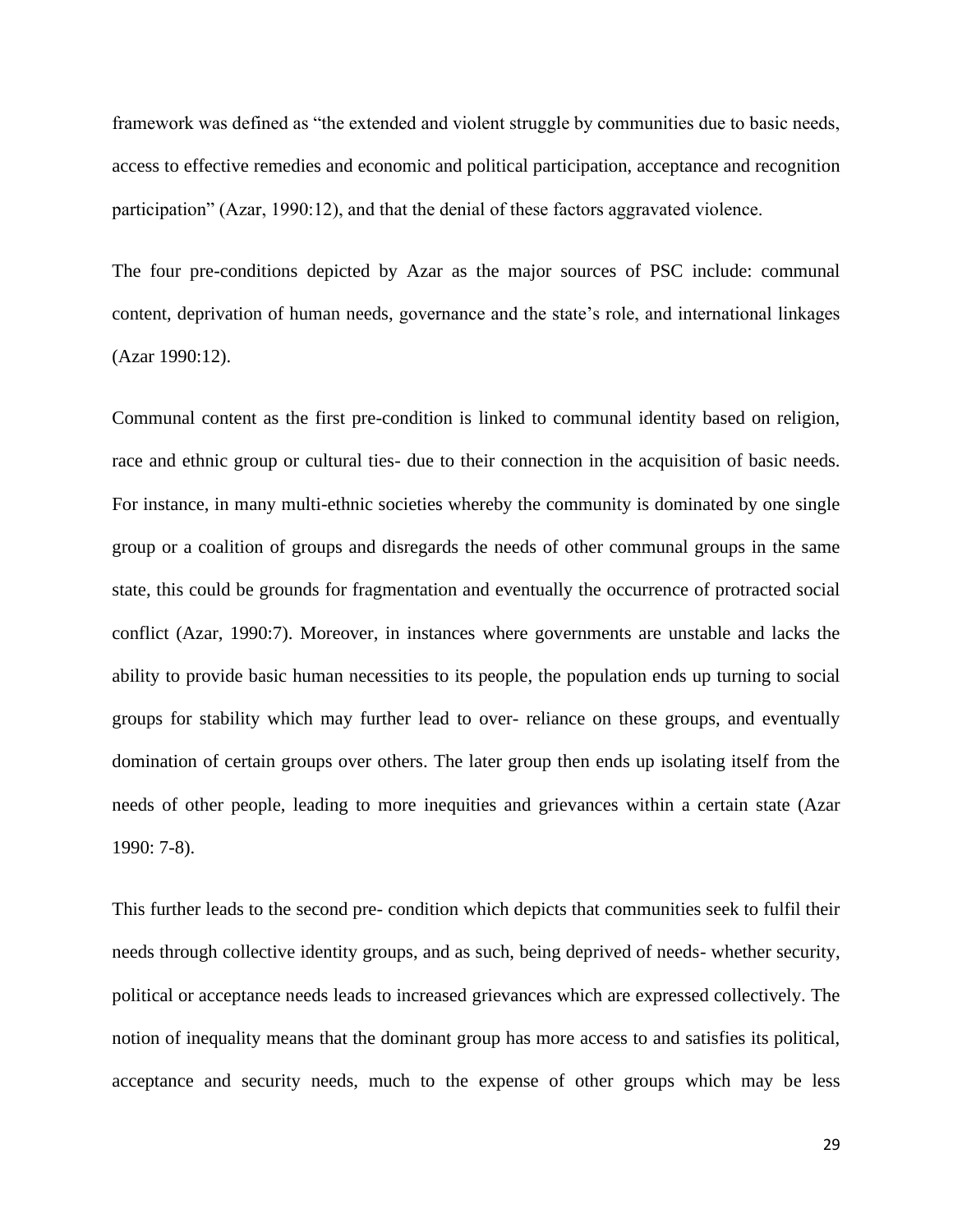represented. This results to more frustration and marginalization of these groups from access to effective remedies and participation.

The third pre- condition, Governance and state' is seen as a crucial factor contributing to either the satisfaction, or otherwise frustration of communities; as the government is mandated with the responsibility of protecting its citizens and to provide basic services, whether through governance and to regulate the society by use of force where necessary (Ramsbotham, 2005:84- 87). Countries which are exemplified by fragile, incompetent and authoritarian leaders or governments more often than not fail to provide and satisfy human needs Azar (1990:11). In the usual sense, governments are expected to be impartial and unbiased, although this is not usually the case in most parts of the world. In the PSC theory, governments especially in developing countries tend to be dominated by the majority or leading group of people who have exercised monopoly within a country, and uses the state to advance their interests at the expense of othersthus limiting response and access to needs of other groups.

The last pre- condition on international linkages entails the economic and political relations and the dependency within the international economic system, as well as a broad network of military and political linkages which represents global and regional trends and cross- border interests. This pre- condition further depicts that modern states mainly those which are weak in nature, are more likely to influenced both politically and economically by external networks at global level. The present- day conflicts witnessed globally especially in developing countries are exemplified by multiple dynamics and causal factors, a distorted demarcation between internal and external actors and sources and lack depiction of clear beginning and terminating periods (Azar, 1990:6).

As such, the PSC theory is relevant in this context, given the fact that the grievances witnessed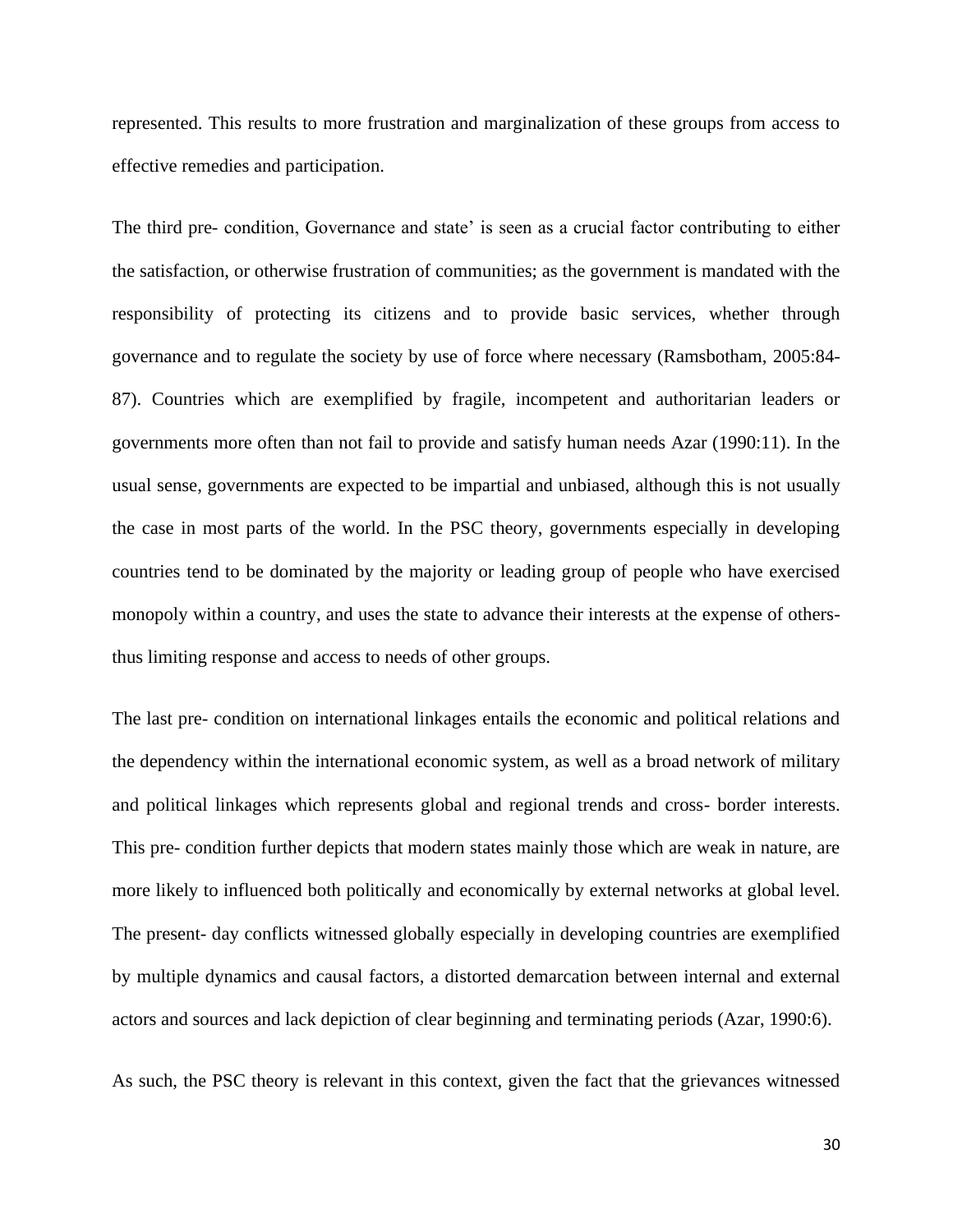between the Turkana and Pokot portrays this kind of conflict; due to the lack of resources, marginalization of the pastoral communities, increasing magnitude and frequency of the conflict, commercialization and politicization of cattle raids and poor governance, which has resulted to the protracted and violent nature of the livestock raids in Northern Kenya.

#### **2.6.1 Critics to Azar's PSC**

<span id="page-30-0"></span>One of the approaches used to critique Azar's PSC theory was the gender analysis approach used by Reinman (2000:36-37), whereby gender analysis was construed by social change and construction, as well as historical viability. Reiman depicts that the PSC theory is unable to theorize the social construction of identity, which further includes failing to recognize the connection to violence among multiple identities like masculinities and femininities. In addition, Reinman states that Azar's four PSC pre- conditions are gender- blind, and fail to recognize the role of gender- specific roles in heightened domestic violence, gender related grievances and the changing division of labour. As such, this makes Azar's PSC theory unconducive to theorize gender.

Alternatively, Reiman offers some positive aspects and arguments while critiquing Azar's PSC theory. For instance, she highlights how the PAC theory offers entry points to conflict resolution and analysis by unpacking the agents and complexities of social structures and agents of PSC, and by revealing the hidden power asymmetries and inequalities and their linkage to dissatisfaction. As such, this makes the for pre- conditions for Azar's PSC theory to be more conducive towards gender, by theorizing it as a hierarchical, hidden power structure.

The Azar's PSC theory shows linkages with data collected in the field, and explains the factors leading to conflict as well as its resultant effects over time. In Northern Kenya, the marginalization of communities, scarcity of resources, access to economic and political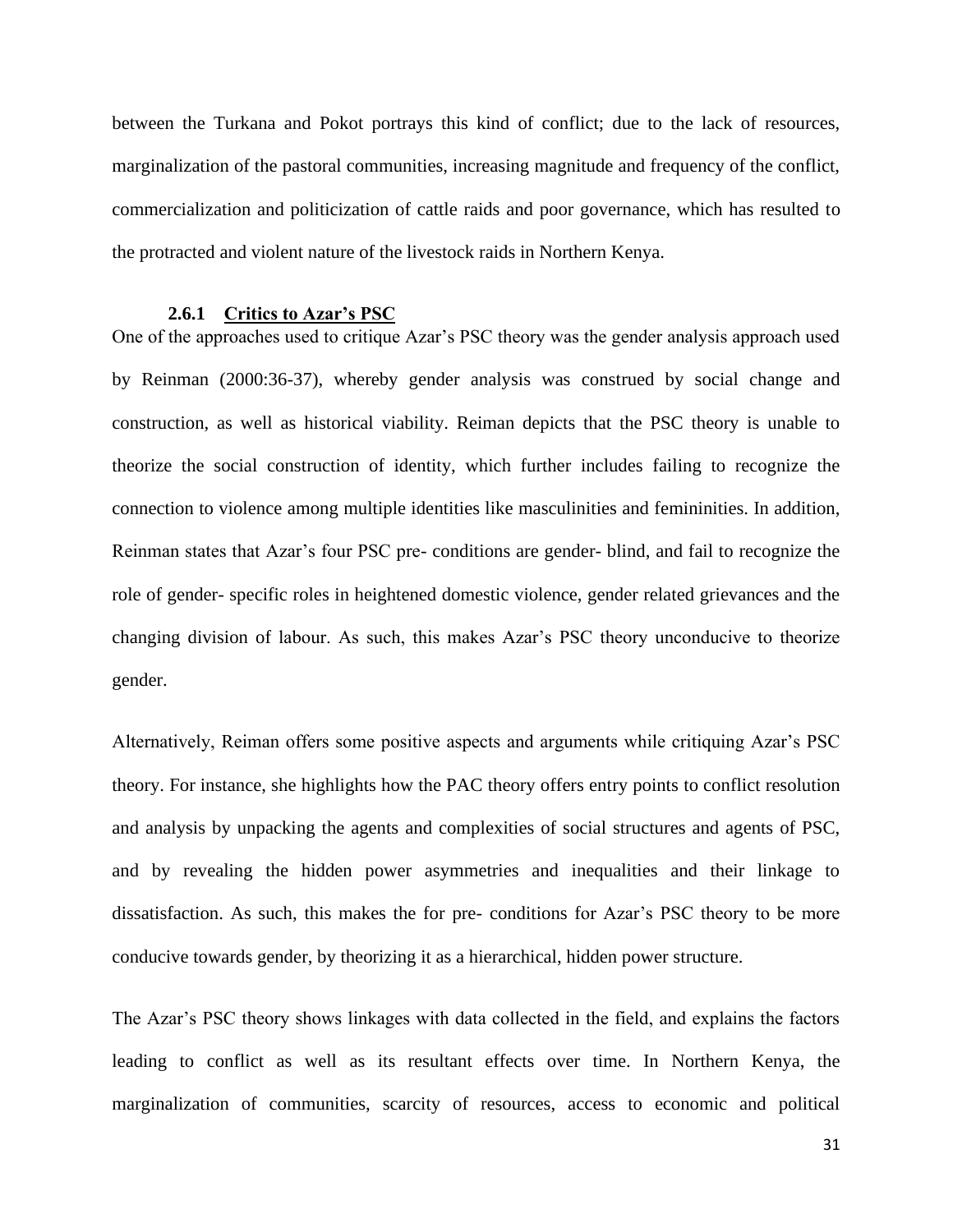participation has further resulted to the frustration of the pastoralist communities, triggering long and sustained conflict between the Turkana and Pokot. Due to the lack of governance and protection from the government, the pastoralist communities have in turn resulted to reliance on their warriors to meet their security needs and for protection from external aggression. This therefore makes the Azar's PSC theory relevant to this study.

#### **2.7 Conceptual framework**

<span id="page-31-0"></span>As mentioned, violent raiding of livestock, proliferation of small arms, lack of livelihoods and resources, geographical location as well as the role of political, international and peace actors serve as the major factors contributing to the prevalence and increasing frequency of the violent nature of cattle rustling among the Turkana and Pokot communities.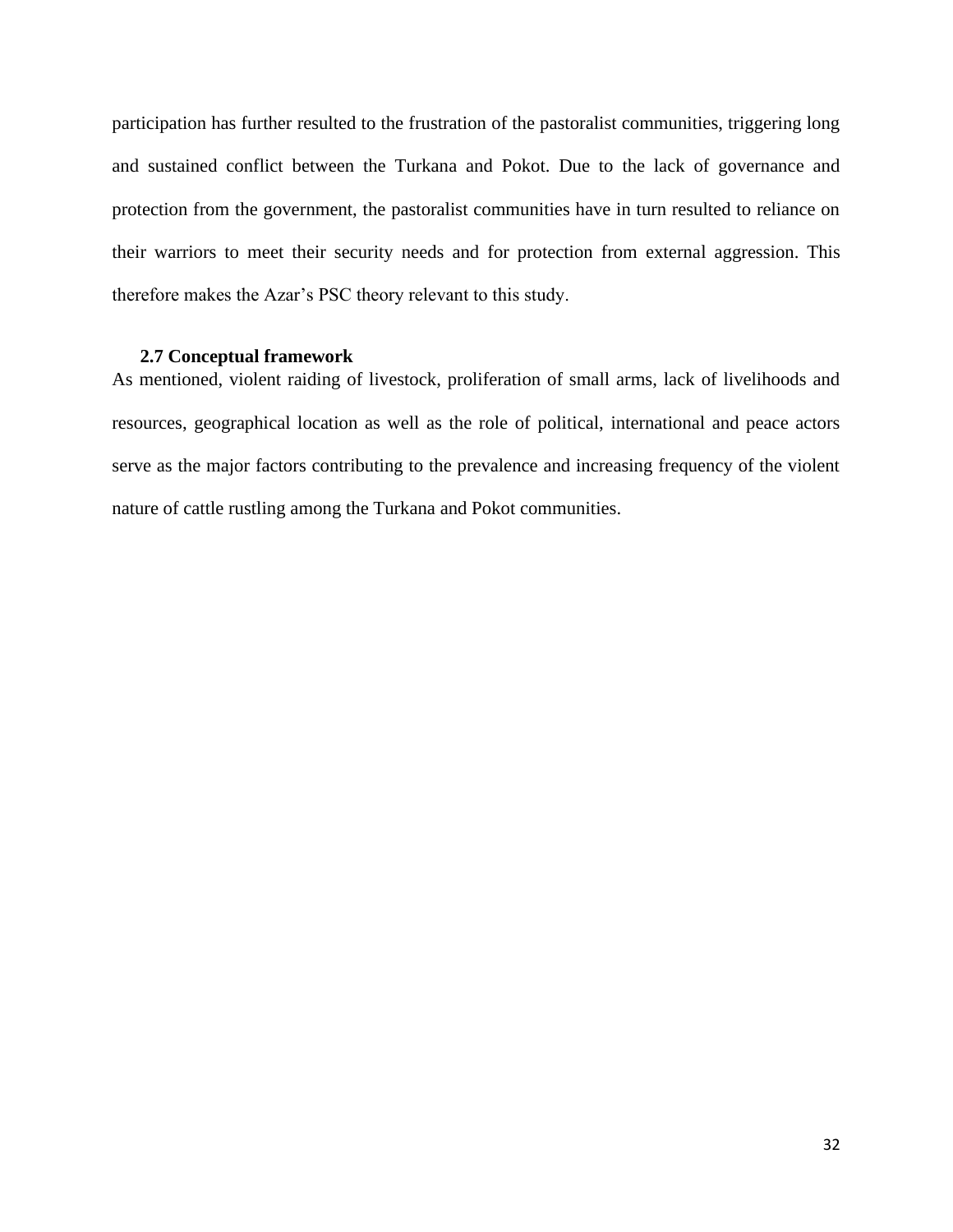# **Figure 1: Conceptual framework Independent Variables**

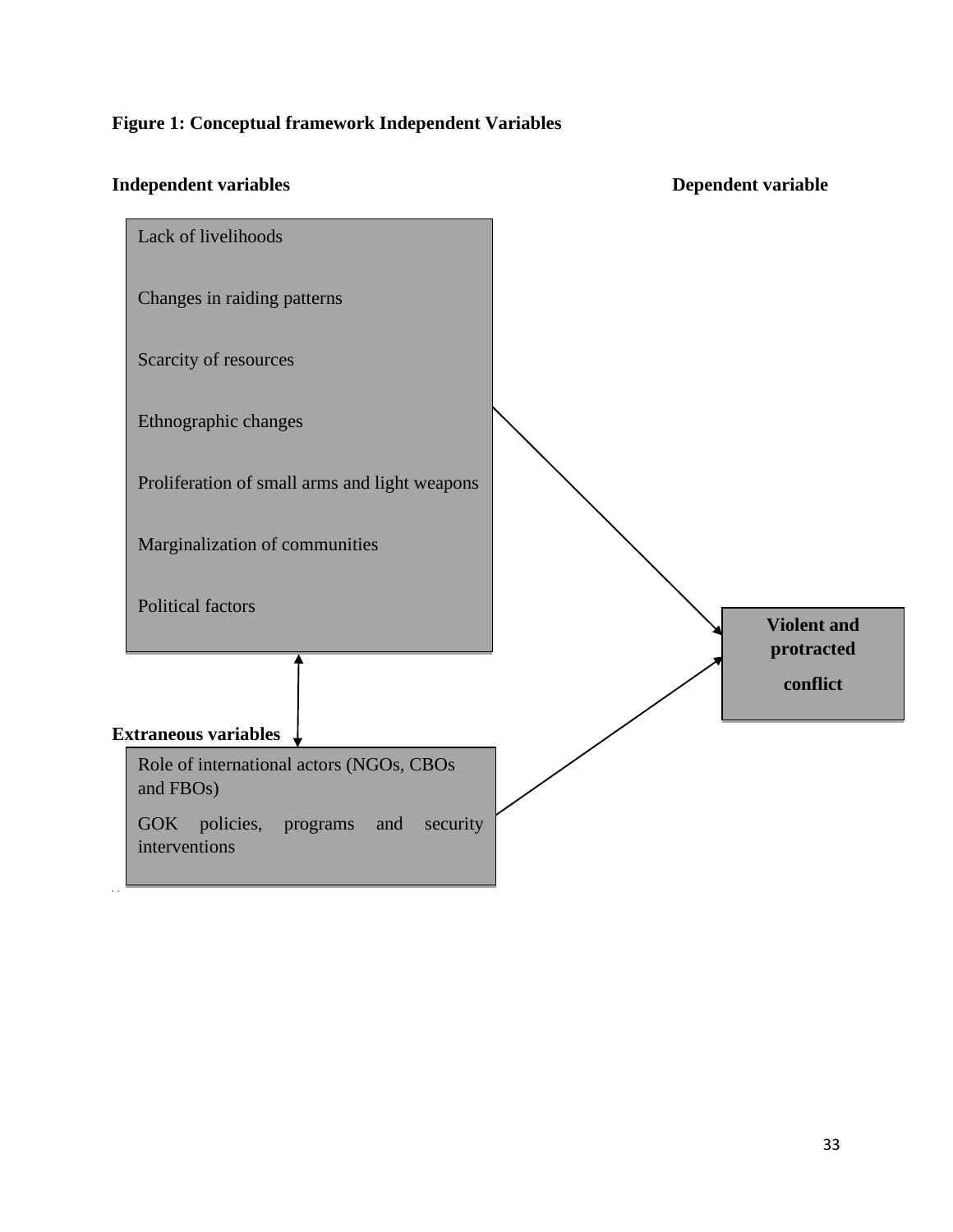#### **CHAPTER THREE: RESEARCH METHODOLOGY**

#### <span id="page-33-1"></span><span id="page-33-0"></span>**3.1 Introduction**

The chapter gives an overview of the research design adopted in the study, the sampling procedure used to get to the final sample size of respondents. The section also covered the instruments that were used in the study and the data collection and analysis method. It further described the techniques that were used in analysis of data and how they are presented.

#### <span id="page-33-2"></span>**3.2 Research Design**

Research design is the overall plan that the researcher used in handling all activities that goes into responding to the research questions (Bryman, 2001). In this study, the descriptive research design was adopted in understanding the factors that prevents successful implementation of mitigation efforts of violent cattle rustling. The design was ideal as it reports things the way they are as shared by Cooper and Schindler (2003). Descriptive research design is chosen because the target respondents will be required to describe the phenomenon as they have experienced it in the past. The study's aim shall be to collect information from respondents on the frequency of cattle rustling in Loima sub- County, the role of stakeholders in mitigating cattle rustling, the mitigation measures put in place and the values attached to cattle rustling. This study will target communities affected by cattle rustling in Loima, village/ Kraal elders, District Peace committees, Kenya Police Reserve (KPR), local administration, County government and the faith based and the humanitarian actors on the ground. The study was both qualitative and quantitative, and it involved focus group discussions, key informant interviews and observation.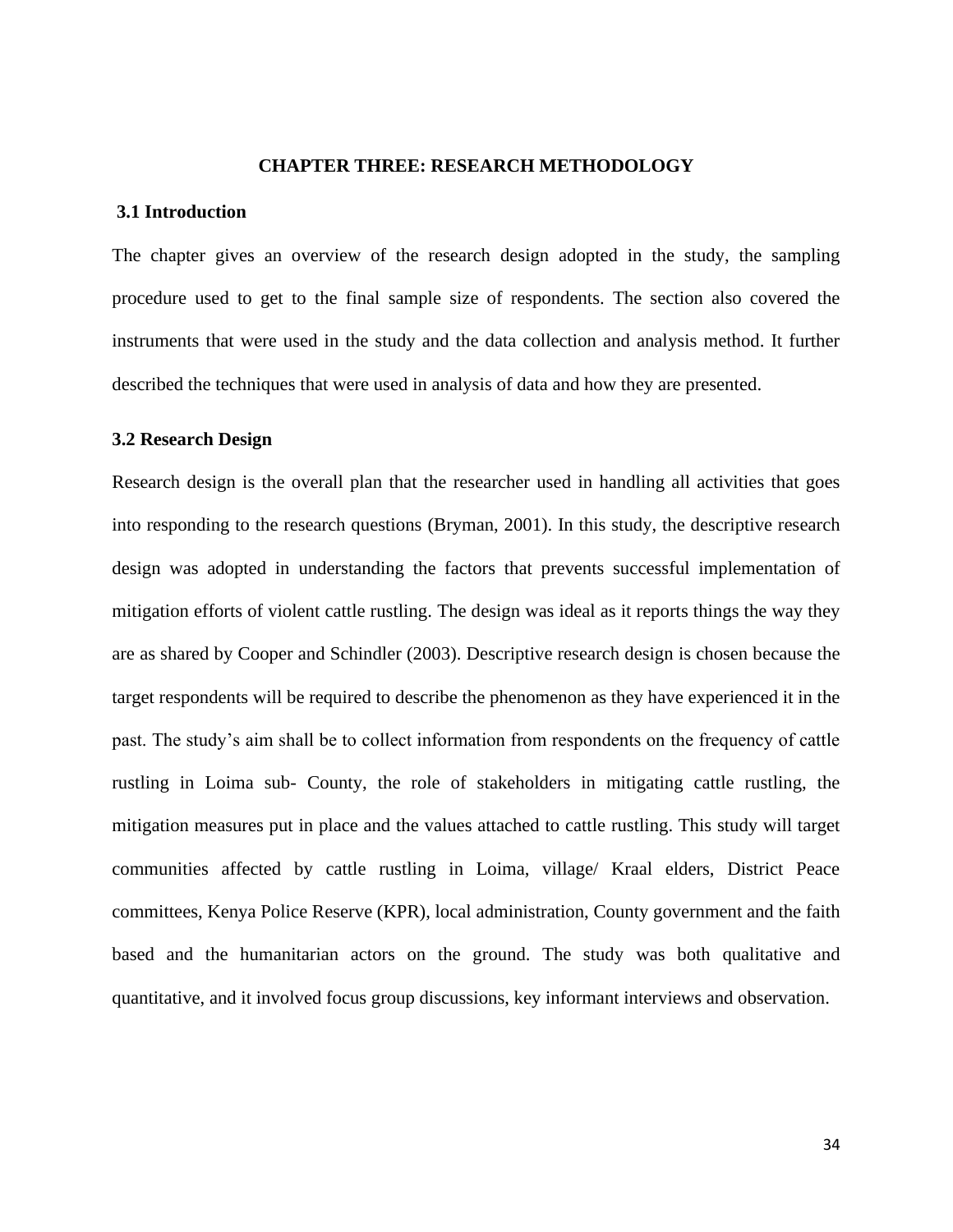#### <span id="page-34-0"></span>**3.3 Study Site Description**

Loima is a newly created electoral constitution in Kenya and is one of the constituencies in Turkana County. It occupies an area of approximately 7,776 square kilometers with a population of 120,480 and consists of 4 wards namely: Kotaluk/ Lobei ward, Turkwel ward, Loima ward and Lokiriama/ Lorengipi ward (Kenya National Bureau of Statistics- KNBS 2009 census results). The region is mostly plains with a few mountains and hilly ranges, with altitude of 900m in areas around the Ugandan border and it falls in the East towards the shores of Lake Turkana. The mountainous regions have an altitude that ranges between 1,500 to 1,800m and the Loima hills stretch for 65 sq. km.

Loima is an arid region with temperatures as low as 24 degrees Celsius to 38 degrees Celsius and its main source of water is Turkwel River. As an ASAL region, its lowest recorded rainfall is 120mm on average with January, February and September being the driest months. During the brief rainy season that causes storms resulting in flash floods and according to the Turkana County –water and sanitation service sector plan of 2017 -2021, the surface runoff is quickly evaporated due to the high temperatures. The surface runoff water also leads to soil deposition that is relatively suitable for agricultural production, with the most fertile soils found near upper Loima, the lowlands of the Turkwel, Nakaton and Kawalathe drainage along the lake at Kalokol and Turkwel, central plains of Lorengipi, and a portion at the Loriu plateaus.

Pastoralism is the economic activity of the people in Loima, and they keep cattle, sheep, goat, camels and donkeys both for subsistence and trade exchange. Livestock is kept by the as an important cultural element for the Turkana and more than 60 percent of the people earn their livelihoods from livestock. The animals are a source of food (milk, meat and blood), used in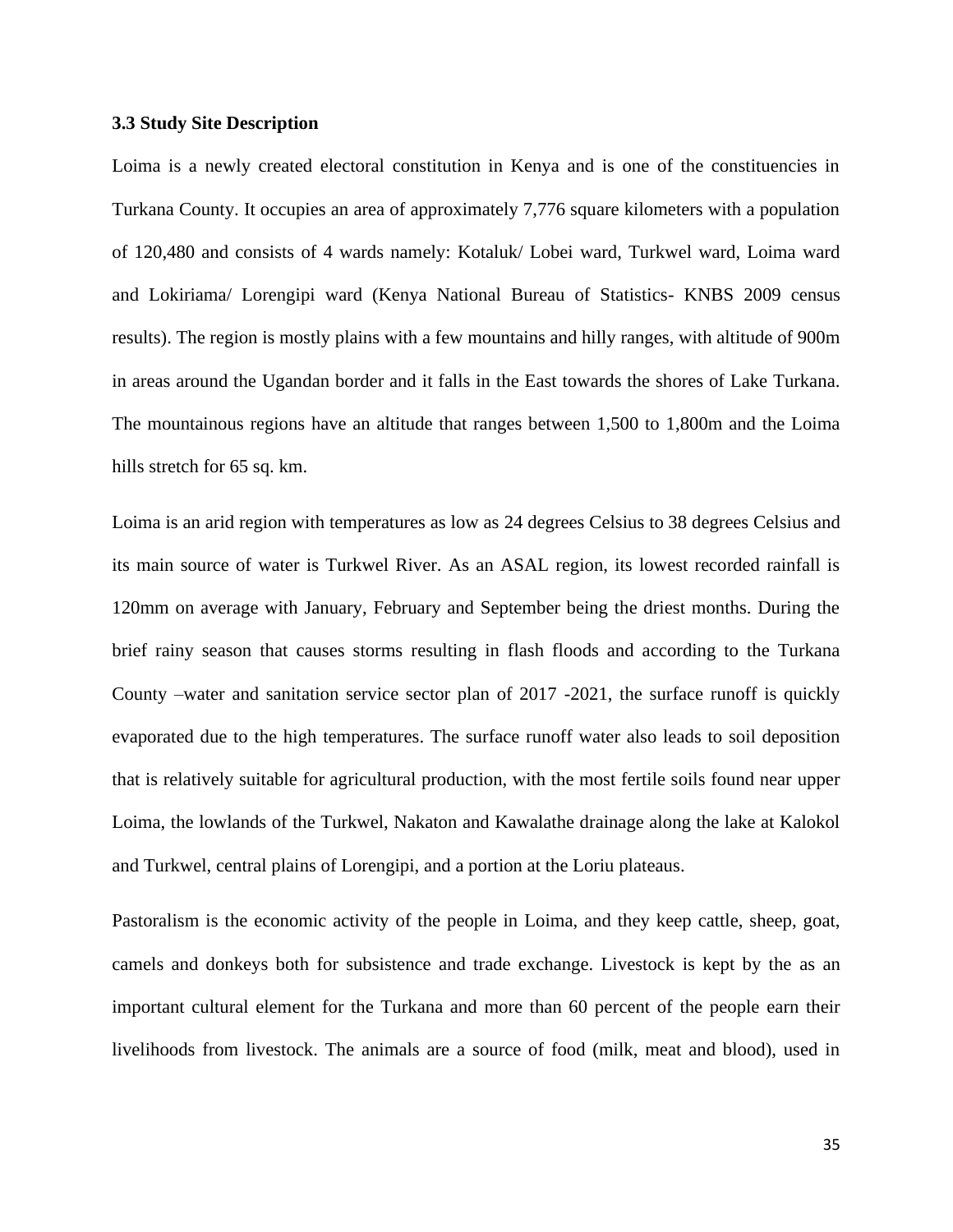dowry payment when paying bride price and for trading purpose, due to great significance of the animals, it has led to cattle rustling among the Turkana, Pokot and Marsabit people.

Fishing is done along lake Turkana and even Turkwel River and in some areas with arable land, crop production is done along the riverine areas. The harvest is largely dependent on rainfall pattern and availability of water in the seasonal rivers and farming effort along rivers Turkwel and Kerio. The people also engage in charcoal production and firewood and women make mats and baskets which they sell.

Turkana County has the highest level of illiteracy, with 82% of the population being illiterate as per the KNBS report on society and international development. The report further shares that the teacher ton pupil ratio is 1:51 for those in primary school and 1:28 for those in secondary schools. At constituency level, Loima Constituency in Turkana has the highest share of individuals with no education at 93%.

The scarcity in water and pastures for the animals is one of the main causes of conflict, as it pushes the communities to migrate and share the limited resources with the neighboring communities. Border disputes between the Turkana and other communities from neighboring countries have heightened tension in the region over the years.

#### <span id="page-35-0"></span>**3.4 Target Population**

This is a group of individuals who the researcher is interested in and is used to respond to the research questions and findings are drawn from (Mugenda and Mugenda, 2003). Loima subcounty has a population of 120,480 and consists of 4 wards namely: Kotaluk/ Lobei ward, Turkwel ward, Loima ward and Lokiriama/ Lorengipi ward (KNBS 2010 census results). Kotaruk/ Lobei ward has approximately 31,629 people spread in 5 sub locations: Kotaruk, Lobei,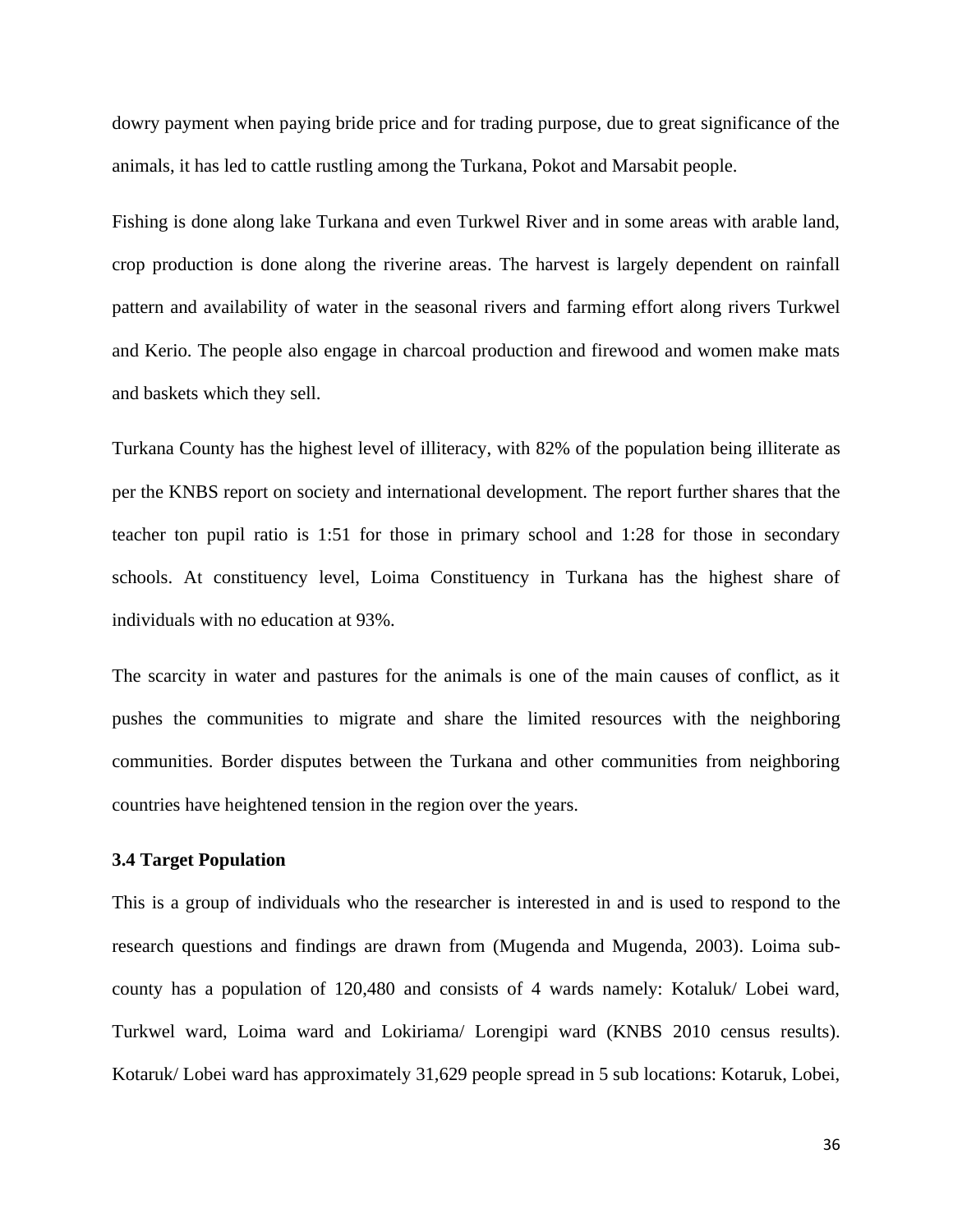Naipa, Kalemunyang and Lokipetot- Arengan. Turkwel ward hosts a population of 47,399 people and comprises of Turkwel, Tiya, Napeikar, Lorugum, Kapus, Nadapal, Kawalathe, Lomeyan and Nachuro sub locations. Furthermore, there are approximately 20,396 people living in Loima ward, which comprises of 4 sub locations namely; Puch, Namoruputh, Lochor- Ekuyen and Lochor Edome. The last sub county of Lokiriama/ Lorengipi has an estimated population of 21, 056 people and 9 sub locations, i.e. Lokiriama, Lochor- Alomata, Atalokamusio, Lorengipi, Kaemanik, Nakurio, Lodwat, Loya and Loima.

The population of Loima sub- County consists of predominantly Turkana people who speak Giturkana, and 95% adhere to the Turkana cultural practices and beliefs while 5-10% adhere to the Christian faith. They majority call to the god of skies –*Akuj* during calamities like droughts, floods and diseases. In the Turkana community, the women are responsible for the construction of huts for their families, taking care of the children, cooking and fetching firewood; while the men are tasked with grazing the animals and protecting the animals and the community from attacks. The children also have a role to play in taking care of sheep and goat but of recent some are attending schools.

The study population included the residents and officials/ authorities of Loima Sub County, Turkana County. The target population comprises of the village/kraal elders, Community leaders, District Peace Committees (DPCs), chiefs, Sub County Commissioners, County and National Government Representatives and Non- Governmental/ Humanitarian and Development organizations working within the area.

## **3.5 Sample Size**

A sample size is drawn from the population of interest to the researcher and includes the entities that were studied (Cooper & Schindler, 2006).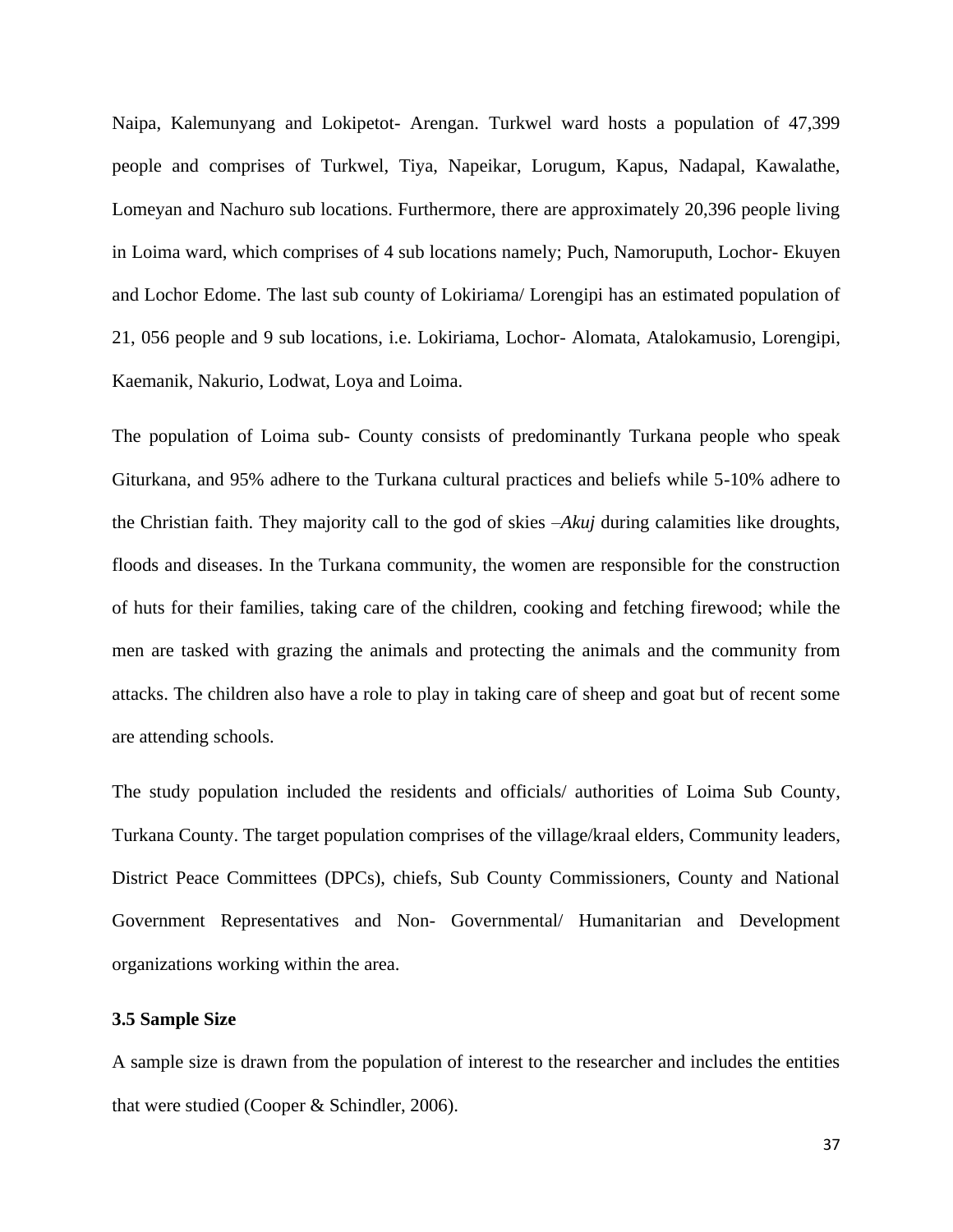Loima Sub County was selected on the premise of it being one of the most affected regions in terms of cattle rustling in Turkana. Loima borders Pokot County to the North, and hence there have been protracted incidences of cattle rustling between the two communities over decades. Given that its geographical location is marginal and vast, this makes it difficult for the residence to access security from the provincial administration. Furthermore, the illiteracy level in Loima as mentioned is 93%, this being a significantly high percentage as compared to other places in the county. Lack of education thus contributes greatly to the lack of employment and livelihoods, thus cattle rustling becomes an alternative source of livelihoods for the people in Loima Sub County. In 2014 alone, there were more than 20 recorded incidences of cattle rustling in Loima Sub County (Source: OCHA IRIN, 2014), with majority of them occurring between April and July 2014, further escalating in September 2014, which led to the killing of some police officers in the region.

The population in Loima Sub County stands at 120,480 people (Kenya National Bureau of Statistics- KNBS 2010 census results). Working with a household figure of 6 individuals per household, this would result to 20,080 households present in Loima. A total of four sub locations will be sampled- Kotaruk, Lorengipi, Lobei and Lokiriama, which were selected based on being the areas that experience the highest rates of cattle rustling incidences in Loima.

The total sample size shall include **20** Key informants, and **112** members in the focus group discussions. This number is not exhaustive, as the youth who have both engaged and not engaged in cattle rustling activities shall be interviewed, and this shall be based on their willingness and availability to be interviewed.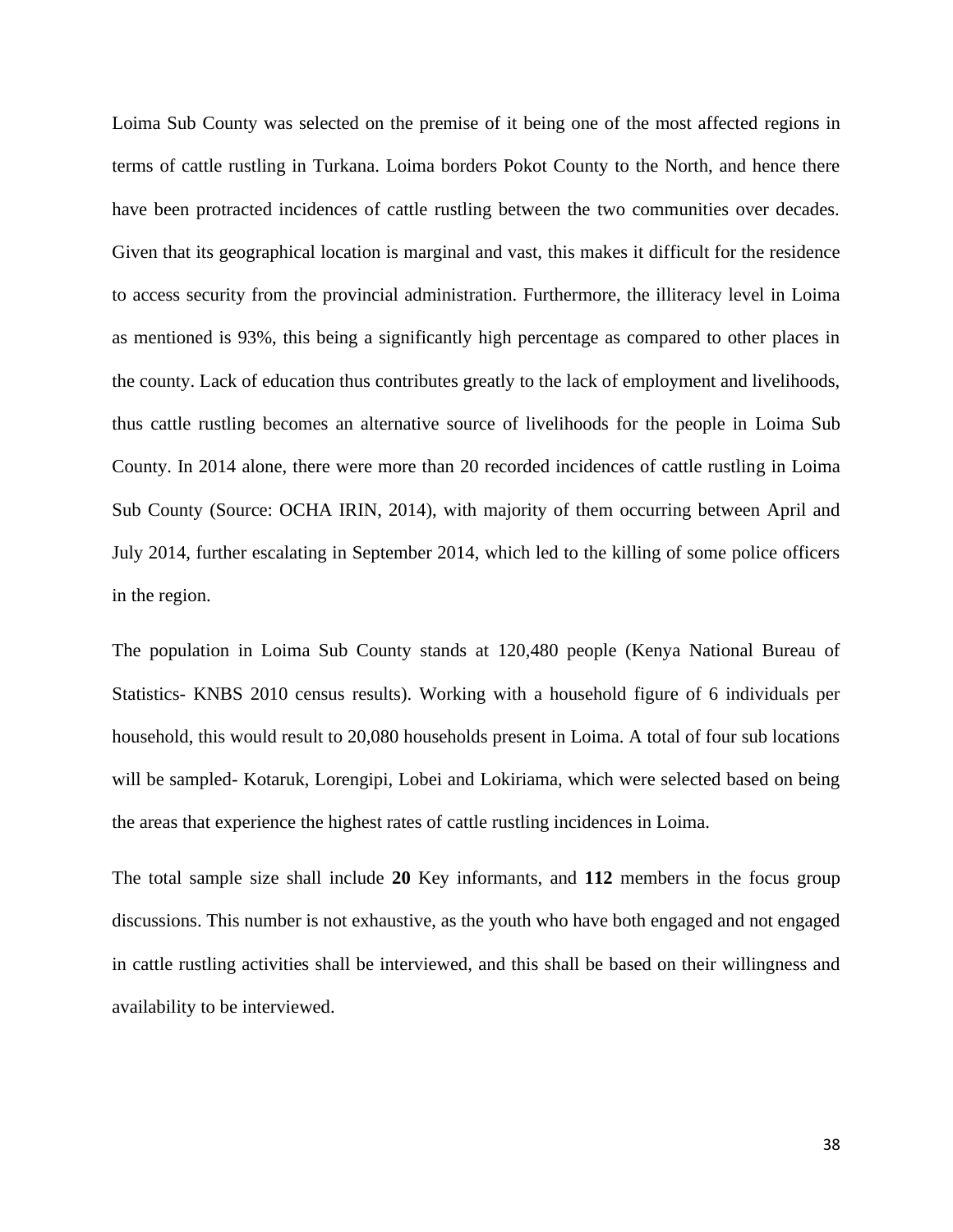#### **3.6 Sources of Data**

This study collected both primary and secondary data, whereby the primary data was collected through the use of key informant interviews, focus group discussions and the youth. Secondary data was collected from published materials, journals and books about cattle rustling among pastoral communities.

## **3.7 Methods and Tools of Data Collection**

This study employed both quantitative and qualitative means of collecting data. Focus group discussions, key informant interviews and observation was used to collect qualitative information through open ended questions, and aimed at understanding the role that different stakeholders play in trying to mitigate conflict in cattle rustling; the mitigation measures that have so far been put in place and their effectiveness; as well as the value attached to cattle rustling. The target groups was the community members in Loima sub- County, local administration, District Peace committees, County and National government, and humanitarian aid workers present in Loima.

Quantitative research was also be used in this study. An interview guide was developed with closed- ended questions and asked during structured interviews and household surveys, and aimed at determining the frequency of cattle rustling in Loima and its severities, and the actors involved in mitigating cattle rustling.

## **3.7.1 Focus Group Discussions**

Four focus group discussions were held in four sub locations in each ward comprising of 7 members, i.e. '*kraal'* (village) elder, women leader, chief of the sub location, leader of people living with disabilities, youth leader, religious leader, one primary school teacher and five other members of the community. Thus, in the four wards, this brought the number of individuals/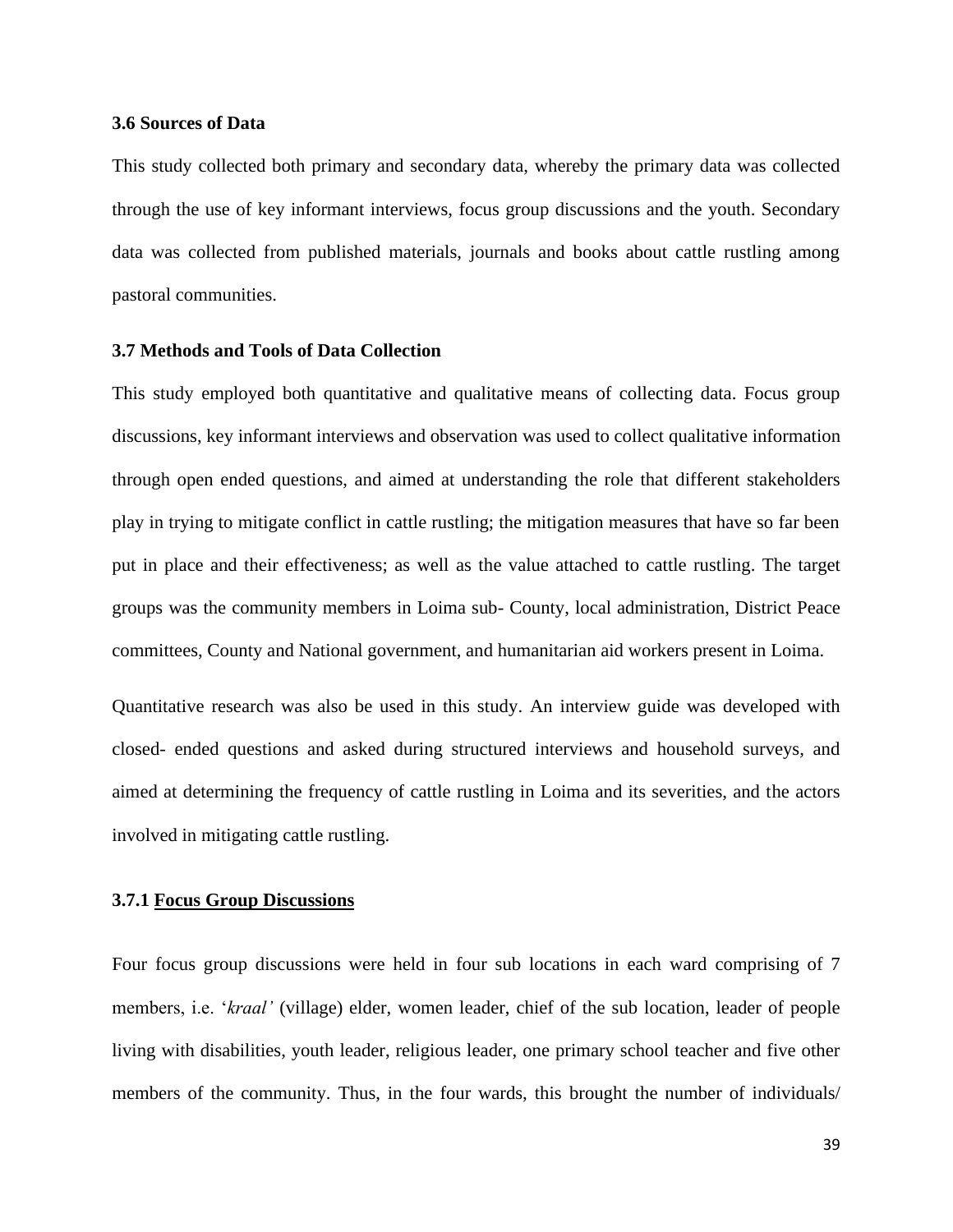members participating in the FGDs to 112 (7 FGD members<sup>\*</sup> 4 wards <sup>\*</sup> 4 sub- locations). The tool that was used was a Focus Group discussion guide with open-ended questions.

#### **3.7.2 Key Informant Interviews**

The key informants included members of the Turkana County government, national government, NGOs and CBOs working in Loima and the community. Specifically, this included the County Commissioner of Turkana, the Governor/ Deputy Governor of Turkana County, member of the Judiciary in Turkana, the Sub County Commissioner of Loima, representative of the National Disaster Management Authority, Chair of the Loima District Peace committee, and 3 staff officials from the NGOs present and active in Loima. The total number of Key informants who participated in the study was **20**, and the tool that was used was an interview guide with both open ended and close ended questions.

#### **3.7.3 Observation**

In this study, observation was used during field research to observe the communities' surroundings, their living conditions, their verbal and non- verbal behavior as well as physical characteristics, to be able to draw some hidden or unspoken facts about the cattle rustling phenomena. The findings from the observation were recorded manually and through taking photos where permitted.

## **3.8 Sampling Techniques**

The sampling procedure that was used in this study was snowball and purposive sampling techniques.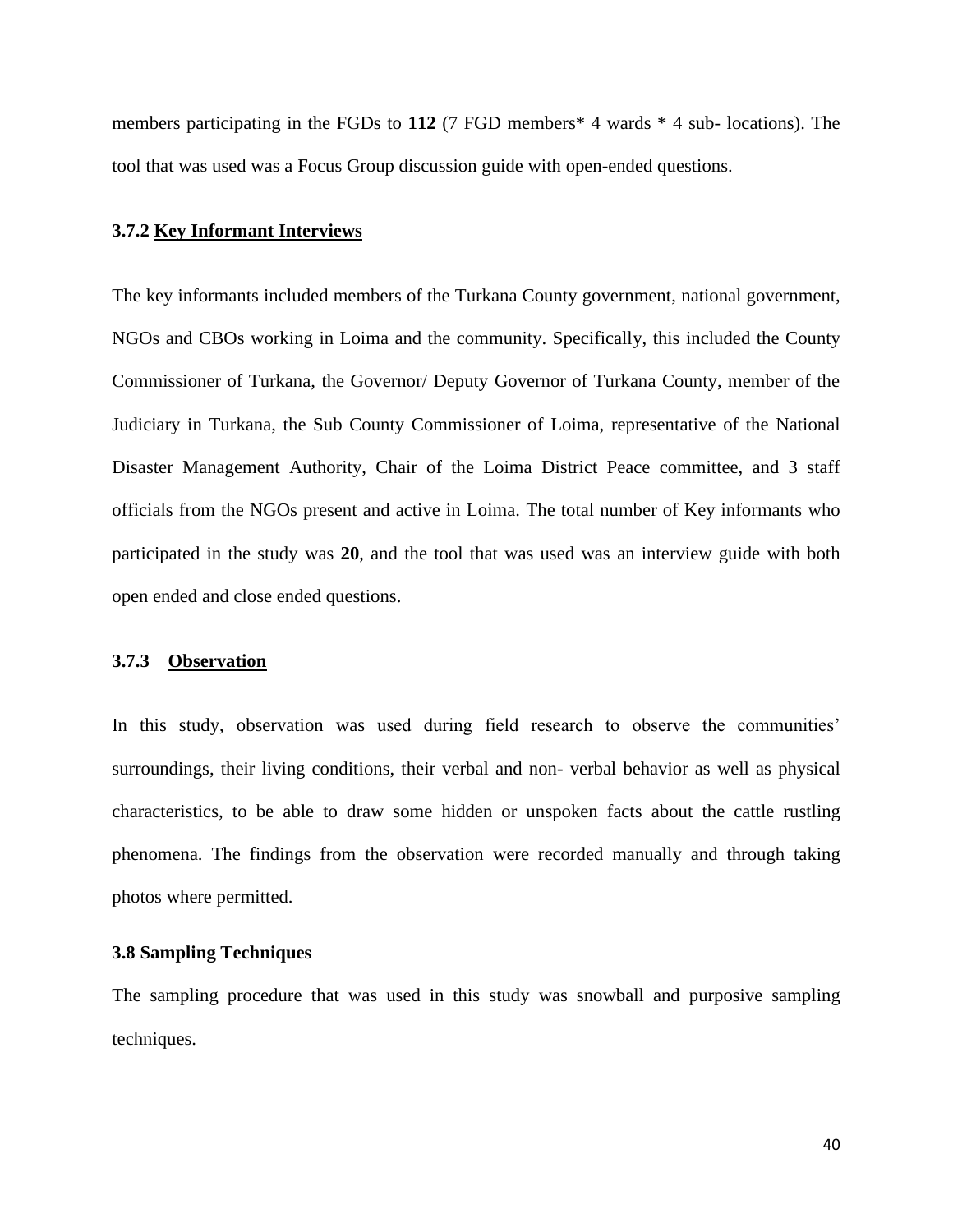Purposive sampling shall be used to select the locations to be sampled, i.e. Kotaruk, Lokiriama, Lobei and Lokiriama, which are the locations most frequently affected by cattle rustling incidences.

In addition, purposive sampling was used to select Key informants to be interviewed; which shall include the national and county government counterparts; District Peace committees (DPCs), staffs in NGOs, CBOs and FBOs based on their availability and already established county and national mechanisms. Face-to-face interviews approach were applied and documented using an interview guide, and information gathered helped the researcher get in-depth answers and information about cattle rustling from community experts. In particular, the researcher aimed to gain an understanding of the cattle rustling mitigation efforts put in place in Loima, and whether they have succeeded to curb the problem.

Focus group discussions were conducted in each sub location, at least one in each area- bringing to a total of four focus group discussions to be conducted. Purposive sampling was used to select the members of the community; whereby the researcher will contact the provincial administration (Chief) beforehand to assist in mobilizing key members of the community, such as kraal elders, women elders, youth and people with disabilities. These groups were initially interviewed through the focus group discussions using a guided interview and structured and semi- structured interviews. The questions aimed to inquire the values attached to cattle rustling in the community; why the communities engage in it, the roles played by each member and how cattle rustling affects or benefits the community.

Snowball sampling was used to sample interviews with the youth. First, the youth leader were contacted to refer to youths who have either been engaged or not engaged in cattle rustling

41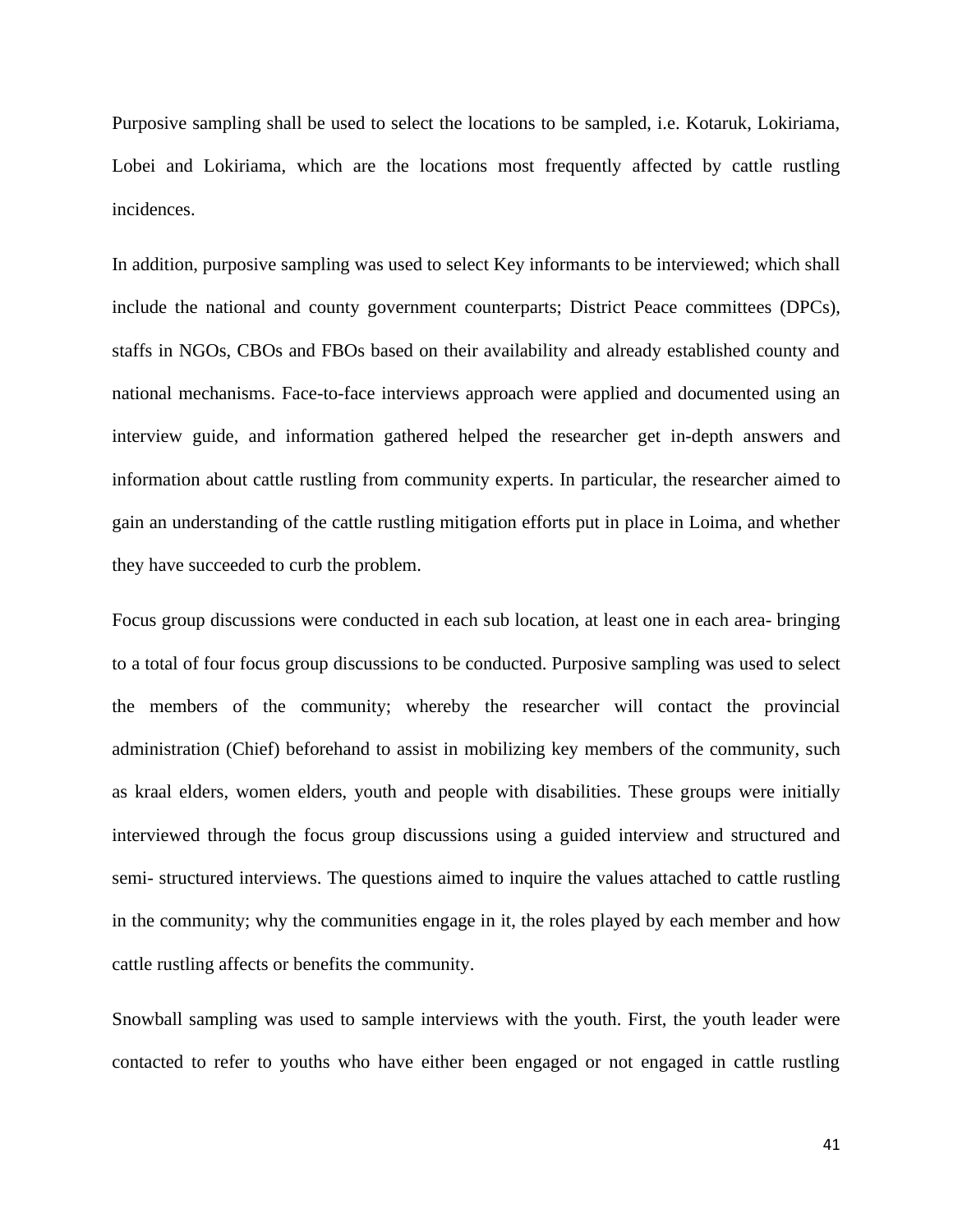activities and are willing to be interviewed. The reason to zero down on the youth is that they are the key players engaged in cattle rustling in this community.

## **3.9 Data Analysis**

Data analysis covers the entire process starting from data collection and ends when data has been processed, interpreted and conclusions are drawn (Kothari, 2004). This part addressed the techniques that were applied in hypothesis testing and analysis of the collected data. First, the collected data was edited, coded, cleaned and entered for further analysis. Only those questionnaires that were completed were used in the study. Descriptive statistics were used and the findings presented in prose form, through the use of charts, tables, graphs and narratives.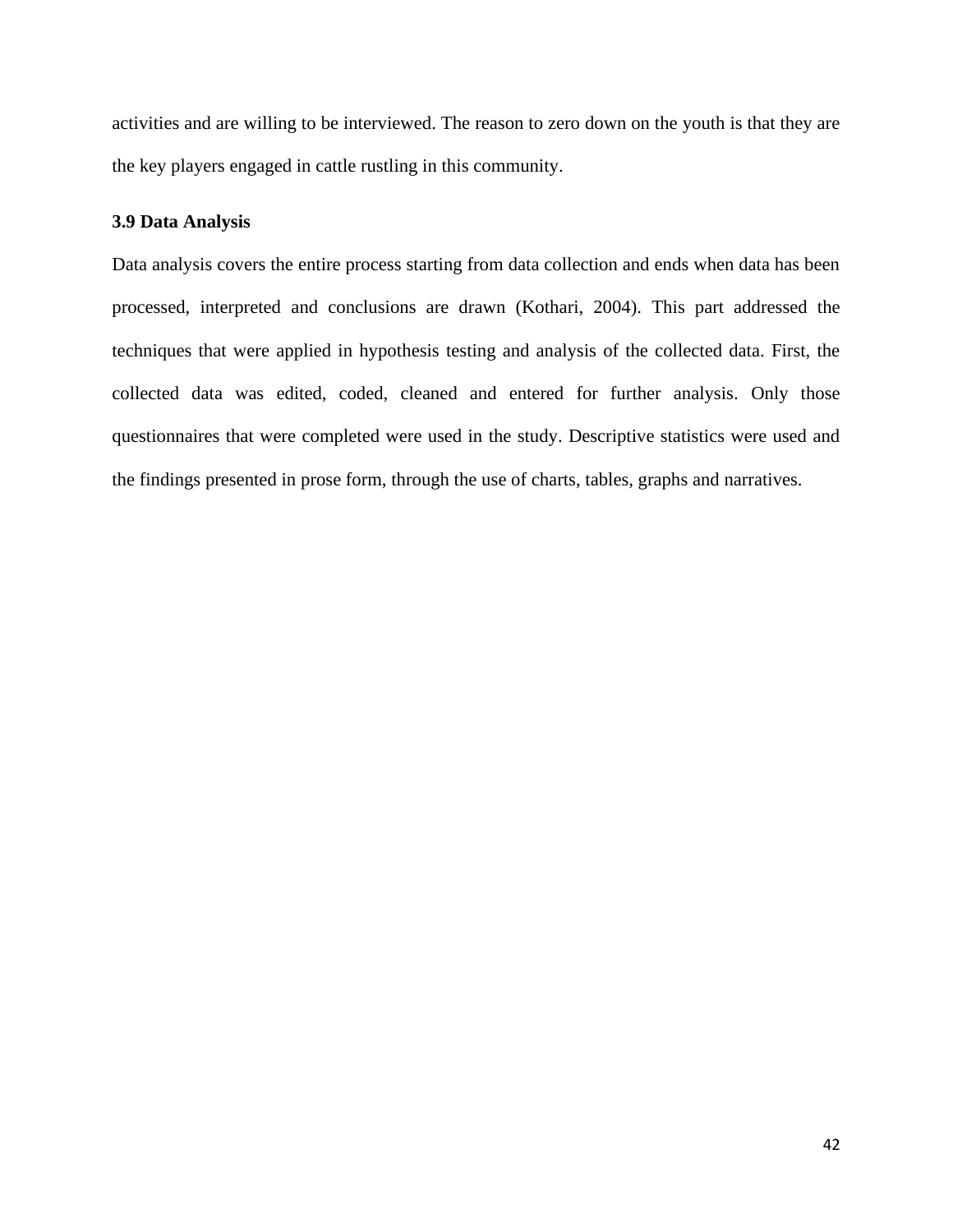#### **CHAPTER 4: DATA ANALYSIS, PRESENTATION AND DISCUSSION**

#### **4.1 Overview**

In this chapter, data on the effectiveness of mitigation measures to arrest violent conflicts in cattle rustling among the pastoral communities in Turkana County was presented and analyzed. The research focused on the violent ethnic conflict between these two communities particularly in Turkana Central and Loima districts- i.e. Kotaruk, Lobei, Lorengippi, Lokiriama and Lodwar, The choice of these areas was based on the fact that they are found on the border of Pokot and Uganda, and is one of the areas where the conflict is more intense and frequent.

The research utilized both qualitative and quantitative approaches in conducting the research; this included desk top review of secondary information, data collection through key informant interviews, community focused group discussions and youth interviews leading to the findings of this project paper. This not only provided in-depth understanding of the subject matter and its context, but also an evidence- based approach in conducting the research.

Secondary data collected during the research expounded on the background information and contextual framework of the study, which built on the gains from previous reports and assessments published. The primary data provided first-hand information derived from community members, leaders among other stakeholders based on their understanding of the conflict, peace and stakeholders' analysis.

- ❖ **Key informant interviews:** A total of 27 KIIs were conducted with participants drawn from the National and county government as well as non-state actors and various members of the community. This is shown in the table below.
- ❖ **Community focus group discussions:** Due to the illiteracy levels in Loima Sub County, coupled with the sparse set up of households due to the geographical nature of Loima Sub

43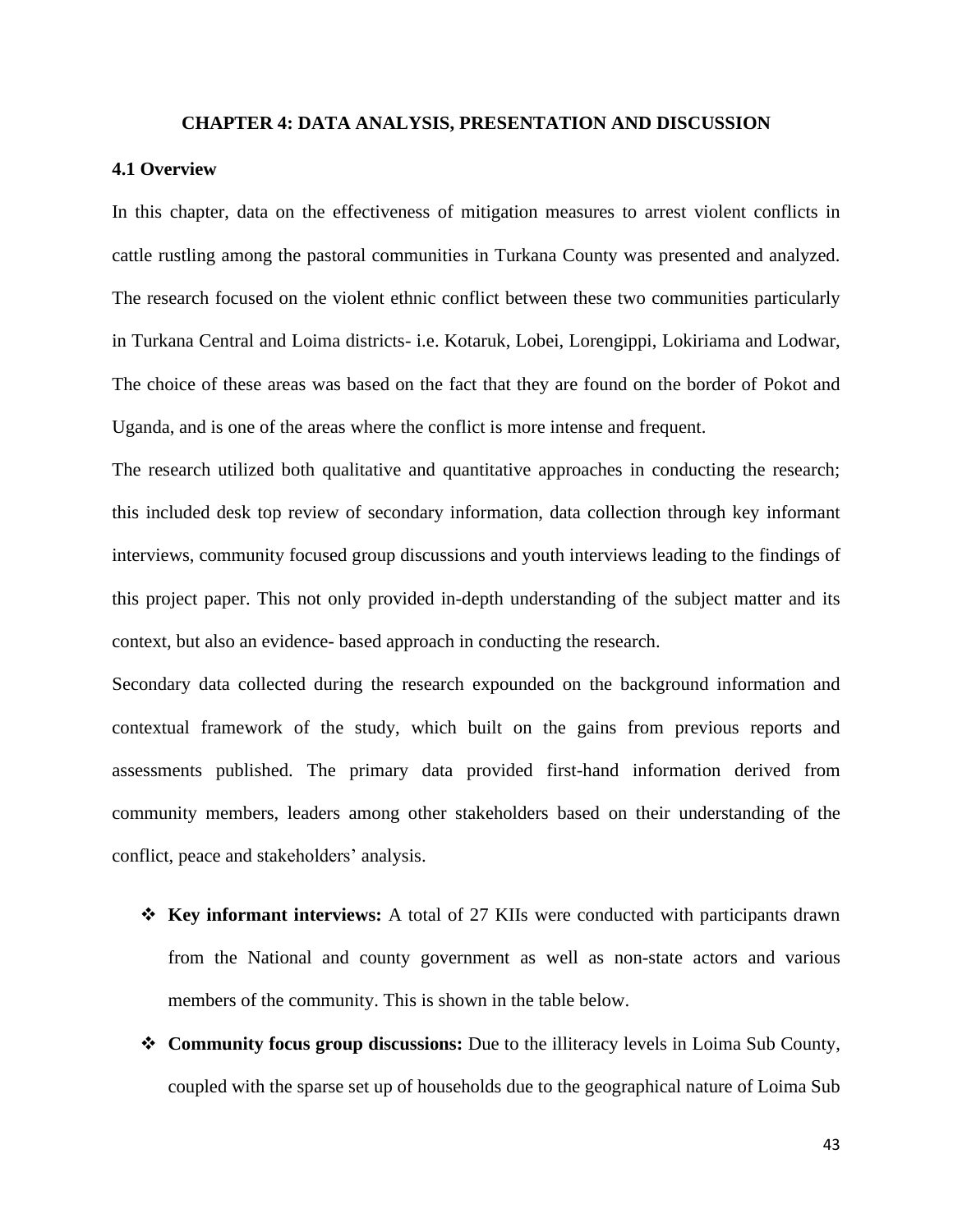County, and more so the communal form of providing information in groups due to security reasons, focus group discussions comprising of the youth and youth leaders were conducted in 4 sub locations in each of the four wards, bringing to a total of 16 structured community focus group discussions. Each focus group discussion had about 7 youth per group and a youth leader, thus a total of **112 respondents** in the FGDs.

❖ **Observation**: the observation was recorded on a daily basis through photographs. This provided more insight, which was verbalized during the discussions.

**Table 1: Summary of the Research Interviews**

| <b>Ward/Location</b>  | <b>Number of</b>     | <b>Number of KII</b>                                    |
|-----------------------|----------------------|---------------------------------------------------------|
|                       | <b>Community FGD</b> |                                                         |
| Kotaruk               | $\overline{4}$       | 3 (2 chiefs, 1 ward admin), 1 KPR, 1 Kraal              |
| Lobei                 | $\overline{4}$       | elders, 1 youth leader, 1 Woman leader, 1<br><b>MCA</b> |
| Lorengippi            | $\overline{4}$       | 3 (2 chiefs, 1 ward admin), 1 youth leader, 1           |
| Lokiriama             | $\overline{4}$       | kraal elder, 1 NGO worker, Businessman,                 |
|                       |                      | Head teacher                                            |
| At the County and Sub |                      | 4 (DCC, SC Admin, Peace ambassador,                     |
| county level-Lodwar   |                      | Police Commandant)                                      |
| At Lodwar             |                      | 7 (DOL, DDG, Find Church Aid, APAD,                     |
|                       |                      | UNDP/NDMA, 2 DPCs)                                      |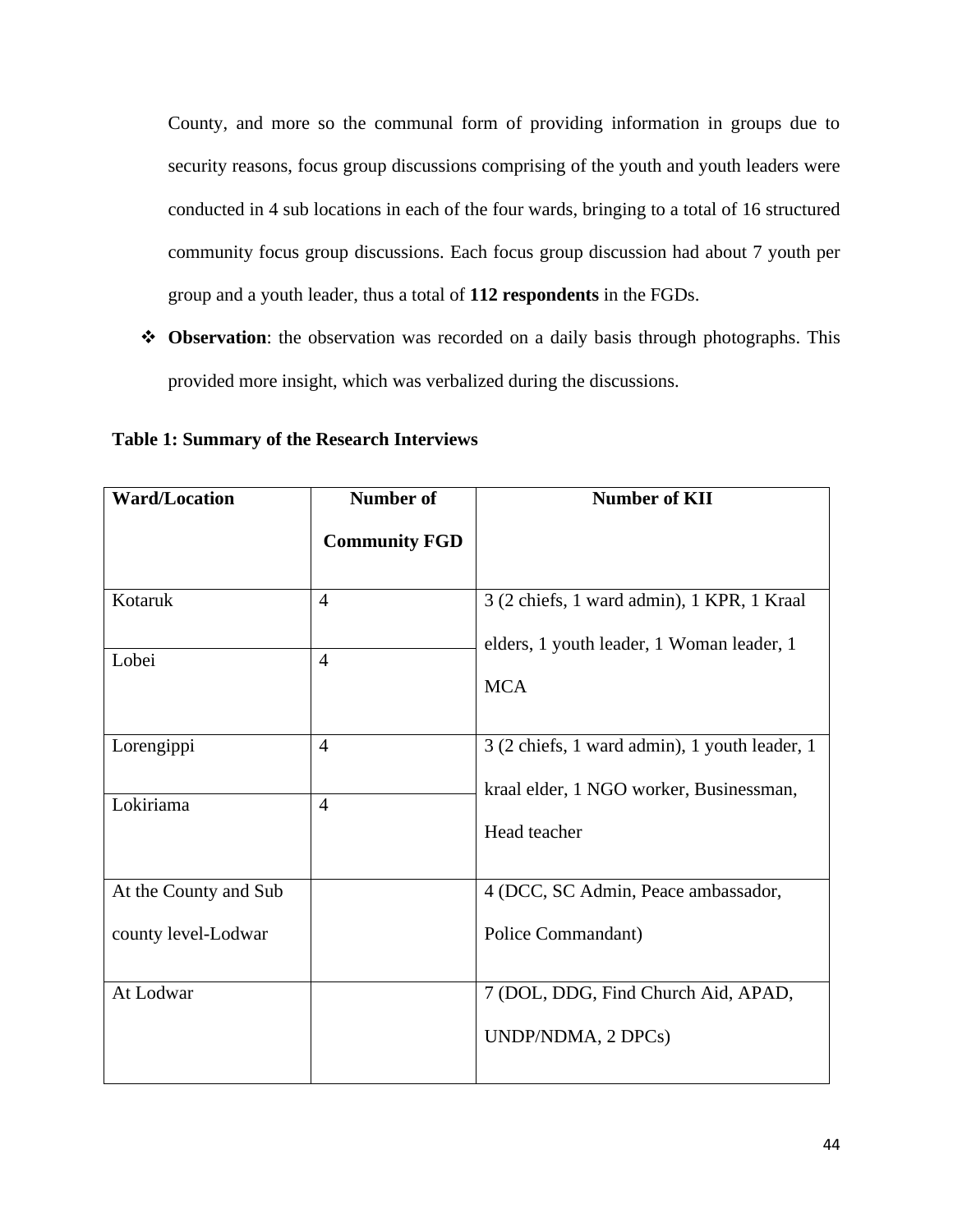Findings of the assessment are presented below, as per the Focus Group Discussions (FGD's) and Key Informant Interviews (KII) conducted.

## **4.2 Values attached to cattle rustling**

The first objective of the study was to assess the drivers of cattle rustling, and the values that motivate people in Loima Sub County to participate in cattle rustling. According to the findings, there were several causes that were deemed as valuable in the practice of cattle rustling. Commercialization of cattle rustling (67 percent) and personal gain (70 percent) was seen as the most prominent values attached to cattle rustling. Restocking of herds and sustaining livelihoods was also cited by 48 percent of the respondents as being a major value attached to cattle rustling. Other values attached included availability of small arms (34 percent), praise from the community (16 percent), traditional values (13 percent), show of heroism (17 percent) and political gain (8 percent). This is further illustrated in table 1 below.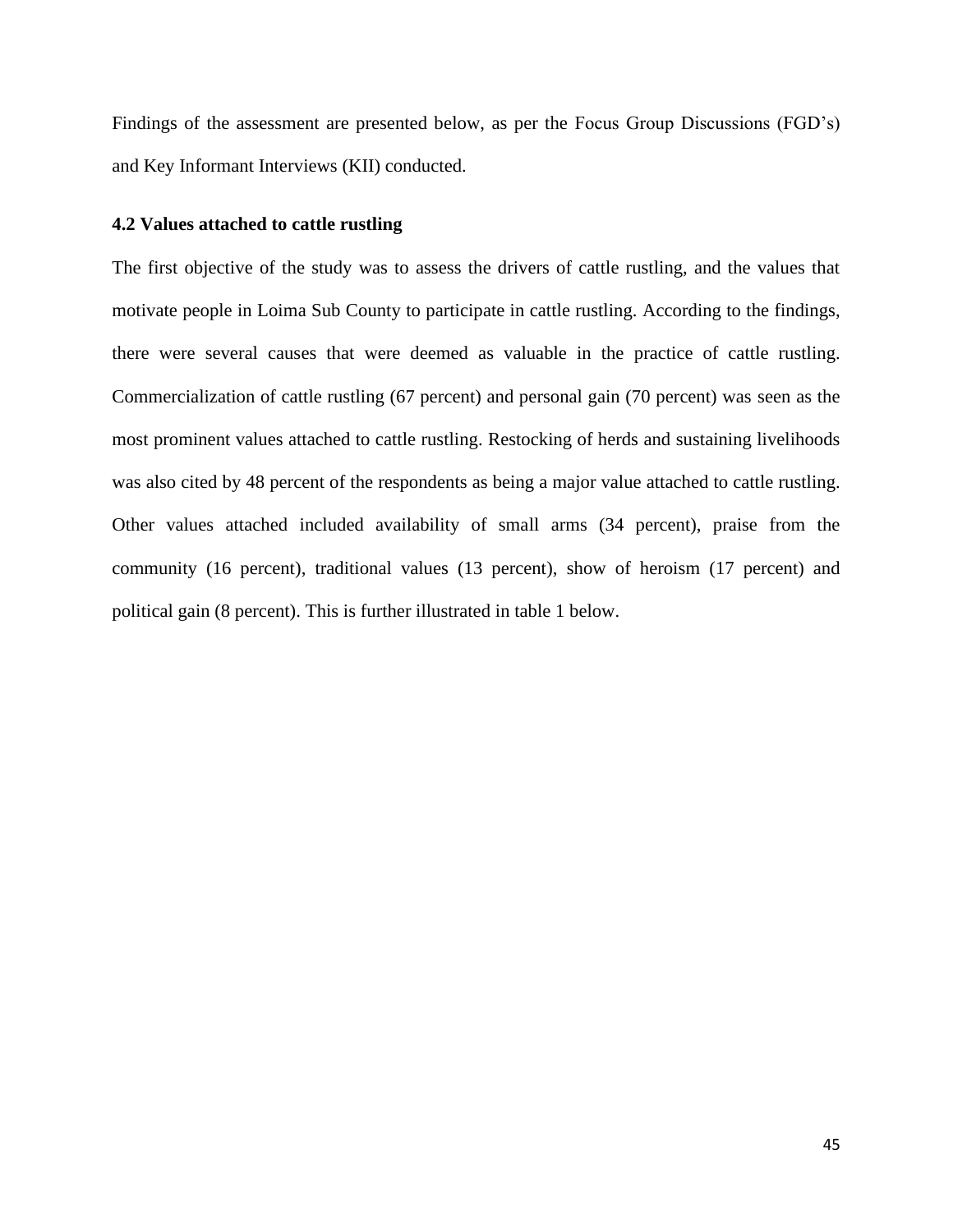| <b>Parameter</b>                   | values analised to cannot asiling in Lonna sub-Count<br><b>Frequency per group</b> | Percentage (%) of Responses |
|------------------------------------|------------------------------------------------------------------------------------|-----------------------------|
|                                    | interviewed (out of 16 FGDs)                                                       |                             |
| Restocking of Herds and            | 8                                                                                  | 48                          |
| sustaining Livelihoods             |                                                                                    |                             |
| <b>Commercialization of Cattle</b> | 11                                                                                 | 67                          |
| Rustling                           |                                                                                    |                             |
| Availability of Small Arms         | 5                                                                                  | 34                          |
| and Light Weapons                  |                                                                                    |                             |
| Personal Gain to fill gaps         | 11                                                                                 | 70                          |
| Praise received from the           | $\overline{\mathbf{3}}$                                                            | 16                          |
| community                          |                                                                                    |                             |
| <b>Traditional Values</b>          | $\overline{2}$                                                                     | 13                          |
| Show of Heroism                    | $\overline{\mathbf{3}}$                                                            | 17                          |
| <b>Political Gain</b>              | $\mathbf{1}$                                                                       | 8                           |

**Table 2: Values attached to cattle rustling in Loima Sub County**

# **4.2.1 Restocking of Herds and sustaining Livelihoods**

Findings from the discussions depict that 48 percent of the respondents considered cattle rustling as a means to restock and build on their existing herds. This was further supported by the key informants, who identified the major drivers of cattle rustling to be scarcity of resources in the region leading to harsh living conditions. Personal development was identified as the key value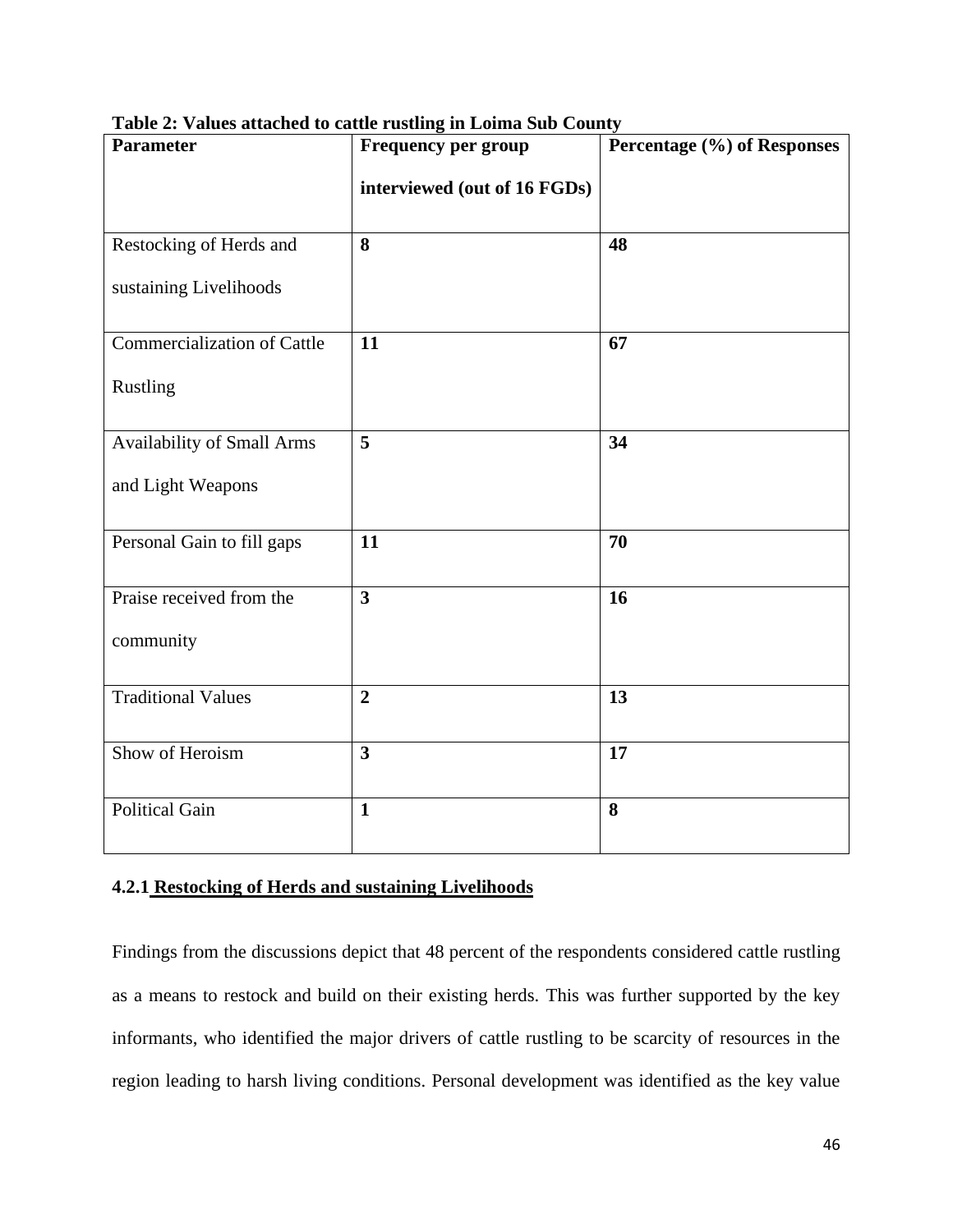that youth attached to cattle rustling. This was because the activity was perceived as an escape to poverty as proceeds received would greatly improve their standard of living.

Traditionally, cattle rustling is seen as a cultural practice that common within the pastoralist/ nomadic group to restock herds after drought and disease outbreaks. But this has taken a shift in modern times, and now holds additional value.

A '*kraal'* elder in Kotaruk however expressed a different view towards poverty, and remarked that the NGOs and international community have come with a different term to poverty, stating that poverty in the development terms is attributed to lack of food and nearby sources of water. He further explained that according to them, wealth, or poverty for that matter, was measured according to the number of animals one possesses. The '*kraal'* elder retorted that he has at least 3, 000 shoats (goats and sheep), and is considered to be above average in terms of wealth in his community, and has been able to marry three wives. However, he was surprised to learn from the several assessments conducted by the NGOs that he was classified as 'poor', for lack of a stable income source and was not employed, and also based on the fact that they did not have accessible means to water. In his view, having to go and search for water was considered a recreational activity to them, where they would get to interact with communities in other villages. This also sought to promote peaceful coexistence among the communities, as they learnt to interact and share resources. Having a nearby source of water would also make their women and children lazy, and the women would not be exposed to potential marriage suitors by staying caged up in their villages. Thus, the construction of sand dams and storage tanks in their community had therefore made the interactions with the other villages less, thus breaking the communication channels- leading to more friction due to lack of frequent dialogue.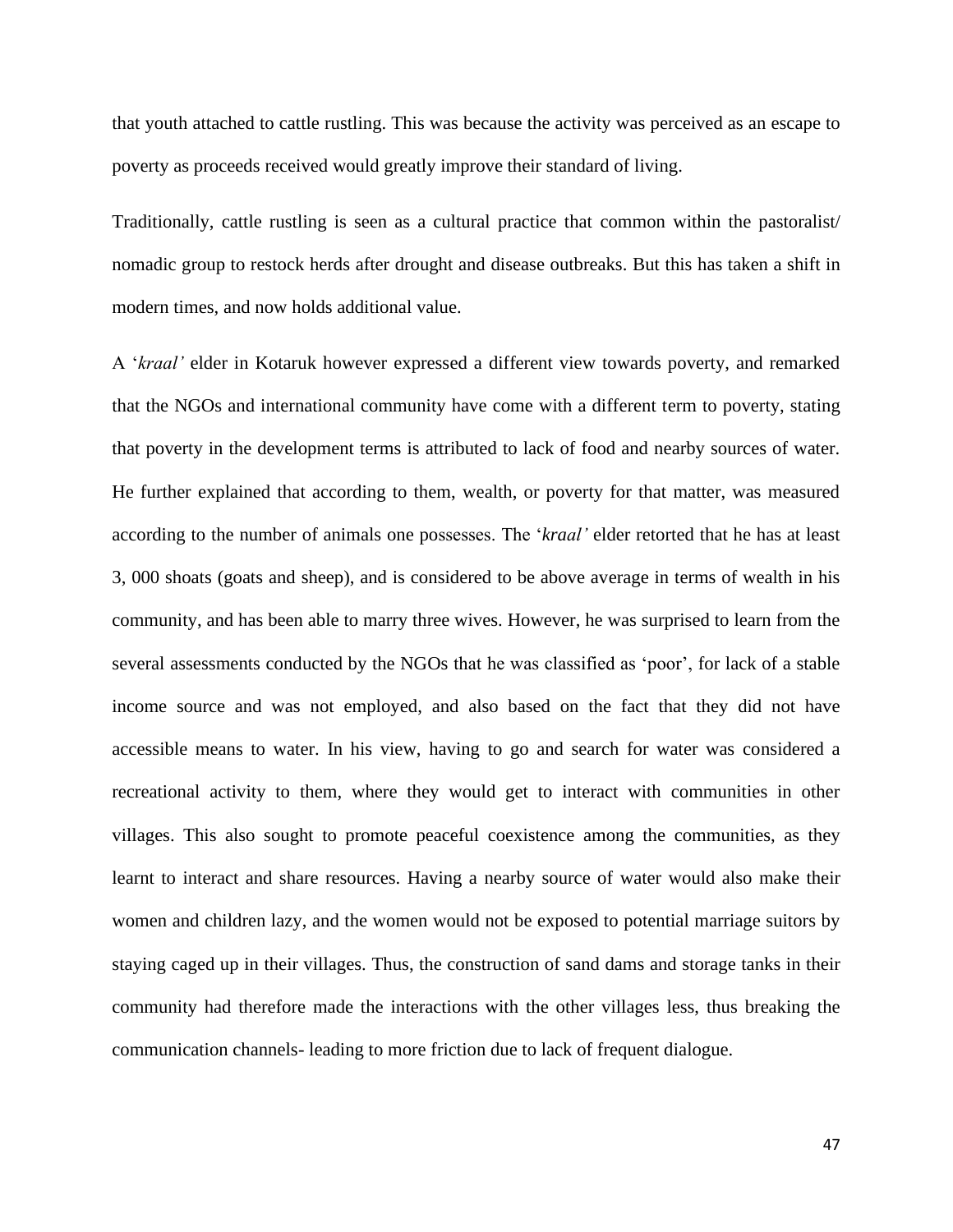Jon Barnett in "Climate change, human security and violent conflict" argued that there is an assumption that changes in the climate are likely to increase the risk of conflicts and violence. Climate change reduces the natural resources like water and pastures that is necessary for the survival and thriving of the pastoral communities hence leading to human insecurity. The governing entities will also be unable to provide services and opportunities for the masses of people to sustain their lifestyles. As such the climatic changes are likely to negatively impact human security by increasing the chances of conflicts and violence.

## **4.2.2 Commercialization of Cattle Rustling**

Findings from the discussions depict that commercialization of cattle raids is the main driver of cattle rustling among the youth, with 67 percent of the youth respondents confirming the same. In their perception, cattle rustling is a profitable venture of which they use the proceeds to overcome the harsh living conditions in the region experienced through scarcity of resources, drought and famine. This is also linked to poverty, which is experienced through high levels of unemployment and illiteracy, which gravely affect the youth.

The 2011 author on cattle rustling and household characteristics of pastoral communities in Kenya echo the field findings, and highlighted that there is a growing phenomenon and commercialization of cattle rustling, whereby the more privileged members of society such as politicians, traders and wealthy businessmen finance cattle raids for economic interests. The initial concept of cattle rustling being used as a method to replenish herds is no longer the case, and the motives have now shifted to a desire to benefit from the act of cattle rustling by the privileged society. In addition, the pastoral communities want to make more money so as to buy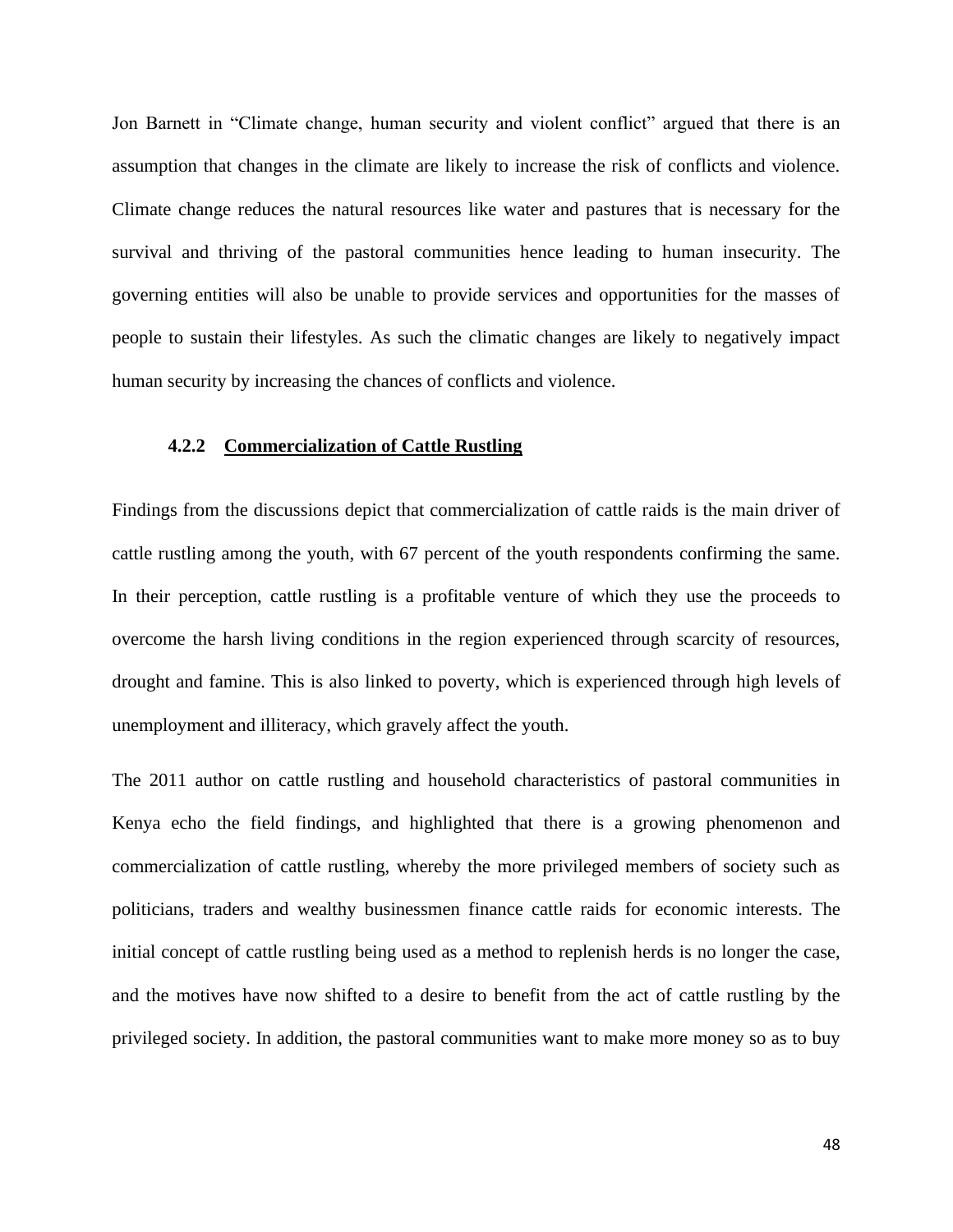weapons, given the commonality of tribal conflicts and a desire of the communities to protect themselves.

#### **4.2.3 Availability of Small Arms and Light Weapons**

Findings from the field research reveal that availability of illegal guns and other forms of Small Arms and Light Weapons (SALW) was also mentioned as a driver to cattle rustling as given by 34 percent of the respondents during the discussions. Acquisition of weapons is at an all- time high, with the youth acknowledging that the motivation to participate in cattle raids is much higher when one has a weapon in their possession.

This was confirmed by the key informants, whereby availability of illegal weapons was identified as the main cause of cattle rustling. The search for wealth was also identified as a key motivation to conduct cattle rustling. This was caused by the commercialization of cattle rustling, as well as the increased use of guns leading to increased violence during the raids.

Scheffran et al. (2012), state that conflicts related to livestock raiding have now in recent years become more frequent, violent and destructive. This is based on the ever- present increase proliferation of small arms in the pastoral communities worsens the violent conflicts which is bad from impact of drought, diseases and marginalization of the local communities. The lack of sufficient natural resources and available of small arms then creates a breeding ground for violence.

#### **4.2.4 Personal Gain to fill gaps**

The discussions revealed that 70 percent of the people considered the greatest benefit from cattle rustling to be the material gain received in the form of cattle and/ or money. In addition, some of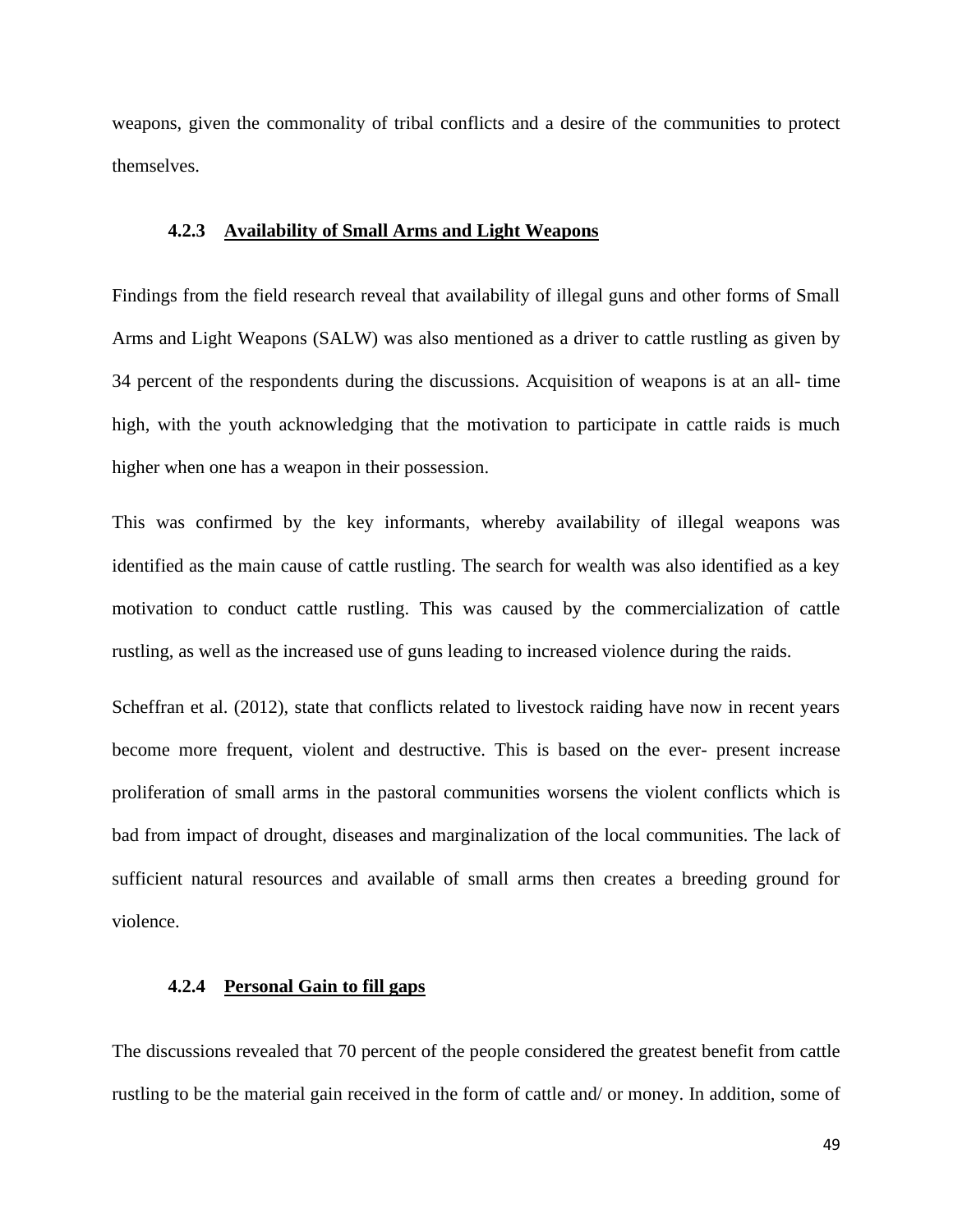the respondents stated that praise received from the community members for participating in the activity was a key motivation as taking part in cattle rustling as a show of heroism.

The key informants stated that in towns like Lokichar in Loima where there is oil exploration, the KPR are hired and their services were paid. In big towns like Lodwar, the KPR are hired to guard shops, banks and provide escort security for vehicles travelling to Kitale and back of which they do for a fee. This was not the role the KPR was meant for. This then led to misuse of the arms in the hands of the KPR and selling of the ammunition to criminals, thereby leading to the ready availability of small arms in Turkana County.

A KPR in Kotaruk was found selling a bullet at Ksh 4 to buy alcohol. When asked why he did that, he explained that they were not paid for the work they do. Due to the small number of police and other security officers in such areas, the KPR were expected to help carry out these duties but without pay. The KPR also reported that they sometimes engaged in paid activities like escorting vehicles from Lodwar to Kitale and back in order to earn some money to sustain them. He further narrated that because the government arms KPR, but does not pay them, the KPR had found ways of sustaining themselves by engaging in various illegal activities. He reported that some of the KPRs could accompany raiders to Karamoja for a raid. They would be given a share after a successful raid. Others also gave ammunition to raiders going for raids to Turkana. Others sold the ammunition to get cash they badly needed for survival.

## **4.2.5 Traditional Values**

During the discussions, 13 percent of the respondents mentioned that the cultural emphasis placed on livestock heightens the cultural motives behind cattle raiding which in turn fuels conflict, as the cultural traits associated with cattle rustling prompt the youth to raid. The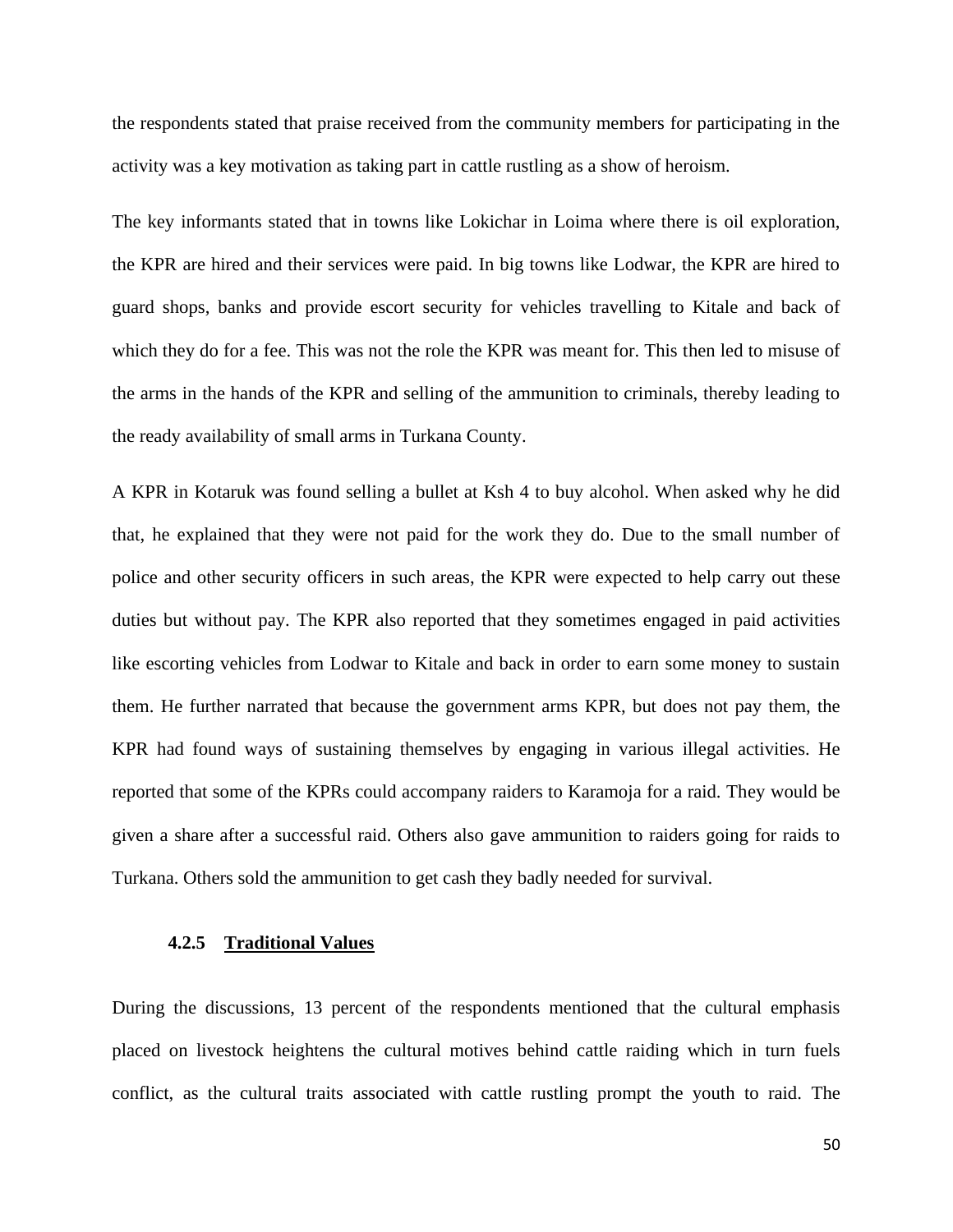discussions further revealed that raiders and their leaders were not regarded as criminals but as heroes and men of honour. This was seen through the songs, poems and proverbs which were composed and sung to praise the warriors for granting the community members security and protection thus making their families proud, and therefore inspiring the essence of warrior hood to the youth.

#### **4.2.6 Show of Heroism**

Deliberations from the group discussions conveyed that "*markings of death*" had no significance in the community. Only 17 percent of the respondents acknowledged it as a form of recognition for heroism, as it showed the number of individuals one had killed. A youth in Lorengippi reported that he had been considered as a suitable candidate for marriage by many based on his "*markings*", and that he was seen as a hero in his community and respected by all especially within members of his age set. He further explained that he considered his "*markings*" are his identity, which has made him earn respect and recognition in his community. From the explanations and behaviors of the youth participants from the youth interviews, it was evident that the "*markings of death*" showed a sign of respect to the dead who they had killed, with an aim to possibly appease their spirit.

Moreover, Manasseh et al. (2012) revealed that among the Turkana, the warriors have their bodies tattooed for every killing committed. In this male-controlled community tattooing is a common expression of masculinity. When they appear on a man's right shoulder they symbolize the number of male enemy warriors he has killed. But this is not the only meaning to tattooing: it is also used for cleansing—it is believed that by spilling warriors' blood through the tattoos, curses that may follow them for deaths they have caused are broken (Manasseh et al. 2012).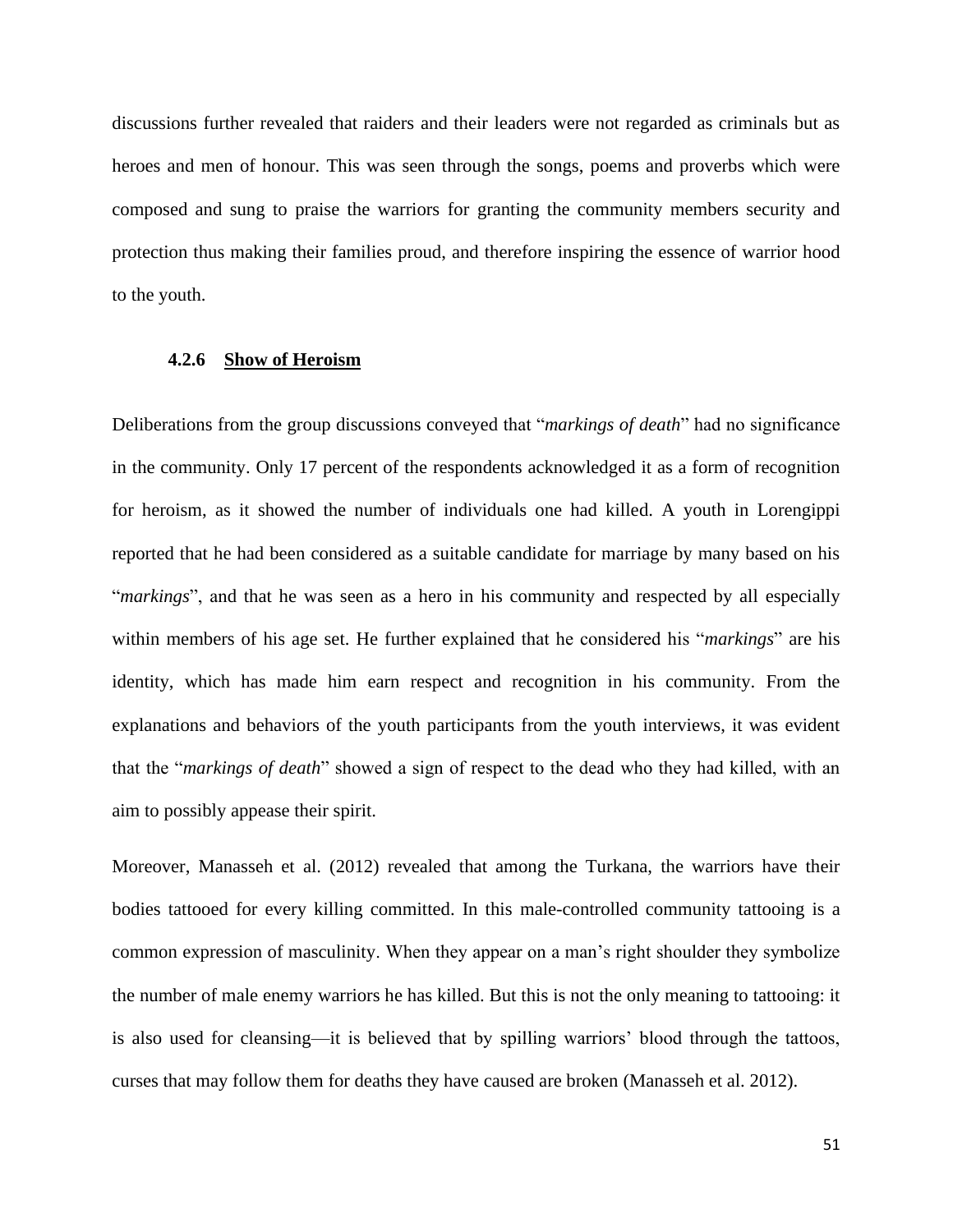#### **4.2.7 Political Gain**

Political incitement during national elections was cited by 8 percent of the respondents as one of the drivers of cattle rustling.

Another school of thought argues that the competition of political power and resources seems to motivate cattle rustling, whereby as afore- mentioned, politicians fuel raids and attacks to get rid of their rivals and extend their commercial interests. Due to the devolution in Kenya following the enactment of the 2010 constitution, there has been an increasing in competition as leaders seek power over the resources among the pastoral communities. As such cattle rustling activity is not a traditional cultural aspect but rather an activity for the perpetuation of power and violence. The devolved system led to elections both at the national and county level and the increased interest in politics has led to political motivated cattle raids and violence. Furthermore, Turkana County Governor –Josephat Nanok stated that handling cattle rustling activities as a cultural practice is keen to tolerating illegal business entities since the activity has been commercialized and used by politicians to create a power zone.

The Kenya's Strategic Plan- Vision 2030 and the 2<sup>nd</sup> Medium Term Plan (MTP II) 2013-2017, cite critical issues and challenges affecting pastoralists that ought to be addressed. These include high unemployment leading to low GDP and per-capita contribution, high rate of poverty and energy costs and regulations that prohibit business operations and investment opportunities. These elements have led to disparities in the development of the region, insecurity of the region, high population growth and increase in informal settlement.

Taking up lessons from the achievements and challenges from the 1<sup>st</sup> Medium Term Plan, where the government of Kenya had prioritized ending drought emergencies, irrigation and food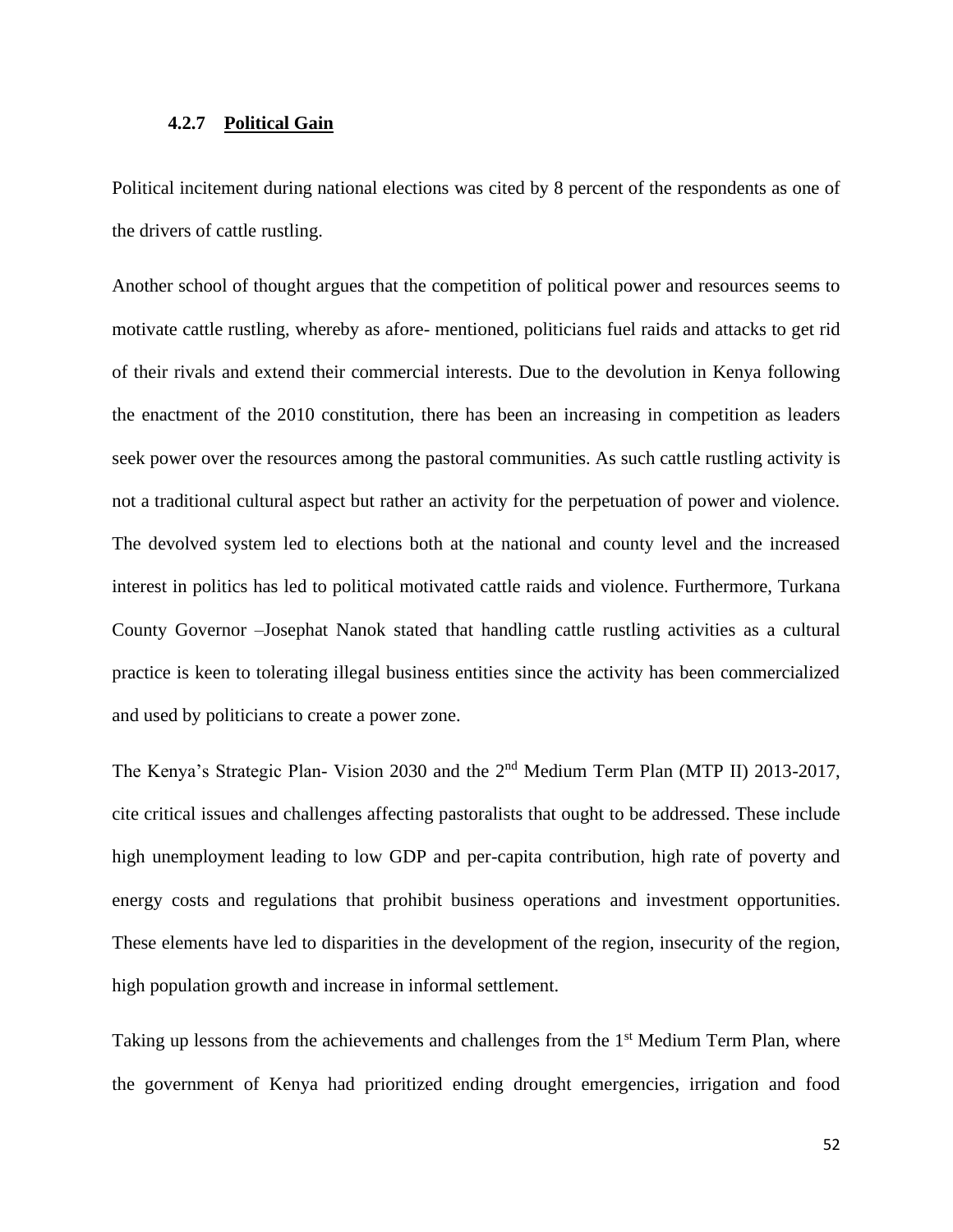security; drought is still a national concern with drought- related damages and losses between 2008-2011 estimated at USD 12.1 billion (10.2% of GDP). Climate change risks have also intensified, increasing hardships occasioned by drought and floods (MTP 2013-2017) with its effect mostly felt at Arid and Semi- Arid regions.

## **4.3 Frequency of Cattle Rustling**

All respondents interviewed during the study acknowledged that the practice and magnitude of cattle rustling has changed/ increased over the years. According to the findings, the magnitude and increase of cattle rustling has been influenced mainly by the need to raise cattle for dowry price and availability of small arms, as cited by 97 percent and 85 percent of the respondents respectively. Another aspect that has contributed to the increase in magnitude of cattle rustling is poor infrastructure in the region (75 percent), while other 56 percent of the respondents felt that lack of education has resulted in lack of jobs and idleness- thus more prone for the youth to engage in cattle rustling. Other factors that were mentioned to have contributed to the increase in frequency of cattle rustling over the years include political marginalization (29 percent), intention to revenge/ retaliatory attacks (43 percent) and socialization (14 percent). These has further been interpreted in table 3 in the following page.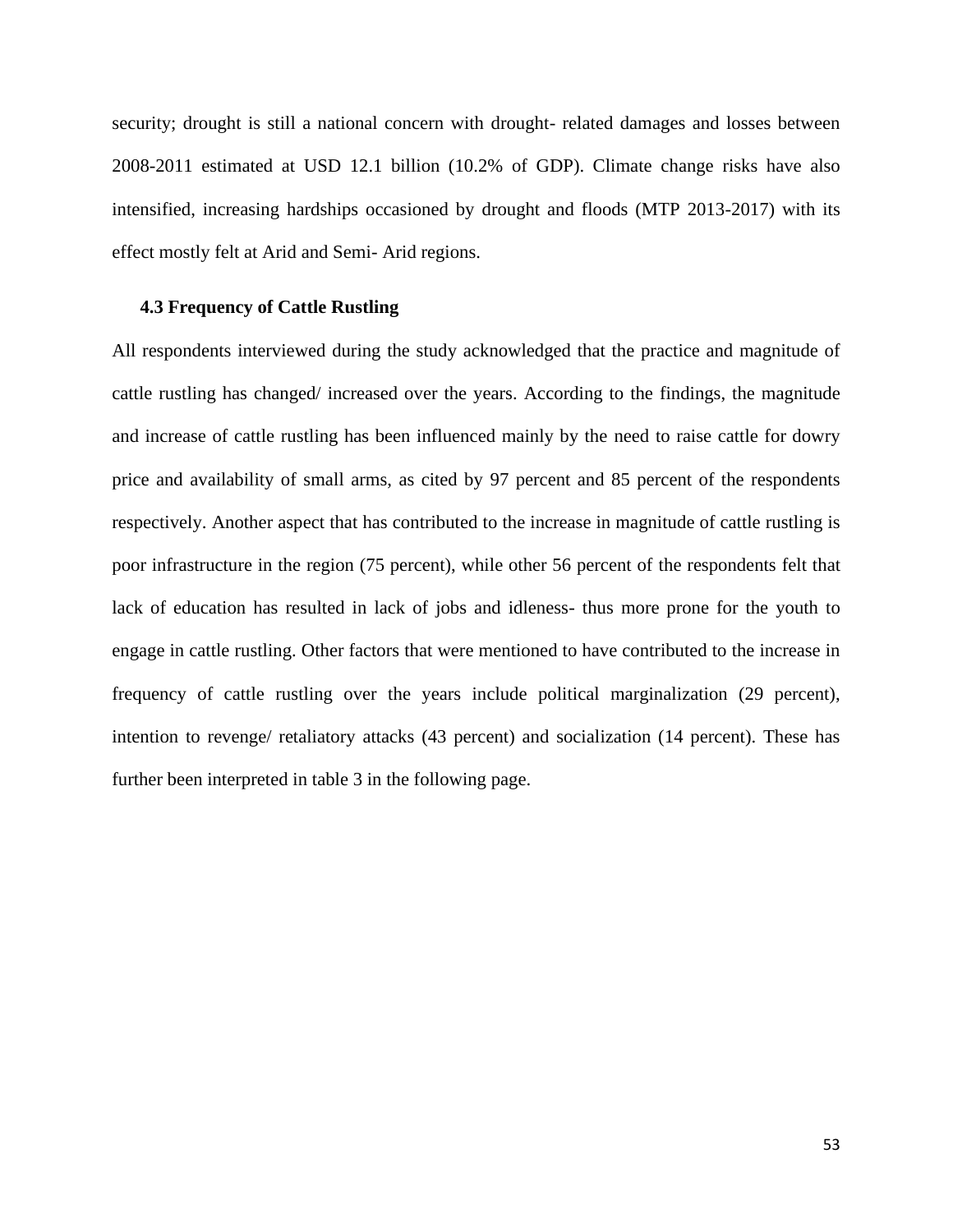**Table 3: Factors contributing to frequency and magnitude of cattle rustling in Loima Sub County.**

| <b>Parameter</b>                                   | Frequency<br>group<br>per    | <b>Percentage (%)of Responses</b> |
|----------------------------------------------------|------------------------------|-----------------------------------|
|                                                    | interviewed (out of 16 FGDs) |                                   |
| Availability of Small Arms                         | 13                           | 85                                |
| and Illegal Weapons                                |                              |                                   |
| Lack of education                                  | 9                            | 56                                |
| Poor infrastructure                                | 12                           | 75                                |
| Political Marginalization                          | 5                            | 29                                |
| Dowry Price                                        | 15                           | 97                                |
| Intention<br>revenge/<br>to<br>retaliatory attacks | 6                            | 43                                |
| Socialization                                      | $\overline{2}$               | 14                                |

According to a study done by the International Organization for Migration, "Pastoralism at the edge," 2010, revealing that the two communities; Pokot and Turkana have always in conflict in one form or another for so long that hardly would a year end without instances of conflict and raiding being reported. It was acknowledged that cattle rustling incidents have always been violent. However, the level of violence had drastically increased in the recent past with increased death, destruction of property, kidnapping of children and women being raped. The Anti-Stock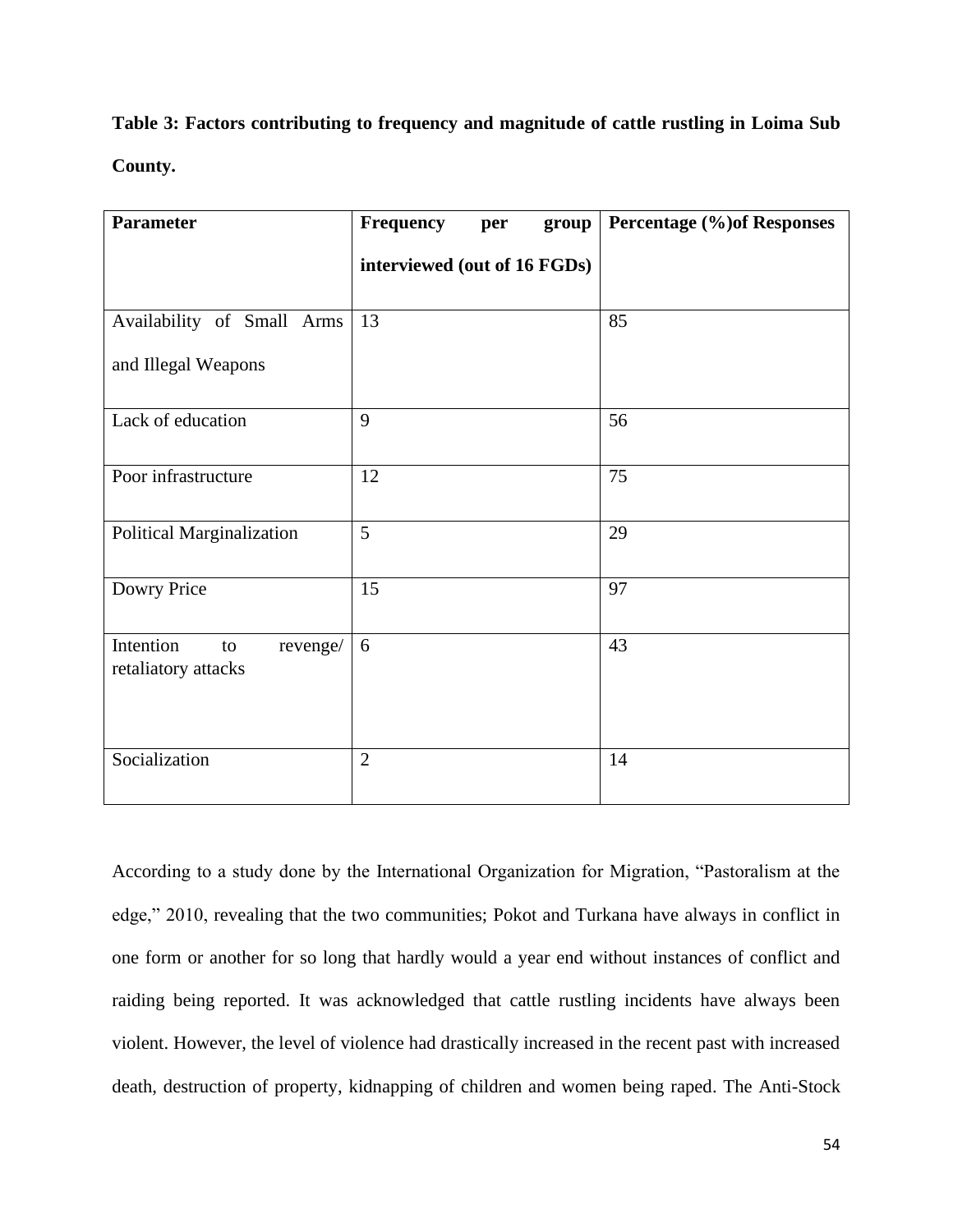and Theft Unit of the Kenya police report that between January 2012 and January 2014 approximately 580 people were killed due to cattle raiding.

#### **4.3.1 Availability of Small Arms and Illegal Weapons**

The study found that 85 percent of the respondents reported that the rampant cattle raids as witnessed in the past years has been attributed by the ease in acquiring illegal weapons such as guns that were previously not used in raids, which has eventually led to increasingly violent attacks during raids causing death, which is also not acceptable. Incitement from both political and local leaders was also cited as one of the reasons why cattle rustling is more rampant, and is seen as an act of prestige for those who take part in the raids. The number of raids has also increased significantly over the years, with diminishing resources in the region and incitement from political and community leaders providing motivation to take part in raids.

A youth leader interviewed in Lobei explained that the Turkana raided the Pokot due to hunger and drought. The more the Turkana raided the enemy community the more livestock they got and the more food supply. The livestock realized from raiding could be used to replenish dwindling stock, animal products could be used to feed the children, women and the old. The animals were used for cultural activities like initiation ceremonies and paying of bride price which encourages the youths to look for firearms and go out raiding. This also meant that the youths did not have to rely on their parents for an inheritance as they could easily rely on guns which were provided by the businessmen upon demand. Easy access to firearms has led to proliferation of small arms within the larger Turkana County and further contributed to the increase in cattle raids.

During the FGD in Lobei, it was reported that the communities used to manufacture guns which they used to raid the Pokot and other neighboring communities. In the past, raiding was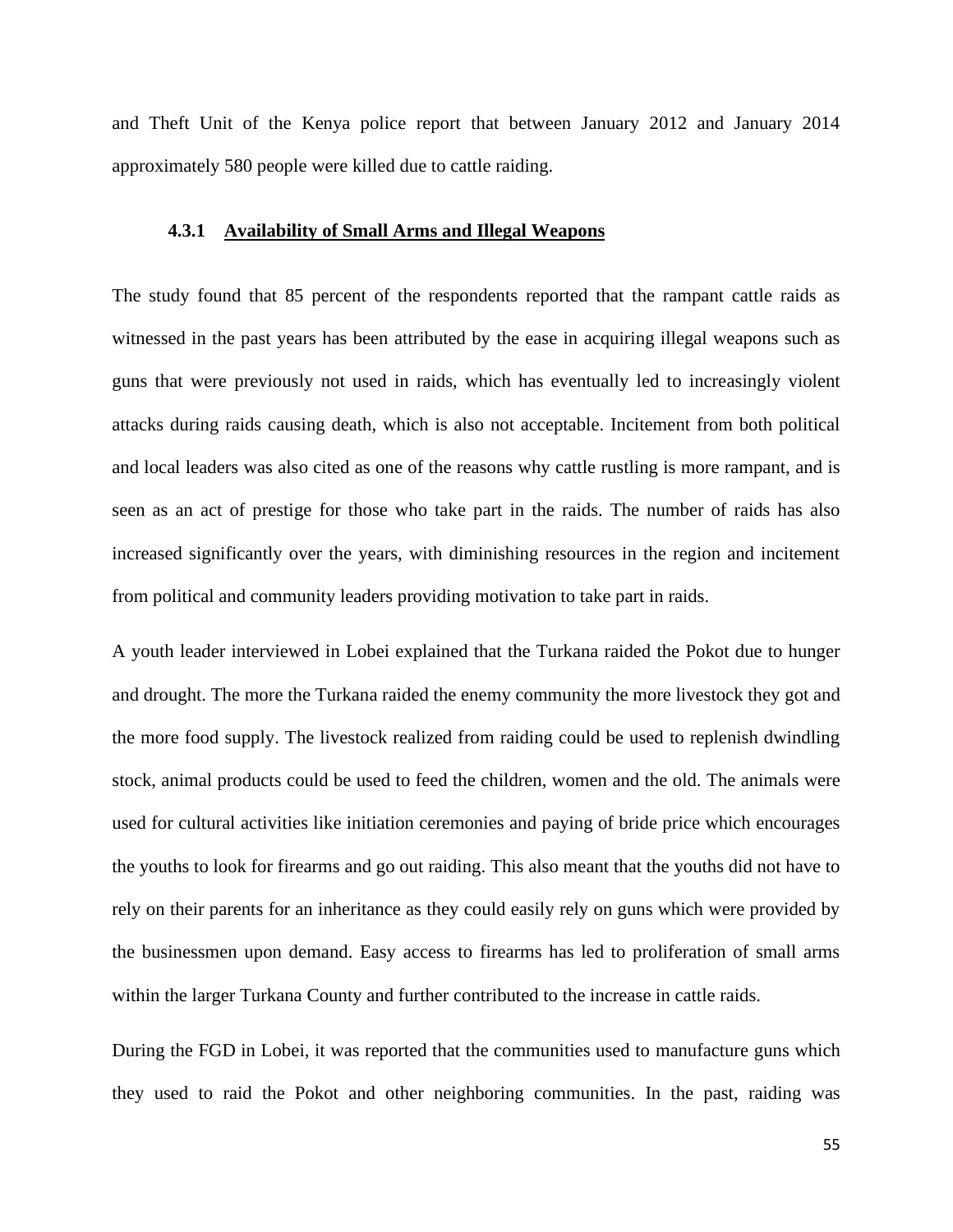infrequent, but with the initiation of traders bringing weapons for sale from as far as South Sudan, Somalia and the Karamoja area of Uganda, only between 2-4 cattle is required in exchange of a weapon. Respondents from the FGD also reported that acquiring an arm is somewhat easier in Turkana nowadays, perhaps due to the instability in the neighbouring countries. Since the weapons have become cheaper and more accessible, the pastoralists now buy the weapons with cash as opposed to livestock.

In the past, one AK-47 would go for Ksh.100,000 while a G3 would go for 70,000-80,000 as shared by one of the former arms dealer interviewed. In the past a gun would cost 560, 000 Uganda shillings which is about Ksh. 20,000, but getting the same gun from Somali traders is easier as you can exchange one gun with two or three oxen which the community has readily available. This has allowed many youths to access guns both in the Turkana and Pokot communities as they come easily with barter trade. There is thus a continuous supply of arms in the region due to the affordability and availability of arms in the region. This encouraged proliferation of small arms in the region, which instigated and sustained the conflict in both regions.

#### **4.3.2 Change in raiding patterns**

In the past, raids used to be carried out mainly during the dry season since it was easy to move the animals across dry lands without leaving a muddy trail behind that could easily be tracked. During the dry season the animals could also move faster as their feet did not carry wet mud in the hooves (Hulme & Fukudu, 2009:47).

During an FGD with the kraal elders, they reported that the enemy would always send word to the communities they intended to raid, and announce their arrival to raid on a particular day and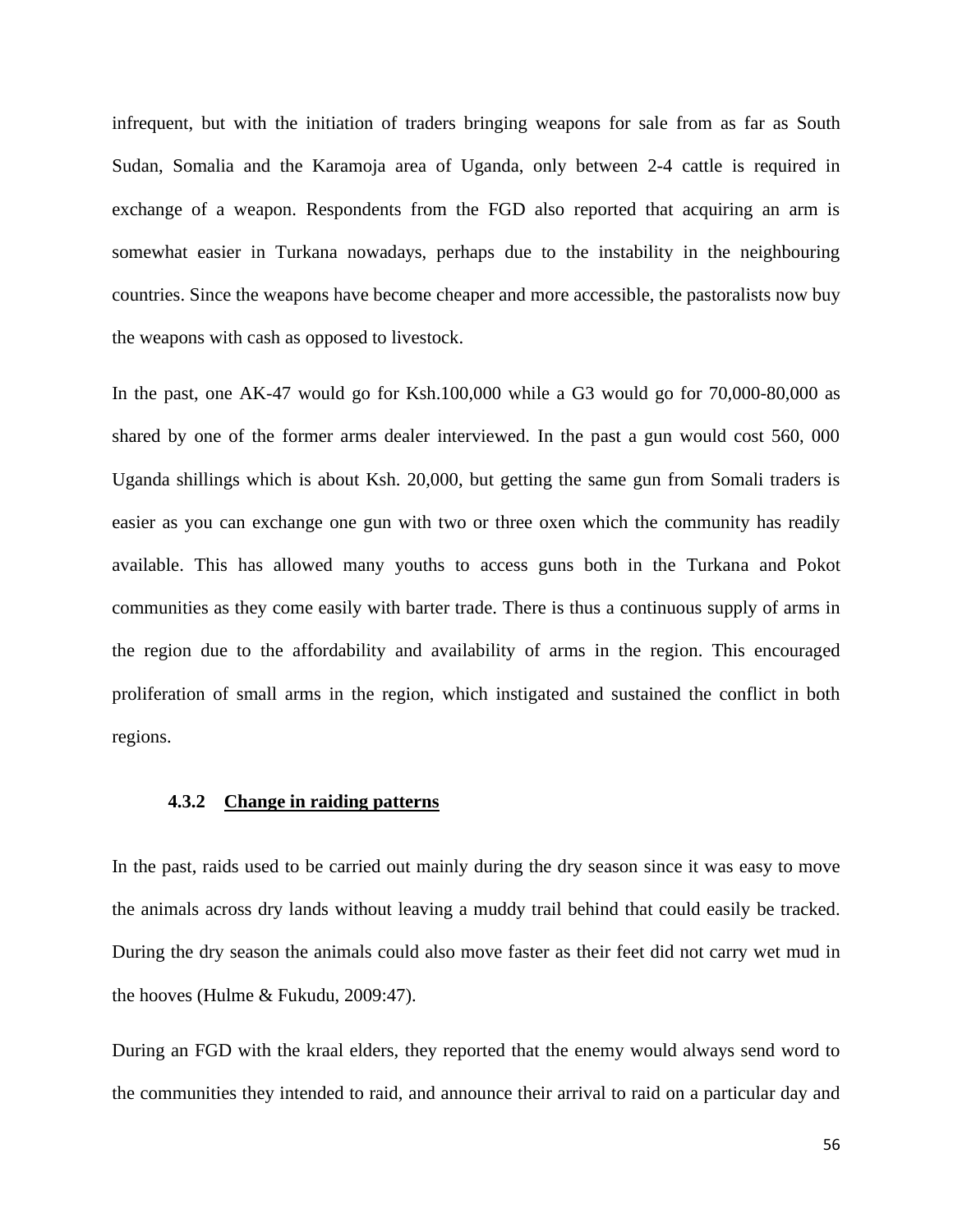time. However, this has since shifted drastically over time, whereby the raids nowadays occur spontaneously and discreetly, which leaves inadequate time for communities to prepare for a fair fight. In the traditional days, stolen livestock could be traced in the neighboring community and could find their way home in the next raid. But this was not the case in the new way of modern livestock theft. Livestock were sold as soon as they were stolen. The FGD explained that traditionally this interfered with the cultural way of herd management by these two communities due to the reducing number of livestock, without means of replenishing.

These youths engaged in sporadic raids and even changed the magnitude and face of raiding from what was known in the past. The youths could raid a village three or four times a week. They returned home with many herds of cattle which they could share among themselves, each realizing as many as five to seven heads of cattle, then sell instead of keeping the herds. This was because the youths had changed the mode of raiding from taking many people on a raid, to just about five to six warriors only in a group. The youths had discovered that the fewer they were the better for maneuver and in division of livestock.

The livestock realized from raiding was sold as soon as it crossed over from the enemy community. The money realized from the sale was used to start other business ventures like shops, buying motorbikes used in business, building semi-permanent houses for the raiders and for big businessmen buying tracks to ferry livestock as soon as they reached Pokot or Turkana. The change of raiding from traditional method to the new commercialized activity had made raiding lucrative, frequent and deadly. This sustained and prolonged the conflict.

The mode of attack also had changed where the warriors would attack a village, killing the old, women and children. Pregnant women were killed and their bellies opened, the children removed from their bellies and crashed against stones or hard surfaces. This was done to show brutality to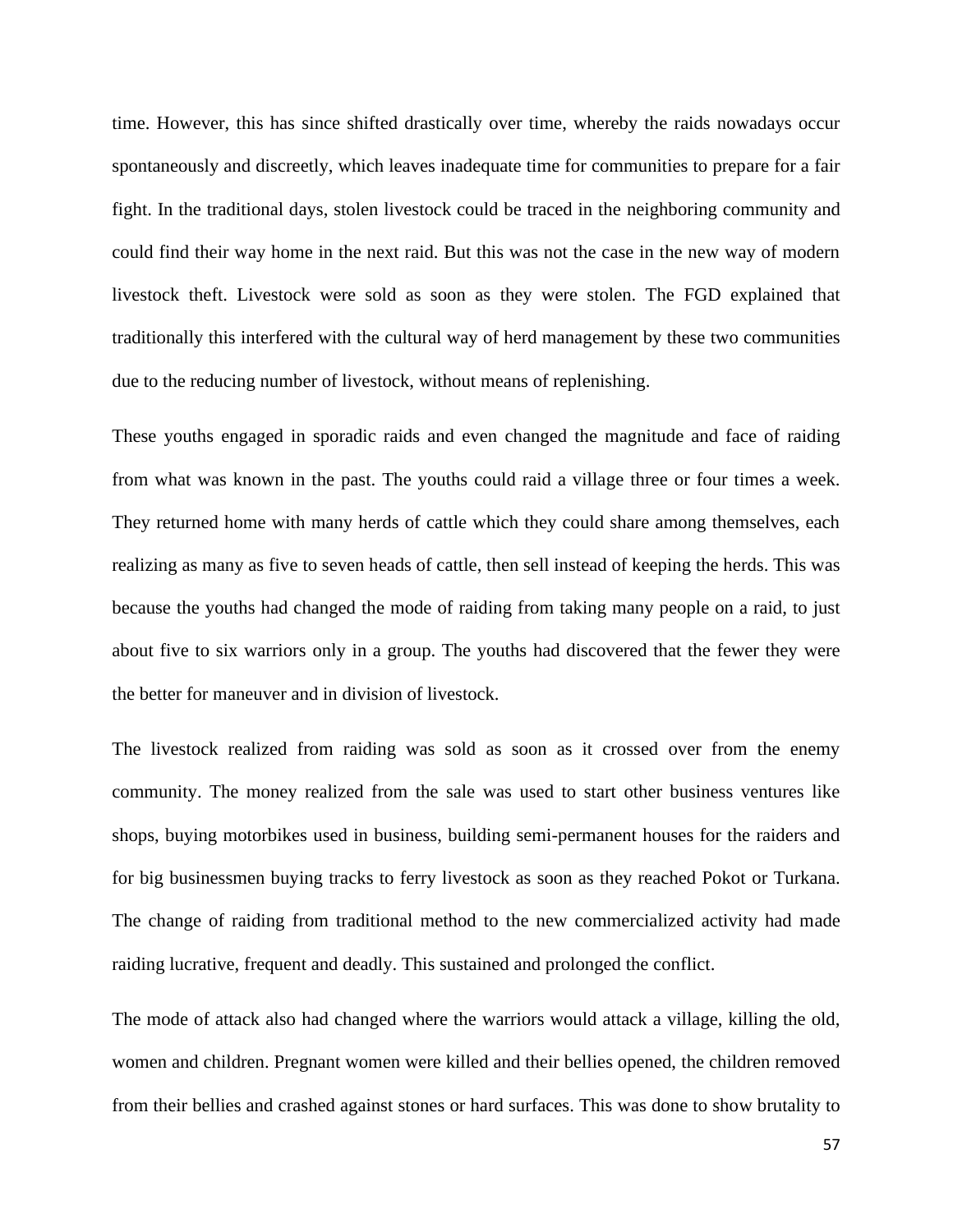the enemy and terminate any male offspring from the enemy community. In traditional days, the old, women and children were not killed during a conflict. But this was no longer the case. This was what made the conflict under study different from other traditional conflicts. The changes in raiding patterns and modes of carrying out attacks on the enemy had become lethal.

Lokiyo (2014) reported that ethnographical changes due to modern ways of life had led to destabilized community administrative structures. Young men with modern weapons no longer waited for the elders to sanction raids as before. They organized themselves, carried out raids, sold the livestock and used the money for luxurious spending. This was not the case when the elders had authority and power over the young. As a result, the conflict had turned tragic, bloody, frequent and sustained. This had made raiding bloody and tragic; hence conflict was more frequent and prolonged.

#### **4.3.3 Lack of education**

The study revealed that 56 percent of the people interviewed during the discussions attributed the protracted conflict between the Turkana and the Pokot to unemployment among the youth, which caused idleness and led to constant raiding as a way of life. The local chief in Lorengippi explained that many young people do not have formal education, which means they have no skills to gain employment.

Furthermore, the respondents during the focus group discussions conveyed that the raids are more prominent during the school holidays than during the school seasons. This may have been attributed to the fact that the children are idle during the holidays, and thus are more prone to engage in raids.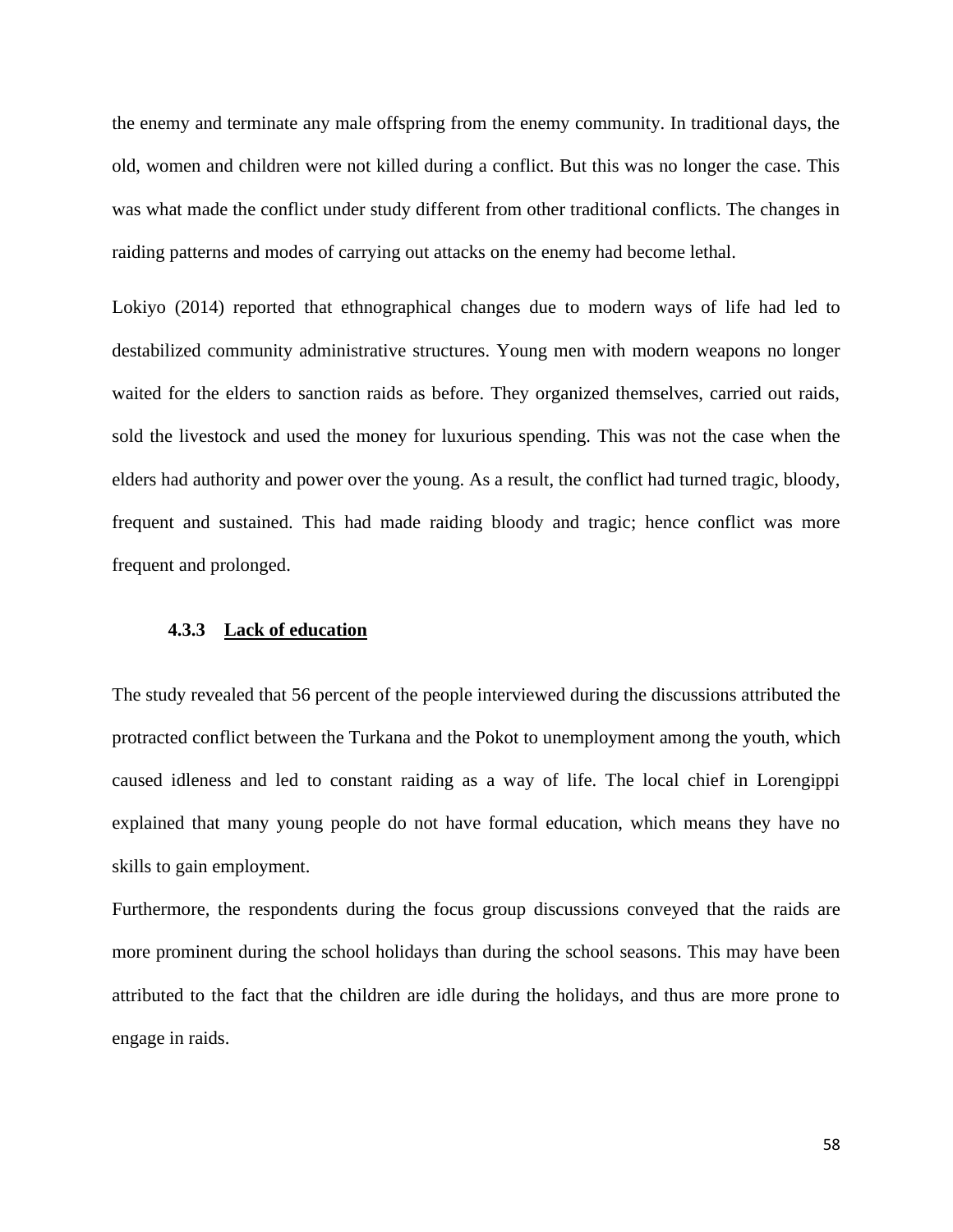The education facilities in the area are few and scattered, and people did not know the value of education. Therefore, many youths were unemployed and the level of poverty was very high, leaving cattle rustling and raiding as the only source of livelihood. This was established in an interview with two Members of County Assembly and the Deputy County Commissioner for Turkana where it emerged that lack of education for the many youths left them vulnerable and thus following the cultural practice of raiding. Other reasons include decline in animal produce – meat and milk, changing in climate leading to failing natural resources and revenge missions by neighboring communities.

An MCA from Lorengipi during this interview reported that most of the youths in the area just came from the kraals and were over-age to join any kind of school. The only option was to enroll them informally in mechanic courses where they learnt on the job and driving school. He also helped them to learn carpentry, building and construction. Some of these youths had been committing petty crimes in Kotaruk, breaking into shops and even stealing chicken from homes. Others had resorted to banditry, stealing a goat here and selling it in a faraway center, ambushing vehicles on the way to Lodwar and Kitale. All these were new types of crime committed by these youths because of possessing a gun.

Another MCA in Lorengippi ward reported that the youths in the kraals avoided schools and had resorted to acquisition of modern weapons. They did this by following raiders, assisting them as spies, carrying luggage for them and also running errands while on a raid. After a successful raid, they would be paid with a goat or two. They used this to buy a gun, which is believed to change their lifestyle completely. The respondent narrated how the youths would go on a multiple of raids, selling all the stolen livestock and satisfying their new lifestyle by buying new watches, mobile phones, bicycles, motorbikes and engaging in excessive drinking.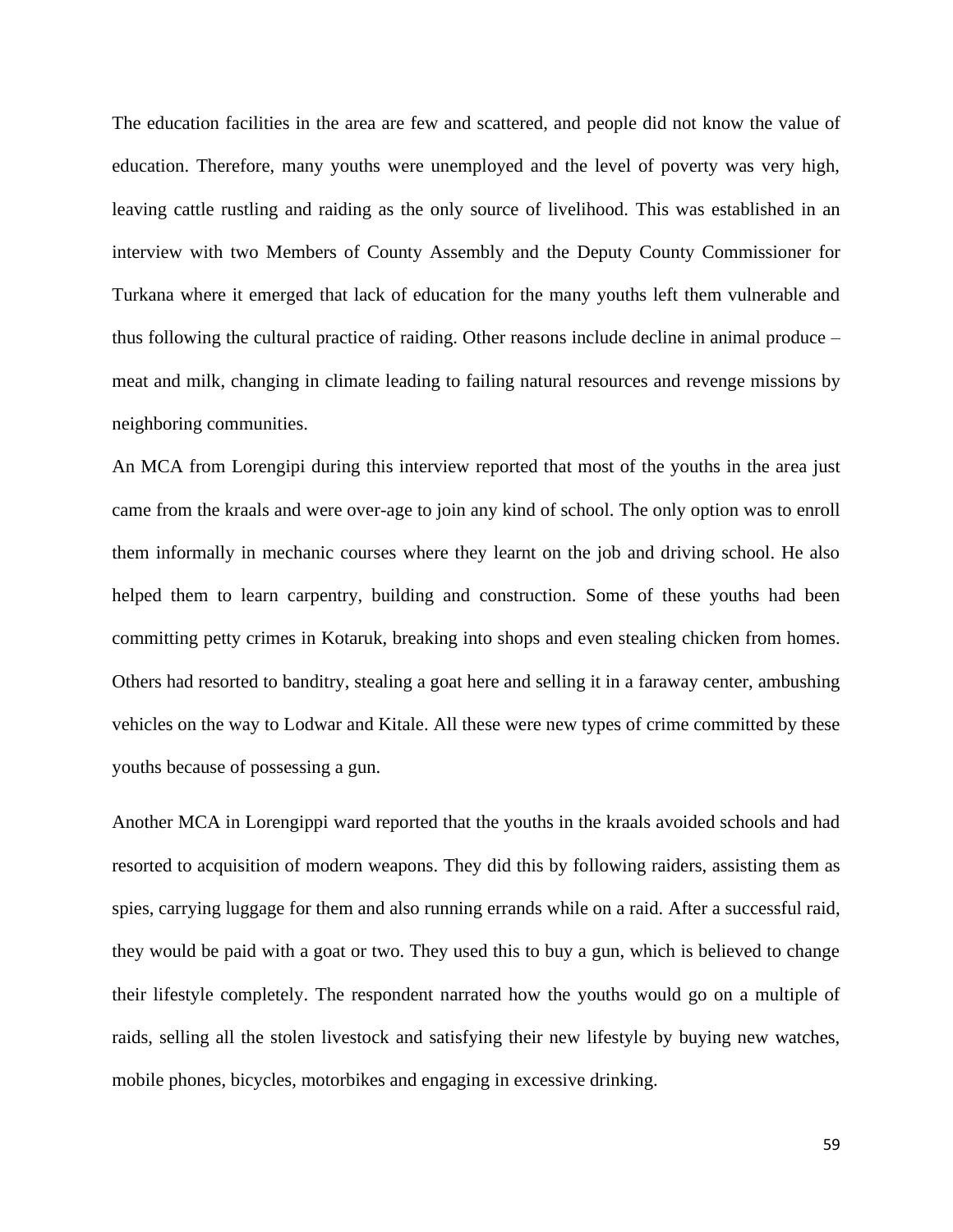To sustain this new way of life the youths engaged in numerous raids in a short period thereby increasing fatalities and casualties on both sides. This sustained and prolonged the conflict between these two communities. The MCA lamented that with this changed nature of raiding, conflict was bound to continue for as long as the gun gave the power to the bearer to wreak havoc on the opponent.

Although this study indicates that several pastoralists are uneducated, and the idleness related to this result to frequent cattle rustling, the International Displacement Monitoring Centre (IDMC) argues in the recent past, the pastoralists have come to view as an asset that can get them out of poverty through diversification of their livelihoods. Even with this knowledge, the interest in taking education courses is still low but the resistance is reducing to the concept. The available opportunities and use of new technologies and distance-learning options have increased the number of learners amongst the pastoral communities. But the girls are still not enrolling to educational institutions due to cultural barriers.

An NGO worker in Lokiriama reported that for pastoralist women especially among the Turkana and Pokot, education is considered as a practice that would undermine their value especially when it comes to marriage. In some communities, the bride price paid to a bride was based on the level of education the woman had. For instance, if the woman had no education, the bride price would be the highest- and would go up to 700 heads of cattle and shoats. However, the number of animals paid for dowry started to reduce if the woman had primary school education, and may go down to 500 animals or less, and high school less than 200 animals. Women who had attained university degree were not considered eligible for marriage, as they were considered to have diluted values and 'hard- headed' due to their education. Thus, the girls would deliberately refuse to attend school to fetch a higher bride price.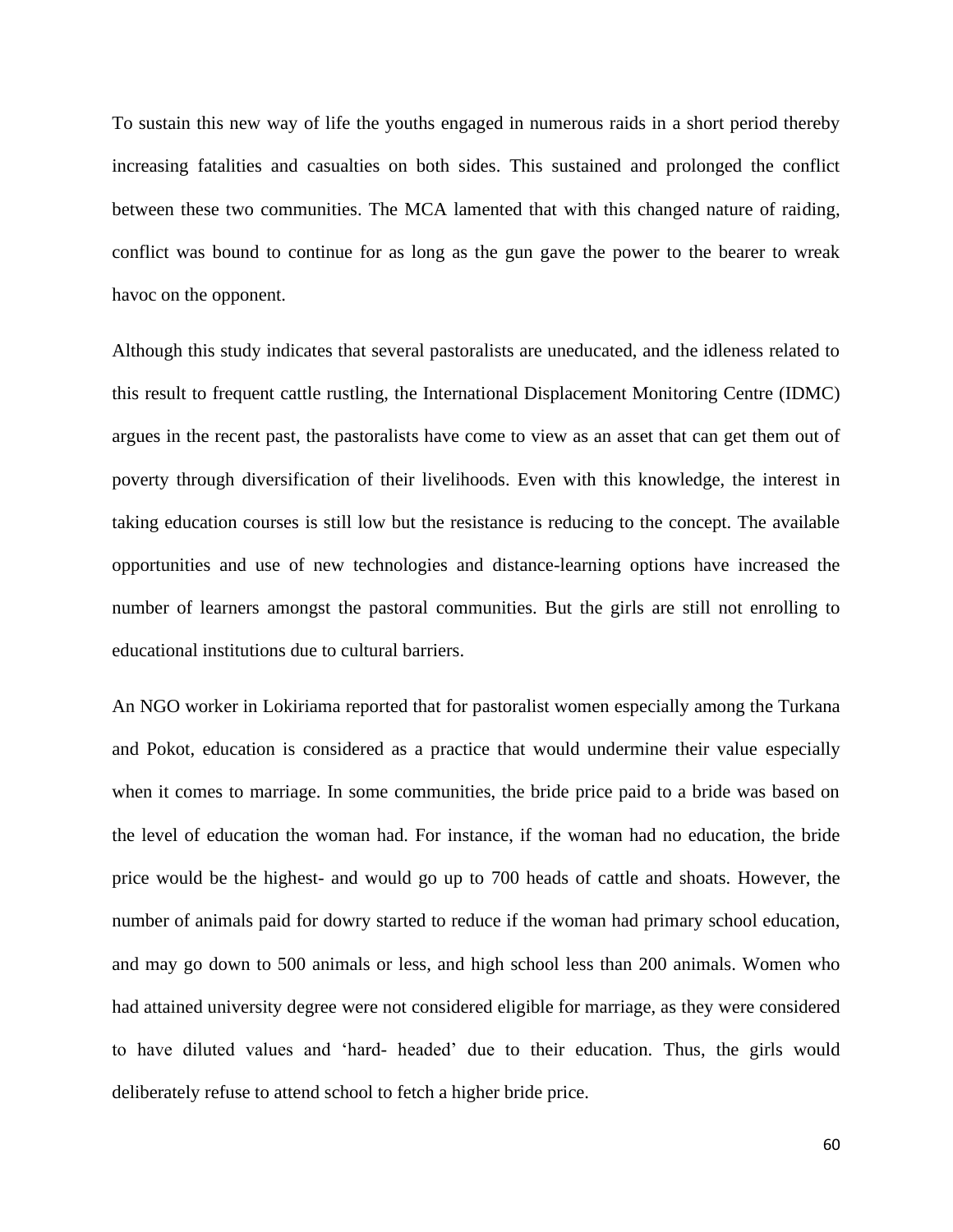The introduction of free primary education by the national government in 2003 has no effect on the children from the pastoralist communities. There was no change since the education policy paper of 1971 abolished school fees for children in the arid and semi-arid areas with no improvement in enrolling number of learners. The Policy Framework for Nomadic Education of 2010 intended to address the pastoralist communities' fear of seeking and gaining education and improve access to the education system. The mobile schooling system allows for flexibility of education cycle and integration with the nomadic lifestyle. The policy advocates for use of ICT to ease learning among the pastoralist communities without compromising the nomadic lifestyle of the pastoralist communities.

#### **4.3.4 Poor infrastructure**

During this study, 75 percent of the people interviewed were of the opinion that poor road network and communication had led to this conflict not ending any time soon. A businessman in Lokiriama reported that the poor state of the road from Kitale to Lodwar had made business impossible. One had to incur huge losses and so had to charge high prices in order to make profit. This road was impassable during the rainy season. The roads connecting to this road were worse off and were only cattle tracks. This made raiders carry out frequent raids in a short period because they could not be caught and also the terrain was favorable for cattle theft. This terrain frustrated security officers while trying to trace the stolen cattle, but favored the warriors.

A woman leader further reported during the FGD in Lobei that when cattle raids were taking place and are overpowered by the enemies, the community would try and call the police but there was never any signal, and thus would not get through to the police on time. She further retorted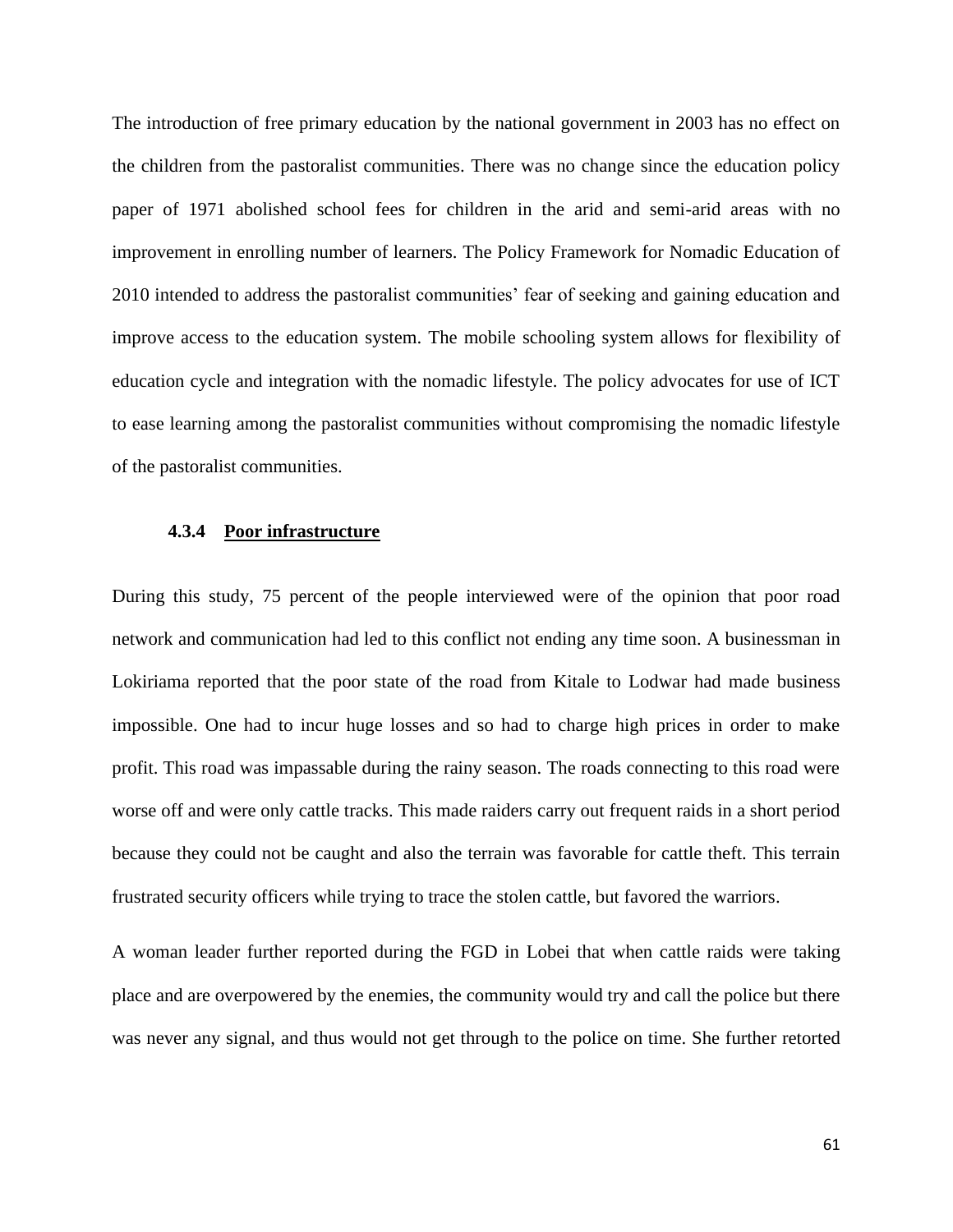that the signal would only come back long after the animals have crossed their territory and had arrived at the enemies' land in Pokot, thus wondered if there was some conspiracy involved.

#### **4.3.5 Political Marginalization**

The findings show that 29 percent of the respondents felt that Turkana is politically marginalized, and this was the reason the conflict had not been mitigated. The key informants further believed that the misrepresentation of the pastoralist communities at the national government stage has led to misguided security needs of the community which are ignored and overlooked. An interview with a village elder in Kotaruk revealed that even if the Turkana politicians have been in government for long, the community had not gained much in terms of provision of services such as tarmacked roads, improved schools, improved security and demarcation of boundaries between the Turkana and the other borders. He pointed out poor infrastructure as a factor that had led to the conflict being protracted. This meant the security officers were not able to trace animals once stolen and following the raiders was impossible for lack of existing roads and poor terrain.

#### **4.3.6 Dowry Price**

An overriding theme in almost all the groups interviewed depicted that dowry price was one of the major reasons as to why cattle rustling was very rampant in Loima, which was seen by 97 percent of the respondents. When asked why the Turkana needed a large number of cattle to marry, a youth respondent during the interviews narrated to the researcher that circumcision was not practiced by the Turkana people. But the youths needed a large herd of cattle for paying dowry, since the more cattle one gave as dowry the more respect one was given, plus the wife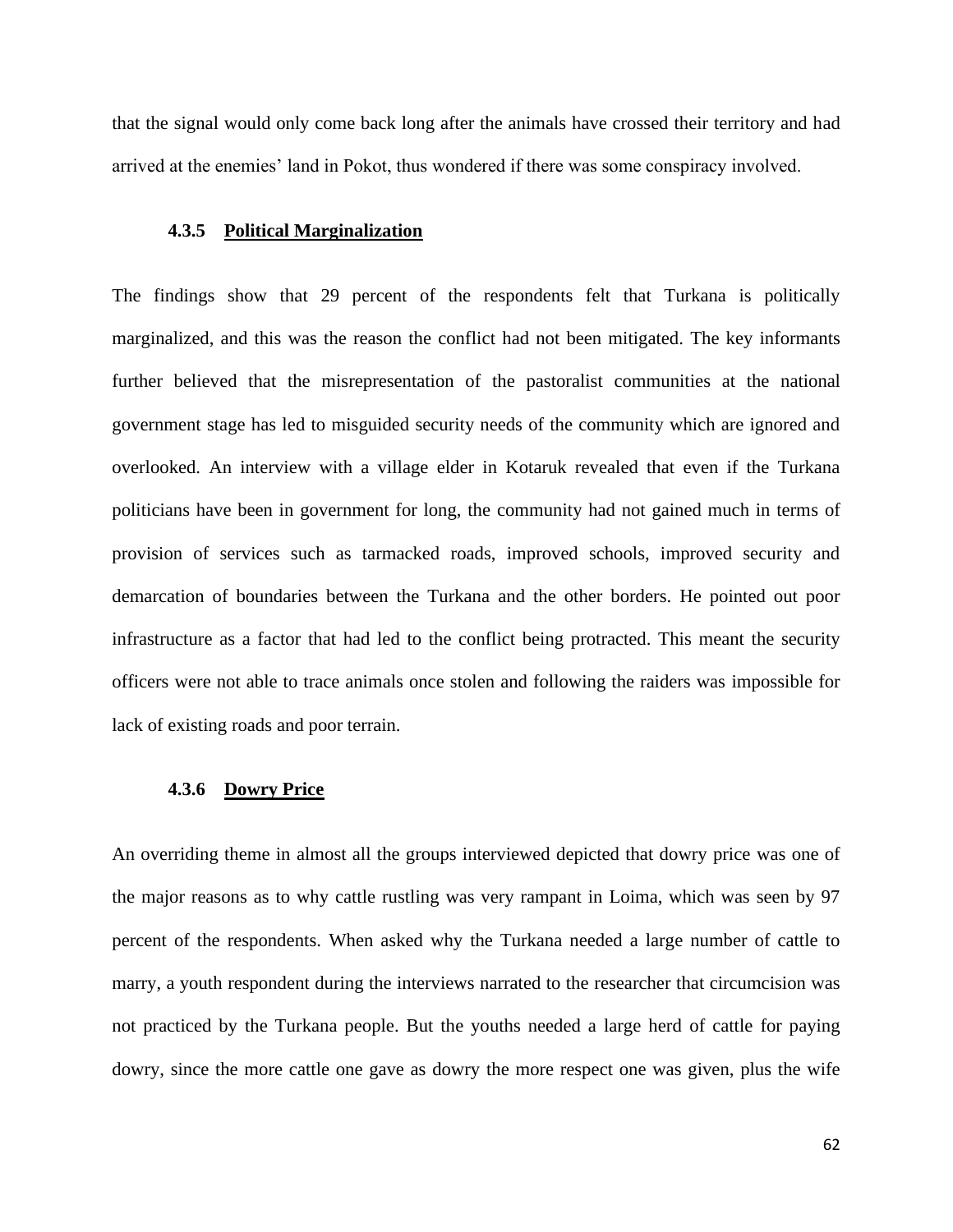would feel appreciated and honored by the new husband. Furthermore, as polygamy was encouraged, the young men were under pressure to acquire many animals for acquiring many wives.

The respondent reported that the many cattle paid out as bride price among the Turkana people was given to the whole family tree of the bride. This accounted for the need of many cattle a man needed to marry. To marry one woman, a man needed about 50 heads of cattle, 70 camels, 10 donkeys, 200 sheep and 300 goats. This then meant that man intending to marry was expected to conduct a cattle raid after the wedding to replace the livestock given as a bride price, which has as a result sustained the communal conflicts between the neighboring communities.

## **4.3.7 Intention to revenge/ retaliatory attacks**

The study results show that 43 percent of those respondents that took part in the interview felt that revenge was a factor in the continued conflicts that are seen in the two communities for many years. Findings also show that the national government handled the disarmament initiative in a biased manner and its inability to offer adequate security to the communities led to the people seeking and acquiring new and modern arms to protect themselves, their herd and community.

#### **4.3.8 Attacks on Security Forces**

The uprising attacks on security forces among the pastoralist community has becoming a new phenomenon, whereby police officers are killed while going to recover stolen cattle or intervening during a cattle raid. In 2012, atleast 42 police officers and reservists were killed by the Turkana in Baragoi when they went to recover cattle that was stolen by the Turkana from the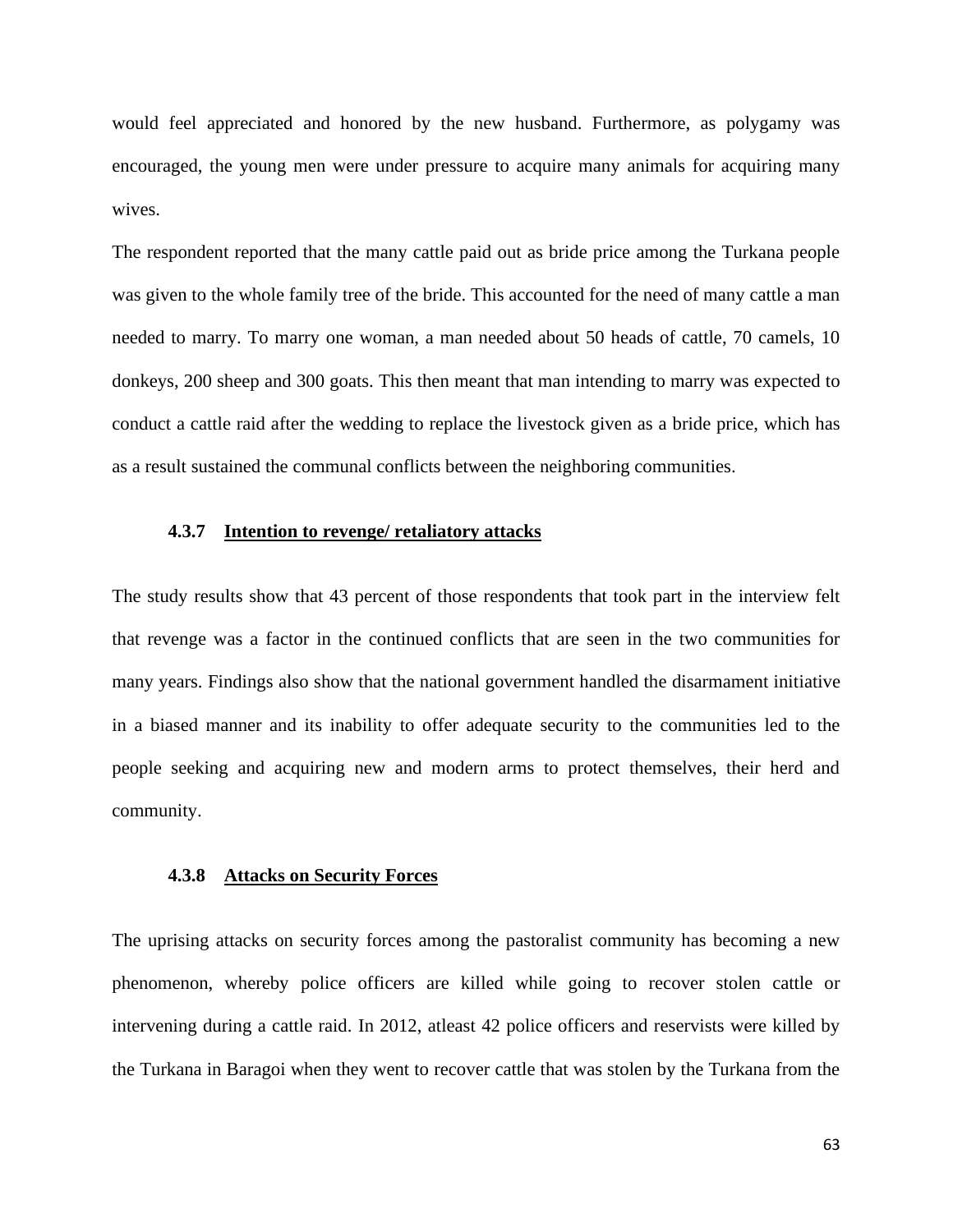Samburus. This was considered the deadliest attack against police forces since independence (Nation Newspaper, 2012). Additionally, some 19 police officers were killed in Turkana in April 2014, where the police officers were as young as 23 years old. This is an increasingly new phenomenon, in that police camps are also targeted to eliminate the presence of police officers that are considered to interfere during cattle raids.

Much as the police officers are combating the cattle raids in Turkana, there is heavy resistance which makes it difficult to defeat this practice. A key informant reported that when warriors are conducting a raid, they are usually large in numbers and could amount to about 300 warriors, which heavily outnumbers the police officers by far- who are usually 15 at most. The police officers also sent to the pastoralist zones to curb cattle rustling are fresh and young police officers who have recently joined the police forces, thus have little experience in general, and thus intimidated by the overwhelming numbers of warriors. The warriors are now aware of this, and use this to their advantage with the knowledge that they outnumber the police, hence can continuously conduct raids without interference from the police.

#### **4.3.9 Socialization**

The findings also showed that 14 percent of the people interviewed saw socialization by parents as earlier reported through heroic songs, poetries and poetic songs to instill warrior hood in the raiders has contributed to the exacerbation of the conflict. In addition, young men who did not own livestock were looked down upon by the community and criticized to be no different than women.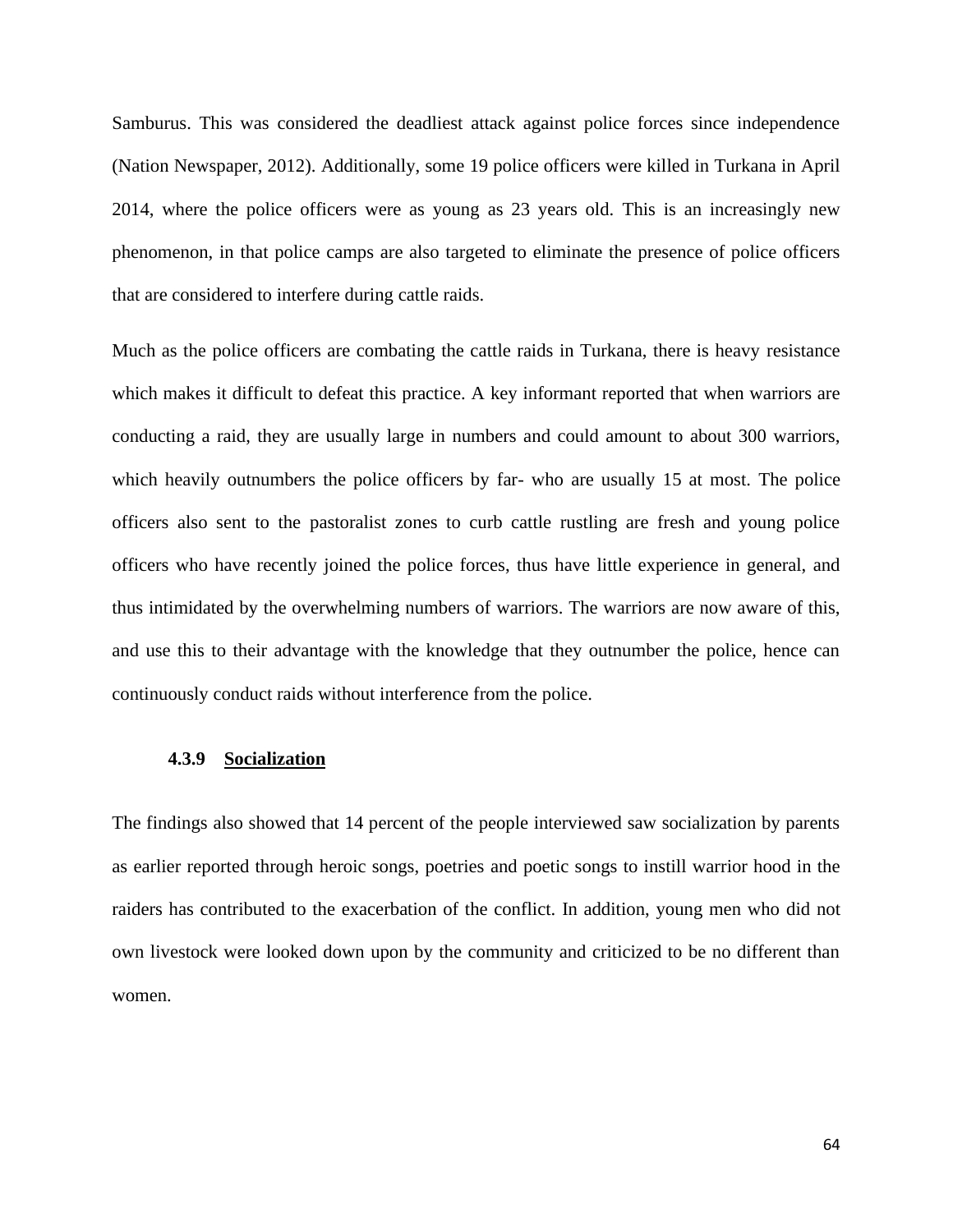#### **4.4 Effects of Violent Cattle Rustling**

The third objective was to assess the effects of cattle rustling in Loima Sub County, and the resounding magnitude to the members of the community. Most of the effects cited were negative rather than positive effects, making cattle rustling unpopular nowadays among members of the community. From the findings, loss of lives (91 percent) and loss of (86 percent) were revealed by the respondents to be the main effects of cattle rustling. Increase in the proliferation of arms in the region was also mentioned by 70 percent of the respondents as one of the negating effects of cattle rustling in Loima Sub County. Destruction of property and human displacement, as well as misappropriation of service providers were cited at 42 percent and 12 percent respectively. Additionally, food insecurity and attack of police officers was also observed by the researcher and noted by the key informants as some of the effects of cattle rustling in the region.

This is further illustrated in table 4 in the following page: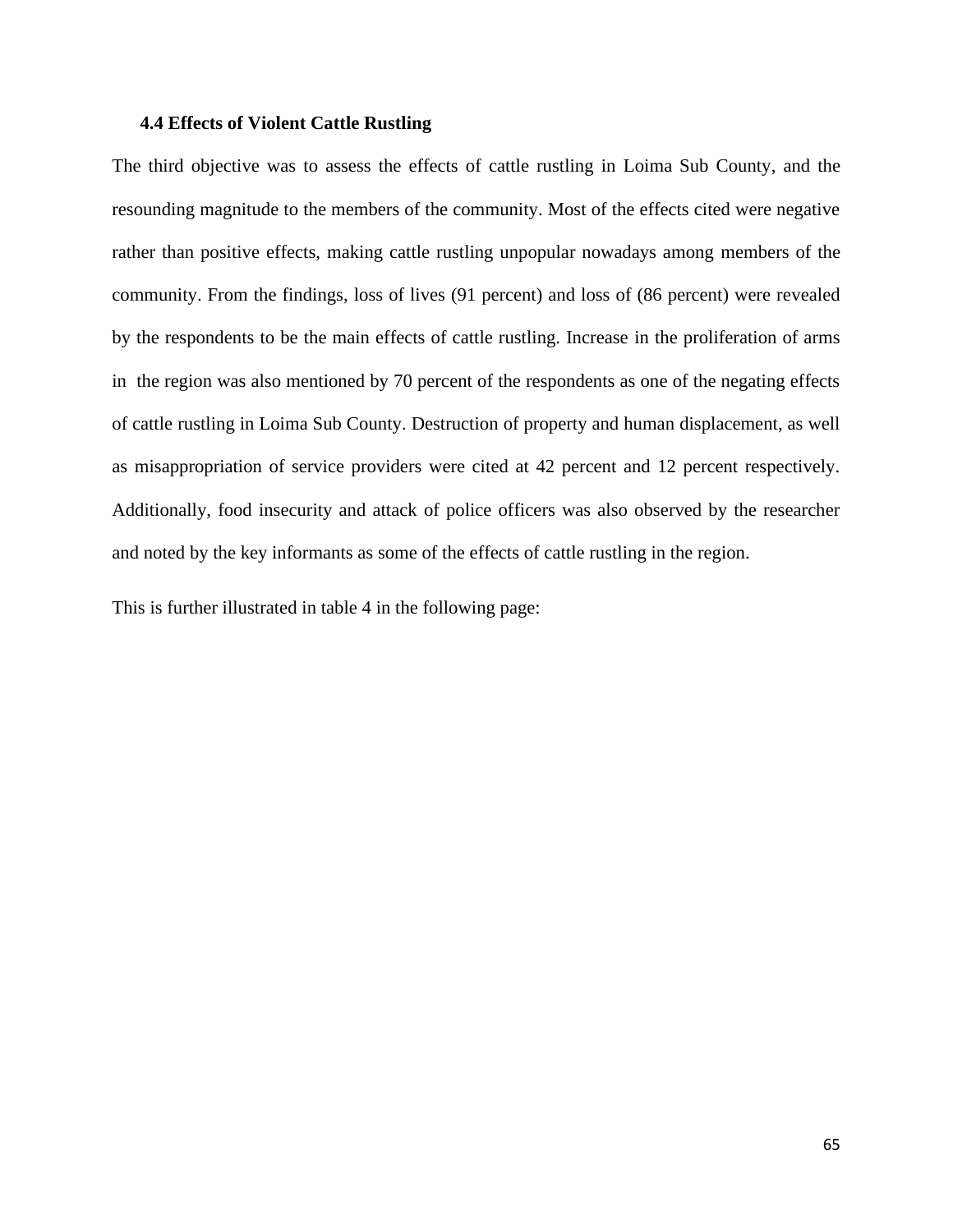| <b>Parameter</b>                       | <b>Frequency</b><br>group<br>per | Percentage (%) of Responses |
|----------------------------------------|----------------------------------|-----------------------------|
|                                        | interviewed (out of 16 FGDs)     |                             |
| of $ 11$<br>Proliferation<br>Increased |                                  | 70                          |
| <b>Small Arms</b>                      |                                  |                             |
| Misappropriation of service            | 2                                | 12                          |
| providers                              |                                  |                             |
| Destruction of Property and            | $\overline{7}$                   | 42                          |
| human displacement                     |                                  |                             |
| Loss of Lives                          | 14                               | 91                          |
| Loss of Livestock                      | 13                               | 86                          |

# **Table 4: Effects of cattle rustling in Loima Sub County.**

This is further illustrated graphically in figure 3 below:

# **Figure 3: Effects of cattle rustling in Loima Sub County**

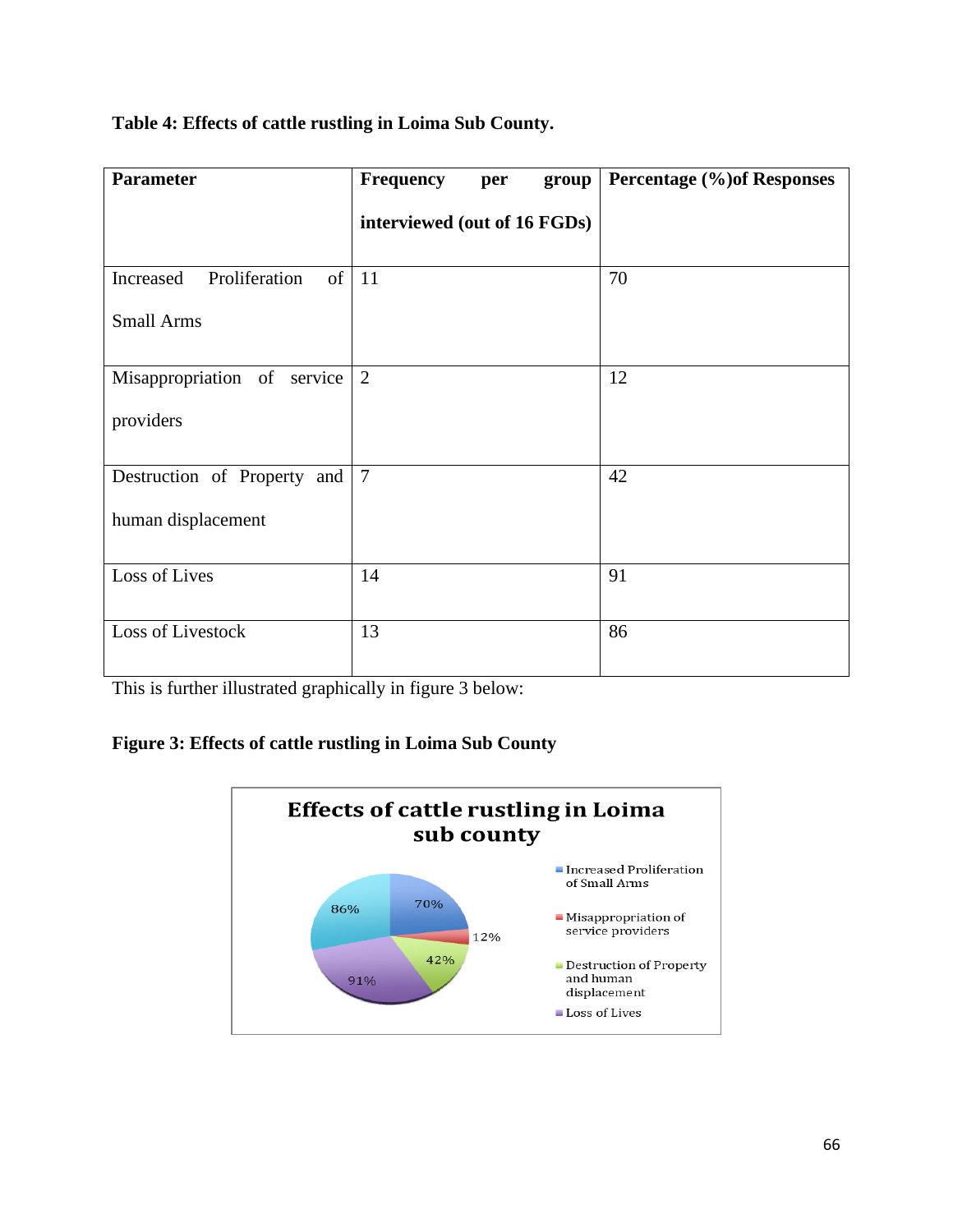#### **4.4.1 Increased Proliferation of Small Arms**

Turkana county borders countries that just came from war, still in war or the war is just ending (internal wars) such as Uganda, South Sudan, Ethiopia and Somalia and from there small arms were smuggled into Kenya where they found their way in pastoralist areas like Turkana and Pokot. These arms were either exchanged with cattle or sold using money and due to the availability and accessibility, the prices were low hence many pastoralists could acquire them easily.

During this study, it was established that porous borders contributed to the easy flow of arms in Turkana County overall. About 70 percent of the respondents attributed the proximity of Turkana County to international borders such as Ethiopia, Uganda and South Sudan as exacerbating conflict within Turkana Central and more so in Loima District, which borders Uganda to the West. As such, proliferation of arms was blamed by 81 percent of the respondents for most deaths and making the conflict deadly.

# **4.4.2 Misappropriation of service providers**

The study further revealed that the establishment of Kenya Police Reservists (KPR) led to the availability of small arms in the two areas. The KPRs are armed by the government to provide security for kraals, but used these arms for purposes not intended for. 12 percent of the respondents noted that arms held by KPR were a cause of the conflict and adding to the sustenance of the conflict since there was no follow-up to know how the arms were being used. A former KPR in Lokiriama reported that the KPR give the community a service that would otherwise be provided by the police, but since the police officers sent to the area were few, the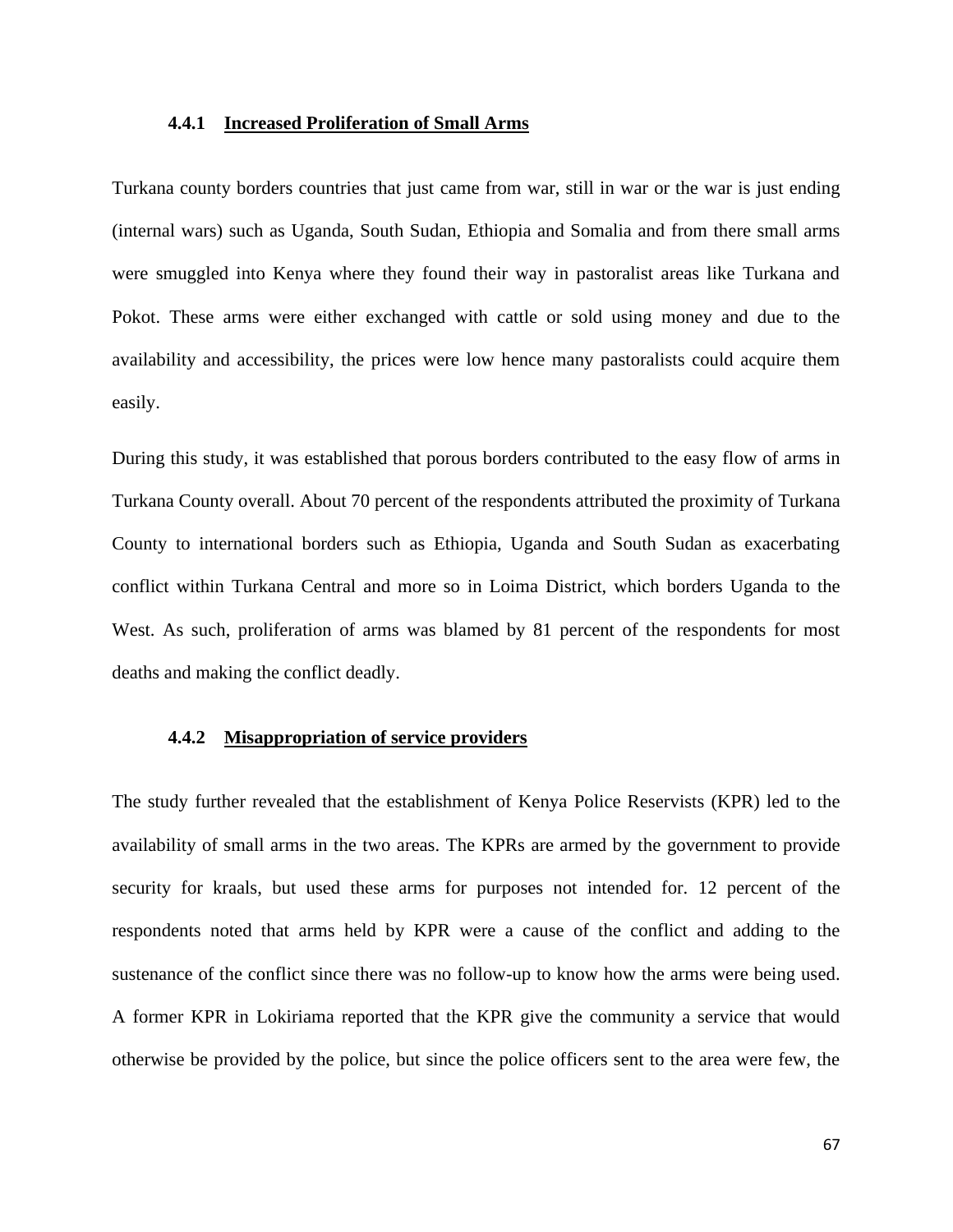KPR supplemented their services. But they are not paid for their services and so the KPR used ammunition given to them to get money to sustain them.

According to Mkutu and Wandera (2013:24) the porous borders of Turkana County has made the community to be the highest militarized one in the country. The use of Kenya Police Reserve (KPR) as a security agent has further increased the number of arms in the area. Further, the Kenya Human Rights Commission report denoted that there was an increase of livestock raids in Northern Kenya between the border of Kenya and Uganda due to availability of arms among the Karamajong overran the armoury in Moroto, following the fall of Idi Amin's regime in 1979 (The New Humanitarian, March 2014). As a result, the protracted nature of the conflict between these countries has made disarmament exercises a difficult venture, due to the timeliness of the activity- which requires engaging all countries in the disarmament initiative at the same time.

#### **4.4.3 Food insecurity**

The researcher observed that livestock markets in Urum and Lokiriama were not used due to insecurity. As such, this limited the ability of the pastoralists to sell their livestock in preparation of or during drought due to the lack of secure markets, which further resulted to food insecurity. Community members reveal that markets to sell their animals were limited for fear of attacks as they travel with their animals to Kitale (Opiyo et al. 2012). Furthermore, it was reported by teachers in Lokiriama that the schools temporarily close when conflicts intensify. The head teacher in Lokiriama stated that the school perimeter was bound to be fenced to prevent the raiders to accessing the school and getting near the pupils- thus somewhat improving the security. (Barrett et al. [2003\)](https://pastoralismjournal.springeropen.com/articles/10.1186/2041-7136-2-25#CR3).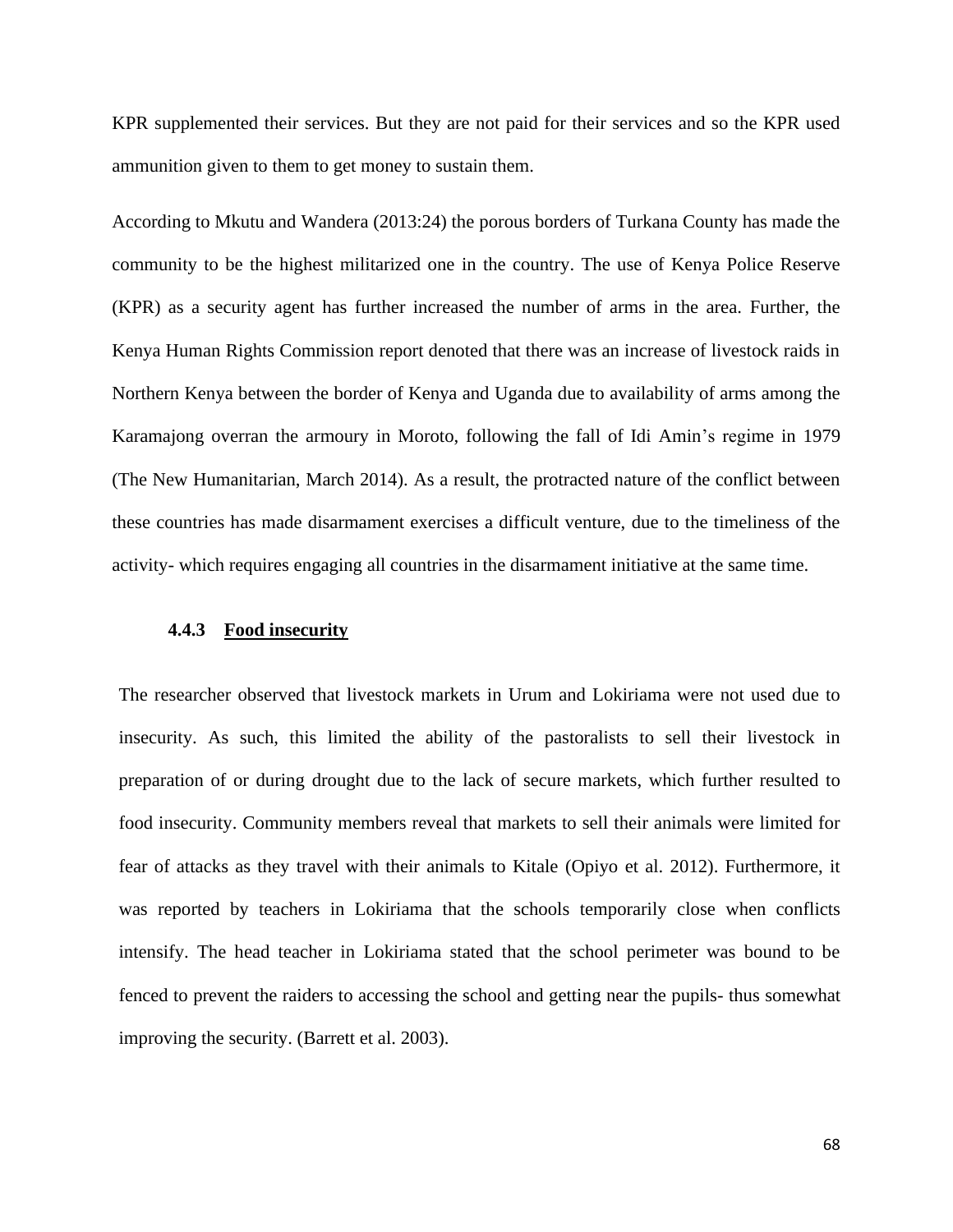#### **4.4.4 Destruction of Property and human displacement**

Pursuant to the proliferation of small arms, destruction of property was also cited as the most significant effect of cattle rustling, as confirmed by 42 percent of the respondents. Human displacement was also considered a significant effect, and the key informants stated death of community members as the most significant effect of cattle rustling.

#### **4.4.5 Loss of Lives**

The study revealed that one of the major effects of cattle rustling was death in the communities, as attributed by 91 percent of the respondents. According to Scheffran et al. (2012), loss of lives and injuries sustained during livestock raids are the most severe effects of cattle rustling. It was further reported by the community that raiders who got injured to the point that hampers their ability to walk during the livestock raids are usually left behind, and as a result many of them end up shooting themselves to avoid retaliatory attacks by the other community. Given that most of the raiders are usually the youth, the livestock raids hold both short term and long term effects, in that the community as a whole is affected and subsequently reduces the future prosperity of the community.

#### **4.4.6 Attacks on vulnerable groups and security forces**

From the discussion findings, deliberate attacks on security forces, women and children were majorly caused by conflicting communities' intention to revenge. With one community having experienced a raid, this promotes retaliatory attacks and are meant to cause more destruction than the first- leading to communities' direct attacks on groups and previously perceived as being neutral such as security forces, women and children.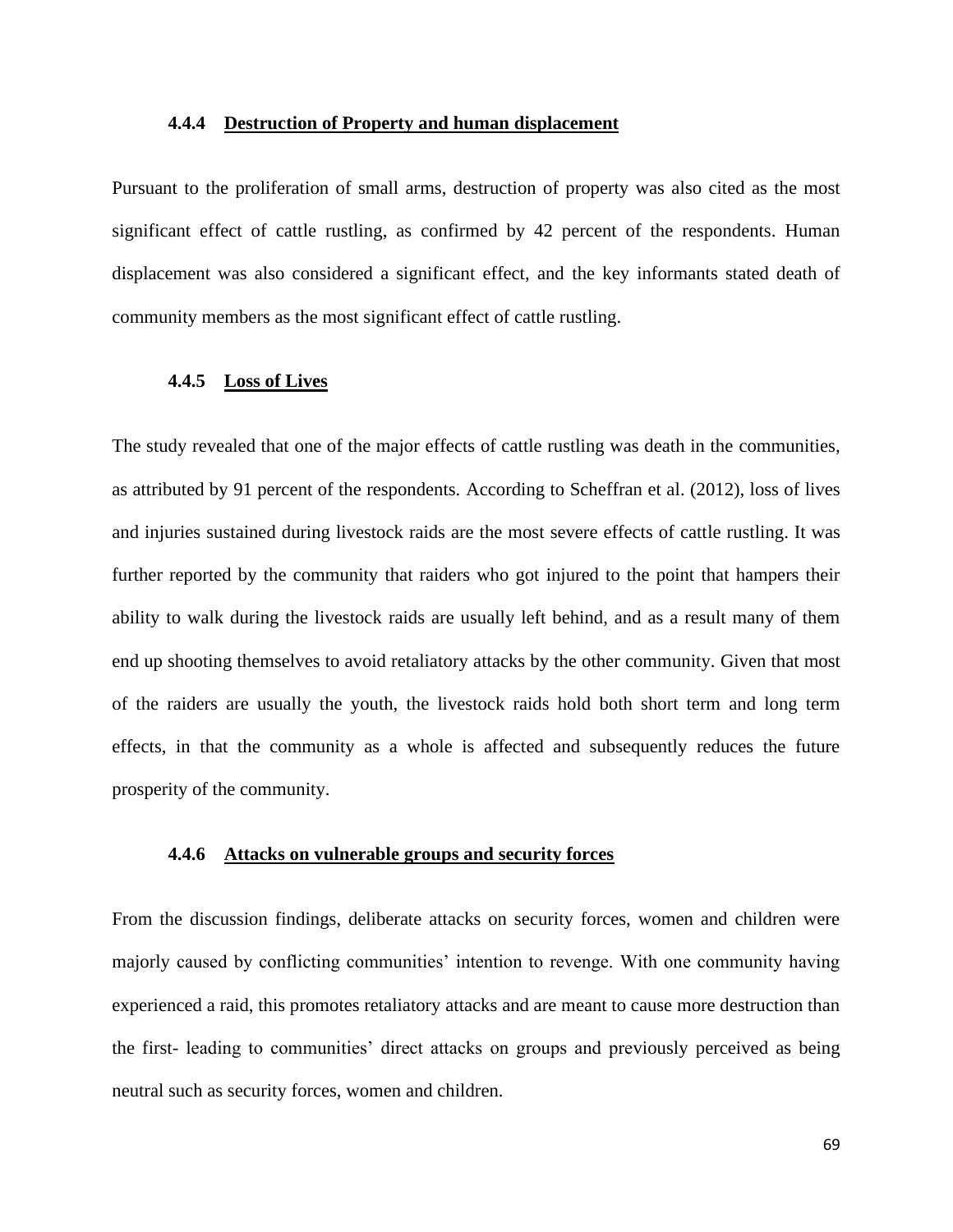The key informants also echo the FGDs, further depicting that historically cattle rustling was undertaken under specific rules- such as women, children and the aged were not to be harmed. Death caused during the raid was a taboo with hefty fines imposed on anyone who killed another during the incident. Weapons used during the raid were rudimentary and did not cause severe harm to the opponents. Women and children are targeted during cattle rustling due to the fact that they offer a link to the next generation. The opposing communities therefore target them with a bid to cut off existence and success of future populations of that community, hence the women and children suffer from the conflict and violence whereby in the past would have been spared.

Moreover, government officials sometimes end up as victims of cattle rustling, in addition to the raiders. For instance, the assistant chief of Lokiriama together with his driver were shot dead between Lokiriama and Moroto, Uganda in December 2011. After further investigation, the police forces, the chief of Lokiriama and an NGO representative concluded that it may have been a retaliatory attack by the Pokot or Tepeth from a previous raid by the Turkana, as no valuables or money were stolen from the assistant chief after the shooting (Nation Newspaper, 2014).

#### **4.4.7 Loss of Livestock**

Likewise, losing livestock goes simultaneously with loss of societal recognition as reported by 86 percent of the respondents, as young men are unable to marry if they cannot pay the bride price- which is mostly in form of livestock. The elders are not spared from the effects of cattle rustling and reported that the youth do not respect them anymore despite their role as communal judges. Furthermore, other effects reported through the loss of livestock include lack of nutrition predominantly among children and women and hunger which motivates the community wage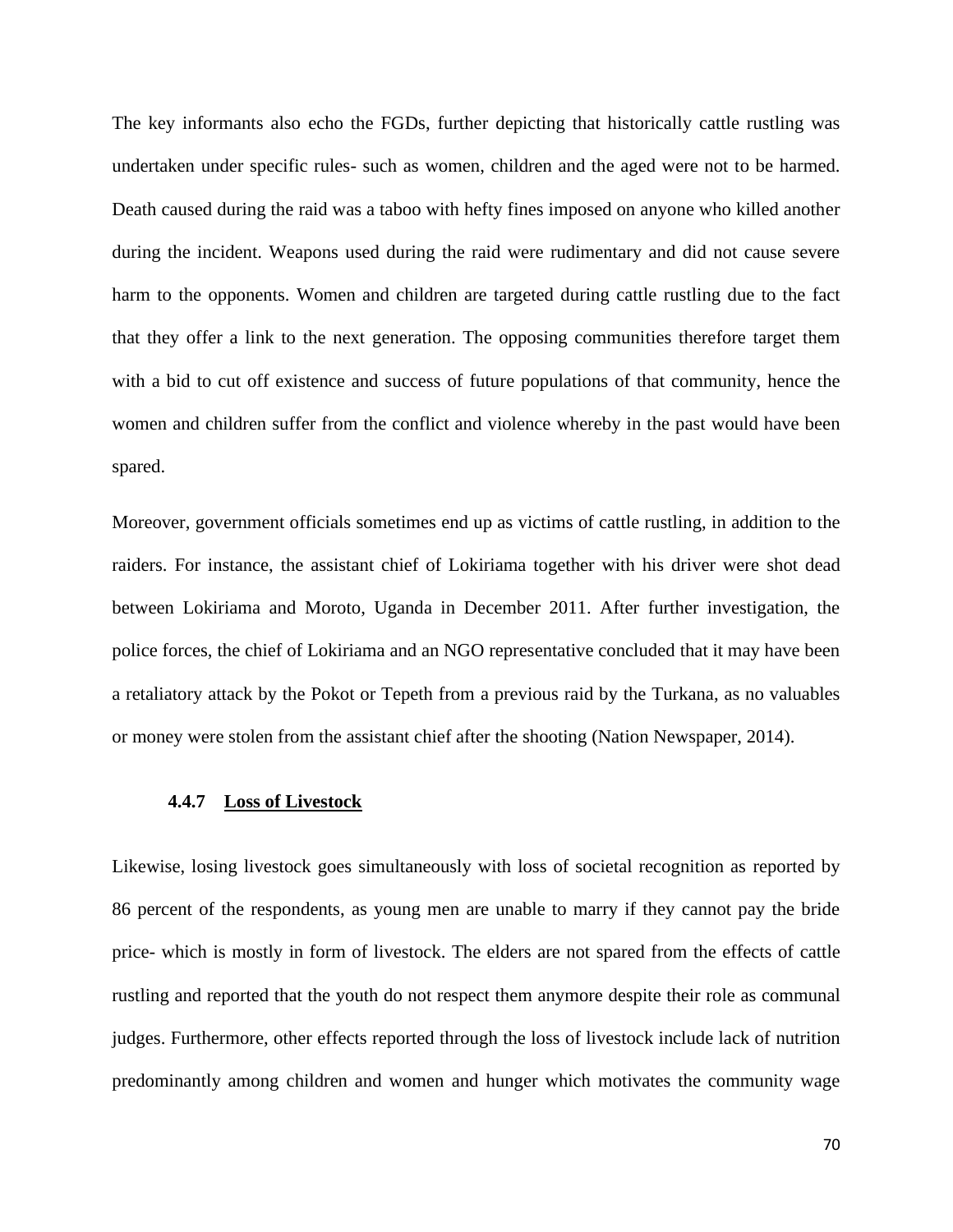war and conflict (Pike et al. [2010;](https://pastoralismjournal.springeropen.com/articles/10.1186/2041-7136-2-25#CR49) Pike & Williams [2006\)](https://pastoralismjournal.springeropen.com/articles/10.1186/2041-7136-2-25#CR48). Other effects of livestock raids include disease spread (Bett et al. [2009;](https://pastoralismjournal.springeropen.com/articles/10.1186/2041-7136-2-25#CR5) Oloya et al. [2006\)](https://pastoralismjournal.springeropen.com/articles/10.1186/2041-7136-2-25#CR45).

Furthermore, raiding has a positive on the community undertaking the raid- as they benefit from increasing their herds, and negative from the community who have been attacked during cattle raids- who lose their herds during the raids. However, if the same communities raid one another, then the livestock numbers remain the same unless they are sold to traders. So, raiding has no value as the number of livestock may remain the same- as the herds remain within more or less the same community.

Schilling et al. (2012), stated that perceptions of insecurity poses three major consequences, which are inefficient usage of resources, closure of schools and markets and blockage of investment opportunities. Further, it is estimated that 15% -21% of the rangelands are inaccessible to both the Turkana and Pokot communities as a result of the inter-community conflict and violent actions (Morton [2001\)](https://pastoralismjournal.springeropen.com/articles/10.1186/2041-7136-2-25#CR40).

#### **4.5 Role of Stakeholders in mitigating cattle rustling**

All respondents interviewed acknowledged that various mitigation efforts to curb cattle rustling had been put in place by various stakeholders in the region.

From the findings, individual members of the community were identified as most involved in mitigating cattle rustling as cited by 68 percent of the respondents, thereby promoting personal responsibility in peace building and conflict prevention. This was followed by the government (50 percent), village/ kraal elders (53 percent), and NGOs/CBOs (45 percent). This is seen as in table 5 in the following page: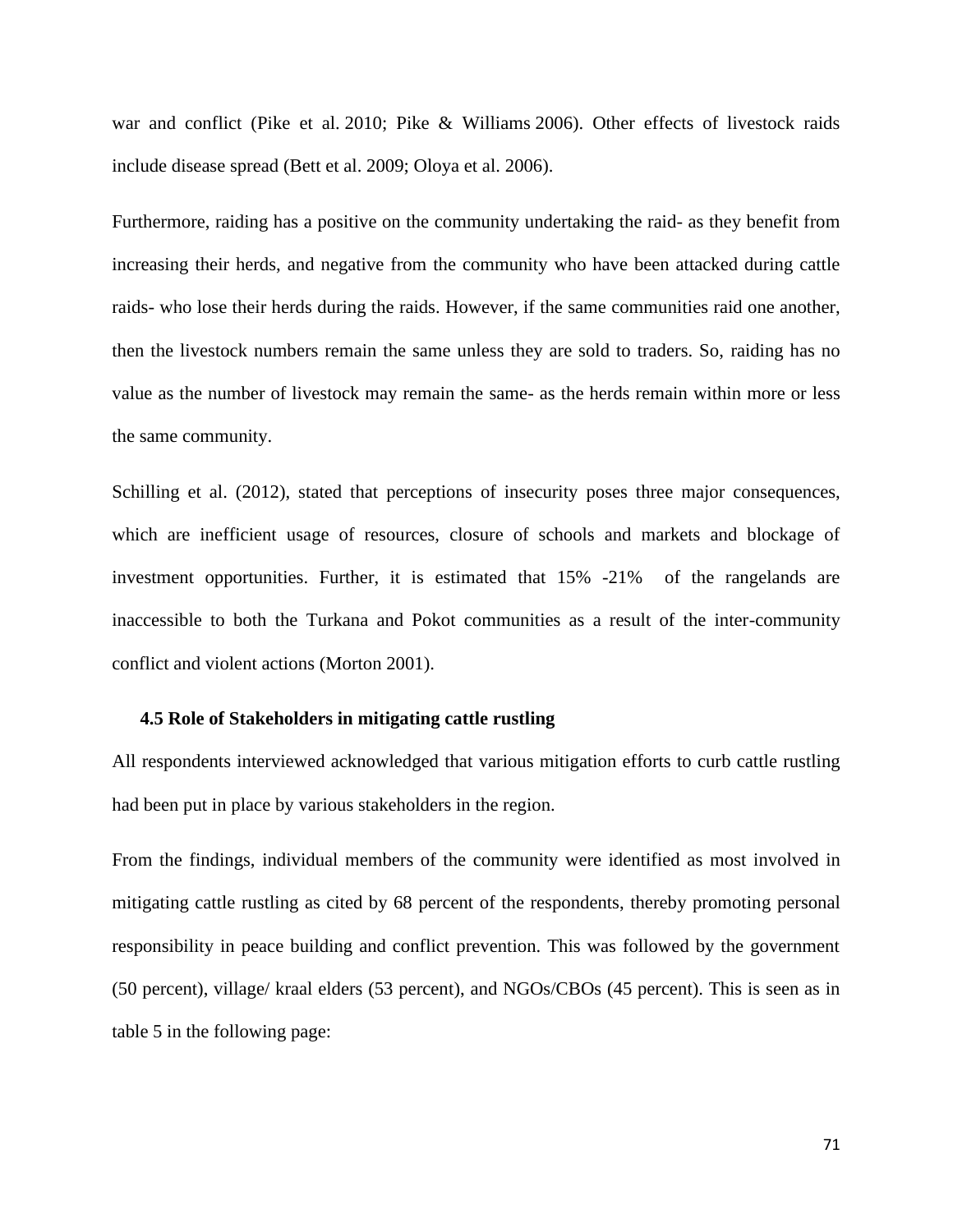## **Table 5: Current actors in cattle rustling in Loima Sub County**

| <b>Parameter</b>                     | <b>Frequency per group</b><br>interviewed (out of 16 FGDs) | Percentage (%) of Responses |
|--------------------------------------|------------------------------------------------------------|-----------------------------|
| Community members                    | 10                                                         | 68                          |
| Village/ Kraal Elders                | 8                                                          | 53                          |
| Government and Local<br>Authorities' | 8                                                          | 50                          |
| NGOs and CBOs                        | 7                                                          | 45                          |

This is further illustrated in figure 4 below:

# **Figure 4: Current actors in cattle rustling in Loima Sub County**



Discussions with the key informants revealed that the current peace actors include national and county governments, Non- Governmental Organizations, religious organizations, political leaders and community elders. The peace actors involved are contributing to mitigating cattle rustling through initiating peace dialogues among conflicting communities. The government has also increased police patrols in the region as a conflict prevention mechanism.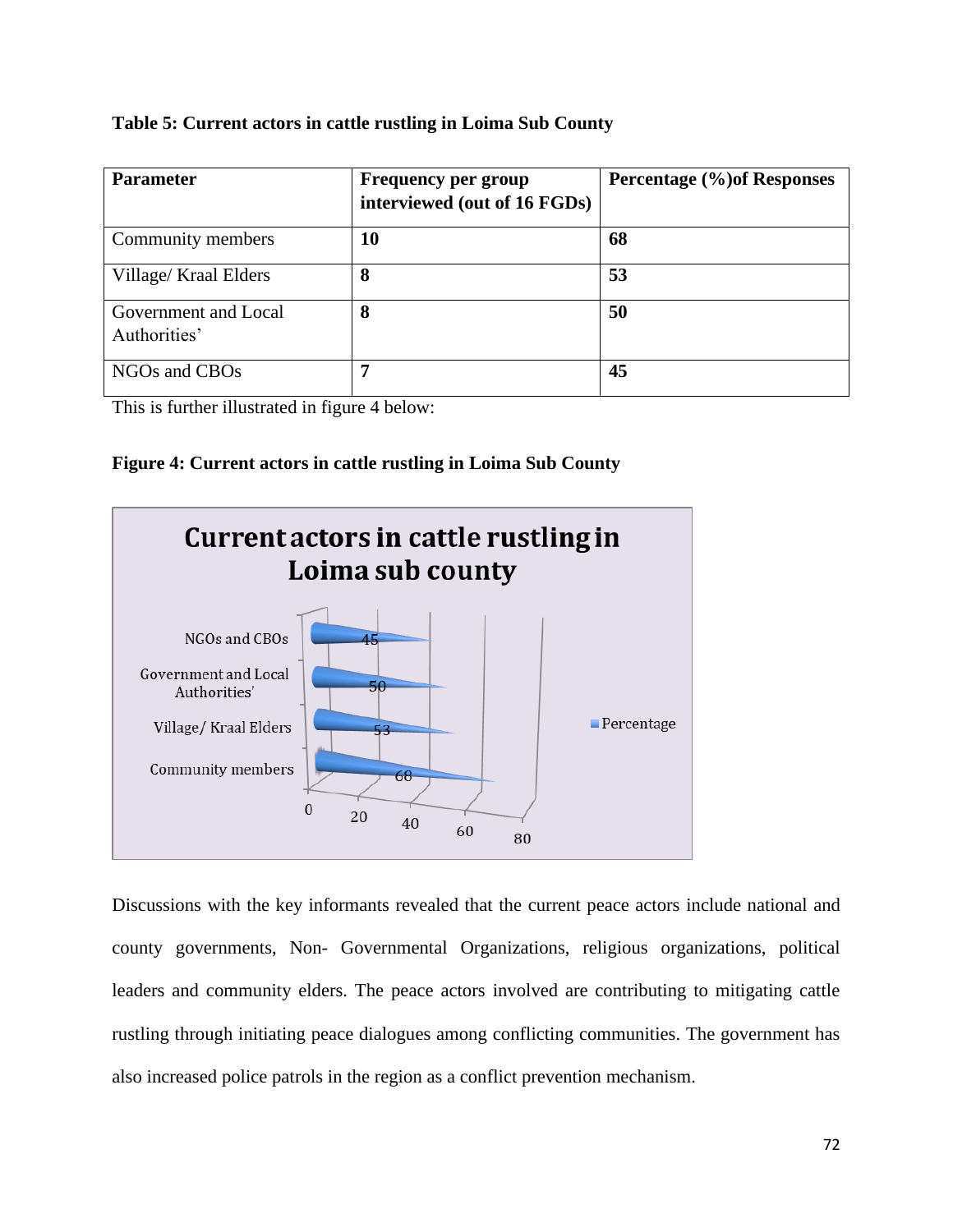#### **4.5.1 Role of community members in mitigating cattle rustling**

Further than the reasons behind livestock raiding, the results from the community interviews shed more awareness into the role of other community members in raiding.

Findings from the focus group discussions (68 percent) reported that the prominent members of the community received the biggest share of the raided livestock following a successful raid, and thus this encouragement only seemed to fuel the conflict as opposed to mitigating it. It was further reported that certain actors such as the medicine men were known to bless the youth during the raids, such as conducting sacrificial ceremonies and performing rituals as they are believed to have supernatural powers - thus playing a vital role in the raids.

On the other hand, 60 percent of the respondents in another focus group discussion pointed out that in aside from encouraging the raids, the local medicine men would also sanction raids in some cases. In addition to performing rituals, the medicine men would assist the raiders to elude security forces and provide other security tips to ensure their safe return after a raid. Subsequently, medicine men would be used to define migratory routs and mediate use of resources and access with neighboring villages during dry seasons- when the pastoralists would move away from their manyattas.

Women are also considered to play either an encouraging or discouraging role in cattle rustling, by either motivating their men and rewarding them by cooking nice meals after a successful raid; or voicing their concerns over fear of lose of life of the men in their households. The youth were also identified to have a role in initiating and/ or actively participating in peace building and conflict prevention activities in partnership with the peace actors mentioned.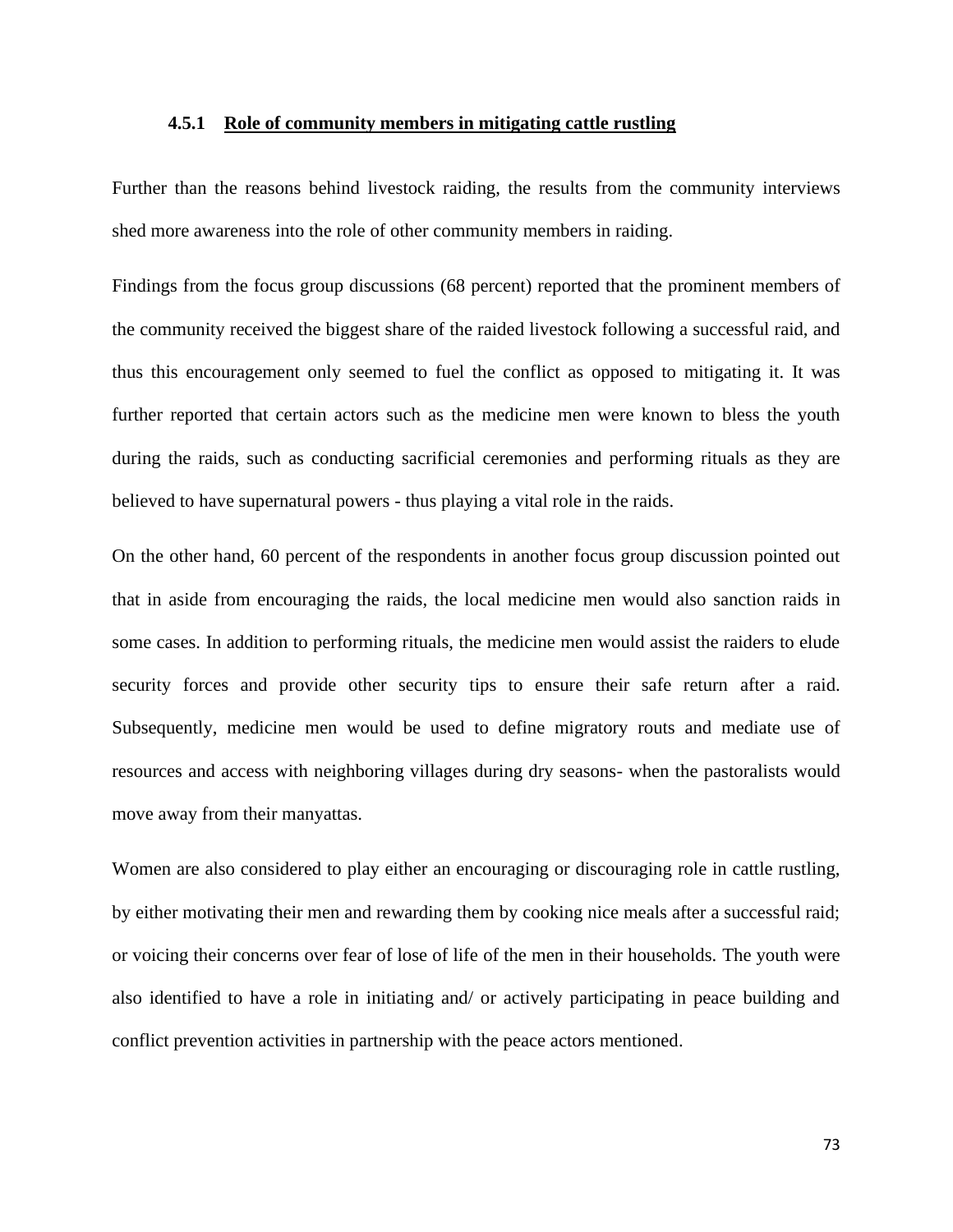#### **4.5.2 Role of village/ Kraal Elders in mitigating conflicts**

The findings of the interviews on the role of the village elders are particularly contrasting. For instance, the majority of community members interviewed (53 percent) reported that the elders seem to encourage raiding by providing information on where to locate livestock- and as such benefit from the raid. Similarly, other people interviewed reported that the elders discourage the raid based on the negative effects associated with cattle rustling, more so during times of peace with the opposing community. However, the elders do not seem to turn down prepaid blessings in times of conflict.

# **4.5.3 Respondents' views on Government and Local Authorities' efforts on addressing cattle rustling**

From the focus group discussions, 50 percent of the respondents were inconclusive on whether the government was effective or ineffective in mitigating cattle rustling. This was because cattle rustling was still very rampant although the government had made significant efforts to curb cattle rustling. The findings show that 33 percent of the respondents rated the government's performance as very effective and 17 percent as almost effective. This is shown in figure 5 in the following page: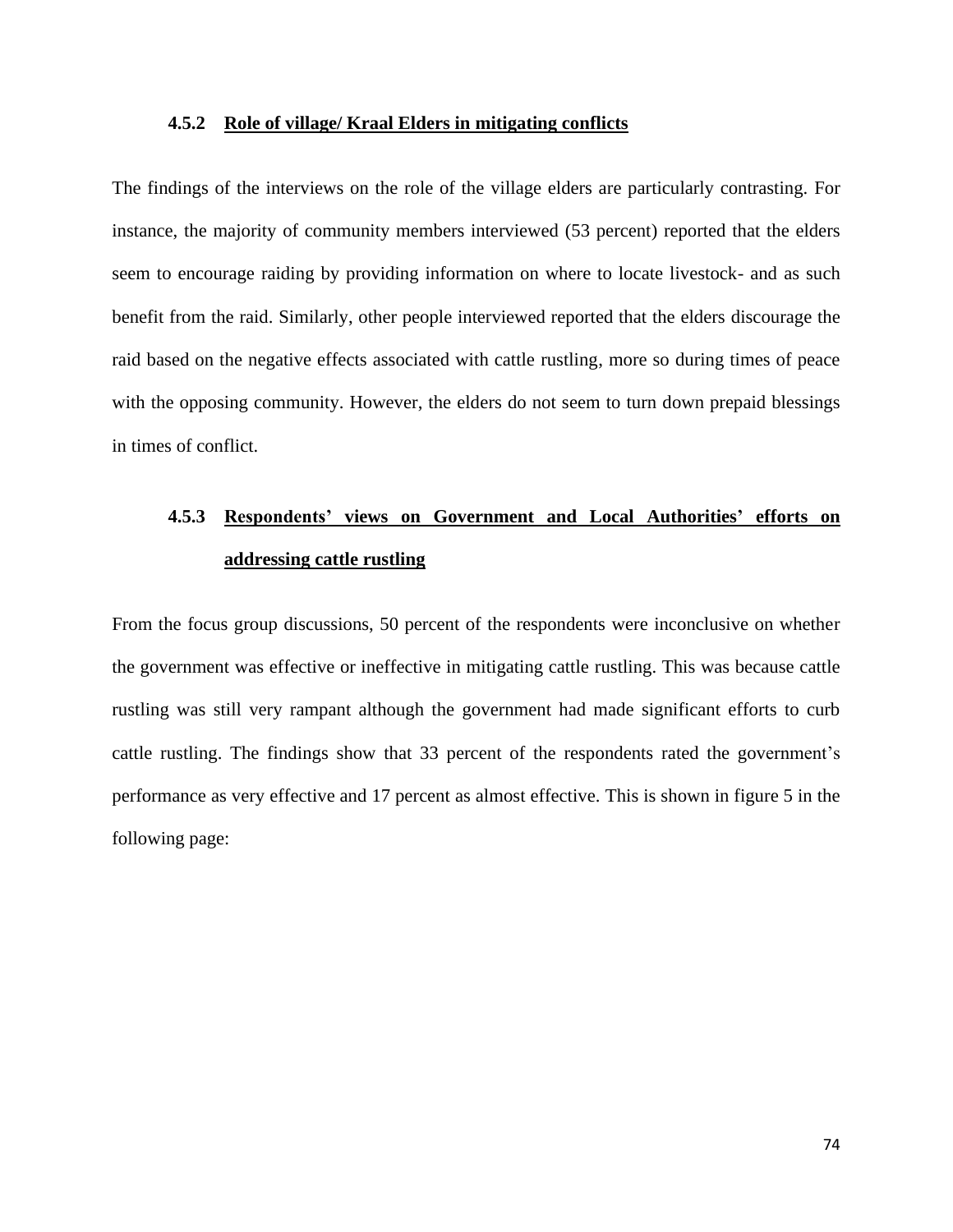

**Figure 5: Government's efforts on addressing cattle rustling in Loima Sub County**

Responses from the key informants indicate that the respondents felt that village chiefs were the main actors in the conflict through incitement and encouraged conflict in their area. However, the chiefs are in a difficult position, as they represent the government at the grassroots level hence have a responsibility to mitigate or curb raiding on one hand, but at the same time they also understand the reasons as to why the communities partake in raiding. During the FGDs, the respondents reported that the chiefs had a lot of information with regards to cattle raids, such as who the raiders were and where they were planning their meetings, information on the enemies' territories, and when and where the raiding would take place. Moreover, the chiefs sometimes participated in the planning meetings, and would not inform their superiors of these planned raids as they felt that the community entrusted them with such information. After a successful raid, the chiefs benefit from the raid by being rewarded with a significant share of the raided livestock, and as a result has led to exacerbating the conflict between the Turkana and the Pokot.

With regards to peace building activities, one key informant reported that the money earmarked by peace groups for peace initiatives was used by political actors to resource their political campaigns. He further retorted that following successful campaigns and the politicians are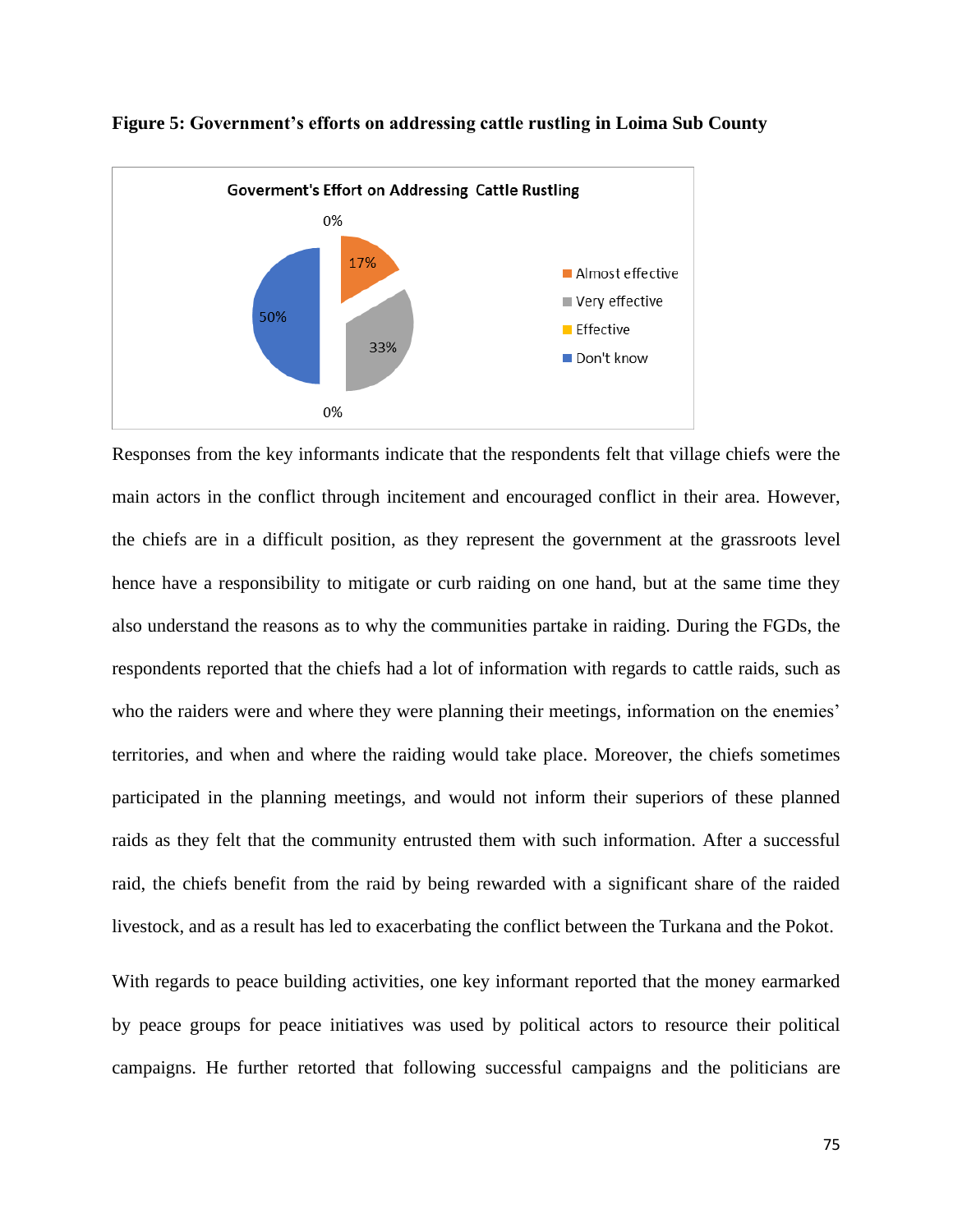elected into parliament, they would venture more into politics as opposed to peace initiatives which they initially started, thus causing the community to be skeptical of peace building activities.

Lokiyo (2014) further discusses that in most cases peace work came to be known as a smokescreen for political campaign forums and that some community members came to despise the peace work carried out in the region. Therefore, certain individual peace workers who harbored political ambitions made peace work unpopular in the region. Hence the community came to associate peace work with politics and never took them seriously. This behavior of peace works to politicized peace work led the community to ignore calls for peace, hence the sustained conflict between the two communities.

## **4.5.4 Role of NGOs and CBOs in mitigating cattle rustling**

Findings from the focus group discussions showed that 45 percent of the people interviewed shared that peace efforts along the border of Kenya and Uganda was a booming business. From the findings it seemed that more respondents felt that peace activities were a profitable venture for the international and local communities implementing activities in Turkana and Pokot. A woman elder revealed that each year a new group was formed and the previous one disappears in corruption cases and misappropriation of funds in Loima. What was seemingly unusual was that despite the lack of evident outcome and results, these peace groups somehow managed to continue receiving millions of dollars in humanitarian or peacebuilding funds. Some key informants reported that the peace organizations would organize meetings between the conflicting communities to promote peaceful coexistence, and afterwards disappeared and a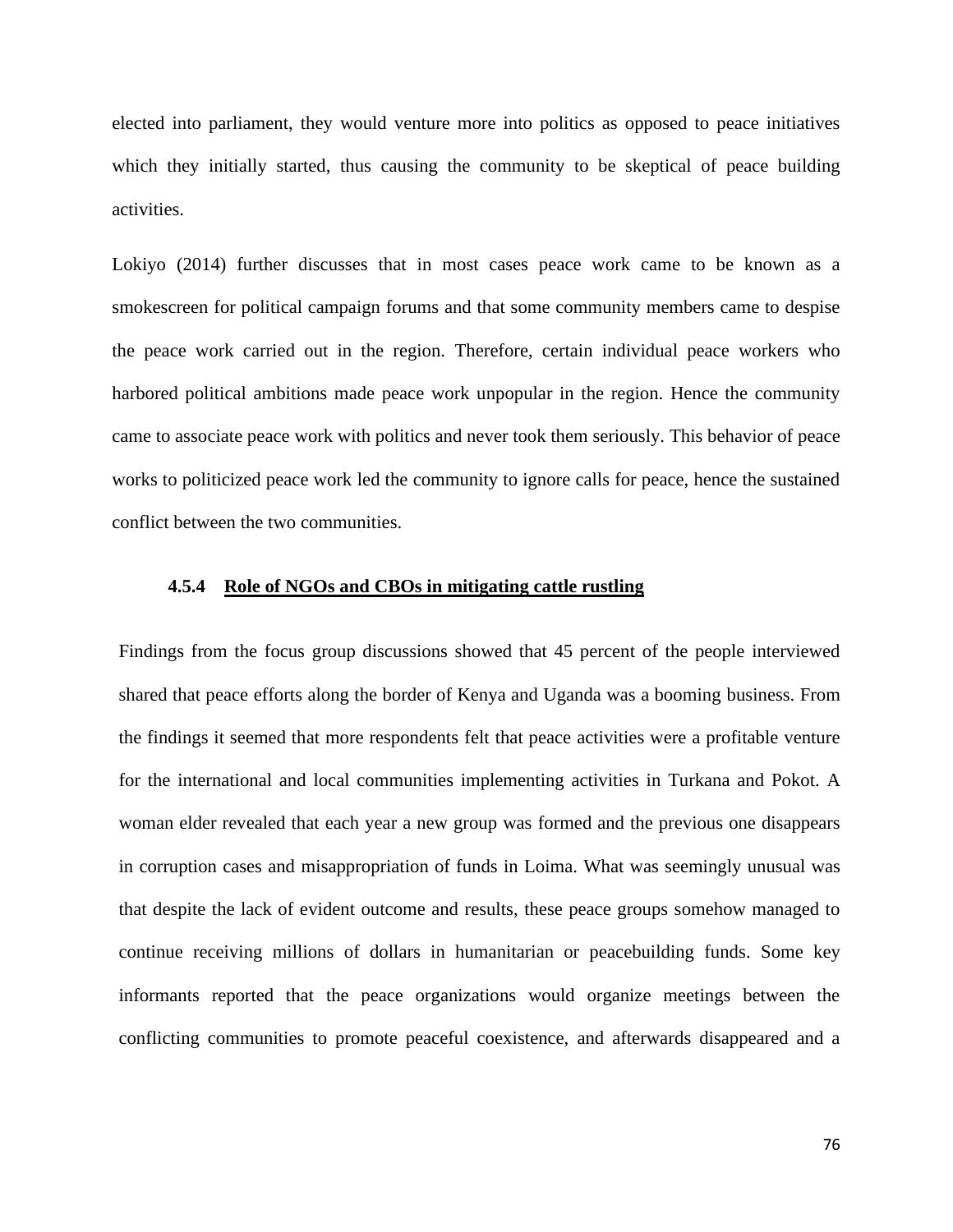reoccurrence of conflict would occur between the Pokot and the Turkana, thus leading the community to render the peace meetings an impractical venture.

The key informants further stated that many of the NGOs, CBOs and FBOs carried out peace activities in conformation to the proposals they wrote for funding by the donors. Their activities fueled conflicts as they worked to ensure the conflicts were sustained to get money from donors. In addition, most of the peace meetings were held in urban towns and cities which is far from the affected areas and communities, and the people attending these meetings are nit in touch with the situation on the ground. The participation was mainly motivated by self-interest, whereby the participants of the peace meetings looked to benefit from the conference allowances as well as get to stay in lavish hotels. There were no follow ups or actions taken after the peace meetings as some of the participants feel like it's not their work. This further shed light to how the peacebuilding activities were used more for personal gain rather than to curb the prolonged conflict. Afterwards a new wave of peace actors would emerge, and the cycle repeats itself, thus making the peace activities ineffective.

Contrary to the sentiments made by the youth interviews and FGDs, a key informant working with World Vision revealed that many other organizations were involved in peace work while offering their core business activities in Turkana. These were Oxfam, UNICEF, World Food Program, ACTION AID, and MERLIN, KENYA RED CROSS, UNDP, IOM among others. These organizations would find themselves involved in alleviating the suffering of the Turkana community by treating those injured during raids, providing shelter, food and clothing to the displaced, transporting the injured to hospital and holding peace meetings regularly to sensitize the two communities about peaceful co-existence. These organizations were working in conjunction with the government of Kenya, and as reported by the key informant, a lot needs to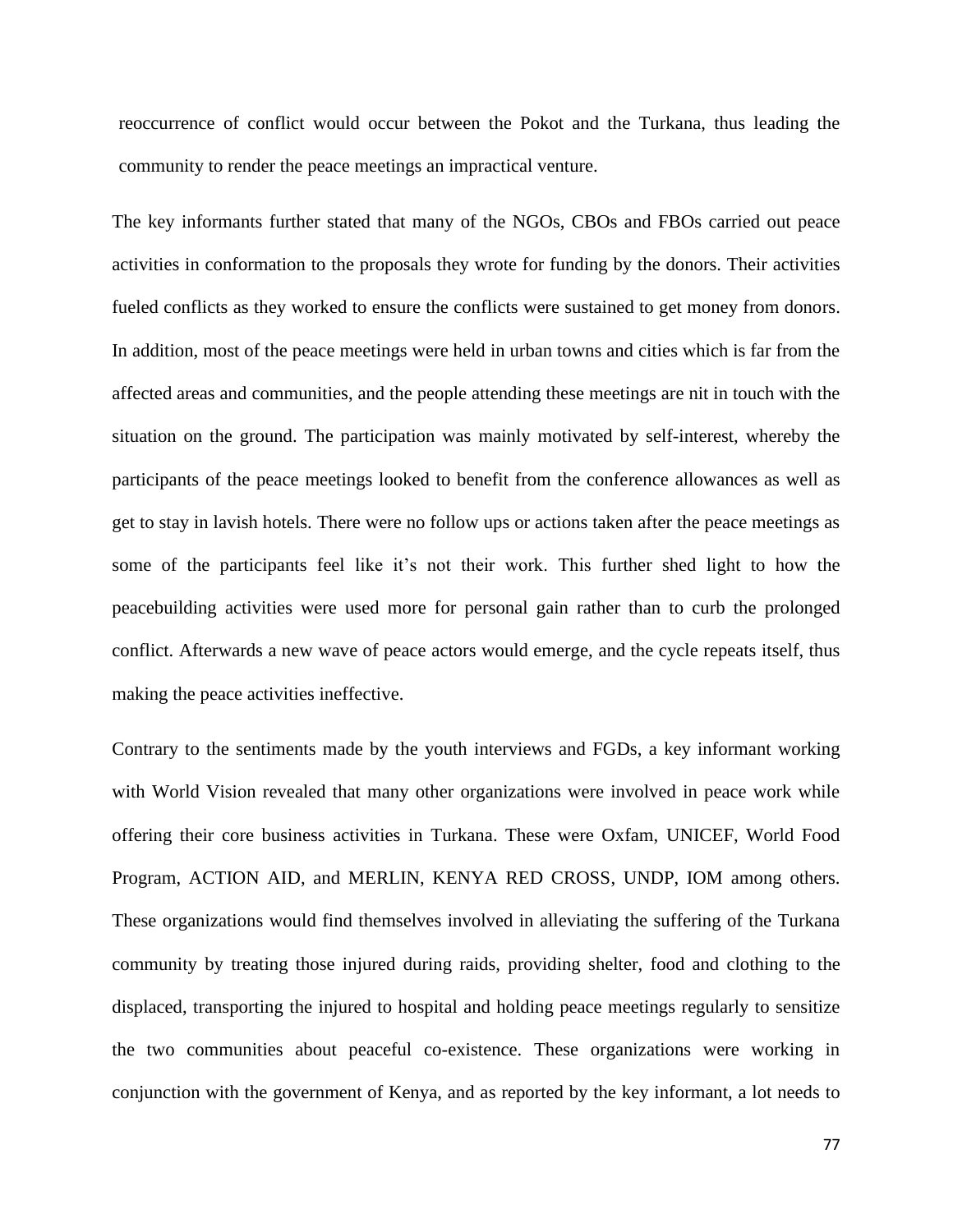be done in these conflict areas in terms of updating educational facilities, improvement of road network and communication.

## **4.6 Effectiveness of cattle rustling mitigation efforts put in place**

The discussions revealed that the current efforts to curb cattle rustling in Loima Sub County by the NGOs and international community include: initiating peace dialogues (61 percent), offering peace dividends to reformed warriors (32 percent), peaceful social and economic interaction by community members from conflicting communities (26 percent), and vocational training support for youth (57 percent). It was further reported that these activities are currently effective and can be replicated in other areas where cattle rustling is rampant. Additionally from the findings, Income Generating Activities (IGA's) were identified as the key alternative to curb cattle rustling that the youth can engage in, cited by 50 percent of respondents. Moreover, 30 percent mentioned sporting activities among themselves and neighboring communities, and 20 percent citing youth forums such as conferences as key alternatives. This is shown in table 6 in the following page: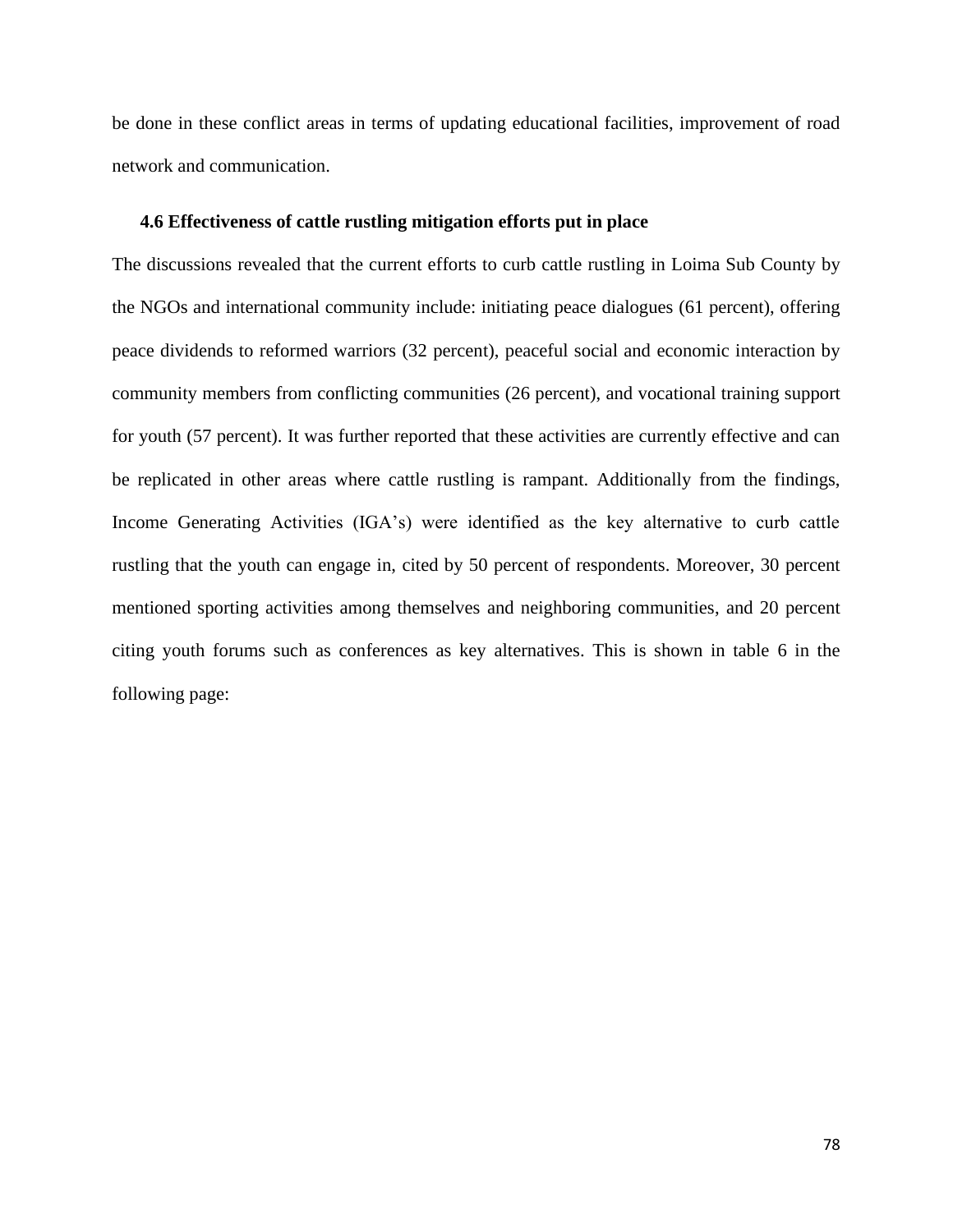| <b>Activity</b>                     | <b>Frequency</b><br>group<br>per | Percentage (%) of Responses |
|-------------------------------------|----------------------------------|-----------------------------|
|                                     | interviewed (out of 16 FGDs)     |                             |
| Peace dialogues                     | 10                               | 61                          |
| Peace dividends                     | 5                                | 32                          |
| Peaceful social and economic        | $\overline{\mathbf{4}}$          | 26                          |
| interaction<br>by<br>community      |                                  |                             |
| members<br>conflicting<br>from      |                                  |                             |
| communities                         |                                  |                             |
| Vocational training                 | $\boldsymbol{9}$                 | 57                          |
| <b>Income Generating Activities</b> | 8                                | 50                          |
| Sporting activities                 | $\overline{\mathbf{4}}$          | 30                          |
| Youth forums                        | $\overline{\mathbf{3}}$          | 20                          |

# **Table 6: Peace initiatives to curb cattle rustling in Loima Sub County**

# **4.6.1 Peace dialogues and peace building forums**

Specific efforts made specifically by the national and county government to curb violent cattle rustling include supporting peace dialogues, deployment of security personnel, supporting advocacy on peace building and conflict prevention among conflicting communities and holding peace building forums hosted by government and community leaders.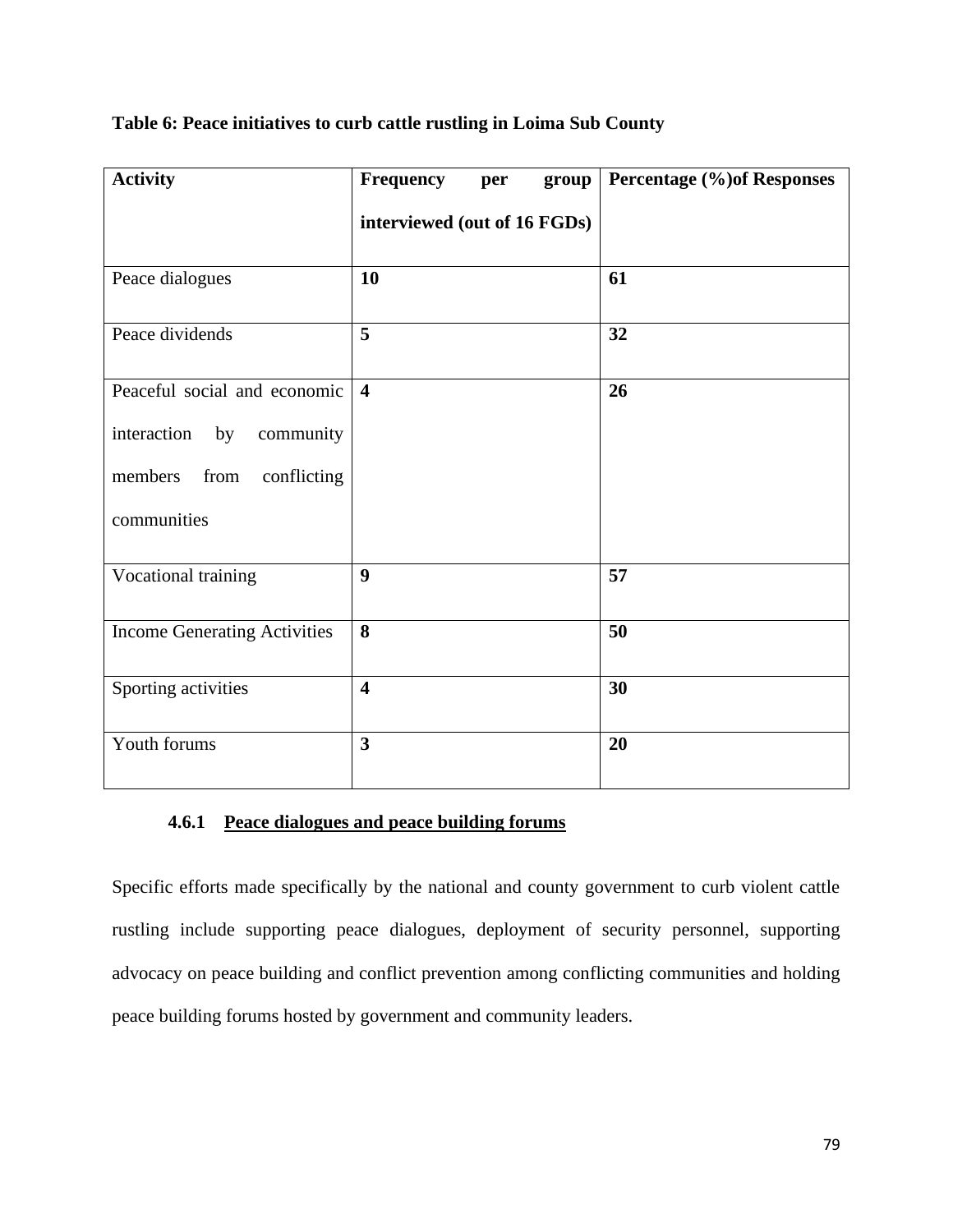This was also confirmed by the key informants, whereby peace dialogues were identified as the key activity undertaken and involved all peace actors i.e. government and non- governmental organizations, religious organizations, political and local leaders as well as community members. They also recognize the government's commitment to mitigating cattle rustling, by increasing police deployment in the region alongside police patrols and promoting advocacy on peace building and conflict prevention activities.

However, a key informant working for an international organization revealed during his interview that the peace dialogues are usually a money-making scheme by the community elders. Whenever peace dialogues are held, the community elders receive an allowance of Ksh 3,000 per day for mediating the dialogues, and the Chiefs also receive an allowance of Ksh 2,000 or 3,000 for mobilizing the community. The key informant further reported that once some kraal elders came to visit him at the organization where he worked, telling him that they were broke and that he should organize for another peace dialogue soon in their sub county. This way, with the motive to hold the meetings being monetary, the proposed outcome of building peace is not very effective if at all.

# **4.6.2 Livelihoods activities**

Livelihood activities in the form of IGA's would work as they economically empower the youth, negating the need to participate in cattle rustling due to poverty or for material gain. The IGA's would also as keep the youth pre-occupied therefore lead them to decline to the call or personal need to participate in raids. Sporting activities and youth forums would promote peaceful interactions among conflicting communities which discourage further attacks or raids among the same communities.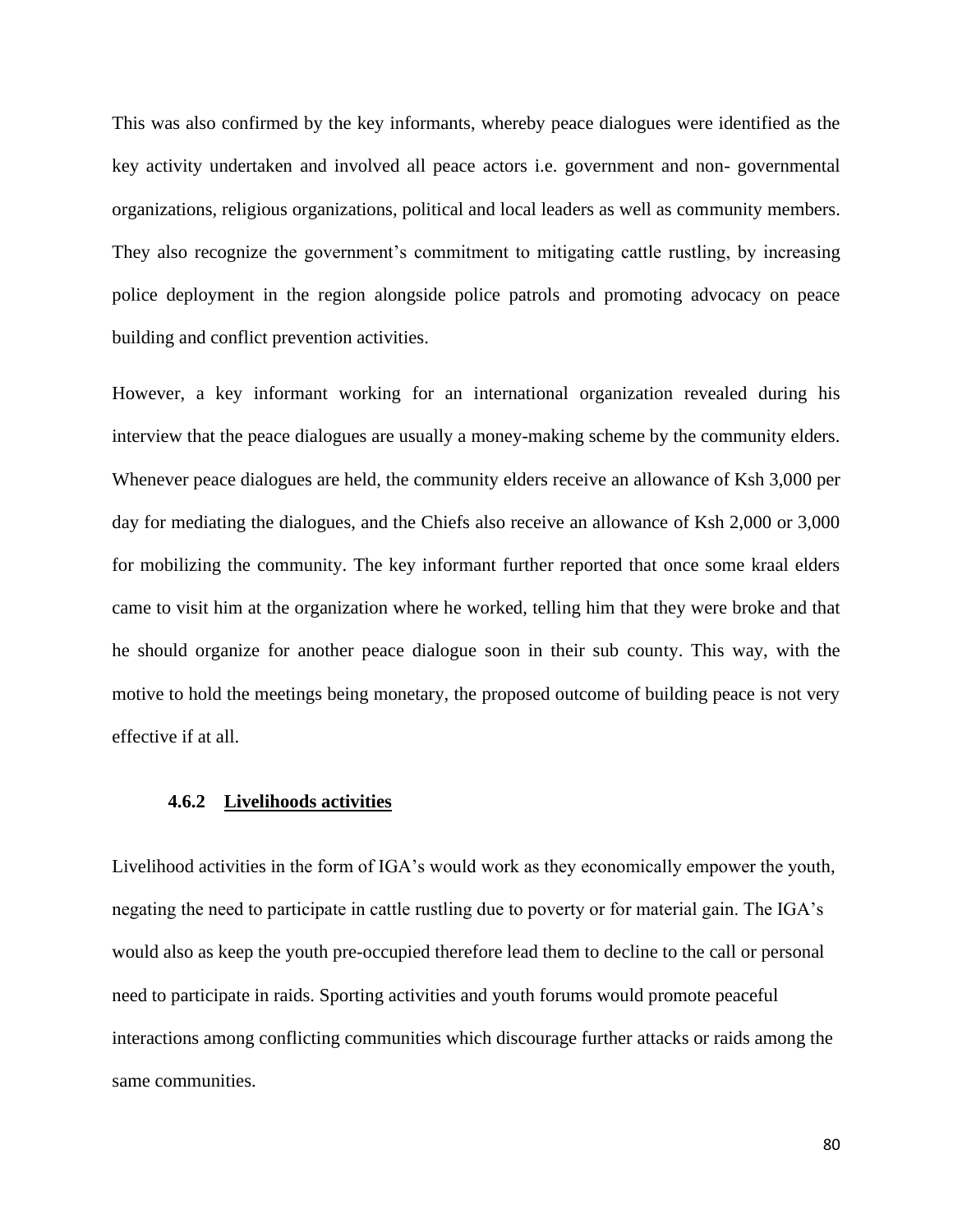## **4.6.3 Intermarriages**

While intermarriages as an option to end cattle rustling was not considered as an option during the interviews, the researcher believes that this would open a forum where the different communities would learn about each other's culture, thus learn to appreciate the other and learn to cooperate/ work together as opposed to against each other. By learning the values and practices of the other community, this helps to contribute to a culture of peace and thus leading to peaceful coexistence, hence forming a mutual cooperation between the two conflicting tribes.

#### **4.6.4 Formal commitments to combating cattle rustling**

Discussions emanating from the focus group discussions revealed that existing and successful peace accords are one way of instilling a culture of peace between warring communities, by replicating the successes and lessons learnt from the implementation of the accords. Such peace accords in Turkana include the **Lokiriama Peace Accord**, which was signed on 19 December 1973 at the current Lokiriama trading centre by two major communities, namely Matheniko from Uganda and Turkana from Kenya. This peace agreement is what has led to the current peace that prevails between the Turkana in Kenya and Uganda's Matheniko and Tepeth. This contract was after the inter-tribal conflicts where hundreds of people died together with their animals along the Nakiloro River. The community elders realized the need for peaceful co-existence between the two communities, and through the Matheniko emissaries they discussed the peace agreement. With the newfound peace, the Turkana young men escorted the Matheniko emissaries back to their land as an indication of the peace between the two communities.

The elders from the two groups later went to Lodwar to seek the approval of the current District Commissioner –Mr. White House and sought the government support. With the support of the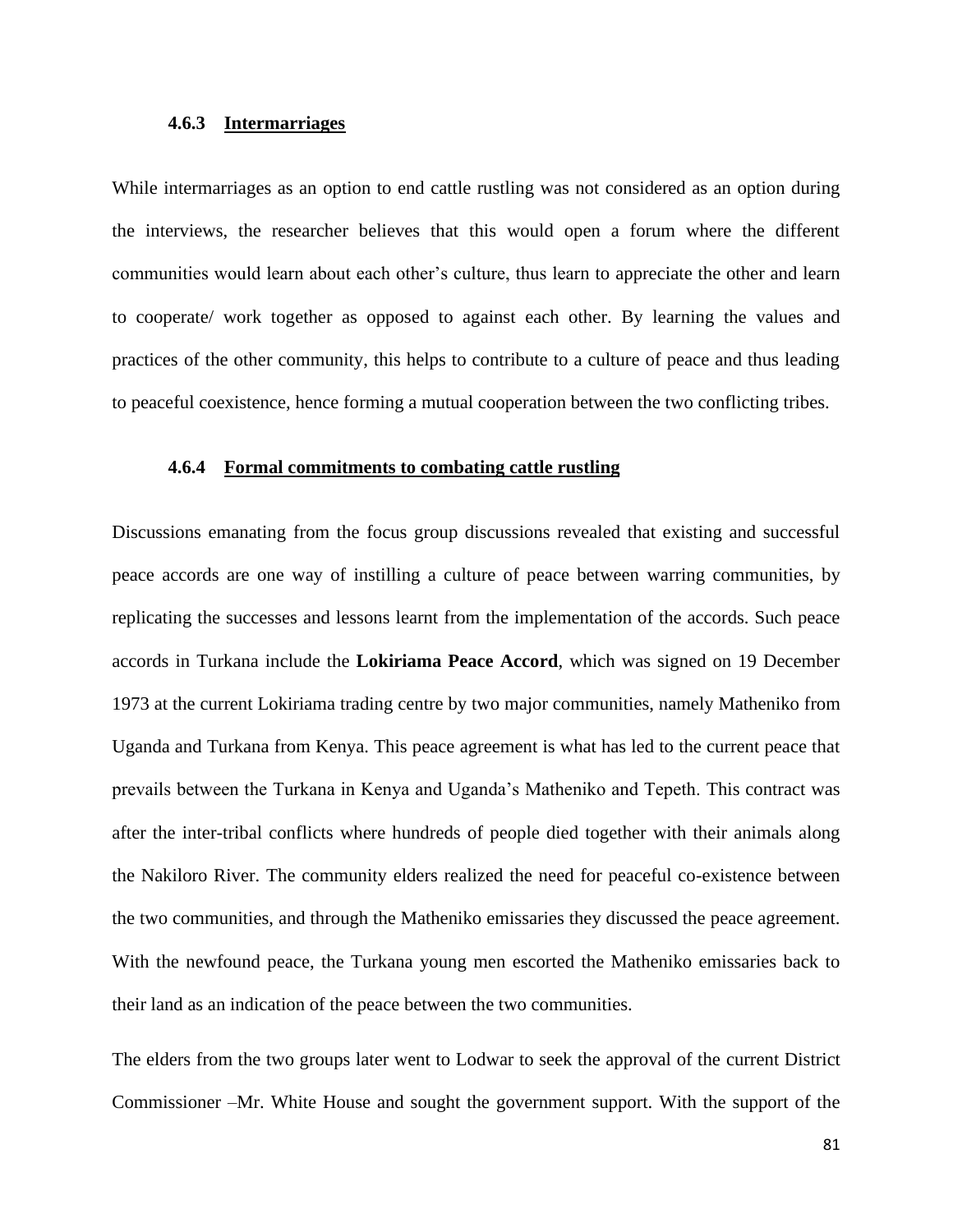DC, there was a formal inter-community function to sign the treaty and symbolically end the feud between the communities. This was done on the  $19<sup>th</sup>$  December 1973 where the people from the Matheniko in Uganda and the Tepeth and Turkana of Kenya and government representatives from the two countries were in attendance. Many of the arms like guns, bows and arrows were buried in a deep pit in Lokiriama area in Loima Division, Turkana Central District, Kenya.

The peace accord was built on honesty and trust and it has worked through respect of the two groups; this can serve as a learning opportunity for the Turkana and Pokot people. It can help the two community leaders on peaceful co-existence and serve as a benchmark on what the presence or absence of peace impacts the community. The peace accord can also help to reinforce the Karamoja Cluster and replicate its results to the Pokot and Turkana people and their communities. Other on-going peace initiatives in the region can equally borrow working points from this accord and the elders can share with others their experiences and gain peaceful coexistence with their neighboring communities.

#### **4.6.5 Disarmament exercises**

In addition, disarmament exercises have been conducted in the region, as reported by a key informant from UNDP. The community members however reported that the mode of disarmament conducted has been voluntary, and has been conducted in an uncoordinated manner- whereby the Turkana would be disarmed before the Pokot as opposed to at the same time. This meant that when the Turkana did not have their weapons, the Pokot used this as an opportunity to attack the Turkana given their increased vulnerability. Moreover, some of the warriors possess more than one weapon- hence when voluntary disarmament was done, the warriors would hand in one weapon and keep another in fear of being vulnerable. This was also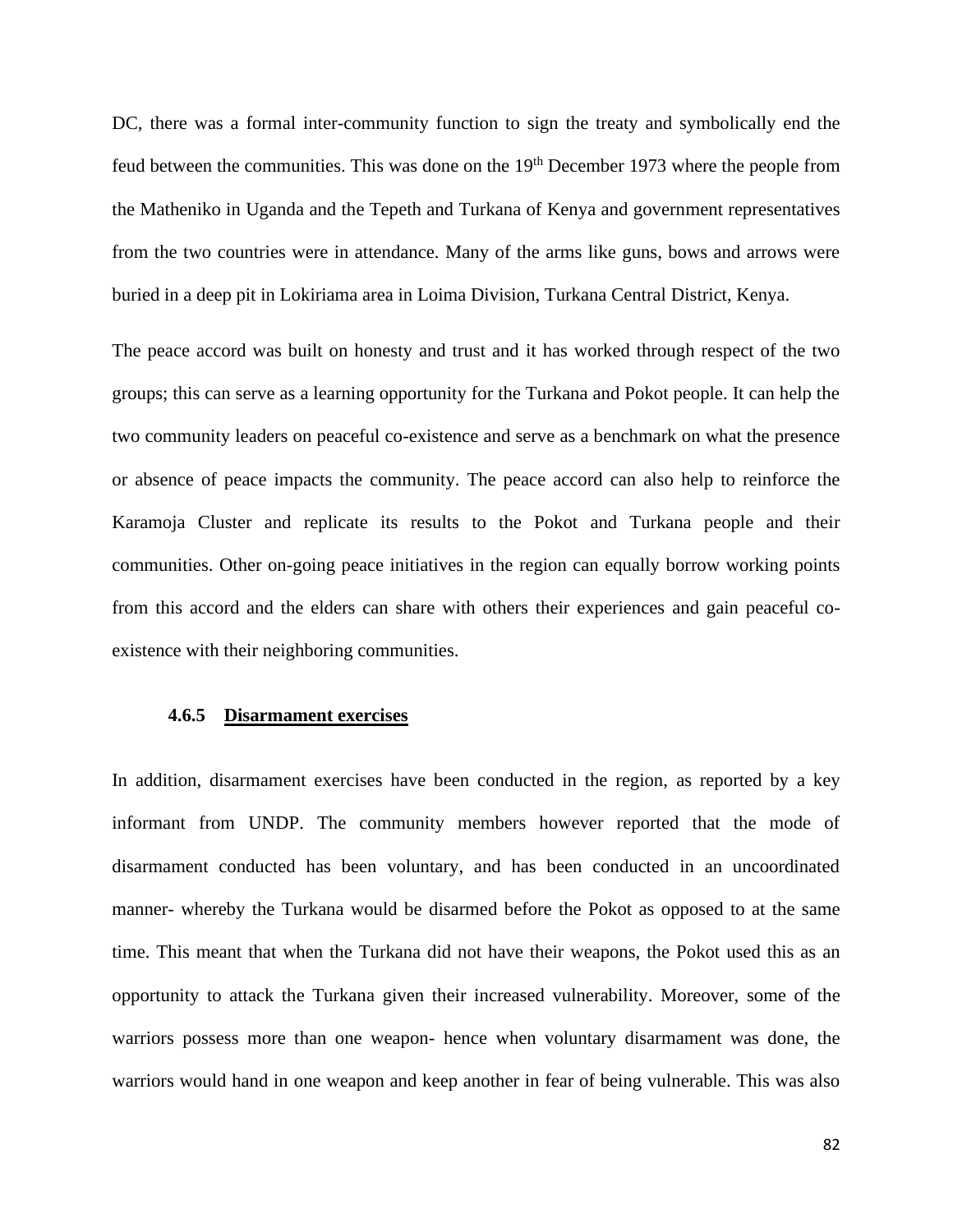due to the fact that the reintegration support provided afterwards was minimum or barely inexistent, thus the warriors had nothing to fall back to.

The Deputy County commissioner further lamented that in order for a disarmament exercise to be successful, it should be forced disarmament. He went on to mention that forced disarmament was conducted in the neighboring Karamojong community in Uganda, and the conflict had greatly subsided in that area. He also mentioned the example of Samburu where he was a District Commissioner previously, whereby disarmament had been conducted and the warriors provided with adequate reintegration support, thus there was peaceful coexistence. However, the peace did not last long as the Turkanas still had their weapon after voluntary disarmament was done, and attached the Samburus in 2012 which lead to the fatal Baragoi Massacre that saw 42 policemen killed.

# **4.6.6 National and local government efforts**

The County Government of Turkana in its blue prints- County Integrated Development Plan (CIDP) 2013- 2017, outlined its priorities in peace building and conflict prevention through identifying and working in partnership with other peace actors, the local administrative units in peace building efforts and forming peace and conflict resolution strategies.

In response to the existing needs, the Government (both National and County) focuses in additional support towards value addition in the production chain and developing marketing support mechanisms for pastoralists in the region. This will contribute to ending cattle rustling conflict among pastoralists in Northern Kenya, including Loima and Turkana Central subcounties.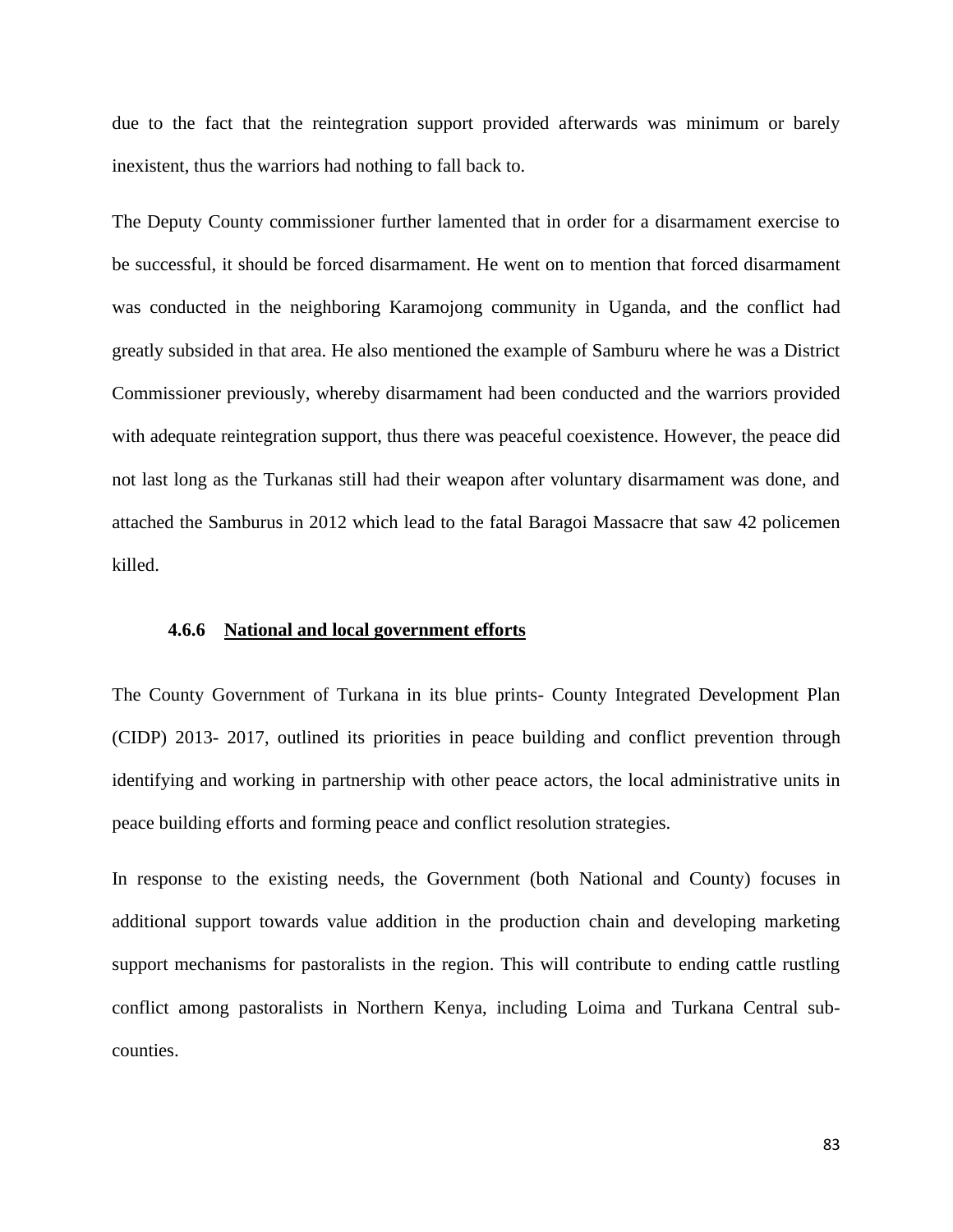Both the Government and Non- Governmental Organizations in Turkana have for a long time been embracing dialogue as part of the approaches to mitigating conflict in the form of cattle rustling among the pastoralist communities in the region. UNDP journal on peace building and conflict prevention recognizes dialogue as not a one- size fit all strategy, that it is not a panacea for resolving all world crises; rather it represents just one tool that policymakers can use. Emphasis is given on dialogue being a flexible process, which is adaptable to various contexts and is useful when the parties to the conflict are not yet ready for formal negotiations. Moreover, mitigation of cattle rustling activities requires the affected communities to move from just initial dialogue process to more formal commitments, which are binding as seen in the Lokiriama Peace Accord and Naitaluk Agreement of Ugandan Karamoja Communities (UNDP 2009).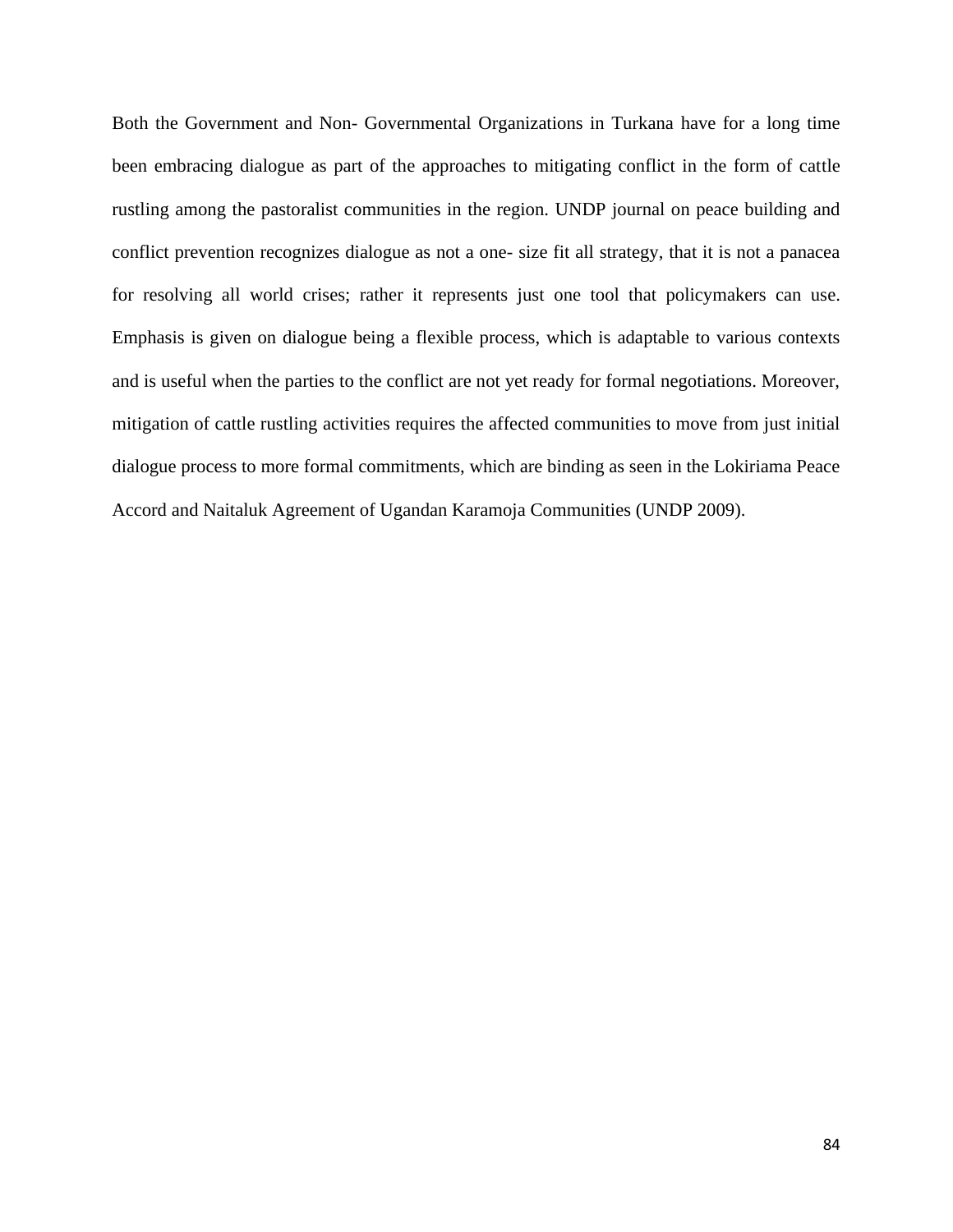## **CHAPTER 5: FINDINGS, CONCLUSIONS AND RECOMMENDATIONS**

This chapter focuses on all the four objectives that guided the study, how they were achieved, the theoretical framework and methodology used, findings and conclusions drawn and recommendations given at the end of the study. The objectives of the study were to assess the frequency of cattle rustling in Loima Sub County over the past five years; to determine the values attached to cattle rustling by the Turkana and Pokot communities; to assess the role of stakeholders in mitigating cattle rustling and to assess the effectiveness of cattle rustling mitigation efforts put in place over the past five years.

#### **5.1 Findings and Conclusions**

The objectives of the study revealed that changes emanating from ecology, livelihoods, ethnography, raiding patterns, proliferation of small arms, governance, peace building activities and political incitements from politicians from both communities were responsible for the sustenance of the protracted conflict in Loima Sub County.

The study also established that poverty led to persistent conflicts within Turkana and in the Loima Sub County. Food deficits also caused conflict, so raiding incidences naturally increased as people attempted to cope during lean periods brought about by droughts. Wealth accumulation was also established as a motive for conflict as given by the respondents. It was established that changes in cultural settings which had been caused by a multiple of factors affecting these pastoralists had contributed to the prolonged and continued conflict. Ethnography or cultural changes had led to destabilized community administrative structures. Conflict was partly caused by the need to pay high bride price.

It was further established that the recurrent conflicts were instigated through the songs, poems and proverbs which were composed and sung to praise the warriors for granting the community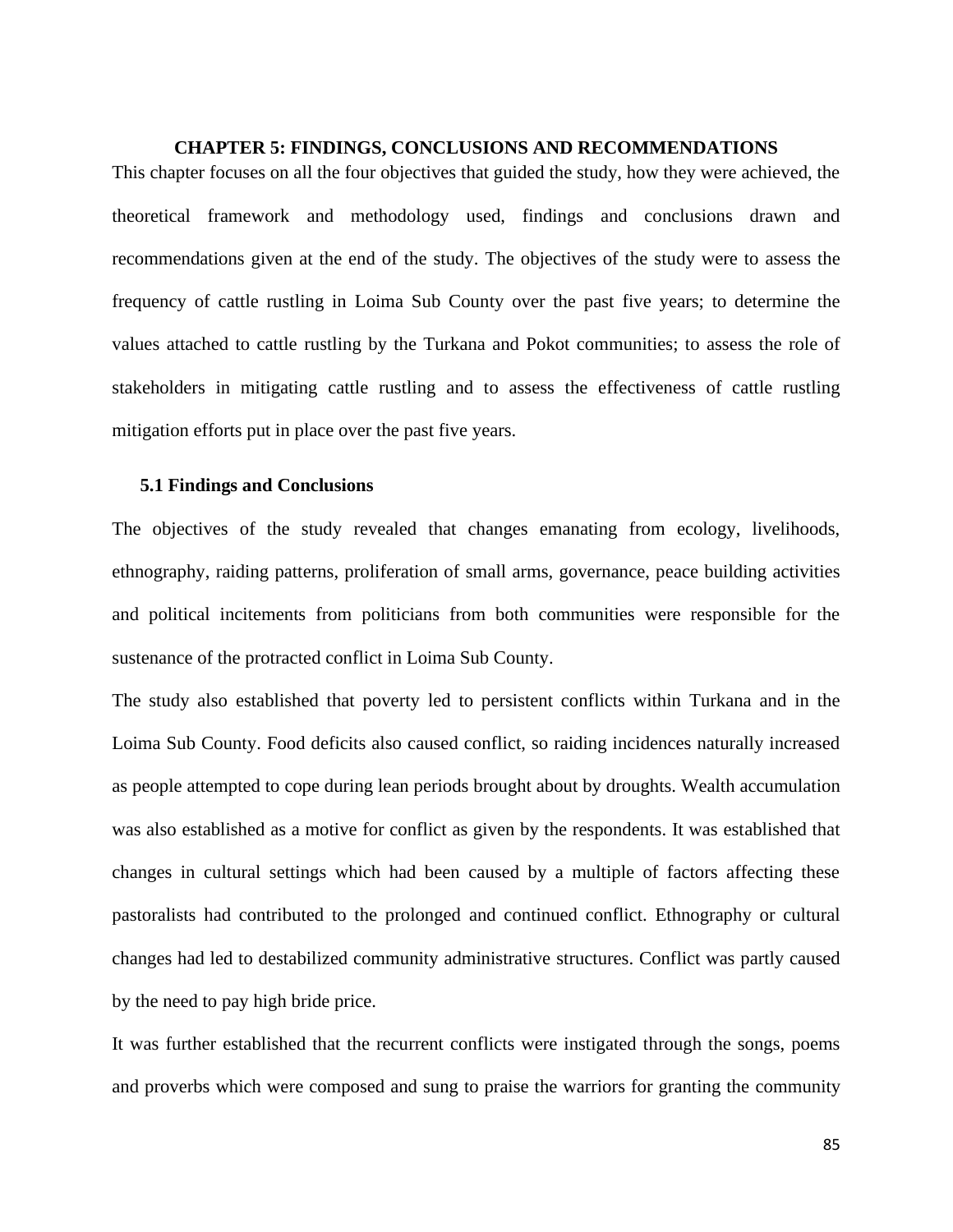members security and protection thus making their families proud, and therefore inspiring the essence of warrior hood to the youth.

Revenge emanating from constant raids and violence was identified as a factor sustaining conflict in Turkana, while uneven disarmament initiatives by the government was also seen as encouraging acquisition of more and more arms in Loima Sub County. The changing raiding patterns as established by the study had resulted in prolonged conflict in Loima.

Proliferation of small arms and light weapons and their availability in Loima prolonged and sustained conflict, as revealed by this study. The countries neighboring Turkana such as South Sudan, Ethiopia, Uganda and Somalia emanate from either recent or ongoing conflicts, and as such make it easier for arms to be smuggled across the borders into the pastoralist areas of Northern Kenya. Due to the abundance, affordability and accessibility of the weapons, the arms are acquired easily by the pastoralists by being sold with money or exchanged with cattle.

Moreover, the findings elucidated that the community members of Loima Sub County felt that the personal interest of the international and local communities exacerbated the conflict as opposed to mitigating it, and that felt that peace activities were a profitable venture for the NGOs, CBOs and FBOs. In addition, the findings revealed that due to the lack of coordination and joint planning by the international and local actors, there was little impact in terms of the peace activities, thus a continuation of the violent cattle rustling.

This is further compounded by poor infrastructure in Loima Sub County, both in terms of roads and communication network, which is a deterrent to protracted conflict in North Western Kenya. When cattle raids occurred, it was difficult to recover the stolen herd due to the inaccessibility of the roads and poor communication network. Unless the infrastructure issue is solved soon, the likelihood of violent cattle rustling increasing remains high. Furthermore, the unsuccessful and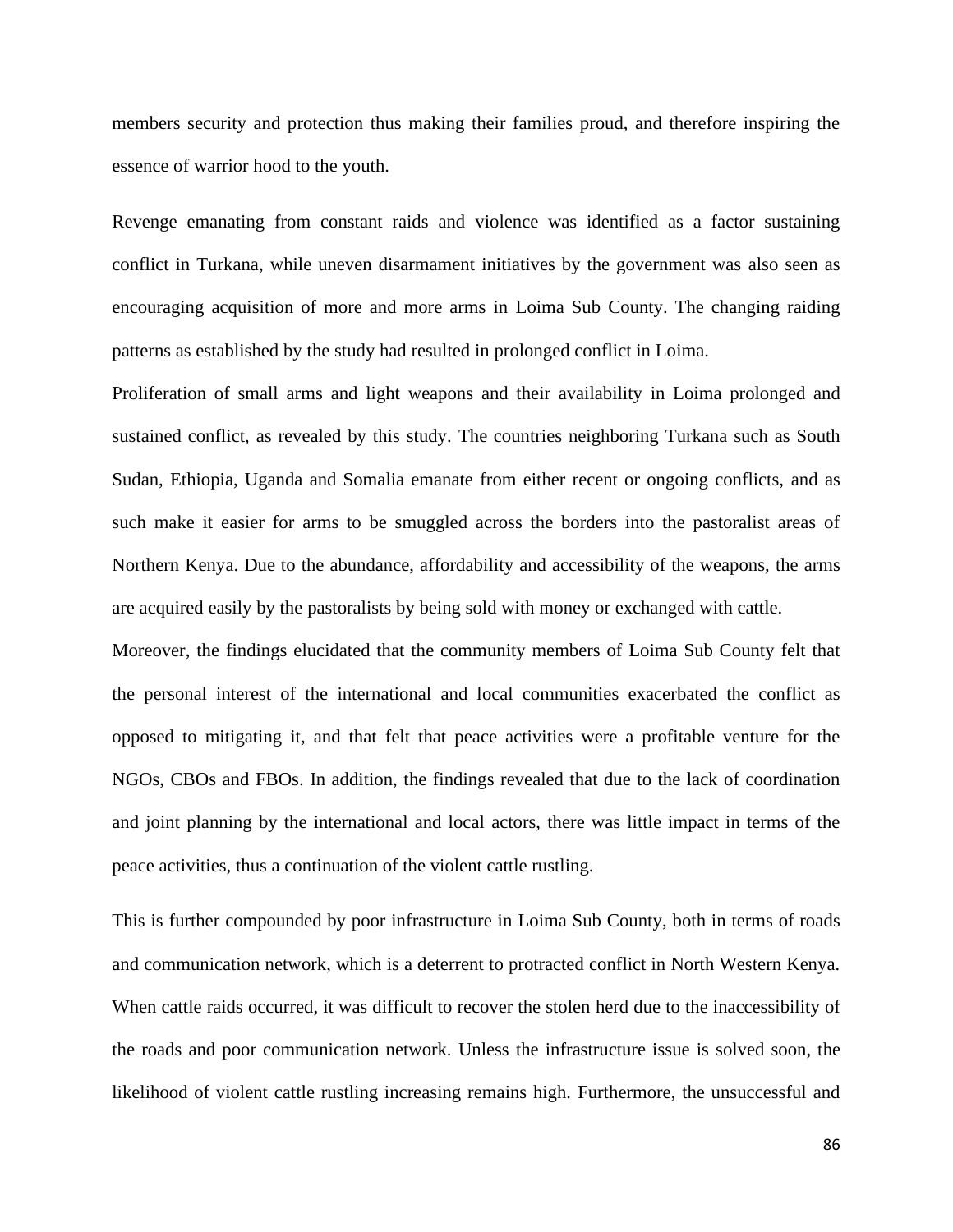uncoordinated disarmament exercises coupled with inadequate security officers further subjected the government to attacks by the pastoralists, who knew that they outnumbered the security officers, and this led to delayed or no response following cattle raids.

Lack of development was also seen to be caused by insecurity which had led to lack of investments and low trade, hence lack of development in the area. The most visible effects of the prolonged conflict was the over dependence on relief food Aid. This study established that prolonged many people depend on relief food provided by the government and civil society organizations due to the continuous conflicts.

There was a deepening contest over scarce natural resources in Loima Sub County caused by this conflict. The constant conflict had resulted in the scramble for the scarce resources in form of water and pasture which had contributed to the unsustainable utilization of available natural resources. The study indicated that the ever-present conflict has led to poverty and impoverishment in Loima Sub County.

Governance issues were mentioned by the residents of Loima to have contributed to the sustenance of the conflict. The issues in this regard range from inadequate security personnel to prevent violent livestock raiding, poor education, inadequate health centres and facilities, uncoordinated disarmament exercises and general under development of the arid areas, all of which lead to the violent nature of cattle rustling.

Constant conflict in Loima Sub County had led to destruction and displacement of the communities. The study also established that during raids people were killed, houses and other livelihoods were torched/burned; schools in the area were closed, making development in the region difficult. Recurrent and prolonged conflict between the Turkana and Pokot had resulted in the loss of human lives. This impacted negatively on the raided community where there were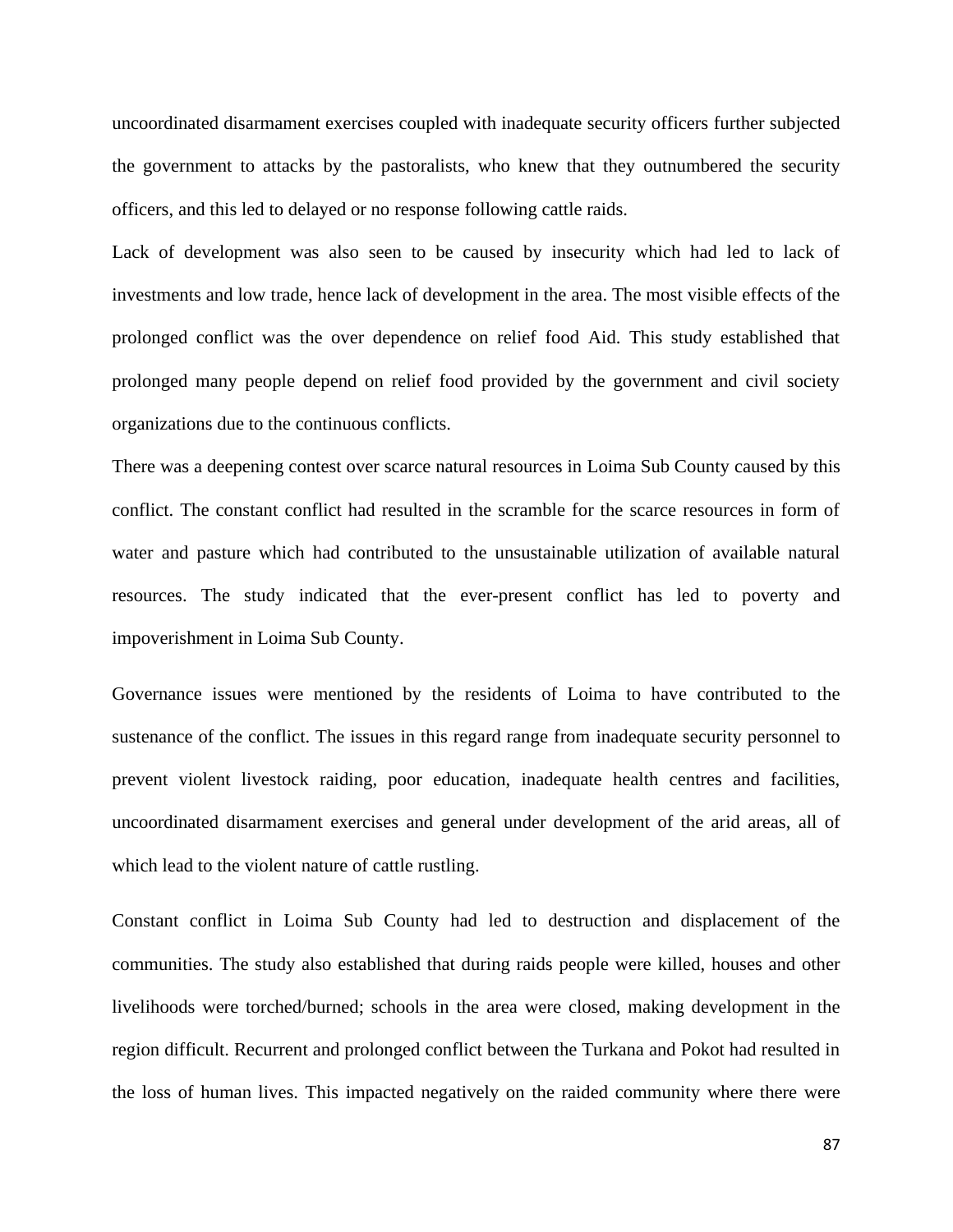deaths of many of the young people who could work in herding the animals and protecting their community. Furthermore, raiding did not only affect the community at the present moment but led to loss of future prospects.

The study established that raiding led to loss of animals which diminished the roles, authority and responsibilities of the men as leaders of the families. This led to change of roles since the loss of cattle meant that men could no longer provide for their families, leaving that role to the women. The change in roles for the men and women left the men displaced in matters that affected their community. As such the conflicts have negatively impacted on the traditional structure and institutions at Loima Sub County. In the past, elders played a key role in instilling discipline in the youths, safeguarding the pride and honor of the community and setting the rules on what needed to be done. However, things had since changed and the warriors who routinely launched livestock raiding missions did it on their own, without reference to the elders.

Poor conflict resolution strategies had made it difficult to achieve the intended results of ending the conflict between the Turkana and Pokot. This was because many affiliated researchers could not be given straightforward answers about the causes of raids by the community involved in conflict. Participants in interviews for gathering information about raids demanded for large sums of money before they gave information. This hampered quality information gathering, where sometimes the participants gave false information depending on the amount of money received.

# **5.2 Recommendations**

The Nairobi Protocol, a regional legal instrument to which all governments in the region are signatories, stipulates measures that signatories should put in place to ensure control of proliferation of Small arms and light weapons (SALW). It is recommended that there should be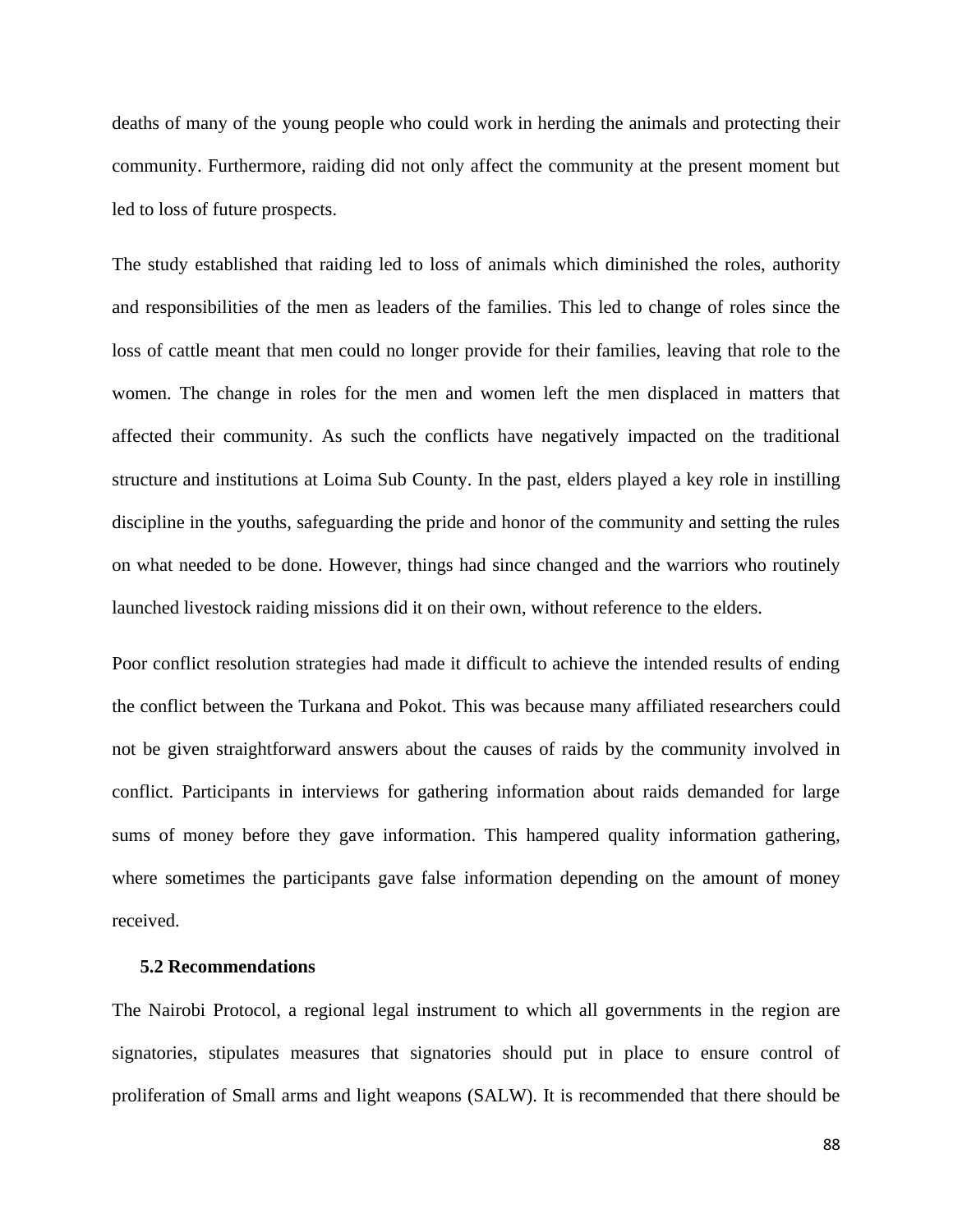synergy between the two national focal points of Kenya and Uganda in addressing the small arms menace in Turkana and Pokot regions in Kenya and Eastern Uganda respectively.

The Government should take a more positive approach in handling cattle theft reports and properly investigate the cases. The government needs to respond urgently to pastoralist conflict replacing its reactive strategy with a more proactive one that seeks to equip its security forces, train and instill in them a sense of urgency and responsibility in handling incidents of pastoralist conflict. Trained trackers should be hired to follow on the stolen animals, have regular patrols to protect the people and their property and the law enforcement officers should refrain from the impulse to reprimand those community members they feel are responsible for such activities.

In terms of livestock recovery, more efforts should be put in place to help the communities track their lost herds, and additional measures to be put in place to prevent retaliatory attacks. Furthermore, the government should ensure that educational facilitates are increased to accommodate more children in Loima Sub County, by allocation of adequate resources to support the education sector, build more schools and increase more teachers, and equip the available schools with sufficient learning materials.

Peace building initiatives at the community level such as those organized by RIAM RIAM, Practical Action, Catholic Justice and Peace Commission (CJPC), ACTED, World Vision, IOM, UNDP and ACF should be reinforced by government efforts to help curb the magnitude and frequency of pastoralist conflict in Turkana, as well as the cross border with Uganda, South Sudan and Ethiopia. Furthermore, there should be increased collaboration between these agencies to prevent duplication of work and maximize collective efforts, which could be achieved through joint planning, coordination and implementation. Local organizations which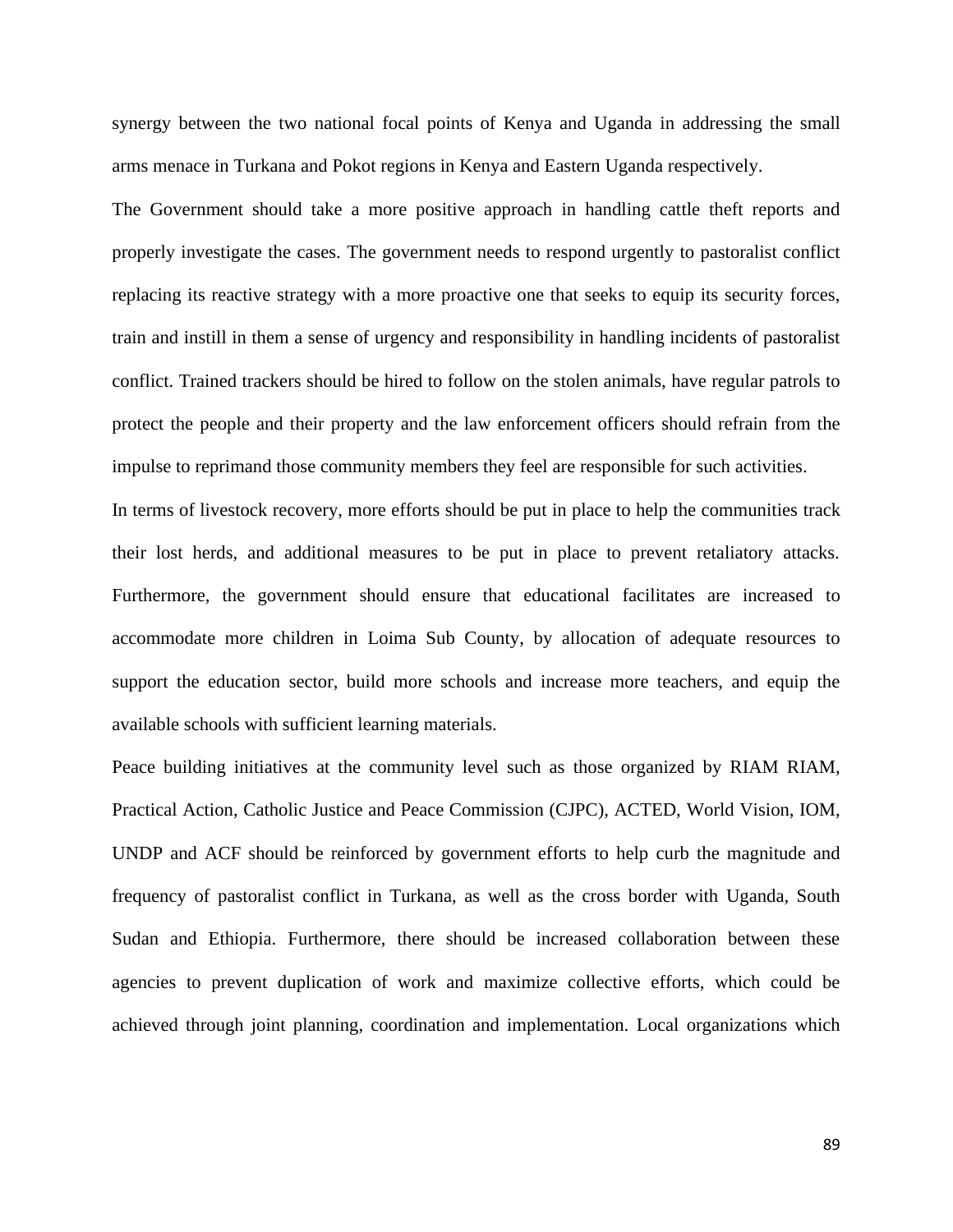have gained the trust and acceptance from the community like RIAM RIAM should be capacitated through financial, material and human resources.

At policy level, the government should reconsider its approach to arming KPR as a counter force to armed cattle rustlers. This is because the KPRs are insufficiently trained to handle arms and receive very little to no compensation for their work. As such they are seen to some extent contribute to the insecurity in Loima Sub County and Turkana County as a whole, as they engage in unscrupulous acts when they are not paid and in possession of a weapon. An alternative to this policy would be to redirect the command of the KPR under the command of law enforcement such as the police officers to ensure continuity in their operations- thus addressing the loopholes associated with insecurity. In addition, the KPRs should be reselected through a screening process and thereafter undergo a vigorous training process, provided with appropriate uniforms and gears and budget is allocated at the national level to ensure that they receive payment on a monthly basis.

The government and other stakeholders, including NGOs, CBOs and FBO can make a huge difference in the development of Loima Sub County through increased funding of infrastructure facilities particularly roads, sinking more boreholes in most parts of the county, establishment of new irrigation projects and expansion of old ones. Furthermore, the economic livelihoods of the pastoralist communities can be increased through increasing the livestock markets, thus addressing resource-based conflicts. Government sponsored restocking systems that would ensure readily available livestock for purchase after a dry spell would eliminate raiding for restocking purposes. The researcher advocates for a well thought out plan of pastoral economic management system steered and funded by the government.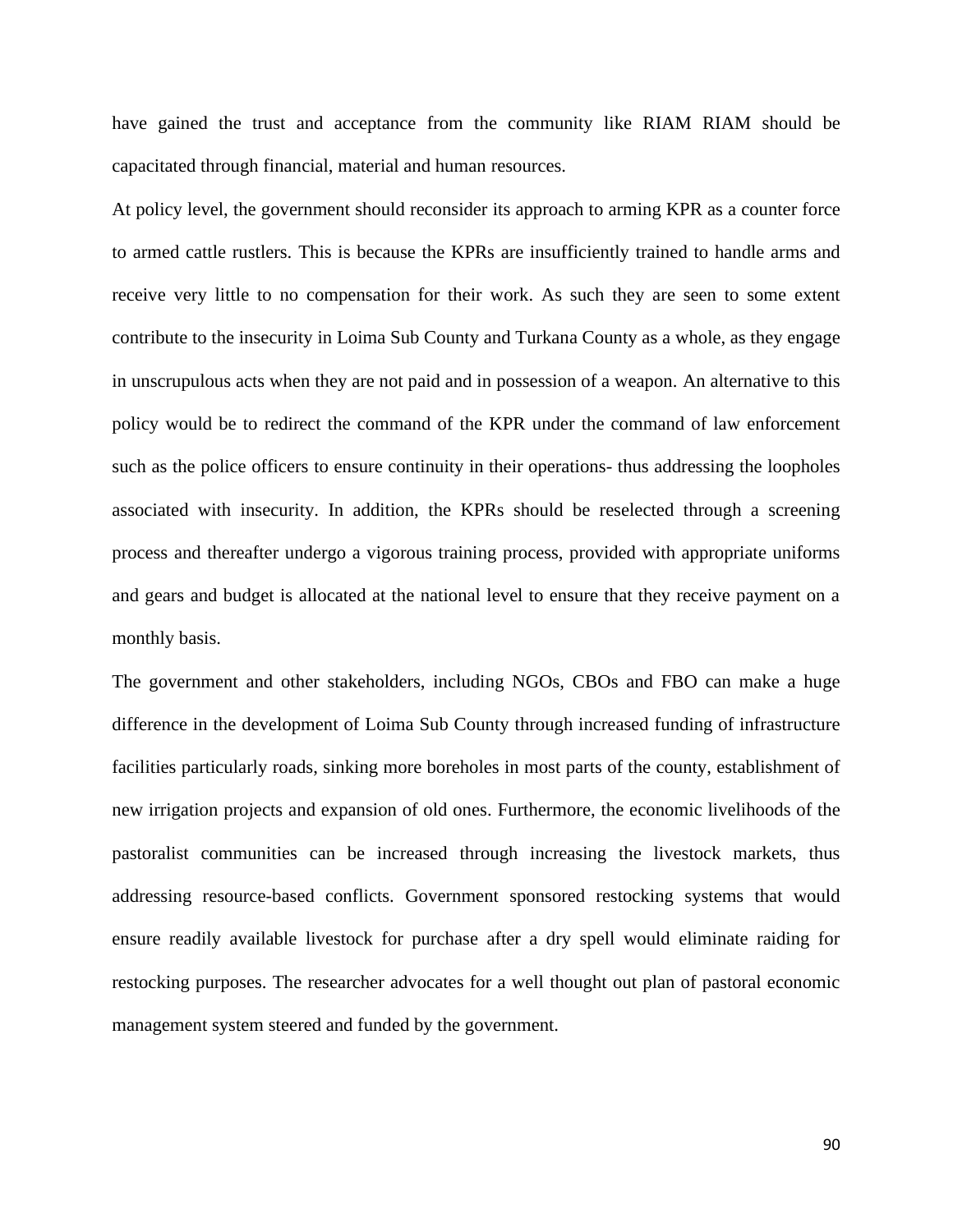#### **REFFERENCES**

- Cox, F. M. (1995). "*Community problem solving: A guide to practice with comments."* In Rothman, J., Erlich, J. L., and Tropman, J. E. (eds.), *Strategies of community intervention*  (5th ed.). Ithaca, IL: F. E. Peacock.
- Behnke, RH. (2008). The economic contribution of pastoralism: case studies from the horn of Africa and Southern Africa. *Nomadic Peoples* 12(1): 45–79.
- Bevan, J. (2007). *Between a rock and a hard place: armed violence in African pastoral communities*. Nairobi: UNDP.
- Cheserek, T. Omondi, A. and Odenyo, R. (2012). Nature and Causes of Cattle Rustling among some Pastoral Communities in Kenya. *Journal of Emerging Trends in Economics and Management Sciences* 3 (2): 173-179.
- Chopra, T. (2008). *Building Informal Justice in Northern Kenya, Nairobi.* Legal Resources Foundation Trust (LRF).
- EAPCCO, (2008), *Protocol on the Prevention, Combating and Eradication of Cattle Rustling in Eastern Africa, a publication of the Eastern African Police Chiefs Cooperation Organization* (EAPCCO), August
- Eaton, D. (2008). *Violence, revenge and the history of cattle raiding along the Kenya-Uganda border.* Halifax: Dalhousie University.
- Eaton, D. (2010). The rise of the 'trader': the commercialization of raiding in Karamoja. *Nomadic Peoples* 14(2): 106–122.
- FAO. (2005). Livestock sector brief. Kenya[.http://www.fao.org/ag/againfo/resources/en/publications/sector\\_briefs/lsb\\_KEN.p](http://www.fao.org/ag/againfo/resources/en/publications/sector_briefs/lsb_KEN.pdf) [df.](http://www.fao.org/ag/againfo/resources/en/publications/sector_briefs/lsb_KEN.pdf)
- GoK (2003). *Pastoralism, Policy Legislation and Governance*. Nairobi: Government Press.
- GoK. (2007). *National policy for the sustainable development of arid and semi-arid lands.* Nairobi: Government Press.
- GoK. (2008). *Arid lands resource management project Turkana: annual progress report*. <http://www.aridland.go.ke/> arid\_ annual\_ reports/arid\_annual\_07-08/turkana\_07-08.pdf. Accessed 27 June 2011.
- GoK. (2010). *National climate change response strategy*. Nairobi: Government Press.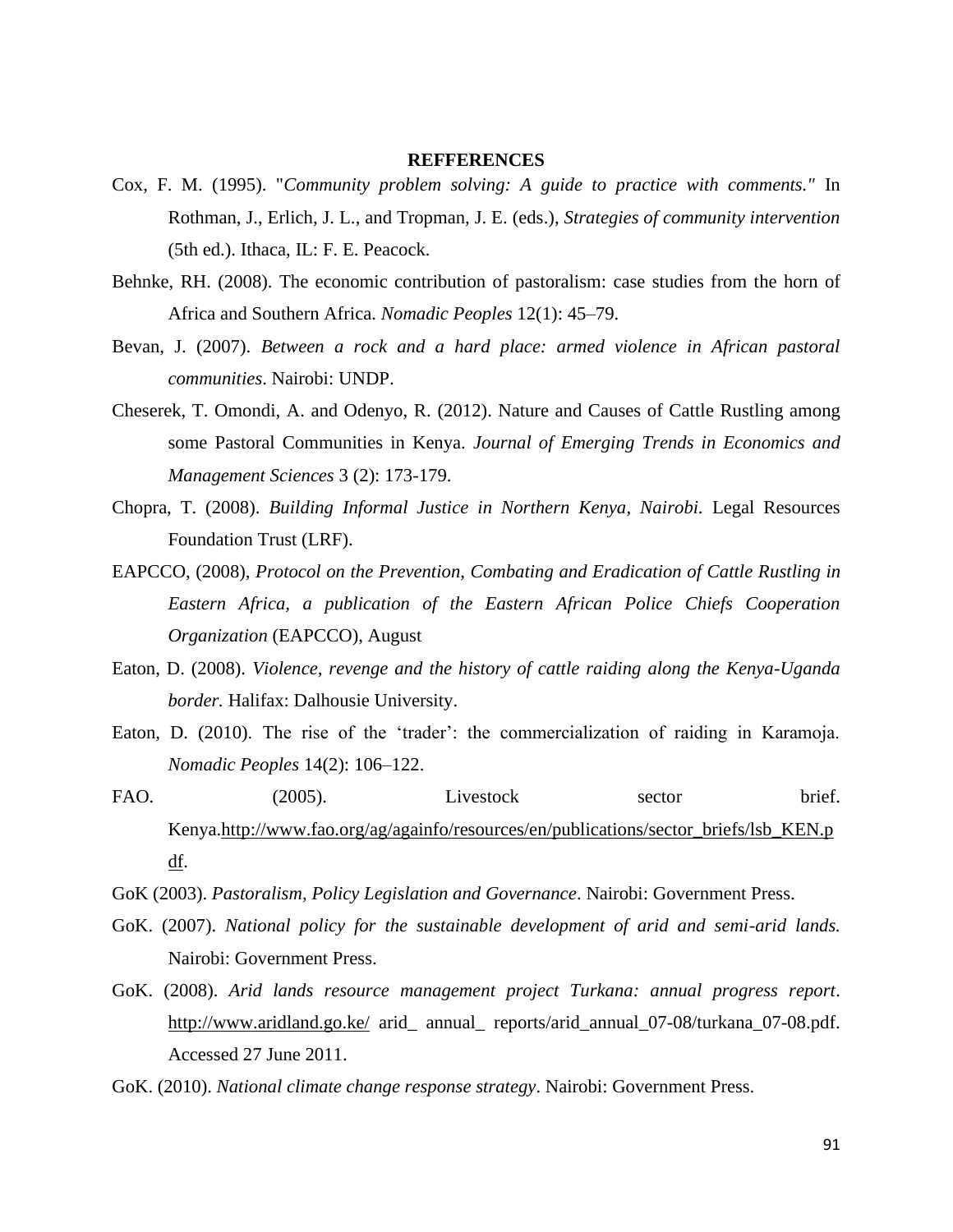- Hendrickson, D, Armon, J and Mearns. R (1996). Livestock raiding among the pastoral Turkana of Kenya: Redistribution, predation and the links to famine. *Institute of Development Studies Bulletin* 27 (3): 17–30.
- Lofland, J. & Lofland, L. H. (1995). *Analyzing Social Settings: A Guide to Qualitative Observation and Analysis.* Belmont, CA: Wadsworth
- Kaimba, G. K., Njehia, B. K., & Guliye, A. Y. (2011). Effects of cattle rustling and household characteristics on migration decisions and herd size amongst pastoralists in Baringo District, Kenya. *Pastoralism: Research, Policy and Practice*, *1*(1), 18.
- Kawulich, B. B. (2005). Participant Observation as a Data Collection Method [81 paragraphs]. Forum Qualitative Sozialforschung / Forum: Qualitative *Social Research, 6*(2), Art. 43, [http://nbn-resolving.de/urn:nbn:de:0114-fqs0502430.](http://nbn-resolving.de/urn:nbn:de:0114-fqs0502430)
- KNBS. (2010. 2009) *Kenya population and housing census*. Nairobi: KNBS.
- Marshall, C. and Gretchen B. R. (1999). Designing Qualitative Research, 3rd Ed. London: Sage Publications.
- Mercantel, G. (2007). Micro-chipping: the wave of the future. *NACA News* July/August 2007: 27.
- Mirzeler, M, and Young, C. (2000). Pastoral politics in the northeast periphery in Uganda: AK-47 as change agent. *Journal of Modern African Studies* 38(3): 407–429.
- Mkutu, K. A. (2006). Small arms and light weapons among pastoral groups in the Kenya-Uganda border area. *African Affairs* 106 (422): 47–70.
- Mkutu, K. A. (2008). *Guns and governance in the Rift Valley - pastoralist conflict and small arms.* Bloomington: Indiana University Press.
- Mkutu, K. A. (2010). Complexities of livestock raiding in Karamoja. *Nomadic Peoples* 14(2): 87–105.
- Moskal, B. M., & Leydens, J. A. (2000). Scoring rubric development: Validity and reliability. *Practical assessment, research, and evaluation*, *7*(1), 10. [Available online: [http://pareonline.net/getvn.asp\]](http://pareonline.net/getvn.asp).
- Mwangi, O. G. (2006). Kenya: conflict in the 'Badlands': the Turbi Massacre in Marsabit District. *Review of African Political Economy* 33(107): 81–91.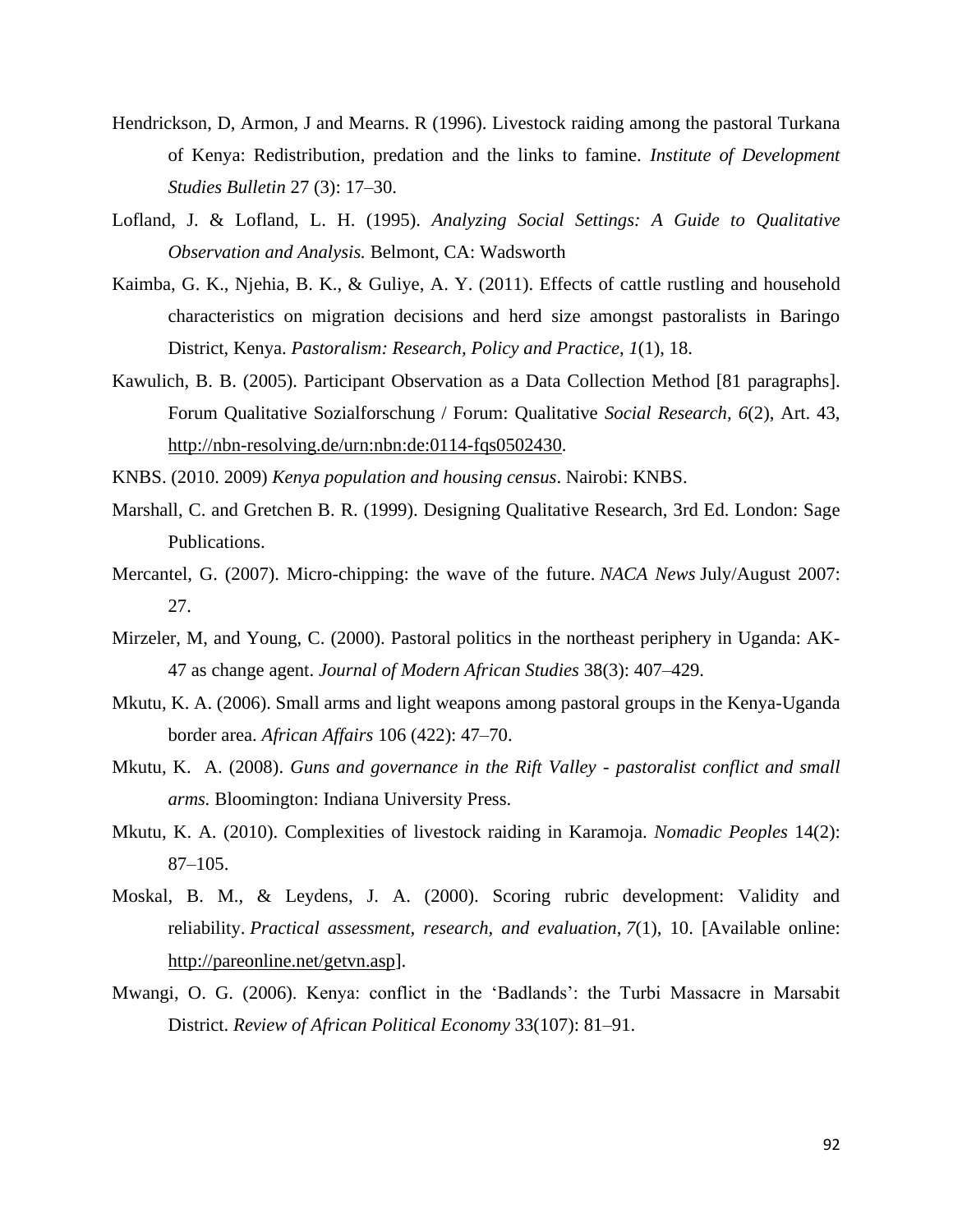- Omolo, N. A. (2010). Gender and climate change-induced conflict in pastoral communities: case study of Turkana in north western Kenya. *African Journal on Conflict Resolution* 10(2): 81–102.
- Opiyo, F. E. O, Mureithi, S. M and Ngugi, R. K (2011). The influence of water availability on pastoralist's resource use in Kitui and Mwingi districts of Kenya. *Journal of Human Ecology* 35(1): 43–52.
- Stewart, D.W. and Shamdasani, P.N. (1990) Focus Groups: Theory and Practices, (December 1996). Sage, London.
- USAID Center for Development and Information Evaluation. Conducting Key Informant Interviews. Retrieved January 27, 2017 from: [http://www.dec.org/pdf\\_docs/pnabs541.pdf](http://www.dec.org/pdf_docs/pnabs541.pdf)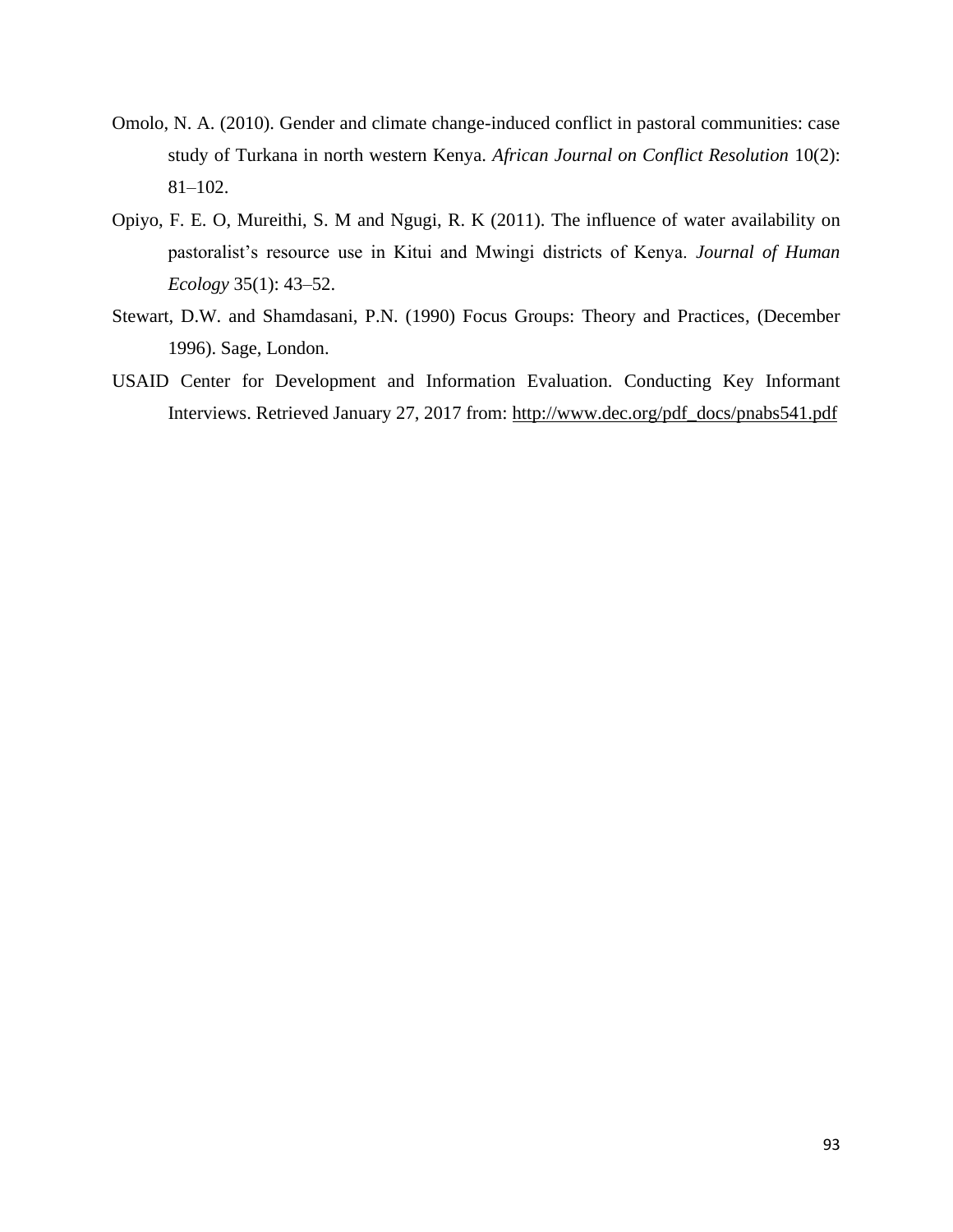# **ANNEX 1: TOOLS**

# **Tool 1: Focus Group Discussion Guide**

Hello,

I am Fatma Said, a student at the University of Nairobi. I am undertaking an assessment to learn more about cattle rustling and its effects in your community. I seek your honest opinion, views and perceptions on the topic as your responses will increase the awareness on the issue of cattle rustling and how the practice can be managed and mitigated. The information that you share is confidential and is for academic purposes, and also your participation is voluntary. I will appreciate if you would take part in the survey which will take approximately 30 minutes to complete.

# **Interview profile**

- Name of interviewer:
- Date of interview:
- Location of interview:
- Composition of Focus Group Discussion Panel:
- Translator used:
- Name of translator:
- 1. What is your understanding of conflict/ how would you define conflict? What are the main causes of conflict in your community?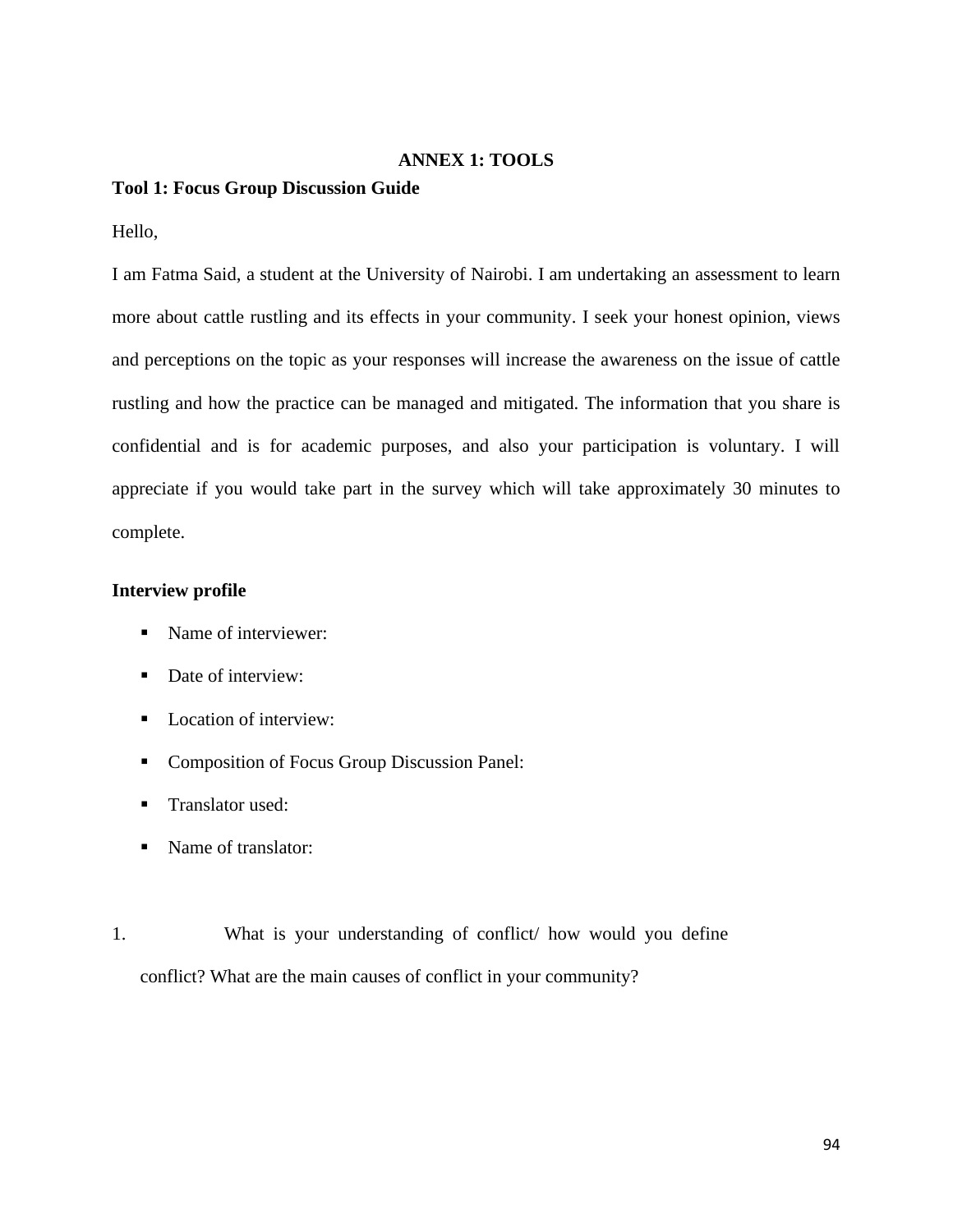- 2. Is cattle rustling a necessary activity in your community or can it be done away with? What are the costs associated with cattle rustling (positive and negative), and are there alternatives to cattle rustling?
- 3. What are the main drivers/ underlying causes of cattle rustling in your community?
- 4. What are the values attached to cattle rustling that make it a prominent practice in this region? Has the practice changed over the years? If yes, what has changed?
- 5. Have the cattle rustling incidences always been violent? Yes/ No. If yes, describe the nature of violence.
- 6. How often has cattle rustling occurred in the past 3 years? When/ during what seasons are they most severe and why?
- 7. Who are the key actors of cattle rustling in your community? What role does each actor plays in exacerbating or preventing cattle rustling in your community?
- 8. What are the effects/ impact of cattle rustling to the community?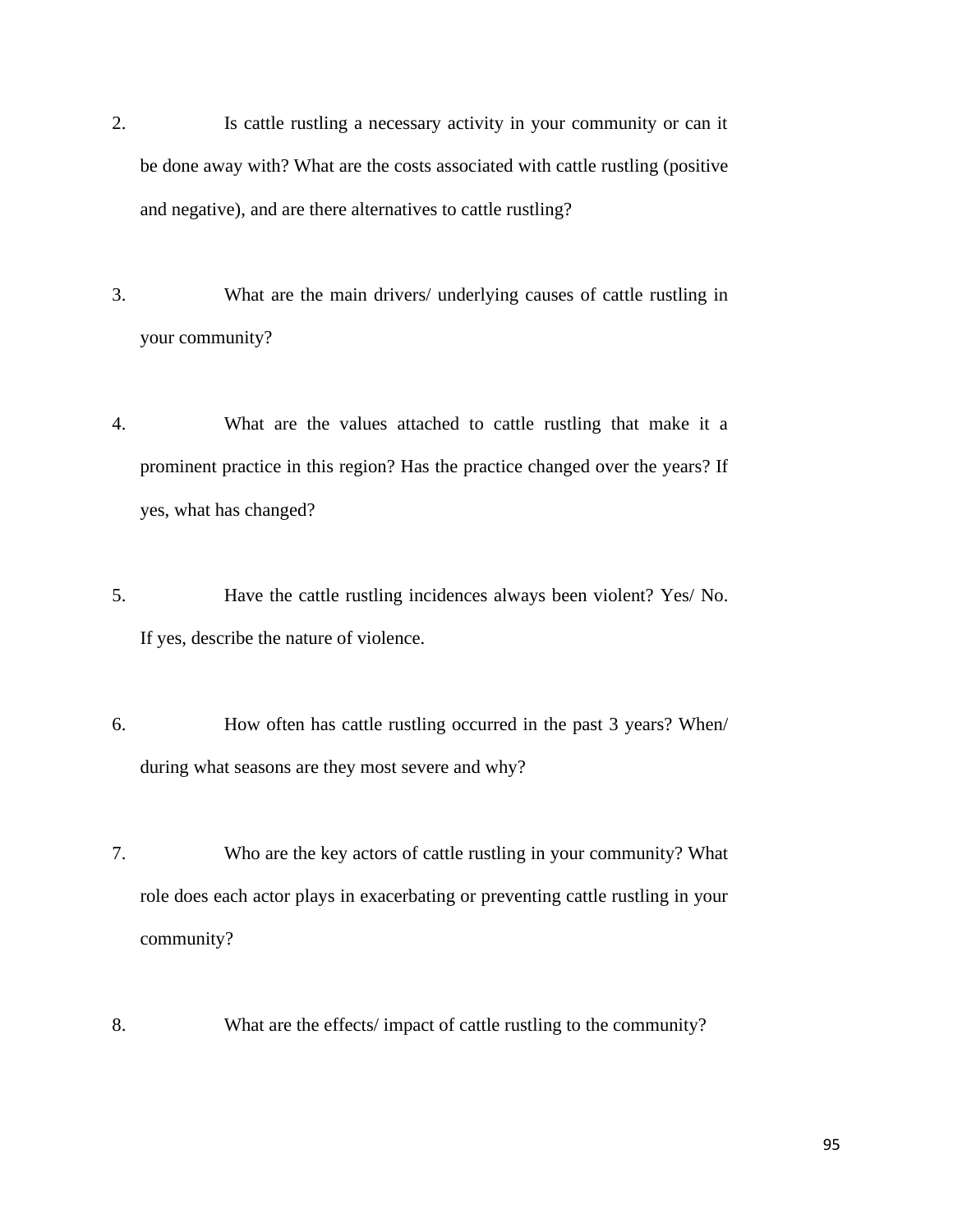- 9. There have been reported sources of conflict/ attacks against security forces, as well as women and children during cattle rustling. Why is this so?
- 10. What is the significance of "*Markings of honour*"? How did it start and what are the values attached to it?
- 11. Are there any ongoing mitigation efforts to end/prevent cattle rustling in your community? If yes, briefly explain the mitigation efforts currently in place and the actors involved.
- 12. Are the mitigation efforts successful? What has worked and what has not worked/ failed? Explain why?
- 13. In your view, what measures do you feel needs to be put in place in order to prevent/mitigate cattle rustling in the region and maintain peace?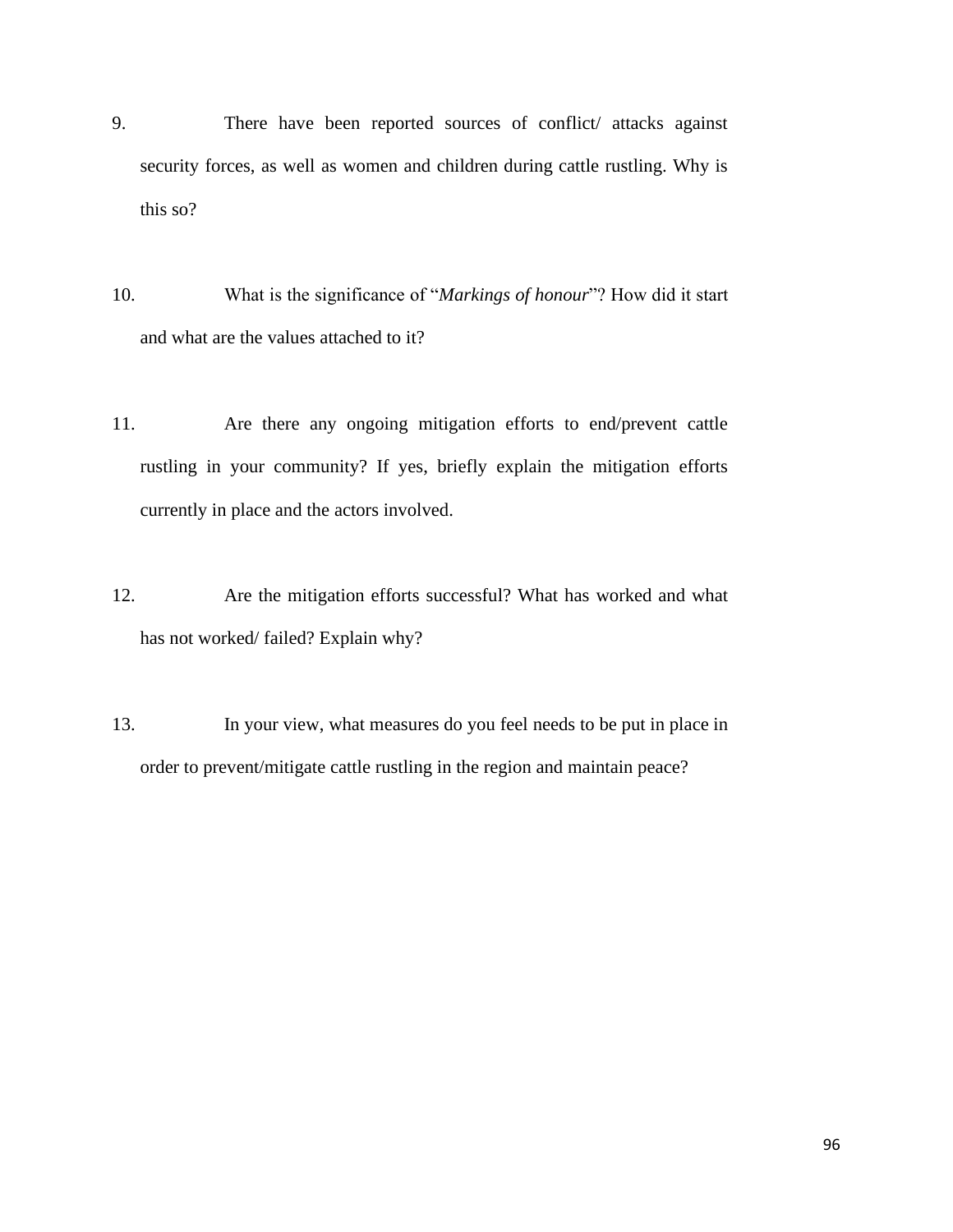#### **Tool 2: Key Informant Interview Questionnaire**

Hello,

I am Fatma Said, a student at the University of Nairobi. I am undertaking an assessment to learn more about cattle rustling and its effects in your community. I seek your honest opinion, views and perceptions on the topic as your responses will increase the awareness on the issue of cattle rustling and how the practice can be managed and mitigated. The information that you share is confidential and is for academic purposes, and also your participation is voluntary. I will appreciate if you would take part in the survey which will take approximately 30 minutes to complete.

## **Interview profile**

Name of interviewer: Date of interview: Location of interview: Name of interviewee: Title/ Designation of interviewee:

- 1. Are there any conflicts in this region? In your words, what is conflict, and what are the main sources of conflict in this region?
- 2. What are the main drivers of cattle rustling in the community?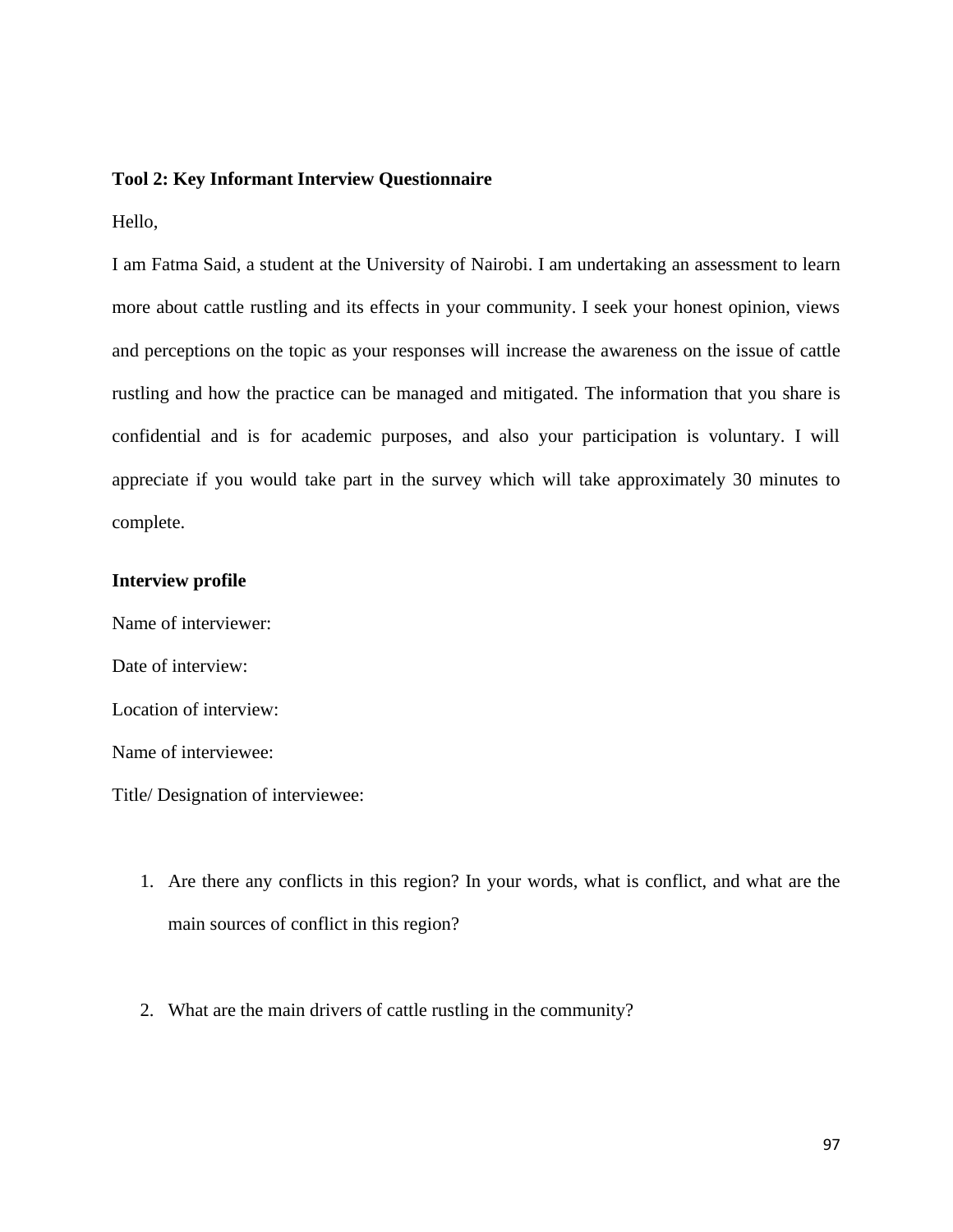- 3. What has been the frequency of cattle rustling in the community over the past three years? On average how many cases of cattle rustling are reported in a year over the past three years?
- 4. In your view, what are the effects of cattle rustling in the community? Has the magnitude of violent cattle rustling increased over the years?
- 5. What are some of the economic, social and security initiatives requiring attention to curb cattle rustling and sustain peace that are not currently being undertaken in the community?
- i) Economic
- ii) Social
- iii) Security
- 6. Who are the current peace actors, how are they contributing to mitigating cattle rustling and what should they do differently in order to curb the issue of cattle rustling?
- 7. What are the current efforts/ measures put in place to curb cattle rustling? What is working or failing, and why? Can the successful efforts be replicated?